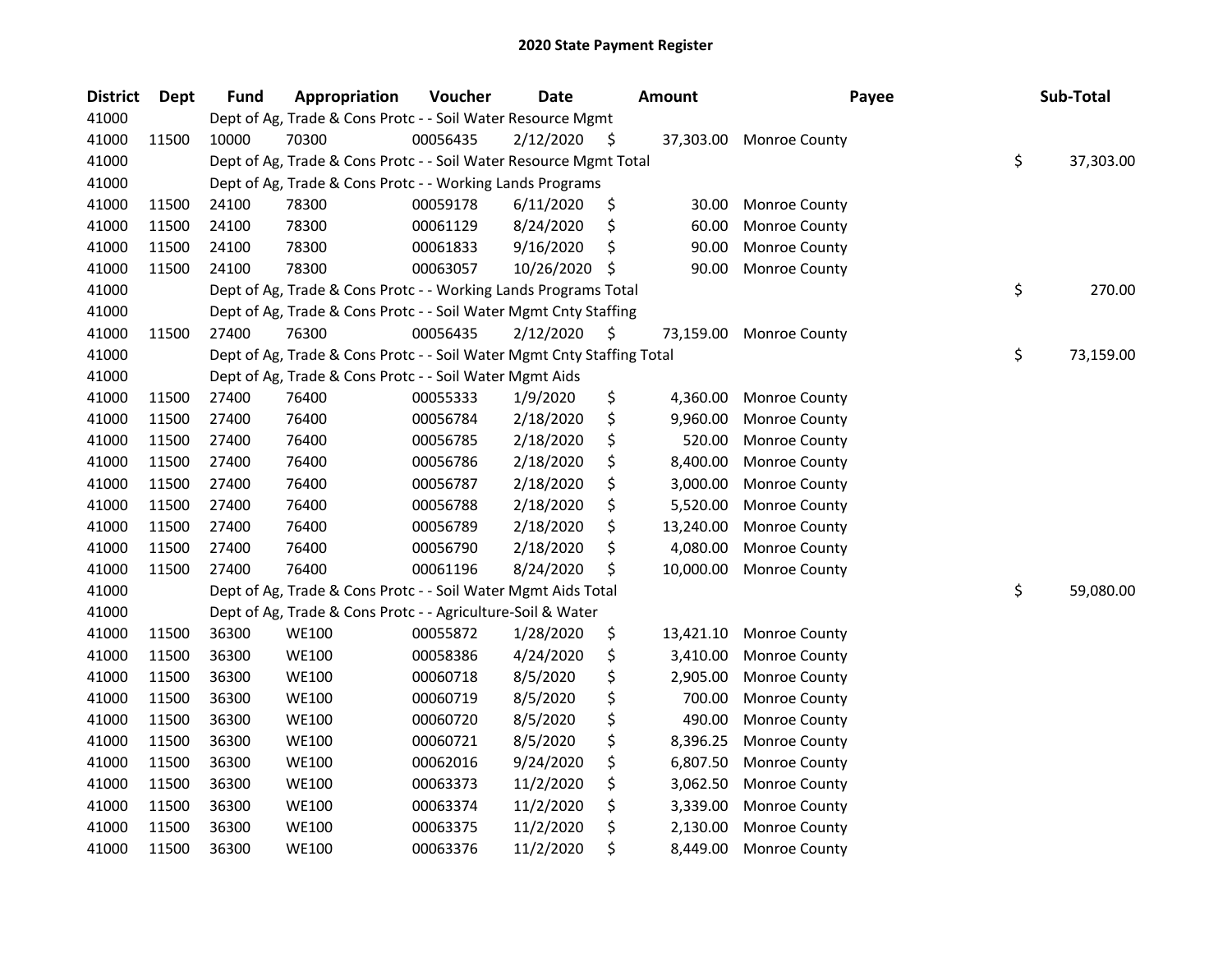| <b>District</b> | <b>Dept</b> | <b>Fund</b> | Appropriation                                                           | Voucher  | <b>Date</b>   |    | Amount    | Payee                   | Sub-Total       |
|-----------------|-------------|-------------|-------------------------------------------------------------------------|----------|---------------|----|-----------|-------------------------|-----------------|
| 41000           | 11500       | 36300       | <b>WE100</b>                                                            | 00063377 | 11/2/2020     | \$ | 4,596.88  | <b>Monroe County</b>    |                 |
| 41000           | 11500       | 36300       | <b>WE100</b>                                                            | 00065013 | 12/14/2020    | S  | 1,645.00  | <b>Monroe County</b>    |                 |
| 41000           | 11500       | 36300       | <b>WE100</b>                                                            | 00065146 | 12/23/2020    | \$ | 1,700.00  | <b>Monroe County</b>    |                 |
| 41000           |             |             | Dept of Ag, Trade & Cons Protc - - Agriculture-Soil & Water Total       |          |               |    |           |                         | \$<br>61,052.23 |
| 41000           |             |             | Dept of Ag, Trade & Cons Protc - - Conservation Reserve Enhancemt       |          |               |    |           |                         |                 |
| 41000           | 11500       | 36300       | <b>WF100</b>                                                            | 00054966 | 1/2/2020      | \$ | 224.50    | Monroe County           |                 |
| 41000           | 11500       | 36300       | <b>WF100</b>                                                            | 00065108 | 12/22/2020    | \$ | 12,035.72 | Monroe County           |                 |
| 41000           |             |             | Dept of Ag, Trade & Cons Protc - - Conservation Reserve Enhancemt Total |          |               |    |           |                         | \$<br>12,260.22 |
| 41000           |             |             | Dept of Safety & Prof Services - - General Program Operations           |          |               |    |           |                         |                 |
| 41000           | 16500       | 10000       | 12100                                                                   | 00038130 | 10/13/2020 \$ |    | 7.50      | <b>Monroe County</b>    |                 |
| 41000           |             |             | Dept of Safety & Prof Services - - General Program Operations Total     |          |               |    |           |                         | \$<br>7.50      |
| 41000           |             |             | Dept of Safety & Prof Services - - Powts Replacement Rehab              |          |               |    |           |                         |                 |
| 41000           | 16500       | 10000       | 23600                                                                   | 00038099 | 10/13/2020 \$ |    | 28,074.00 | <b>Monroe County</b>    |                 |
| 41000           | 16500       | 10000       | 23600                                                                   | 00038202 | 10/23/2020    | S  | 14,101.00 | Monroe County           |                 |
| 41000           | 16500       | 10000       | 23600                                                                   | 00038513 | 12/7/2020     | \$ | 2,657.00  | <b>Monroe County</b>    |                 |
| 41000           |             |             | Dept of Safety & Prof Services - - Powts Replacement Rehab Total        |          |               |    |           |                         | \$<br>44,832.00 |
| 41000           |             |             | Dept of Natural Resources - - Gen Program Ops-State Funds               |          |               |    |           |                         |                 |
| 41000           | 37000       | 21200       | 16100                                                                   | 00429421 | 8/21/2020     | \$ | 4.00      | <b>Monroe County</b>    |                 |
| 41000           |             |             | Dept of Natural Resources - - Gen Program Ops-State Funds Total         |          |               |    |           |                         | \$<br>4.00      |
| 41000           |             |             | Dept of Natural Resources - - Venison Processing                        |          |               |    |           |                         |                 |
| 41000           | 37000       | 21200       | 54900                                                                   | 00394065 | 3/6/2020      | \$ | 1,040.00  | <b>Monroe County</b>    |                 |
| 41000           | 37000       | 21200       | 54900                                                                   | 00430517 | 8/21/2020     | \$ | 250.00    | <b>Monroe County</b>    |                 |
| 41000           |             |             | Dept of Natural Resources - - Venison Processing Total                  |          |               |    |           |                         | \$<br>1,290.00  |
| 41000           |             |             | Dept of Natural Resources - - Wildlife Damage Claims & Abat             |          |               |    |           |                         |                 |
| 41000           | 37000       | 21200       | 55300                                                                   | 00394065 | 3/6/2020      | \$ | 10,097.58 | <b>Monroe County</b>    |                 |
| 41000           | 37000       | 21200       | 55300                                                                   | 00430517 | 8/21/2020     | \$ | 13,121.06 | Monroe County           |                 |
| 41000           |             |             | Dept of Natural Resources - - Wildlife Damage Claims & Abat Total       |          |               |    |           |                         | \$<br>23,218.64 |
| 41000           |             |             | Dept of Natural Resources - - Ra- Fish, WI & Forestry                   |          |               |    |           |                         |                 |
| 41000           | 37000       | 21200       | 56400                                                                   | 00400729 | 4/9/2020      | \$ |           | 347.73 Monroe County    |                 |
| 41000           |             |             | Dept of Natural Resources - - Ra- Fish, WI & Forestry Total             |          |               |    |           |                         | \$<br>347.73    |
| 41000           |             |             | Dept of Natural Resources - - Resaids - Forest Croplnd & Mfl            |          |               |    |           |                         |                 |
| 41000           | 37000       | 21200       | 56600                                                                   | 00436100 | 9/18/2020     | \$ |           | 21,015.81 Monroe County |                 |
| 41000           |             |             | Dept of Natural Resources - - Resaids - Forest CropInd & Mfl Total      |          |               |    |           |                         | \$<br>21,015.81 |
| 41000           |             |             | Dept of Natural Resources - - Ra- Suppl Snow Trail Aids                 |          |               |    |           |                         |                 |
| 41000           | 37000       | 21200       | 56900                                                                   | 00399254 | 4/2/2020      | \$ |           | 32,209.37 Monroe County |                 |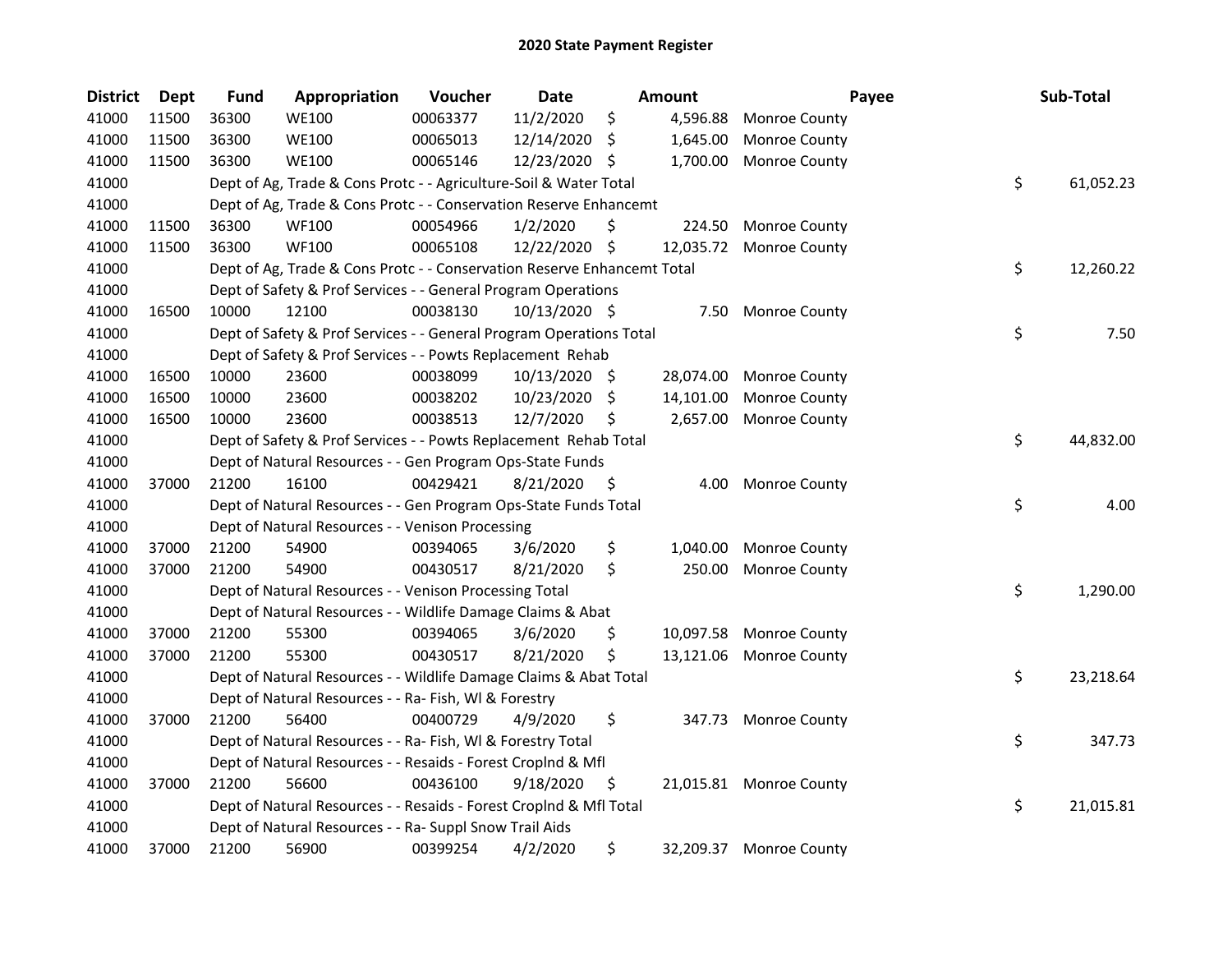| <b>District</b> | <b>Dept</b> | <b>Fund</b> | Appropriation                                                      | Voucher  | Date          |      | Amount     | Payee                   | Sub-Total        |
|-----------------|-------------|-------------|--------------------------------------------------------------------|----------|---------------|------|------------|-------------------------|------------------|
| 41000           |             |             | Dept of Natural Resources - - Ra- Suppl Snow Trail Aids Total      |          |               |      |            |                         | \$<br>32,209.37  |
| 41000           |             |             | Dept of Natural Resources - - Resaids - Cnty Forst & Admin         |          |               |      |            |                         |                  |
| 41000           | 37000       | 21200       | 57200                                                              | 00395740 | 3/16/2020     | \$   |            | 47,312.74 Monroe County |                  |
| 41000           |             |             | Dept of Natural Resources - - Resaids - Cnty Forst & Admin Total   |          |               |      |            |                         | \$<br>47,312.74  |
| 41000           |             |             | Dept of Natural Resources - - Ra- Cnty Snow Trail & Area Aid       |          |               |      |            |                         |                  |
| 41000           | 37000       | 21200       | 57400                                                              | 00407949 | 5/7/2020      | \$   | 24,351.98  | Monroe County           |                  |
| 41000           | 37000       | 21200       | 57400                                                              | 00426368 | 7/27/2020     | \$   | 3,120.00   | Monroe County           |                  |
| 41000           |             |             | Dept of Natural Resources - - Ra- Cnty Snow Trail & Area Aid Total |          |               |      |            |                         | \$<br>27,471.98  |
| 41000           |             |             | Dept of Natural Resources - - Ra- Snowmobile Trail Areas           |          |               |      |            |                         |                  |
| 41000           | 37000       | 21200       | 57500                                                              | 00426368 | 7/27/2020     | \$   | 44,745.00  | Monroe County           |                  |
| 41000           | 37000       | 21200       | 57500                                                              | 00432175 | 8/27/2020     | \$   | 46,305.00  | Monroe County           |                  |
| 41000           | 37000       | 21200       | 57500                                                              | 00438032 | 9/30/2020     | \$   | 20,637.65  | Monroe County           |                  |
| 41000           |             |             | Dept of Natural Resources - - Ra- Snowmobile Trail Areas Total     |          |               |      |            |                         | \$<br>111,687.65 |
| 41000           |             |             | Dept of Natural Resources - - Resaids - Pymt In Lieu Tax Fed       |          |               |      |            |                         |                  |
| 41000           | 37000       | 21200       | 58400                                                              | 00410774 | 5/22/2020     | \$   | 3,689.00   | Monroe County           |                  |
| 41000           | 37000       | 21200       | 58400                                                              | 00439067 | 10/1/2020     | \$   | 151,077.00 | Monroe County           |                  |
| 41000           |             |             | Dept of Natural Resources - - Resaids - Pymt In Lieu Tax Fed Total |          |               |      |            |                         | \$<br>154,766.00 |
| 41000           |             |             | Dept of Natural Resources - - Fin Asst For Responsible Units       |          |               |      |            |                         |                  |
| 41000           | 37000       | 27400       | 67000                                                              | 00412788 | 5/29/2020     | \$   | 132,851.39 | <b>Monroe County</b>    |                  |
| 41000           |             |             | Dept of Natural Resources - - Fin Asst For Responsible Units Total |          |               |      |            |                         | \$<br>132,851.39 |
| 41000           |             |             | Dept of Natural Resources - - Recycling Consolidation Grants       |          |               |      |            |                         |                  |
| 41000           | 37000       | 27400       | 67300                                                              | 00412788 | 5/29/2020     | - \$ |            | 11,560.50 Monroe County |                  |
| 41000           |             |             | Dept of Natural Resources - - Recycling Consolidation Grants Total |          |               |      |            |                         | \$<br>11,560.50  |
| 41000           |             |             | Dept of Natural Resources - - GPO - Sd Water Loan Prog, Fed        |          |               |      |            |                         |                  |
| 41000           | 37000       | 57300       | 48200                                                              | 00381617 | 1/17/2020     | \$   | 3,105.75   | <b>Monroe County</b>    |                  |
| 41000           | 37000       | 57300       | 48200                                                              | 00400344 | 4/8/2020      | \$   | 2,252.50   | Monroe County           |                  |
| 41000           | 37000       | 57300       | 48200                                                              | 00418754 | 7/16/2020     | \$   | 2,252.50   | Monroe County           |                  |
| 41000           | 37000       | 57300       | 48200                                                              | 00436796 | 10/21/2020    | \$   | 2,252.50   | Monroe County           |                  |
| 41000           | 37000       | 57300       | 48200                                                              | 00453928 | 12/28/2020    | S.   | 3,806.50   | <b>Monroe County</b>    |                  |
| 41000           |             |             | Dept of Natural Resources - - GPO - Sd Water Loan Prog, Fed Total  |          |               |      |            |                         | \$<br>13,669.75  |
| 41000           |             |             | WI Dept of Transportation - - Trf Acad Tuit Pmt Sf                 |          |               |      |            |                         |                  |
| 41000           | 39500       | 10000       | 56600                                                              | 00600647 | 10/23/2020 \$ |      | 750.24     | Monroe County           |                  |
| 41000           |             |             | WI Dept of Transportation - - Trf Acad Tuit Pmt Sf Total           |          |               |      |            |                         | \$<br>750.24     |
| 41000           |             |             | WI Dept of Transportation - - Eldly&Disa Co/Aid Sf                 |          |               |      |            |                         |                  |
| 41000           | 39500       | 21100       | 16800                                                              | 00495437 | 2/25/2020     | \$   | 127,033.00 | <b>Monroe County</b>    |                  |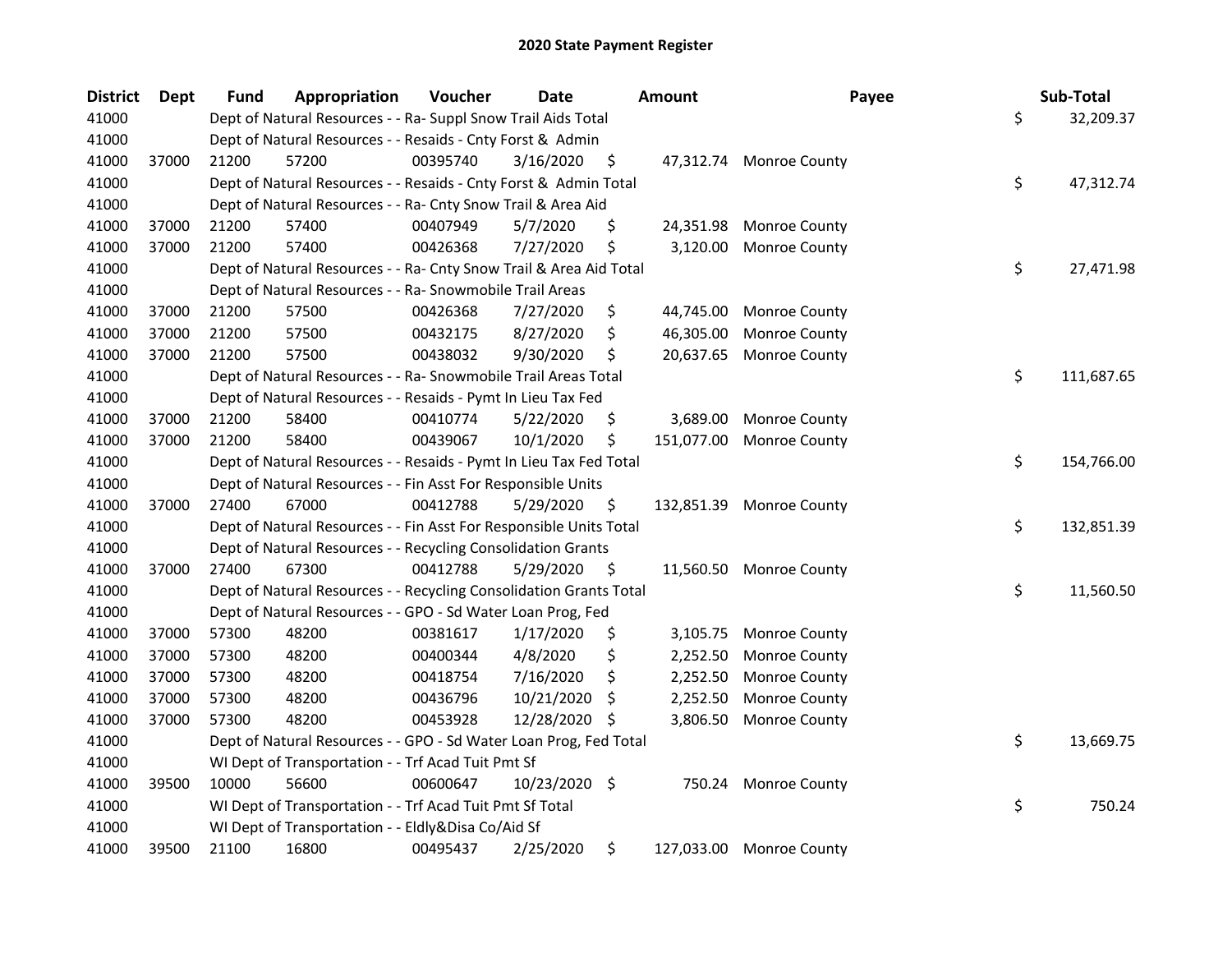| <b>District</b> | <b>Dept</b> | <b>Fund</b> | Appropriation                                            | Voucher  | Date       | <b>Amount</b>    | Payee         | Sub-Total          |
|-----------------|-------------|-------------|----------------------------------------------------------|----------|------------|------------------|---------------|--------------------|
| 41000           | 39500       | 21100       | 16800                                                    | 00516276 | 4/20/2020  | \$<br>589.25     | Monroe County |                    |
| 41000           |             |             | WI Dept of Transportation - - Eldly&Disa Co/Aid Sf Total |          |            |                  |               | \$<br>127,622.25   |
| 41000           |             |             | WI Dept of Transportation - - Hwy Sfty Loc Aid Ffd       |          |            |                  |               |                    |
| 41000           | 39500       | 21100       | 18500                                                    | 00479269 | 1/8/2020   | \$<br>2,500.00   | Monroe County |                    |
| 41000           | 39500       | 21100       | 18500                                                    | 00481228 | 1/14/2020  | \$<br>4,000.00   | Monroe County |                    |
| 41000           | 39500       | 21100       | 18500                                                    | 00547981 | 7/7/2020   | \$<br>6,185.12   | Monroe County |                    |
| 41000           | 39500       | 21100       | 18500                                                    | 00563777 | 8/11/2020  | \$<br>5,097.05   | Monroe County |                    |
| 41000           | 39500       | 21100       | 18500                                                    | 00583979 | 9/17/2020  | \$<br>4,592.74   | Monroe County |                    |
| 41000           | 39500       | 21100       | 18500                                                    | 00595019 | 10/6/2020  | \$<br>6,910.88   | Monroe County |                    |
| 41000           | 39500       | 21100       | 18500                                                    | 00610580 | 11/4/2020  | \$<br>3,020.00   | Monroe County |                    |
| 41000           | 39500       | 21100       | 18500                                                    | 00616957 | 11/18/2020 | \$<br>1,489.50   | Monroe County |                    |
| 41000           | 39500       | 21100       | 18500                                                    | 00621830 | 12/2/2020  | \$<br>1,699.92   | Monroe County |                    |
| 41000           |             |             | WI Dept of Transportation - - Hwy Sfty Loc Aid Ffd Total |          |            |                  |               | \$<br>35,495.21    |
| 41000           |             |             | WI Dept of Transportation - - Trans Aids To Co.-Sf       |          |            |                  |               |                    |
| 41000           | 39500       | 21100       | 19000                                                    | 00475464 | 1/6/2020   | \$<br>294,487.39 | Monroe County |                    |
| 41000           | 39500       | 21100       | 19000                                                    | 00542311 | 7/6/2020   | \$<br>588,974.78 | Monroe County |                    |
| 41000           | 39500       | 21100       | 19000                                                    | 00585137 | 10/5/2020  | \$<br>294,487.40 | Monroe County |                    |
| 41000           |             |             | WI Dept of Transportation - - Trans Aids To Co.-Sf Total |          |            |                  |               | \$<br>1,177,949.57 |
| 41000           |             |             | WI Dept of Transportation - - Loc Trns FacI Implfd       |          |            |                  |               |                    |
| 41000           | 39500       | 21100       | 27600                                                    | 00523855 | 5/8/2020   | \$<br>26,174.66  | Monroe County |                    |
| 41000           |             |             | WI Dept of Transportation - - Loc Trns Facl Implfd Total |          |            |                  |               | \$<br>26,174.66    |
| 41000           |             |             | WI Dept of Transportation - - Loc Rd Imp Prg St Fd       |          |            |                  |               |                    |
| 41000           | 39500       | 21100       | 27800                                                    | 00556536 | 7/31/2020  | \$<br>5,306.76   | Monroe County |                    |
| 41000           | 39500       | 21100       | 27800                                                    | 00615961 | 11/16/2020 | \$<br>162,094.26 | Monroe County |                    |
| 41000           | 39500       | 21100       | 27800                                                    | 00616491 | 11/18/2020 | \$<br>178,553.63 | Monroe County |                    |
| 41000           |             |             | WI Dept of Transportation - - Loc Rd Imp Prg St Fd Total |          |            |                  |               | \$<br>345,954.65   |
| 41000           |             |             | WI Dept of Transportation - - Loc Trns Facl Impffd       |          |            |                  |               |                    |
| 41000           | 39500       | 21100       | 28600                                                    | 00508761 | 3/30/2020  | \$<br>21,153.56  | Monroe County |                    |
| 41000           | 39500       | 21100       | 28600                                                    | 00508762 | 3/30/2020  | \$<br>3,253.67   | Monroe County |                    |
| 41000           | 39500       | 21100       | 28600                                                    | 00508763 | 3/30/2020  | \$<br>47,336.70  | Monroe County |                    |
| 41000           |             |             | WI Dept of Transportation - - Loc Trns Facl Impffd Total |          |            |                  |               | \$<br>71,743.93    |
| 41000           |             |             | WI Dept of Transportation - - St Hwy Rehab, Sf           |          |            |                  |               |                    |
| 41000           | 39500       | 21100       | 36300                                                    | 00492455 | 2/14/2020  | \$<br>25.00      | Monroe County |                    |
| 41000           | 39500       | 21100       | 36300                                                    | 00515317 | 4/15/2020  | \$<br>3.00       | Monroe County |                    |
| 41000           | 39500       | 21100       | 36300                                                    | 00526970 | 5/15/2020  | \$<br>2.00       | Monroe County |                    |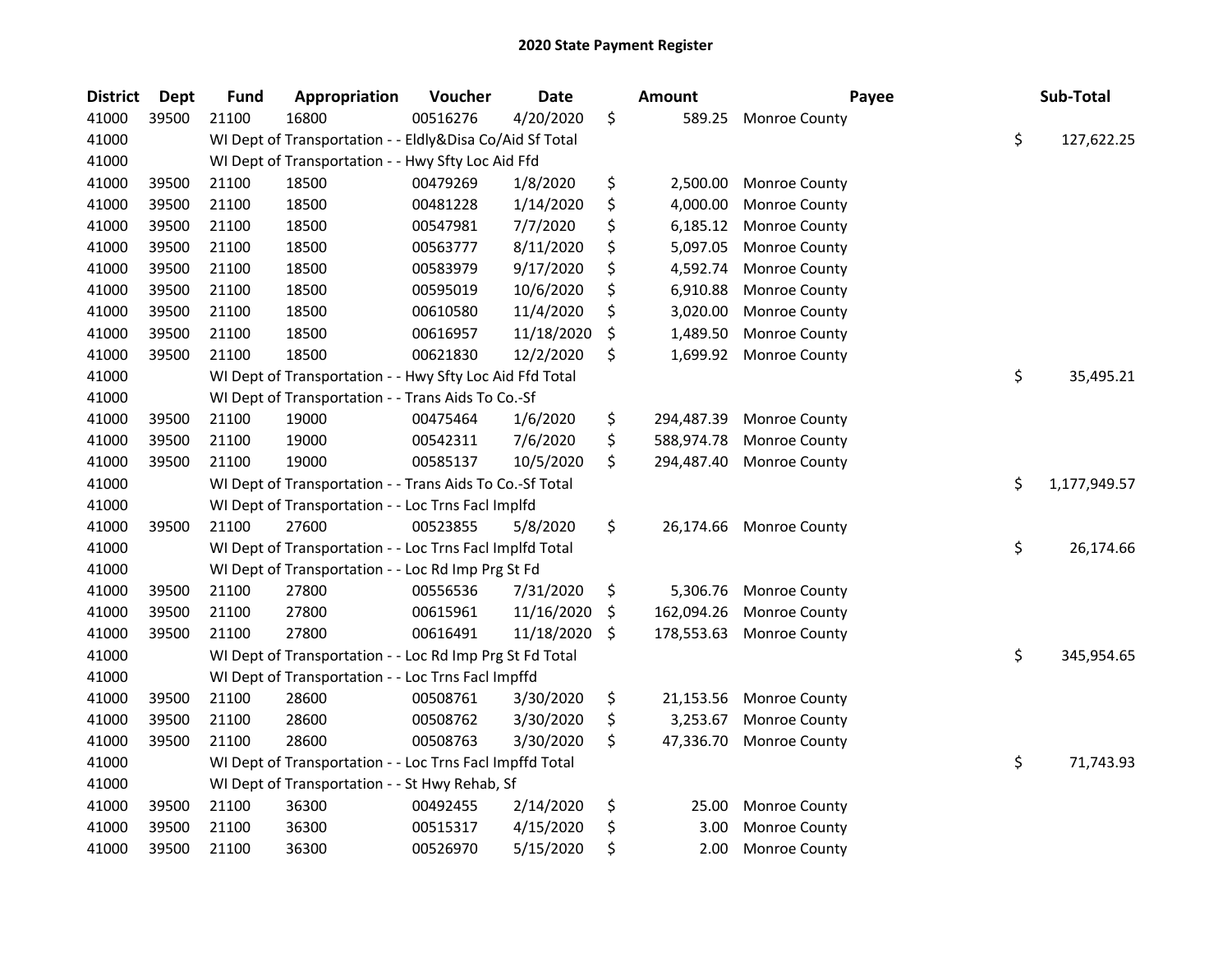| <b>District</b> | Dept  | <b>Fund</b> | Appropriation                                           | Voucher  | <b>Date</b> | Amount           | Payee         | Sub-Total      |
|-----------------|-------|-------------|---------------------------------------------------------|----------|-------------|------------------|---------------|----------------|
| 41000           | 39500 | 21100       | 36300                                                   | 00583372 | 9/16/2020   | \$<br>3.00       | Monroe County |                |
| 41000           |       |             | WI Dept of Transportation - - St Hwy Rehab, Sf Total    |          |             |                  |               | \$<br>33.00    |
| 41000           |       |             | WI Dept of Transportation - - Hwy Mgmt & Opers Sf       |          |             |                  |               |                |
| 41000           | 39500 | 21100       | 36500                                                   | 00485183 | 1/28/2020   | \$<br>451.70     | Monroe County |                |
| 41000           | 39500 | 21100       | 36500                                                   | 00489014 | 2/5/2020    | \$<br>451.70     | Monroe County |                |
| 41000           | 39500 | 21100       | 36500                                                   | 00507392 | 3/25/2020   | \$<br>2,926.64   | Monroe County |                |
| 41000           | 39500 | 21100       | 36500                                                   | 00530901 | 5/29/2020   | \$<br>433.37     | Monroe County |                |
| 41000           | 39500 | 21100       | 36500                                                   | 00531196 | 5/29/2020   | \$<br>432.00     | Monroe County |                |
| 41000           | 39500 | 21100       | 36500                                                   | 00536869 | 6/15/2020   | \$<br>432.00     | Monroe County |                |
| 41000           | 39500 | 21100       | 36500                                                   | 00550158 | 7/9/2020    | \$<br>432.00     | Monroe County |                |
| 41000           | 39500 | 21100       | 36500                                                   | 00571757 | 8/21/2020   | \$<br>432.00     | Monroe County |                |
| 41000           | 39500 | 21100       | 36500                                                   | 00584027 | 9/17/2020   | \$<br>432.00     | Monroe County |                |
| 41000           | 39500 | 21100       | 36500                                                   | 00616467 | 11/18/2020  | \$<br>432.00     | Monroe County |                |
| 41000           | 39500 | 21100       | 36500                                                   | 00616479 | 11/16/2020  | \$<br>432.00     | Monroe County |                |
| 41000           | 39500 | 21100       | 36500                                                   | 00623808 | 12/7/2020   | \$<br>1,582.79   | Monroe County |                |
| 41000           | 39500 | 21100       | 36500                                                   | 00634757 | 12/30/2020  | \$<br>432.00     | Monroe County |                |
| 41000           |       |             | WI Dept of Transportation - - Hwy Mgmt & Opers Sf Total |          |             |                  |               | \$<br>9,302.20 |
| 41000           |       |             | WI Dept of Transportation - - Routine Maint Sf          |          |             |                  |               |                |
| 41000           | 39500 | 21100       | 36800                                                   | 00478649 | 1/6/2020    | \$<br>570.78     | Monroe County |                |
| 41000           | 39500 | 21100       | 36800                                                   | 00478651 | 1/6/2020    | \$<br>923.94     | Monroe County |                |
| 41000           | 39500 | 21100       | 36800                                                   | 00485183 | 1/28/2020   | \$<br>259,291.06 | Monroe County |                |
| 41000           | 39500 | 21100       | 36800                                                   | 00489014 | 2/5/2020    | \$<br>199,301.19 | Monroe County |                |
| 41000           | 39500 | 21100       | 36800                                                   | 00492595 | 2/20/2020   | \$<br>96,790.18  | Monroe County |                |
| 41000           | 39500 | 21100       | 36800                                                   | 00492596 | 2/20/2020   | \$<br>21,912.56  | Monroe County |                |
| 41000           | 39500 | 21100       | 36800                                                   | 00507392 | 3/25/2020   | \$<br>242,770.58 | Monroe County |                |
| 41000           | 39500 | 21100       | 36800                                                   | 00509744 | 3/31/2020   | \$<br>4,629.95   | Monroe County |                |
| 41000           | 39500 | 21100       | 36800                                                   | 00510291 | 4/1/2020    | \$<br>8,644.76   | Monroe County |                |
| 41000           | 39500 | 21100       | 36800                                                   | 00520821 | 4/30/2020   | \$<br>3,351.85   | Monroe County |                |
| 41000           | 39500 | 21100       | 36800                                                   | 00521946 | 5/4/2020    | \$<br>42,532.00  | Monroe County |                |
| 41000           | 39500 | 21100       | 36800                                                   | 00530901 | 5/29/2020   | \$<br>37,397.43  | Monroe County |                |
| 41000           | 39500 | 21100       | 36800                                                   | 00531196 | 5/29/2020   | \$<br>13,486.19  | Monroe County |                |
| 41000           | 39500 | 21100       | 36800                                                   | 00531408 | 5/29/2020   | \$<br>259,629.38 | Monroe County |                |
| 41000           | 39500 | 21100       | 36800                                                   | 00531409 | 5/29/2020   | \$<br>220,743.80 | Monroe County |                |
| 41000           | 39500 | 21100       | 36800                                                   | 00531410 | 5/29/2020   | \$<br>163,469.67 | Monroe County |                |
| 41000           | 39500 | 21100       | 36800                                                   | 00531818 | 6/2/2020    | \$<br>27,280.56  | Monroe County |                |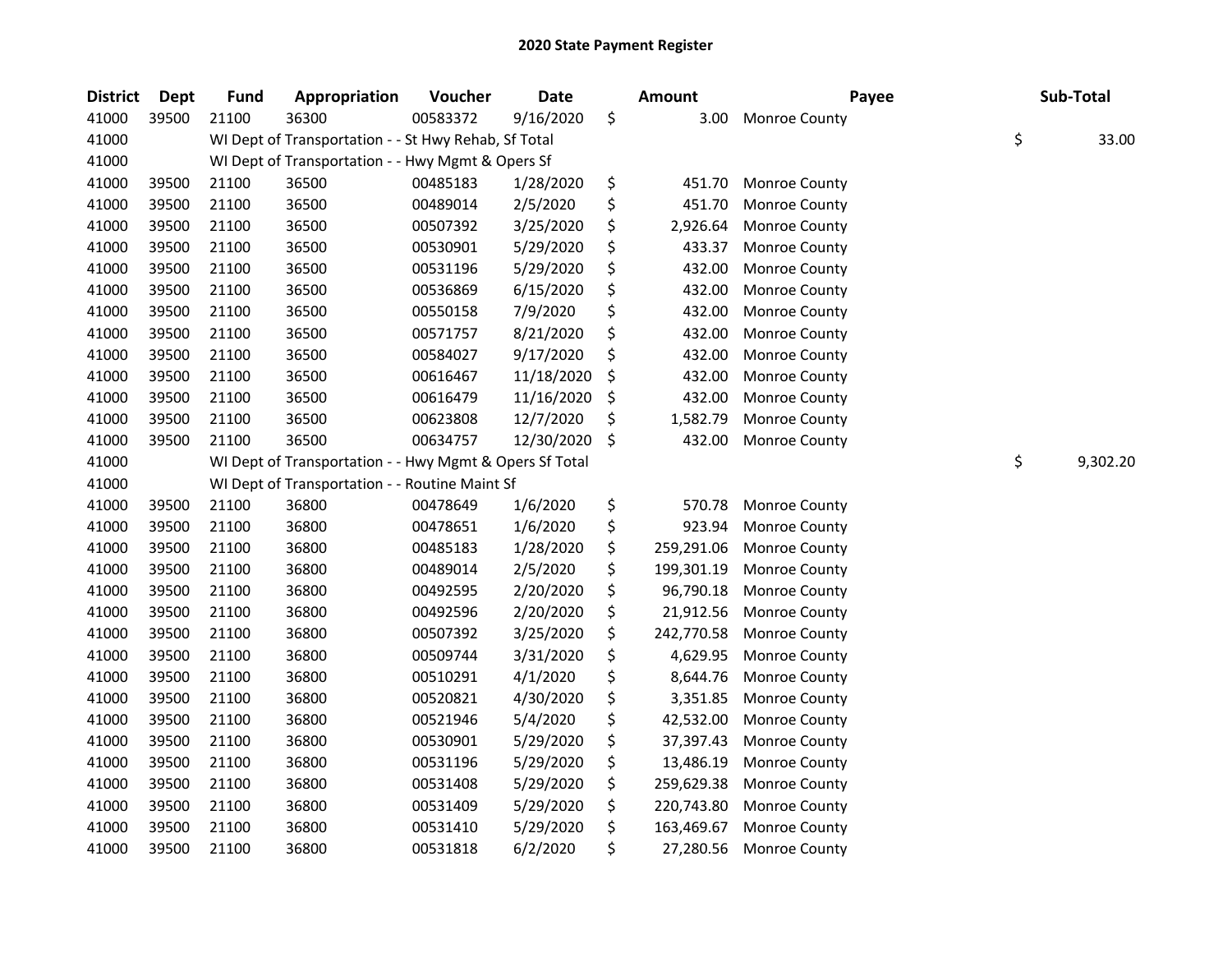| <b>District</b> | <b>Dept</b> | <b>Fund</b> | Appropriation                                             | Voucher  | Date          |      | <b>Amount</b> | Payee                | Sub-Total          |
|-----------------|-------------|-------------|-----------------------------------------------------------|----------|---------------|------|---------------|----------------------|--------------------|
| 41000           | 39500       | 21100       | 36800                                                     | 00532529 | 6/2/2020      | \$   | 5,276.87      | Monroe County        |                    |
| 41000           | 39500       | 21100       | 36800                                                     | 00536869 | 6/15/2020     | \$   | 784.03        | Monroe County        |                    |
| 41000           | 39500       | 21100       | 36800                                                     | 00541353 | 6/24/2020     | \$   | 9,541.41      | <b>Monroe County</b> |                    |
| 41000           | 39500       | 21100       | 36800                                                     | 00546718 | 7/2/2020      | \$   | 7,050.00      | Monroe County        |                    |
| 41000           | 39500       | 21100       | 36800                                                     | 00549770 | 7/9/2020      | \$   | 175,072.63    | Monroe County        |                    |
| 41000           | 39500       | 21100       | 36800                                                     | 00550158 | 7/9/2020      | \$   | 8,448.04      | Monroe County        |                    |
| 41000           | 39500       | 21100       | 36800                                                     | 00552894 | 7/16/2020     | \$   | 135,109.36    | Monroe County        |                    |
| 41000           | 39500       | 21100       | 36800                                                     | 00562302 | 8/6/2020      | \$   | 5,180.67      | Monroe County        |                    |
| 41000           | 39500       | 21100       | 36800                                                     | 00567030 | 8/17/2020     | \$   | 1,908.05      | Monroe County        |                    |
| 41000           | 39500       | 21100       | 36800                                                     | 00571757 | 8/21/2020     | \$   | 3,038.39      | Monroe County        |                    |
| 41000           | 39500       | 21100       | 36800                                                     | 00573861 | 8/26/2020     | \$   | 147,789.73    | Monroe County        |                    |
| 41000           | 39500       | 21100       | 36800                                                     | 00578264 | 9/4/2020      | \$   | 46,807.06     | Monroe County        |                    |
| 41000           | 39500       | 21100       | 36800                                                     | 00581338 | 9/11/2020     | \$   | 42,220.85     | Monroe County        |                    |
| 41000           | 39500       | 21100       | 36800                                                     | 00584027 | 9/17/2020     | \$   | 9,162.49      | Monroe County        |                    |
| 41000           | 39500       | 21100       | 36800                                                     | 00591305 | 9/28/2020     | \$   | 104,676.57    | Monroe County        |                    |
| 41000           | 39500       | 21100       | 36800                                                     | 00591851 | 9/28/2020     | \$   | 585.44        | Monroe County        |                    |
| 41000           | 39500       | 21100       | 36800                                                     | 00603362 | 10/21/2020    | \$   | 82,040.48     | Monroe County        |                    |
| 41000           | 39500       | 21100       | 36800                                                     | 00604805 | 10/23/2020    | \$   | 37,346.40     | Monroe County        |                    |
| 41000           | 39500       | 21100       | 36800                                                     | 00616467 | 11/18/2020    | \$   | 14,333.24     | Monroe County        |                    |
| 41000           | 39500       | 21100       | 36800                                                     | 00616479 | 11/16/2020    | \$   | 3,472.05      | Monroe County        |                    |
| 41000           | 39500       | 21100       | 36800                                                     | 00621940 | 12/2/2020     | \$   | 134,418.43    | Monroe County        |                    |
| 41000           | 39500       | 21100       | 36800                                                     | 00622382 | 12/2/2020     | \$   | 124,656.97    | Monroe County        |                    |
| 41000           | 39500       | 21100       | 36800                                                     | 00634757 | 12/30/2020    | \$   | 807.49        | Monroe County        |                    |
| 41000           |             |             | WI Dept of Transportation - - Routine Maint Sf Total      |          |               |      |               |                      | \$<br>2,702,452.53 |
| 41000           |             |             | WI Dept of Transportation - - Hwy Mgmt & Opers Lf         |          |               |      |               |                      |                    |
| 41000           | 39500       | 21100       | 37500                                                     | 00616479 | 11/16/2020    | - \$ | 269.18        | <b>Monroe County</b> |                    |
| 41000           |             |             | WI Dept of Transportation - - Hwy Mgmt & Opers Lf Total   |          |               |      |               |                      | \$<br>269.18       |
| 41000           |             |             | WI Dept of Transportation - - Dept Mgt & Oper St Fd       |          |               |      |               |                      |                    |
| 41000           | 39500       | 21100       | 46100                                                     | 00616467 | 11/18/2020    | \$   |               | 39.51 Monroe County  |                    |
| 41000           | 39500       | 21100       | 46100                                                     | 00616567 | 11/19/2020    | \$   | 289.52        | <b>Monroe County</b> |                    |
| 41000           |             |             | WI Dept of Transportation - - Dept Mgt & Oper St Fd Total |          |               |      |               |                      | \$<br>329.03       |
| 41000           |             |             | WI Dept of Transportation - - Dept Mgt & Opr Fed Fd       |          |               |      |               |                      |                    |
| 41000           | 39500       | 21100       | 48100                                                     | 00616467 | 11/18/2020 \$ |      | 158.04        | <b>Monroe County</b> |                    |
| 41000           |             |             | WI Dept of Transportation - - Dept Mgt & Opr Fed Fd Total |          |               |      |               |                      | \$<br>158.04       |
| 41000           |             |             | WI Dept of Transportation - - Veh Insp, Trf EnfSf         |          |               |      |               |                      |                    |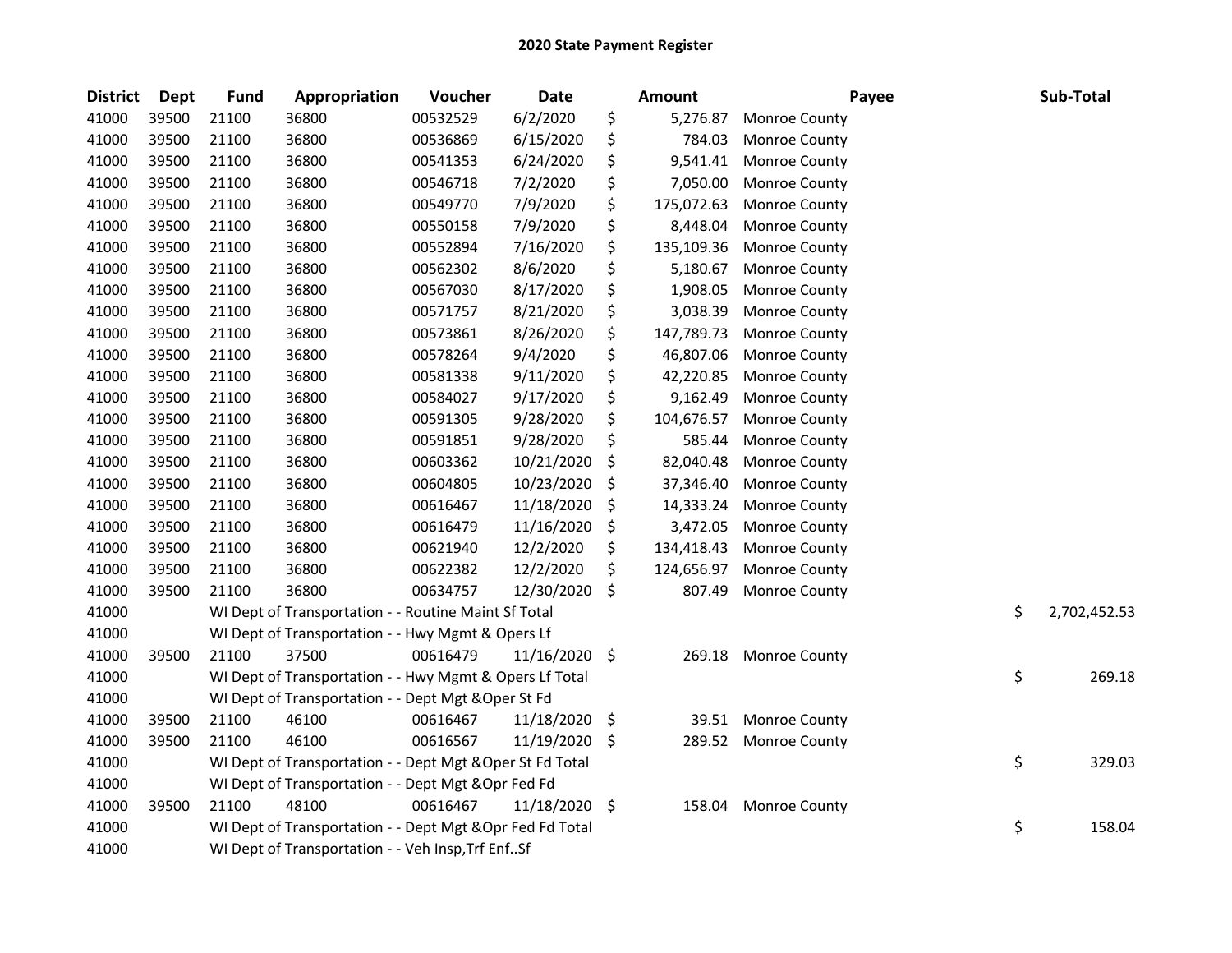| <b>District</b> | Dept  | <b>Fund</b> | Appropriation                                                      | Voucher  | <b>Date</b> |     | Amount    | Payee                                                                                                   | Sub-Total        |
|-----------------|-------|-------------|--------------------------------------------------------------------|----------|-------------|-----|-----------|---------------------------------------------------------------------------------------------------------|------------------|
| 41000           | 39500 | 21100       | 56400                                                              | 00489014 | 2/5/2020    | \$  | 713.74    | <b>Monroe County</b>                                                                                    |                  |
| 41000           | 39500 | 21100       | 56400                                                              | 00489465 | 2/26/2020   | \$  | 600.00    | <b>Monroe County</b>                                                                                    |                  |
| 41000           | 39500 | 21100       | 56400                                                              | 00507392 | 3/25/2020   | \$  | 774.15    | Monroe County                                                                                           |                  |
| 41000           | 39500 | 21100       | 56400                                                              | 00530901 | 5/29/2020   | \$  | 94.11     | Monroe County                                                                                           |                  |
| 41000           | 39500 | 21100       | 56400                                                              | 00531196 | 5/29/2020   | \$  | 320.93    | Monroe County                                                                                           |                  |
| 41000           | 39500 | 21100       | 56400                                                              | 00531818 | 6/2/2020    | \$  | 711.66    | Monroe County                                                                                           |                  |
| 41000           | 39500 | 21100       | 56400                                                              | 00536869 | 6/15/2020   | \$  | 110.54    | Monroe County                                                                                           |                  |
| 41000           | 39500 | 21100       | 56400                                                              | 00552172 | 7/24/2020   | \$  | 420.00    | Monroe County                                                                                           |                  |
| 41000           | 39500 | 21100       | 56400                                                              | 00634757 | 12/30/2020  | \$  | 137.35    | Monroe County                                                                                           |                  |
| 41000           |       |             | WI Dept of Transportation - - Veh Insp, Trf EnfSf Total            |          |             |     |           |                                                                                                         | \$<br>3,882.48   |
| 41000           |       |             | Department of Corrections - - Corrections Contracts And Agre       |          |             |     |           |                                                                                                         |                  |
| 41000           | 41000 | 10000       | 11400                                                              | 00336074 | 1/21/2020   | \$  | 15,592.38 | Monroe County                                                                                           |                  |
| 41000           | 41000 | 10000       | 11400                                                              | 00342488 | 2/19/2020   | \$  | 12,556.24 | Monroe County                                                                                           |                  |
| 41000           | 41000 | 10000       | 11400                                                              | 00348409 | 3/18/2020   | \$  | 7,667.54  | Monroe County                                                                                           |                  |
| 41000           | 41000 | 10000       | 11400                                                              | 00354040 | 4/16/2020   | \$  | 4,013.88  | Monroe County                                                                                           |                  |
| 41000           | 41000 | 10000       | 11400                                                              | 00354963 | 4/23/2020   | \$  | 3,036.14  | Monroe County                                                                                           |                  |
| 41000           | 41000 | 10000       | 11400                                                              | 00360195 | 5/18/2020   | \$  | 257.30    | Monroe County                                                                                           |                  |
| 41000           | 41000 | 10000       | 11400                                                              | 00360374 | 5/22/2020   | \$  | 10,806.60 | Monroe County                                                                                           |                  |
| 41000           | 41000 | 10000       | 11400                                                              | 00366267 | 6/17/2020   | \$  | 1,286.50  | Monroe County                                                                                           |                  |
| 41000           | 41000 | 10000       | 11400                                                              | 00366469 | 6/23/2020   | \$  | 11,681.42 | Monroe County                                                                                           |                  |
| 41000           | 41000 | 10000       | 11400                                                              | 00371229 | 7/13/2020   | \$  | 2,006.94  | Monroe County                                                                                           |                  |
| 41000           | 41000 | 10000       | 11400                                                              | 00373865 | 7/23/2020   | \$  | 12,093.10 | Monroe County                                                                                           |                  |
| 41000           | 41000 | 10000       | 11400                                                              | 00378033 | 8/18/2020   | \$  | 3,036.14  | Monroe County                                                                                           |                  |
| 41000           | 41000 | 10000       | 11400                                                              | 00379783 | 8/25/2020   | \$  | 6,998.56  | Monroe County                                                                                           |                  |
| 41000           | 41000 | 10000       | 11400                                                              | 00383582 | 9/16/2020   | \$  | 2,470.08  | Monroe County                                                                                           |                  |
| 41000           | 41000 | 10000       | 11400                                                              | 00389666 | 10/20/2020  | \$  | 2,161.32  | Monroe County                                                                                           |                  |
| 41000           | 41000 | 10000       | 11400                                                              | 00395338 | 11/19/2020  | \$  | 9,880.32  | Monroe County                                                                                           |                  |
| 41000           | 41000 | 10000       | 11400                                                              | 00398597 | 12/9/2020   | \$  | 7,616.08  | Monroe County                                                                                           |                  |
| 41000           | 41000 | 10000       | 11400                                                              | 00398599 | 12/9/2020   | \$  | 16,106.98 | Monroe County                                                                                           |                  |
| 41000           | 41000 | 10000       | 11400                                                              | 00398605 | 12/9/2020   | \$  | 6,792.72  | Monroe County                                                                                           |                  |
| 41000           | 41000 | 10000       | 11400                                                              | 00400185 | 12/17/2020  | \$  | 10,755.14 | Monroe County                                                                                           |                  |
| 41000           | 41000 | 10000       | 11400                                                              | 00400633 | 12/21/2020  | \$, | 10,240.54 | <b>Monroe County</b>                                                                                    |                  |
| 41000           |       |             | Department of Corrections - - Corrections Contracts And Agre Total |          |             |     |           |                                                                                                         | \$<br>157,055.92 |
| 41000           |       |             |                                                                    |          |             |     |           | Department of Corrections - - Reimbursing Counties For Probation, Extended Supervision And Parole Holds |                  |
| 41000           | 41000 | 10000       | 11600                                                              | 00392767 | 11/5/2020   | \$  |           | 114,040.00 Monroe County                                                                                |                  |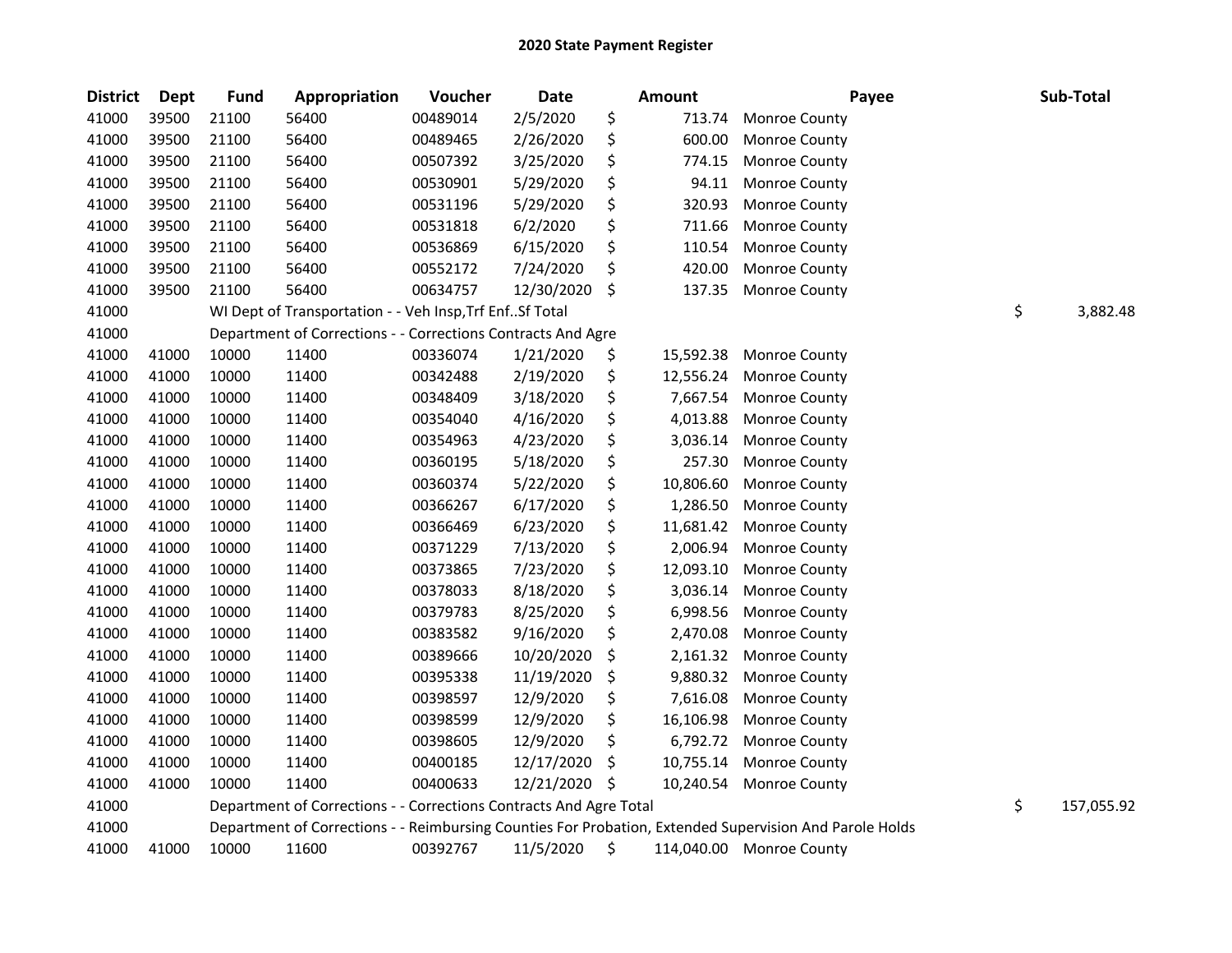| <b>District</b> | <b>Dept</b> | <b>Fund</b> | Appropriation                                                          | Voucher  | <b>Date</b>    | <b>Amount</b>   | Payee                                                                                                         | Sub-Total          |
|-----------------|-------------|-------------|------------------------------------------------------------------------|----------|----------------|-----------------|---------------------------------------------------------------------------------------------------------------|--------------------|
| 41000           |             |             |                                                                        |          |                |                 | Department of Corrections - - Reimbursing Counties For Probation, Extended Supervision And Parole Holds Total | \$<br>114,040.00   |
| 41000           |             |             | Department of Corrections - - Probation, Parole And Extended           |          |                |                 |                                                                                                               |                    |
| 41000           | 41000       | 10000       | 18700                                                                  | 00335765 | 2/7/2020       | \$<br>4.75      | <b>Monroe County</b>                                                                                          |                    |
| 41000           | 41000       | 10000       | 18700                                                                  | 00335768 | 2/7/2020       | \$<br>34.00     | Monroe County                                                                                                 |                    |
| 41000           | 41000       | 10000       | 18700                                                                  | 00354481 | 5/7/2020       | \$<br>30.00     | Monroe County                                                                                                 |                    |
| 41000           | 41000       | 10000       | 18700                                                                  | 00373734 | 8/7/2020       | \$<br>20.50     | Monroe County                                                                                                 |                    |
| 41000           | 41000       | 10000       | 18700                                                                  | 00373737 | 8/7/2020       | \$<br>11.00     | Monroe County                                                                                                 |                    |
| 41000           | 41000       | 10000       | 18700                                                                  | 00389422 | 11/5/2020      | \$<br>10.00     | Monroe County                                                                                                 |                    |
| 41000           | 41000       | 10000       | 18700                                                                  | 00389423 | 11/5/2020      | \$<br>19.25     | Monroe County                                                                                                 |                    |
| 41000           |             |             | Department of Corrections - - Probation, Parole And Extended Total     |          |                |                 |                                                                                                               | \$<br>129.50       |
| 41000           |             |             | Child Abuse & Neglect Prev Bd - - General Aids                         |          |                |                 |                                                                                                               |                    |
| 41000           | 43300       | 10000       | 99000                                                                  | 00002377 | 4/24/2020      | \$<br>21,506.90 | Monroe County                                                                                                 |                    |
| 41000           |             |             | Child Abuse & Neglect Prev Bd - - General Aids Total                   |          |                |                 |                                                                                                               | \$<br>21,506.90    |
| 41000           |             |             | Department of Health Services - - State/Federal Aids                   |          |                |                 |                                                                                                               |                    |
| 41000           | 43500       | 10000       | 00000                                                                  | 92007    | $1/1/2020$ \$  | 51,988.00       | Monroe County                                                                                                 |                    |
| 41000           | 43500       | 10000       | 00000                                                                  | 92008    | $2/1/2020$ \$  | 66,917.00       | Monroe County                                                                                                 |                    |
| 41000           | 43500       | 10000       | 00000                                                                  | 92009    | 3/1/2020 \$    | 51,258.00       | Monroe County                                                                                                 |                    |
| 41000           | 43500       | 10000       | 00000                                                                  | 92010    | $4/1/2020$ \$  | 510,497.00      | Monroe County                                                                                                 |                    |
| 41000           | 43500       | 10000       | 00000                                                                  | 92011    | 5/1/2020 \$    | 158,571.00      | Monroe County                                                                                                 |                    |
| 41000           | 43500       | 10000       | 00000                                                                  | 92012    | $6/1/2020$ \$  | 90,429.00       | Monroe County                                                                                                 |                    |
| 41000           | 43500       | 10000       | 00000                                                                  | 92013    | $6/1/2020$ \$  | 52,428.00       | Monroe County                                                                                                 |                    |
| 41000           | 43500       | 10000       | 00000                                                                  | 92100    | 7/1/2020 \$    | 1,168,109.00    | Monroe County                                                                                                 |                    |
| 41000           | 43500       | 10000       | 00000                                                                  | 92101    | 8/1/2020 \$    | 233,784.00      | Monroe County                                                                                                 |                    |
| 41000           | 43500       | 10000       | 00000                                                                  | 92102    | $9/1/2020$ \$  | 175,072.00      | Monroe County                                                                                                 |                    |
| 41000           | 43500       | 10000       | 00000                                                                  | 92103    | $10/1/2020$ \$ | 257,884.00      | Monroe County                                                                                                 |                    |
| 41000           | 43500       | 10000       | 00000                                                                  | 92104    | $11/1/2020$ \$ | 154,480.00      | Monroe County                                                                                                 |                    |
| 41000           | 43500       | 10000       | 00000                                                                  | 92105    | 12/1/2020 \$   | 199,306.00      | Monroe County                                                                                                 |                    |
| 41000           |             |             | Department of Health Services - - State/Federal Aids Total             |          |                |                 |                                                                                                               | \$<br>3,170,723.00 |
| 41000           |             |             | Department of Health Services - - Public Health Dispensaries And       |          |                |                 |                                                                                                               |                    |
| 41000           | 43500       | 10000       | 10700                                                                  | 00342702 | 3/5/2020       | \$<br>56.57     | Monroe County                                                                                                 |                    |
| 41000           | 43500       | 10000       | 10700                                                                  | 00353269 | 4/8/2020       | \$<br>37.60     | Monroe County                                                                                                 |                    |
| 41000           |             |             | Department of Health Services - - Public Health Dispensaries And Total |          |                |                 |                                                                                                               | \$<br>94.17        |
| 41000           |             |             | Department of Health Services - - Federal Wic Operations               |          |                |                 |                                                                                                               |                    |
| 41000           | 43500       | 10000       | 14800                                                                  | 00331437 | 1/2/2020       | \$<br>390.63    | Monroe County                                                                                                 |                    |
| 41000           | 43500       | 10000       | 14800                                                                  | 00337040 | 1/31/2020      | \$<br>410.84    | Monroe County                                                                                                 |                    |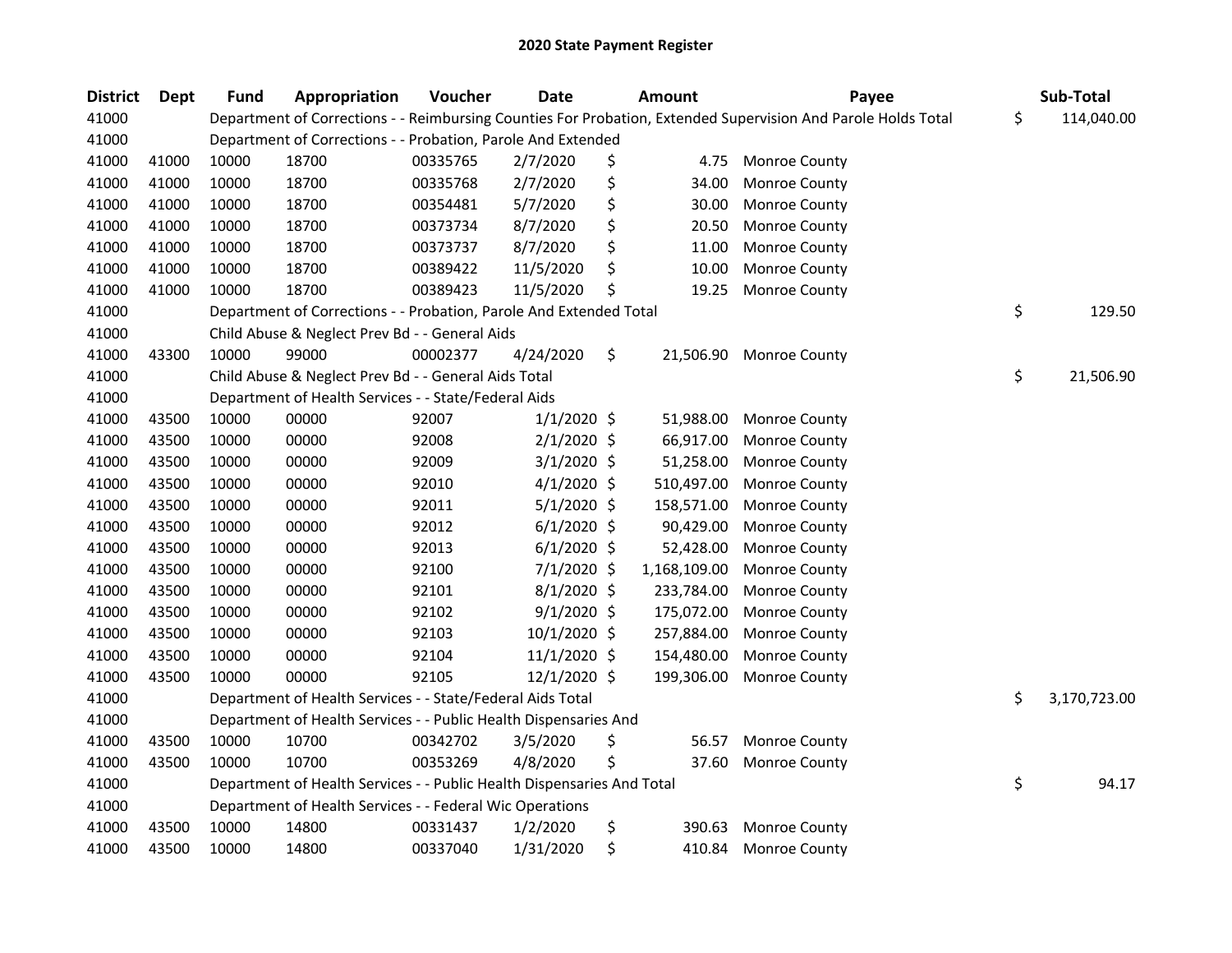| <b>District</b> | <b>Dept</b> | <b>Fund</b> | Appropriation                                                      | Voucher  | <b>Date</b> |     | Amount   | Payee                | Sub-Total      |
|-----------------|-------------|-------------|--------------------------------------------------------------------|----------|-------------|-----|----------|----------------------|----------------|
| 41000           | 43500       | 10000       | 14800                                                              | 00342709 | 3/2/2020    | \$  | 404.10   | Monroe County        |                |
| 41000           | 43500       | 10000       | 14800                                                              | 00350055 | 3/31/2020   | \$  | 444.51   | Monroe County        |                |
| 41000           | 43500       | 10000       | 14800                                                              | 00363150 | 6/18/2020   | \$  | 242.27   | Monroe County        |                |
| 41000           | 43500       | 10000       | 14800                                                              | 00368102 | 7/30/2020   | \$  | 188.59   | Monroe County        |                |
| 41000           | 43500       | 10000       | 14800                                                              | 00368783 | 7/20/2020   | \$  | 235.73   | Monroe County        |                |
| 41000           | 43500       | 10000       | 14800                                                              | 00368817 | 7/17/2020   | \$  | 303.10   | Monroe County        |                |
| 41000           | 43500       | 10000       | 14800                                                              | 00373375 | 8/31/2020   | \$  | 131.25   | Monroe County        |                |
| 41000           | 43500       | 10000       | 14800                                                              | 00380375 | 10/1/2020   | \$  | 330.02   | Monroe County        |                |
| 41000           | 43500       | 10000       | 14800                                                              | 00386745 | 10/30/2020  | \$  | 175.11   | Monroe County        |                |
| 41000           | 43500       | 10000       | 14800                                                              | 00393596 | 12/1/2020   | \$  | 168.38   | Monroe County        |                |
| 41000           | 43500       | 10000       | 14800                                                              | 00394448 | 12/30/2020  | \$  | 141.44   | Monroe County        |                |
| 41000           |             |             | Department of Health Services - - Federal Wic Operations Total     |          |             |     |          |                      | \$<br>3,565.97 |
| 41000           |             |             | Department of Health Services - - Federal Project Aids             |          |             |     |          |                      |                |
| 41000           | 43500       | 10000       | 15000                                                              | 00364497 | 7/3/2020    | \$  | 1,128.38 | <b>Monroe County</b> |                |
| 41000           |             |             | Department of Health Services - - Federal Project Aids Total       |          |             |     |          |                      | \$<br>1,128.38 |
| 41000           |             |             | Department of Health Services - - General Program Operations       |          |             |     |          |                      |                |
| 41000           | 43500       | 10000       | 40100                                                              | 00338506 | 1/30/2020   | \$  | 1.50     | Monroe County        |                |
| 41000           | 43500       | 10000       | 40100                                                              | 00346158 | 3/4/2020    | \$  | 1.50     | Monroe County        |                |
| 41000           | 43500       | 10000       | 40100                                                              | 00352930 | 4/7/2020    | \$  | 1.50     | Monroe County        |                |
| 41000           | 43500       | 10000       | 40100                                                              | 00364116 | 6/23/2020   | \$  | 1.50     | Monroe County        |                |
| 41000           | 43500       | 10000       | 40100                                                              | 00365111 | 6/30/2020   | \$  | 1.50     | Monroe County        |                |
| 41000           | 43500       | 10000       | 40100                                                              | 00369204 | 7/22/2020   | \$  | 1.50     | Monroe County        |                |
| 41000           | 43500       | 10000       | 40100                                                              | 00377034 | 9/9/2020    | \$  | 1.00     | Monroe County        |                |
| 41000           | 43500       | 10000       | 40100                                                              | 00377035 | 9/9/2020    | \$  | 15.00    | Monroe County        |                |
| 41000           | 43500       | 10000       | 40100                                                              | 00381388 | 9/29/2020   | \$  | 0.50     | Monroe County        |                |
| 41000           | 43500       | 10000       | 40100                                                              | 00386914 | 10/27/2020  | \$  | 1.50     | Monroe County        |                |
| 41000           | 43500       | 10000       | 40100                                                              | 00397071 | 12/15/2020  | -\$ | 1.50     | Monroe County        |                |
| 41000           |             |             | Department of Health Services - - General Program Operations Total |          |             |     |          |                      | \$<br>28.50    |
| 41000           |             |             | Department of Health Services - - Medical Assistance State Admin   |          |             |     |          |                      |                |
| 41000           | 43500       | 10000       | 44000                                                              | 00338506 | 1/30/2020   | \$  | 1.50     | Monroe County        |                |
| 41000           | 43500       | 10000       | 44000                                                              | 00346158 | 3/4/2020    | \$  | 1.50     | Monroe County        |                |
| 41000           | 43500       | 10000       | 44000                                                              | 00352930 | 4/7/2020    | \$  | 1.50     | Monroe County        |                |
| 41000           | 43500       | 10000       | 44000                                                              | 00364116 | 6/23/2020   | \$  | 1.50     | Monroe County        |                |
| 41000           | 43500       | 10000       | 44000                                                              | 00365111 | 6/30/2020   | \$  | 1.50     | Monroe County        |                |
| 41000           | 43500       | 10000       | 44000                                                              | 00369204 | 7/22/2020   | \$  | 1.50     | Monroe County        |                |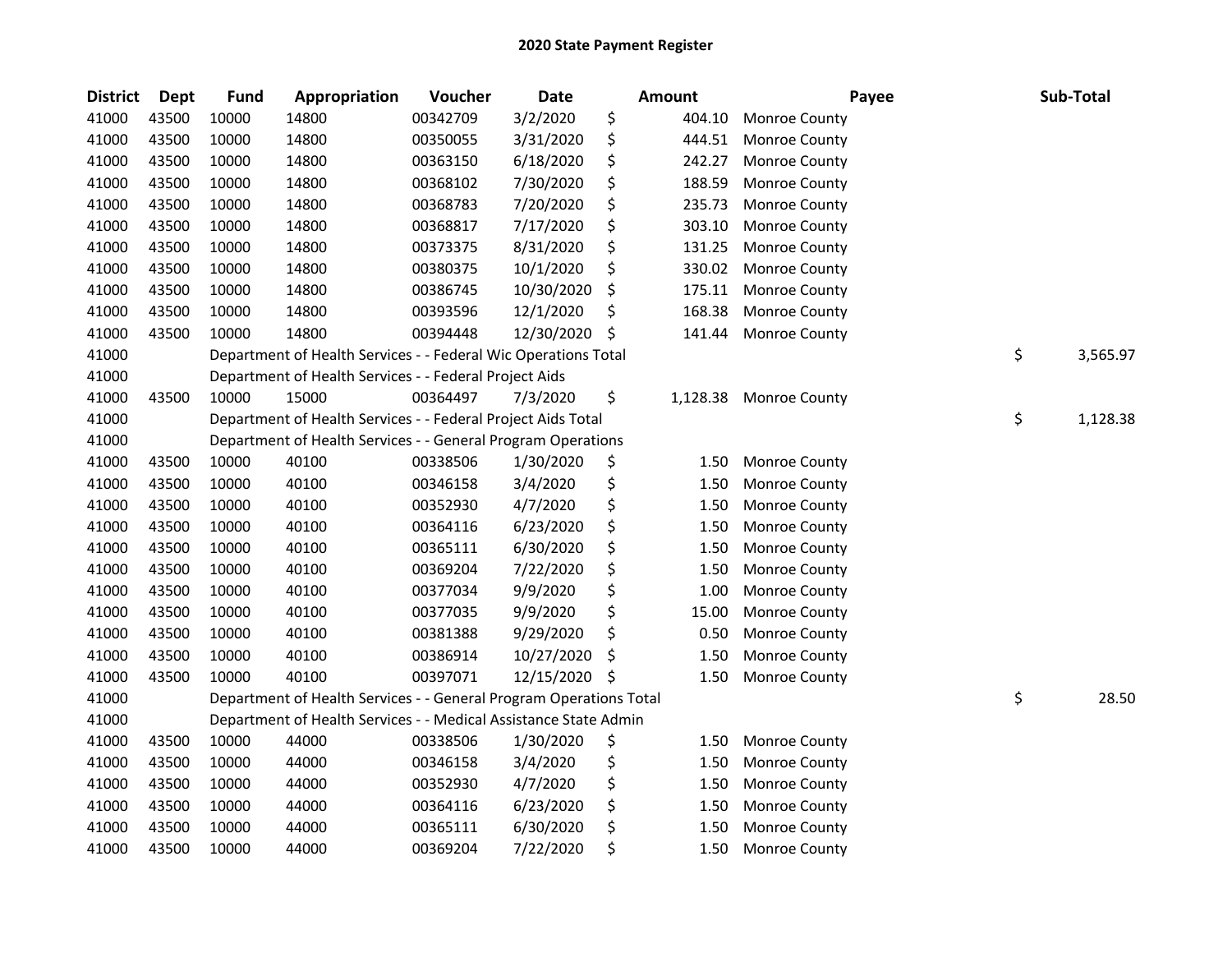| <b>District</b> | Dept  | <b>Fund</b> | Appropriation                                                          | Voucher  | Date       |     | <b>Amount</b> | Payee                | Sub-Total      |
|-----------------|-------|-------------|------------------------------------------------------------------------|----------|------------|-----|---------------|----------------------|----------------|
| 41000           | 43500 | 10000       | 44000                                                                  | 00377034 | 9/9/2020   | \$  | 1.00          | Monroe County        |                |
| 41000           | 43500 | 10000       | 44000                                                                  | 00377035 | 9/9/2020   | \$  | 15.00         | Monroe County        |                |
| 41000           | 43500 | 10000       | 44000                                                                  | 00381388 | 9/29/2020  | \$  | 0.50          | Monroe County        |                |
| 41000           | 43500 | 10000       | 44000                                                                  | 00386914 | 10/27/2020 | \$  | 1.50          | Monroe County        |                |
| 41000           | 43500 | 10000       | 44000                                                                  | 00397071 | 12/15/2020 | -\$ | 1.50          | Monroe County        |                |
| 41000           |       |             | Department of Health Services - - Medical Assistance State Admin Total |          |            |     |               |                      | \$<br>28.50    |
| 41000           |       |             | Department of Health Services - - Nursing Facility Resident Prot       |          |            |     |               |                      |                |
| 41000           | 43500 | 10000       | 62100                                                                  | 00380359 | 9/25/2020  | \$  | 3,000.00      | Monroe County        |                |
| 41000           | 43500 | 10000       | 62100                                                                  | 00388686 | 11/4/2020  | \$  | 2,975.10      | Monroe County        |                |
| 41000           |       |             | Department of Health Services - - Nursing Facility Resident Prot Total |          |            |     |               |                      | \$<br>5,975.10 |
| 41000           |       |             | Department of Health Services - - Administrative And Support-Fis       |          |            |     |               |                      |                |
| 41000           | 43500 | 10000       | 82100                                                                  | 00347140 | 3/10/2020  | \$  | 5.00          | Monroe County        |                |
| 41000           |       |             | Department of Health Services - - Administrative And Support-Fis Total |          |            |     |               |                      | \$<br>5.00     |
| 41000           |       |             | Dept of Children and Families - - Fees For Administrative Servic       |          |            |     |               |                      |                |
| 41000           | 43700 | 10000       | 23100                                                                  | 00065118 | 1/27/2020  | \$  | 135.00        | <b>Monroe County</b> |                |
| 41000           | 43700 | 10000       | 23100                                                                  | 00069729 | 5/1/2020   | \$  | 125.00        | Monroe County        |                |
| 41000           | 43700 | 10000       | 23100                                                                  | 00073017 | 7/23/2020  | \$  | 30.00         | Monroe County        |                |
| 41000           | 43700 | 10000       | 23100                                                                  | 00076535 | 10/22/2020 | -S  | 25.00         | Monroe County        |                |
| 41000           |       |             | Dept of Children and Families - - Fees For Administrative Servic Total |          |            |     |               |                      | \$<br>315.00   |
| 41000           |       |             | Dept of Children and Families - - General Aids                         |          |            |     |               |                      |                |
| 41000           | 43700 | 10000       | 99000                                                                  | 00064517 | 1/6/2020   | \$  | 21,634.34     | Monroe County        |                |
| 41000           | 43700 | 10000       | 99000                                                                  | 00065368 | 1/30/2020  | \$  | 105,061.04    | Monroe County        |                |
| 41000           | 43700 | 10000       | 99000                                                                  | 00065458 | 1/30/2020  | \$  | 1,385.99      | Monroe County        |                |
| 41000           | 43700 | 10000       | 99000                                                                  | 00065667 | 2/5/2020   | \$  | 1,271.79      | Monroe County        |                |
| 41000           | 43700 | 10000       | 99000                                                                  | 00066862 | 3/5/2020   | \$  | 185,582.00    | Monroe County        |                |
| 41000           | 43700 | 10000       | 99000                                                                  | 00066936 | 3/5/2020   | \$  | 1,628.67      | Monroe County        |                |
| 41000           | 43700 | 10000       | 99000                                                                  | 00067850 | 3/31/2020  | \$  | 44,755.58     | Monroe County        |                |
| 41000           | 43700 | 10000       | 99000                                                                  | 00068280 | 4/6/2020   | \$  | 270,947.88    | Monroe County        |                |
| 41000           | 43700 | 10000       | 99000                                                                  | 00069386 | 4/30/2020  | \$  | 143,083.13    | Monroe County        |                |
| 41000           | 43700 | 10000       | 99000                                                                  | 00069916 | 5/5/2020   | \$  | 139,546.22    | Monroe County        |                |
| 41000           | 43700 | 10000       | 99000                                                                  | 00070057 | 5/8/2020   | \$  | 9,200.00      | Monroe County        |                |
| 41000           | 43700 | 10000       | 99000                                                                  | 00070489 | 5/22/2020  | \$  | 30,299.00     | Monroe County        |                |
| 41000           | 43700 | 10000       | 99000                                                                  | 00070877 | 6/5/2020   | \$  | 59,569.85     | Monroe County        |                |
| 41000           | 43700 | 10000       | 99000                                                                  | 00072331 | 7/6/2020   | \$  | 16,363.77     | Monroe County        |                |
| 41000           | 43700 | 10000       | 99000                                                                  | 00073338 | 7/30/2020  | \$  | 110,362.97    | Monroe County        |                |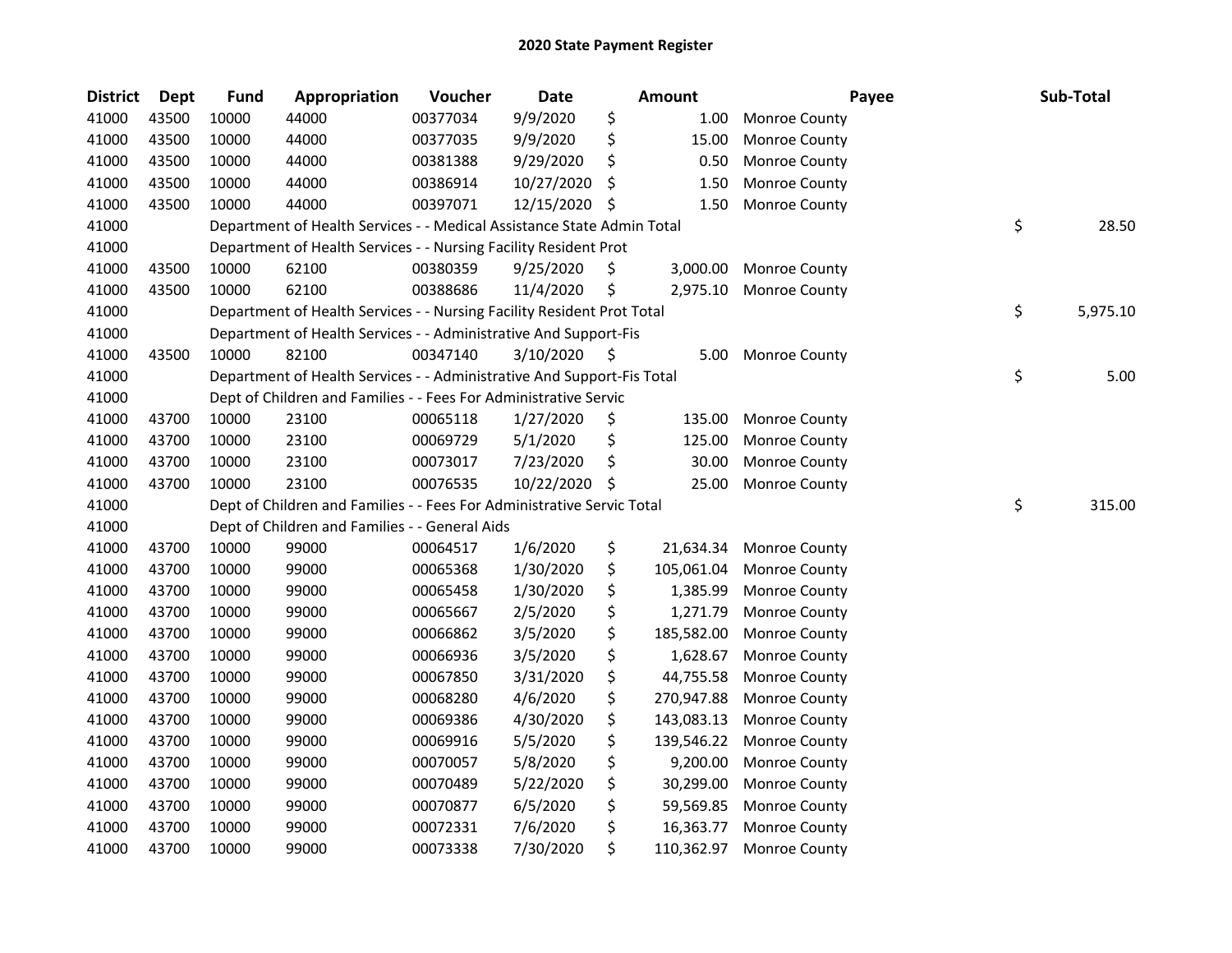| <b>District</b> | <b>Dept</b> | <b>Fund</b> | Appropriation                                                         | Voucher  | <b>Date</b> | <b>Amount</b>    | Payee                | Sub-Total          |
|-----------------|-------------|-------------|-----------------------------------------------------------------------|----------|-------------|------------------|----------------------|--------------------|
| 41000           | 43700       | 10000       | 99000                                                                 | 00073576 | 8/5/2020    | \$<br>16,373.08  | Monroe County        |                    |
| 41000           | 43700       | 10000       | 99000                                                                 | 00073890 | 8/12/2020   | \$<br>39,373.00  | Monroe County        |                    |
| 41000           | 43700       | 10000       | 99000                                                                 | 00074681 | 9/8/2020    | \$<br>15,717.72  | Monroe County        |                    |
| 41000           | 43700       | 10000       | 99000                                                                 | 00074798 | 9/10/2020   | \$<br>925,043.00 | Monroe County        |                    |
| 41000           | 43700       | 10000       | 99000                                                                 | 00075120 | 9/17/2020   | \$<br>65,653.00  | Monroe County        |                    |
| 41000           | 43700       | 10000       | 99000                                                                 | 00075121 | 9/17/2020   | \$<br>2,967.00   | Monroe County        |                    |
| 41000           | 43700       | 10000       | 99000                                                                 | 00075224 | 9/18/2020   | \$<br>39,585.52  | Monroe County        |                    |
| 41000           | 43700       | 10000       | 99000                                                                 | 00075920 | 10/5/2020   | \$<br>26,267.92  | Monroe County        |                    |
| 41000           | 43700       | 10000       | 99000                                                                 | 00076812 | 10/30/2020  | \$<br>115,288.87 | Monroe County        |                    |
| 41000           | 43700       | 10000       | 99000                                                                 | 00077040 | 11/5/2020   | \$<br>32,234.68  | Monroe County        |                    |
| 41000           | 43700       | 10000       | 99000                                                                 | 00077165 | 11/6/2020   | \$<br>18,282.00  | Monroe County        |                    |
| 41000           | 43700       | 10000       | 99000                                                                 | 00077267 | 11/10/2020  | \$<br>7,369.00   | Monroe County        |                    |
| 41000           | 43700       | 10000       | 99000                                                                 | 00078170 | 12/4/2020   | \$<br>8,010.00   | Monroe County        |                    |
| 41000           | 43700       | 10000       | 99000                                                                 | 00078259 | 12/7/2020   | \$<br>19,097.42  | Monroe County        |                    |
| 41000           |             |             | Dept of Children and Families - - General Aids Total                  |          |             |                  |                      | \$<br>2,471,954.44 |
| 41000           |             |             | Dept of Workforce Development - - Auxiliary Services                  |          |             |                  |                      |                    |
| 41000           | 44500       | 10000       | 13000                                                                 | 00304268 | 11/3/2020   | \$<br>50.00      | Monroe County        |                    |
| 41000           | 44500       | 10000       | 13000                                                                 | 00307399 | 12/2/2020   | \$<br>40.00      | Monroe County        |                    |
| 41000           |             |             | Dept of Workforce Development - - Auxiliary Services Total            |          |             |                  |                      | \$<br>90.00        |
| 41000           |             |             | Dept of Workforce Development - - Ui Admin Fed                        |          |             |                  |                      |                    |
| 41000           | 44500       | 10000       | 15100                                                                 | 00267642 | 1/14/2020   | \$<br>35.00      | Monroe County        |                    |
| 41000           | 44500       | 10000       | 15100                                                                 | 00270884 | 2/4/2020    | \$<br>35.00      | Monroe County        |                    |
| 41000           | 44500       | 10000       | 15100                                                                 | 00275614 | 3/3/2020    | \$<br>35.00      | Monroe County        |                    |
| 41000           | 44500       | 10000       | 15100                                                                 | 00280598 | 4/2/2020    | \$<br>95.00      | Monroe County        |                    |
| 41000           | 44500       | 10000       | 15100                                                                 | 00284492 | 5/4/2020    | \$<br>45.00      | Monroe County        |                    |
| 41000           | 44500       | 10000       | 15100                                                                 | 00287342 | 6/2/2020    | \$<br>45.00      | Monroe County        |                    |
| 41000           | 44500       | 10000       | 15100                                                                 | 00290163 | 7/2/2020    | \$<br>30.00      | Monroe County        |                    |
| 41000           | 44500       | 10000       | 15100                                                                 | 00293601 | 8/4/2020    | \$<br>35.00      | Monroe County        |                    |
| 41000           | 44500       | 10000       | 15100                                                                 | 00296636 | 9/2/2020    | \$<br>20.00      | Monroe County        |                    |
| 41000           | 44500       | 10000       | 15100                                                                 | 00300307 | 10/2/2020   | \$<br>45.00      | Monroe County        |                    |
| 41000           |             |             | Dept of Workforce Development - - Ui Admin Fed Total                  |          |             |                  |                      | \$<br>420.00       |
| 41000           |             |             | Dept of Workforce Development - - Wc Ops Uninsured Emplyr Admin       |          |             |                  |                      |                    |
| 41000           | 44500       | 22700       | 17700                                                                 | 00282196 | 4/15/2020   | \$<br>10.00      | <b>Monroe County</b> |                    |
| 41000           |             |             | Dept of Workforce Development - - Wc Ops Uninsured Emplyr Admin Total |          |             |                  |                      | \$<br>10.00        |
| 41000           |             |             | Department of Justice - - Crime Laboratories, Dna                     |          |             |                  |                      |                    |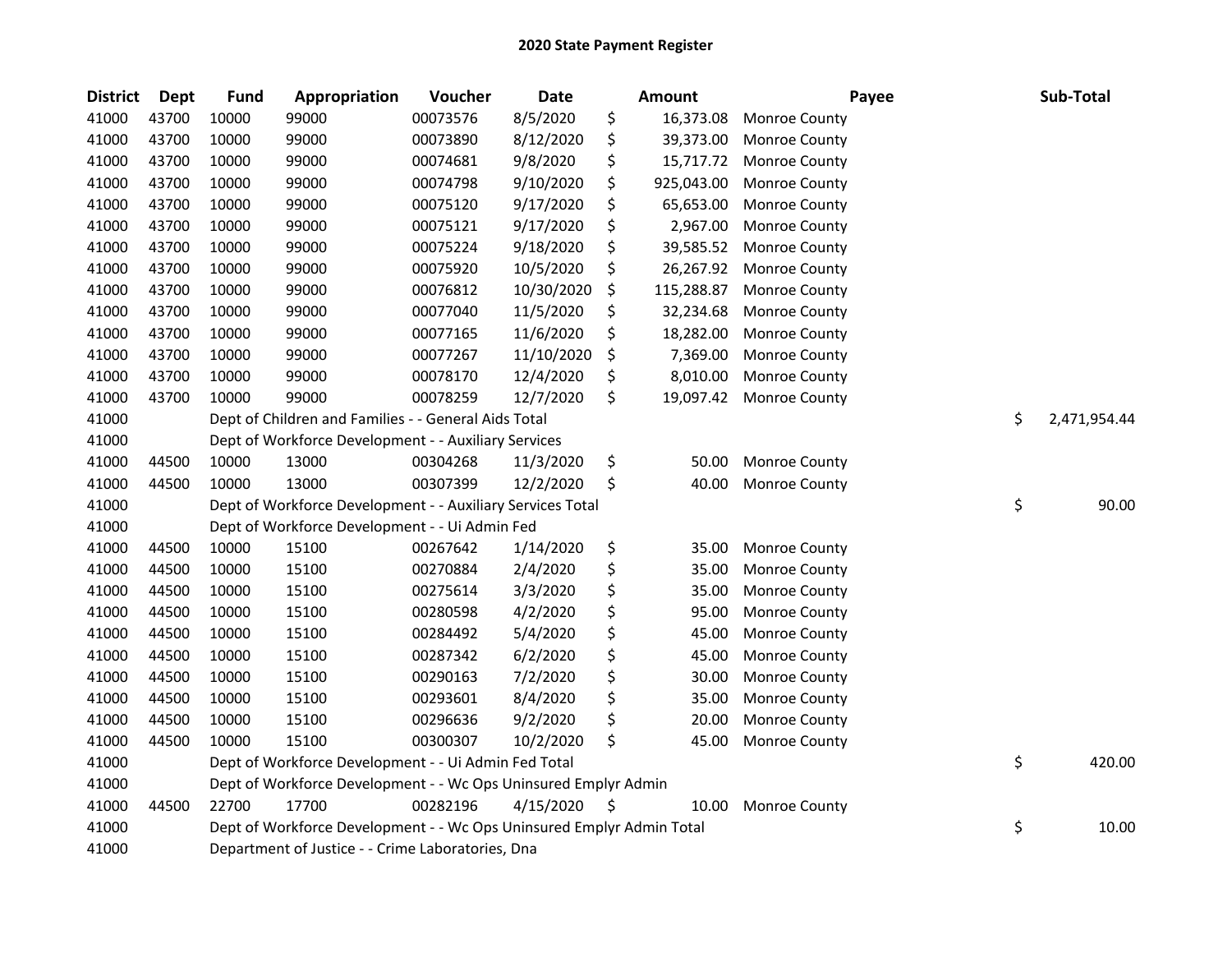| <b>District</b> | <b>Dept</b> | <b>Fund</b> | Appropriation                                                          | Voucher  | <b>Date</b> |     | <b>Amount</b> | Payee                   | Sub-Total       |
|-----------------|-------------|-------------|------------------------------------------------------------------------|----------|-------------|-----|---------------|-------------------------|-----------------|
| 41000           | 45500       | 10000       | 22100                                                                  | 00085854 | 7/16/2020   | \$  | 1,980.00      | Monroe County           |                 |
| 41000           |             |             | Department of Justice - - Crime Laboratories, Dna Total                |          |             |     |               |                         | \$<br>1,980.00  |
| 41000           |             |             | Department of Justice - - Law Enforcement Train, Local                 |          |             |     |               |                         |                 |
| 41000           | 45500       | 10000       | 23100                                                                  | 00091469 | 12/7/2020   | \$  | 6,720.00      | <b>Monroe County</b>    |                 |
| 41000           |             |             | Department of Justice - - Law Enforcement Train, Local Total           |          |             |     |               |                         | \$<br>6,720.00  |
| 41000           |             |             | Department of Justice - - County-Tribal Programs, Local                |          |             |     |               |                         |                 |
| 41000           | 45500       | 10000       | 26300                                                                  | 00078407 | 1/15/2020   | \$  | 20,943.00     | <b>Monroe County</b>    |                 |
| 41000           |             |             | Department of Justice - - County-Tribal Programs, Local Total          |          |             |     |               |                         | \$<br>20,943.00 |
| 41000           |             |             | Department of Justice - - Alt Prosecution Alcohol Drugs                |          |             |     |               |                         |                 |
| 41000           | 45500       | 10000       | 27100                                                                  | 00083156 | 5/4/2020    | \$  | 519.69        | Monroe County           |                 |
| 41000           | 45500       | 10000       | 27100                                                                  | 00086936 | 8/6/2020    | \$  | 649.45        | Monroe County           |                 |
| 41000           | 45500       | 10000       | 27100                                                                  | 00089641 | 11/4/2020   | \$  | 19,919.39     | Monroe County           |                 |
| 41000           |             |             | Department of Justice - - Alt Prosecution Alcohol Drugs Total          |          |             |     |               |                         | \$<br>21,088.53 |
| 41000           |             |             | Department of Justice - - Alternatives To Incarceration                |          |             |     |               |                         |                 |
| 41000           | 45500       | 10000       | 28700                                                                  | 00078943 | 1/30/2020   | \$  | 7,012.38      | Monroe County           |                 |
| 41000           |             |             | Department of Justice - - Alternatives To Incarceration Total          |          |             |     |               |                         | \$<br>7,012.38  |
| 41000           |             |             | Department of Justice - - Crime Victim Witness Assist                  |          |             |     |               |                         |                 |
| 41000           | 45500       | 10000       | 53200                                                                  | 00080495 | 2/25/2020   | \$  | 10,532.19     | Monroe County           |                 |
| 41000           | 45500       | 10000       | 53200                                                                  | 00086042 | 7/16/2020   | \$  | 12,294.01     | Monroe County           |                 |
| 41000           |             |             | Department of Justice - - Crime Victim Witness Assist Total            |          |             |     |               |                         | \$<br>22,826.20 |
| 41000           |             |             | Department of Military Affairs - - Federal Aid-Service Contracts       |          |             |     |               |                         |                 |
| 41000           | 46500       | 10000       | 14100                                                                  | 00072130 | 1/17/2020   | \$  | 1,472.52      | <b>Monroe County</b>    |                 |
| 41000           | 46500       | 10000       | 14100                                                                  | 00072131 | 1/17/2020   | \$  | 341.85        | Monroe County           |                 |
| 41000           | 46500       | 10000       | 14100                                                                  | 00078178 | 6/2/2020    | \$  | 1,774.80      | Monroe County           |                 |
| 41000           |             |             | Department of Military Affairs - - Federal Aid-Service Contracts Total |          |             |     |               |                         | \$<br>3,589.17  |
| 41000           |             |             | Department of Military Affairs - - Disaster Recovery Aid               |          |             |     |               |                         |                 |
| 41000           | 46500       | 10000       | 30500                                                                  | 00077161 | 4/30/2020   | \$  | 13,353.87     | <b>Monroe County</b>    |                 |
| 41000           | 46500       | 10000       | 30500                                                                  | 00085624 | 11/17/2020  | \$. | 271.87        | Monroe County           |                 |
| 41000           | 46500       | 10000       | 30500                                                                  | 00085625 | 11/17/2020  | S   | 325.00        | Monroe County           |                 |
| 41000           |             |             | Department of Military Affairs - - Disaster Recovery Aid Total         |          |             |     |               |                         | \$<br>13,950.74 |
| 41000           |             |             | Department of Military Affairs - - Local Emer Planning Grants          |          |             |     |               |                         |                 |
| 41000           | 46500       | 10000       | 33700                                                                  | 00073970 | 2/13/2020   | \$  |               | 14,578.43 Monroe County |                 |
| 41000           |             |             | Department of Military Affairs - - Local Emer Planning Grants Total    |          |             |     |               |                         | \$<br>14,578.43 |
| 41000           |             |             | Department of Military Affairs - - Federal Aid, Local Assistance       |          |             |     |               |                         |                 |
| 41000           | 46500       | 10000       | 34200                                                                  | 00072405 | 1/21/2020   | \$  |               | 44,701.02 Monroe County |                 |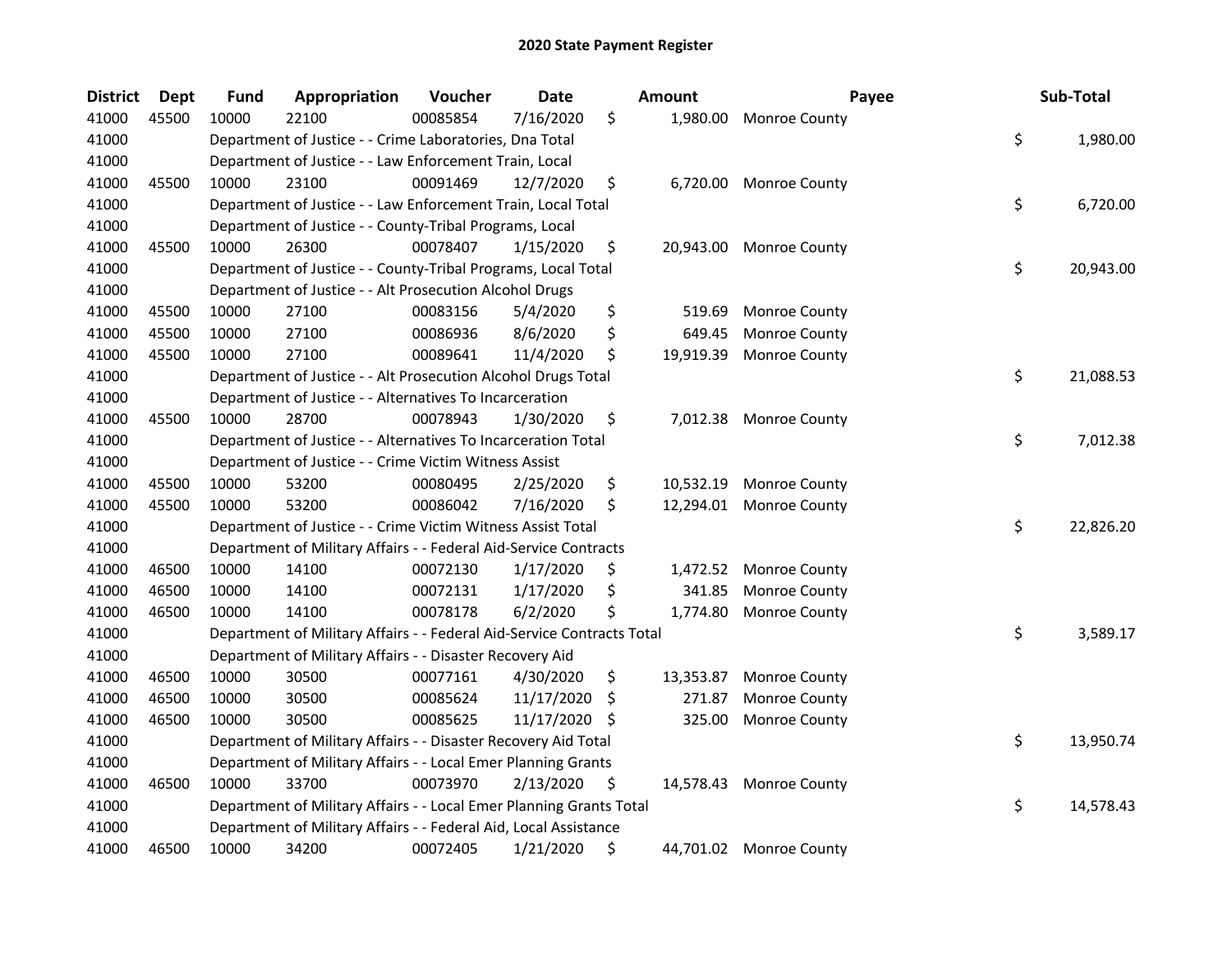| <b>District</b> | Dept  | <b>Fund</b> | Appropriation                                                          | Voucher  | <b>Date</b> | <b>Amount</b>    |                      | Payee | Sub-Total        |
|-----------------|-------|-------------|------------------------------------------------------------------------|----------|-------------|------------------|----------------------|-------|------------------|
| 41000           | 46500 | 10000       | 34200                                                                  | 00077161 | 4/30/2020   | \$<br>80,123.17  | Monroe County        |       |                  |
| 41000           | 46500 | 10000       | 34200                                                                  | 00084909 | 10/29/2020  | \$<br>6,712.03   | Monroe County        |       |                  |
| 41000           | 46500 | 10000       | 34200                                                                  | 00085624 | 11/17/2020  | \$<br>1,740.00   | Monroe County        |       |                  |
| 41000           | 46500 | 10000       | 34200                                                                  | 00085625 | 11/17/2020  | \$<br>2,080.00   | Monroe County        |       |                  |
| 41000           | 46500 | 10000       | 34200                                                                  | 00086835 | 12/17/2020  | \$<br>33,194.37  | Monroe County        |       |                  |
| 41000           |       |             | Department of Military Affairs - - Federal Aid, Local Assistance Total |          |             |                  |                      |       | \$<br>168,550.59 |
| 41000           |       |             | Department of Veterans Affairs - - County Grants                       |          |             |                  |                      |       |                  |
| 41000           | 48500 | 58200       | 26700                                                                  | 00077470 | 2/24/2020   | \$<br>11,500.00  | Monroe County        |       |                  |
| 41000           |       |             | Department of Veterans Affairs - - County Grants Total                 |          |             |                  |                      |       | \$<br>11,500.00  |
| 41000           |       |             | Department of Administration - - Federal Aid                           |          |             |                  |                      |       |                  |
| 41000           | 50500 | 10000       | 14200                                                                  | 00119062 | 4/6/2020    | \$<br>46,240.00  | Monroe County        |       |                  |
| 41000           | 50500 | 10000       | 14200                                                                  | 00126694 | 8/12/2020   | \$<br>37,991.31  | Monroe County        |       |                  |
| 41000           | 50500 | 10000       | 14200                                                                  | 00130042 | 10/2/2020   | \$<br>343,970.59 | Monroe County        |       |                  |
| 41000           | 50500 | 10000       | 14200                                                                  | 00132211 | 11/13/2020  | \$<br>62,224.44  | Monroe County        |       |                  |
| 41000           | 50500 | 10000       | 14200                                                                  | 00134824 | 12/10/2020  | \$<br>359,123.35 | Monroe County        |       |                  |
| 41000           | 50500 | 10000       | 14200                                                                  | 00136413 | 12/17/2020  | \$<br>81,085.66  | Monroe County        |       |                  |
| 41000           |       |             | Department of Administration - - Federal Aid Total                     |          |             |                  |                      |       | \$<br>930,635.35 |
| 41000           |       |             | Department of Administration - - Low-Income Assistance Grants          |          |             |                  |                      |       |                  |
| 41000           | 50500 | 23500       | 37100                                                                  | 00116688 | 1/29/2020   | \$<br>6,845.00   | Monroe County        |       |                  |
| 41000           | 50500 | 23500       | 37100                                                                  | 00117647 | 2/18/2020   | \$<br>8,008.00   | Monroe County        |       |                  |
| 41000           | 50500 | 23500       | 37100                                                                  | 00120252 | 3/31/2020   | \$<br>7,072.00   | Monroe County        |       |                  |
| 41000           | 50500 | 23500       | 37100                                                                  | 00120985 | 4/15/2020   | \$<br>6,310.00   | Monroe County        |       |                  |
| 41000           | 50500 | 23500       | 37100                                                                  | 00123109 | 5/29/2020   | \$<br>8,559.00   | Monroe County        |       |                  |
| 41000           | 50500 | 23500       | 37100                                                                  | 00123927 | 6/16/2020   | \$<br>6,955.00   | Monroe County        |       |                  |
| 41000           | 50500 | 23500       | 37100                                                                  | 00125575 | 7/15/2020   | \$<br>7,839.00   | Monroe County        |       |                  |
| 41000           | 50500 | 23500       | 37100                                                                  | 00127872 | 8/31/2020   | \$<br>6,261.00   | Monroe County        |       |                  |
| 41000           | 50500 | 23500       | 37100                                                                  | 00129601 | 9/29/2020   | \$<br>6,034.00   | Monroe County        |       |                  |
| 41000           | 50500 | 23500       | 37100                                                                  | 00131664 | 10/29/2020  | \$<br>7,833.00   | Monroe County        |       |                  |
| 41000           | 50500 | 23500       | 37100                                                                  | 00133579 | 12/1/2020   | \$<br>8,451.00   | Monroe County        |       |                  |
| 41000           | 50500 | 23500       | 37100                                                                  | 00137235 | 12/22/2020  | \$<br>9,604.00   | Monroe County        |       |                  |
| 41000           |       |             | Department of Administration - - Low-Income Assistance Grants Total    |          |             |                  |                      |       | \$<br>89,771.00  |
| 41000           |       |             | Department of Administration - - Land Information Program; Loca        |          |             |                  |                      |       |                  |
| 41000           | 50500 | 26900       | 17300                                                                  | 00117256 | 2/7/2020    | \$<br>25,000.00  | Monroe County        |       |                  |
| 41000           | 50500 | 26900       | 17300                                                                  | 00117357 | 2/13/2020   | \$<br>1,000.00   | <b>Monroe County</b> |       |                  |
| 41000           | 50500 | 26900       | 17300                                                                  | 00119438 | 4/2/2020    | \$<br>42,136.00  | Monroe County        |       |                  |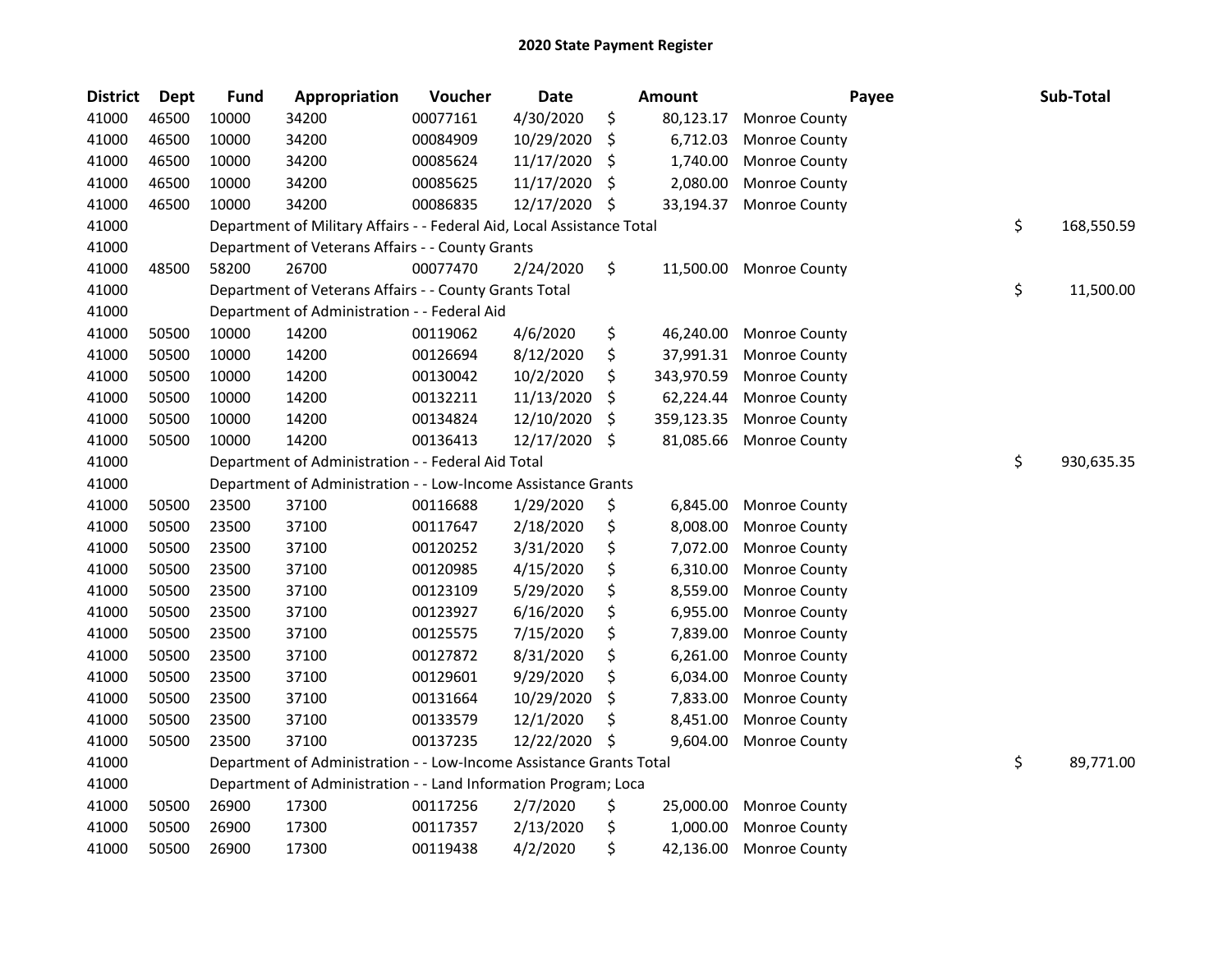| <b>District</b> | <b>Dept</b> | <b>Fund</b> | Appropriation                                                                                     | Voucher  | <b>Date</b> | Amount          | Payee                                                                                                   | Sub-Total        |
|-----------------|-------------|-------------|---------------------------------------------------------------------------------------------------|----------|-------------|-----------------|---------------------------------------------------------------------------------------------------------|------------------|
| 41000           | 50500       | 26900       | 17300                                                                                             | 00122445 | 5/14/2020   | \$<br>20,000.00 | Monroe County                                                                                           |                  |
| 41000           | 50500       | 26900       | 17300                                                                                             | 00128806 | 9/22/2020   | \$<br>20,000.00 | Monroe County                                                                                           |                  |
| 41000           |             |             | Department of Administration - - Land Information Program; Loca Total                             |          |             |                 |                                                                                                         | \$<br>108,136.00 |
| 41000           |             |             | Public Defender Board - - Trial Representation                                                    |          |             |                 |                                                                                                         |                  |
| 41000           | 55000       | 10000       | 10300                                                                                             | 00254400 | 7/10/2020   | \$<br>6.75      | Monroe County                                                                                           |                  |
| 41000           | 55000       | 10000       | 10300                                                                                             | 00258164 | 8/26/2020   | \$<br>17.37     | Monroe County                                                                                           |                  |
| 41000           |             |             | Public Defender Board - - Trial Representation Total                                              |          |             |                 |                                                                                                         | \$<br>24.12      |
| 41000           |             |             | Public Defender Board - - Transcript, Discovery and Records Provided to the Public Defender Board |          |             |                 |                                                                                                         |                  |
| 41000           | 55000       | 10000       | 10600                                                                                             | 00234875 | 2/14/2020   | \$<br>28.70     | Monroe County                                                                                           |                  |
| 41000           | 55000       | 10000       | 10600                                                                                             | 00234876 | 2/14/2020   | \$<br>23.70     | Monroe County                                                                                           |                  |
| 41000           | 55000       | 10000       | 10600                                                                                             | 00234878 | 2/14/2020   | \$<br>22.20     | Monroe County                                                                                           |                  |
| 41000           | 55000       | 10000       | 10600                                                                                             | 00235696 | 2/21/2020   | \$<br>5.00      | Monroe County                                                                                           |                  |
| 41000           | 55000       | 10000       | 10600                                                                                             | 00238146 | 3/13/2020   | \$<br>49.60     | Monroe County                                                                                           |                  |
| 41000           | 55000       | 10000       | 10600                                                                                             | 00241292 | 4/1/2020    | \$<br>2,080.20  | Monroe County                                                                                           |                  |
| 41000           | 55000       | 10000       | 10600                                                                                             | 00250112 | 6/8/2020    | \$<br>7.20      | Monroe County                                                                                           |                  |
| 41000           | 55000       | 10000       | 10600                                                                                             | 00250113 | 6/8/2020    | \$<br>15.80     | Monroe County                                                                                           |                  |
| 41000           | 55000       | 10000       | 10600                                                                                             | 00253154 | 6/23/2020   | \$<br>23.80     | Monroe County                                                                                           |                  |
| 41000           | 55000       | 10000       | 10600                                                                                             | 00253312 | 6/26/2020   | \$<br>5,084.20  | Monroe County                                                                                           |                  |
| 41000           | 55000       | 10000       | 10600                                                                                             | 00253313 | 6/26/2020   | \$<br>1.20      | Monroe County                                                                                           |                  |
| 41000           | 55000       | 10000       | 10600                                                                                             | 00260321 | 9/2/2020    | \$<br>15.00     | Monroe County                                                                                           |                  |
| 41000           | 55000       | 10000       | 10600                                                                                             | 00260322 | 9/2/2020    | \$<br>14.60     | Monroe County                                                                                           |                  |
| 41000           | 55000       | 10000       | 10600                                                                                             | 00264737 | 10/19/2020  | \$<br>5.00      | Monroe County                                                                                           |                  |
| 41000           | 55000       | 10000       | 10600                                                                                             | 00265200 | 10/23/2020  | \$<br>5,935.60  | Monroe County                                                                                           |                  |
| 41000           | 55000       | 10000       | 10600                                                                                             | 00270836 | 12/15/2020  | \$<br>5.00      | Monroe County                                                                                           |                  |
| 41000           | 55000       | 10000       | 10600                                                                                             | 00270837 | 12/15/2020  | \$<br>4.00      | Monroe County                                                                                           |                  |
| 41000           |             |             |                                                                                                   |          |             |                 | Public Defender Board - - Transcript, Discovery and Records Provided to the Public Defender Board Total | \$<br>13,320.80  |
| 41000           |             |             | Department of Revenue - - Warrants and Satisfactions                                              |          |             |                 |                                                                                                         |                  |
| 41000           | 56600       | 10000       | 10100                                                                                             | 00153794 | 1/2/2020    | \$<br>210.50    | Monroe County                                                                                           |                  |
| 41000           | 56600       | 10000       | 10100                                                                                             | 00161095 | 3/6/2020    | \$<br>220.00    | Monroe County                                                                                           |                  |
| 41000           | 56600       | 10000       | 10100                                                                                             | 00163555 | 3/27/2020   | \$<br>210.50    | Monroe County                                                                                           |                  |
| 41000           | 56600       | 10000       | 10100                                                                                             | 00169845 | 5/8/2020    | \$<br>92.50     | Monroe County                                                                                           |                  |
| 41000           | 56600       | 10000       | 10100                                                                                             | 00174861 | 7/3/2020    | \$<br>290.00    | Monroe County                                                                                           |                  |
| 41000           | 56600       | 10000       | 10100                                                                                             | 00175086 | 7/24/2020   | \$<br>210.50    | Monroe County                                                                                           |                  |
| 41000           | 56600       | 10000       | 10100                                                                                             | 00187647 | 12/14/2020  | \$<br>260.00    | Monroe County                                                                                           |                  |
| 41000           |             |             | Department of Revenue - - Warrants and Satisfactions Total                                        |          |             |                 |                                                                                                         | \$<br>1,494.00   |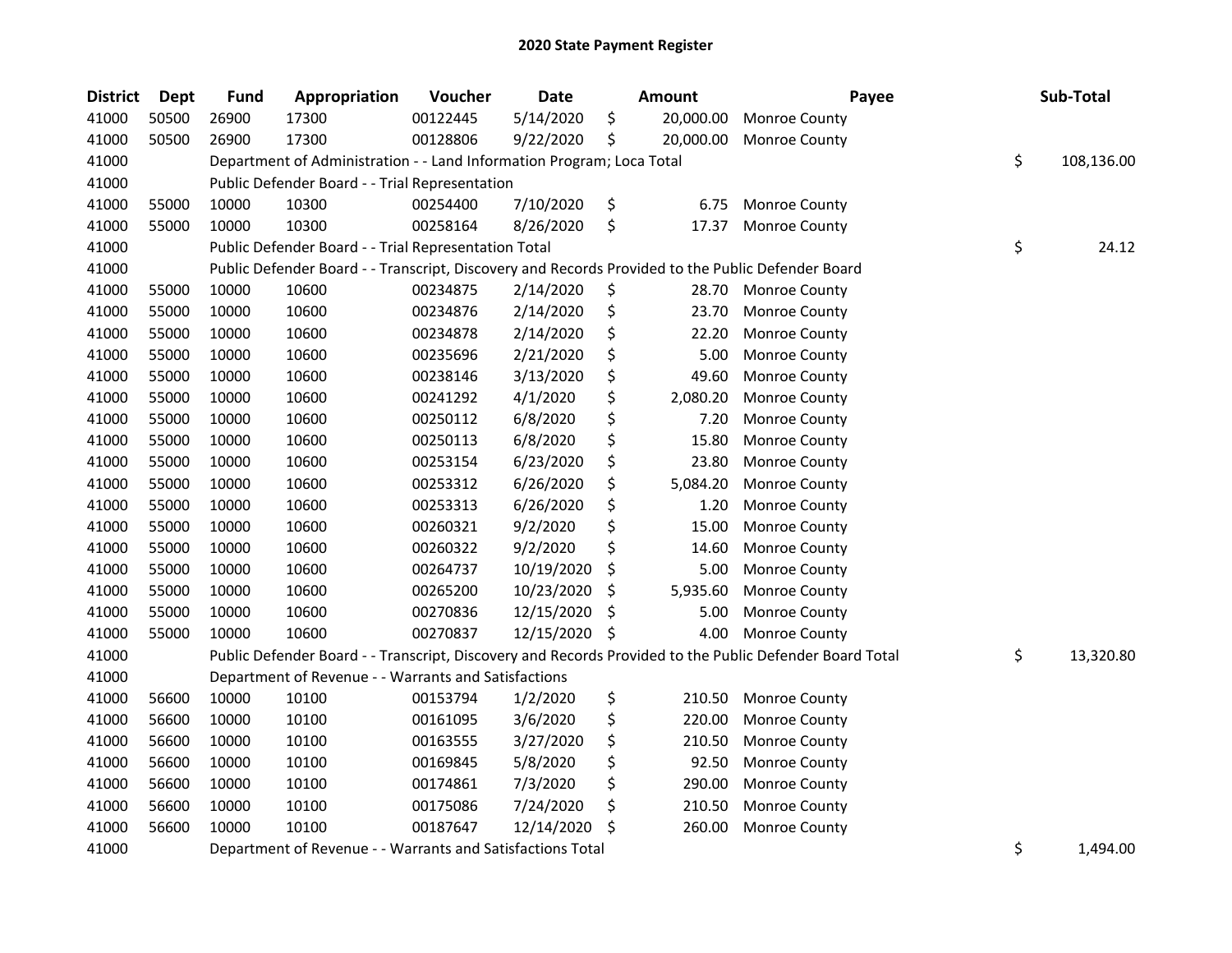| <b>District</b> | Dept  | Fund  | Appropriation                                                         | Voucher  | Date       |     | <b>Amount</b> | Payee                | Sub-Total           |
|-----------------|-------|-------|-----------------------------------------------------------------------|----------|------------|-----|---------------|----------------------|---------------------|
| 41000           |       |       | Circuit Courts - - Circuit Court Costs                                |          |            |     |               |                      |                     |
| 41000           | 62500 | 10000 | 10500                                                                 | 00001776 | 1/17/2020  | \$  | 104,996.00    | <b>Monroe County</b> |                     |
| 41000           | 62500 | 10000 | 10500                                                                 | 00001970 | 7/17/2020  | \$  | 189,381.00    | Monroe County        |                     |
| 41000           |       |       | Circuit Courts - - Circuit Court Costs Total                          |          |            |     |               |                      | \$<br>294,377.00    |
| 41000           |       |       | Shared Revenue and Tax Relief - - County And Municipal Aid            |          |            |     |               |                      |                     |
| 41000           | 83500 | 10000 | 10500                                                                 | 00068532 | 7/27/2020  | \$. | 318,779.67    | <b>Monroe County</b> |                     |
| 41000           | 83500 | 10000 | 10500                                                                 | 00072499 | 11/16/2020 | S   | 1,806,418.10  | <b>Monroe County</b> |                     |
| 41000           |       |       | Shared Revenue and Tax Relief - - County And Municipal Aid Total      |          |            |     |               |                      | \$<br>2,125,197.77  |
| 41000           |       |       | Shared Revenue and Tax Relief - - Exempt Computer Aid                 |          |            |     |               |                      |                     |
| 41000           | 83500 | 10000 | 10900                                                                 | 00064613 | 7/27/2020  | \$  | 26,074.92     | Monroe County        |                     |
| 41000           |       |       | Shared Revenue and Tax Relief - - Exempt Computer Aid Total           |          |            |     |               |                      | \$<br>26,074.92     |
| 41000           |       |       | Shared Revenue and Tax Relief - - Utility Aid                         |          |            |     |               |                      |                     |
| 41000           | 83500 | 10000 | 11000                                                                 | 00068532 | 7/27/2020  | \$  | 26,710.08     | Monroe County        |                     |
| 41000           | 83500 | 10000 | 11000                                                                 | 00072499 | 11/16/2020 | Ŝ.  | 158,734.88    | Monroe County        |                     |
| 41000           |       |       | Shared Revenue and Tax Relief - - Utility Aid Total                   |          |            |     |               |                      | \$<br>185,444.96    |
| 41000           |       |       | Shared Revenue and Tax Relief - - Personal Property Aid               |          |            |     |               |                      |                     |
| 41000           | 83500 | 10000 | 11100                                                                 | 00059976 | 5/4/2020   | \$  | 139,312.26    | <b>Monroe County</b> |                     |
| 41000           |       |       | Shared Revenue and Tax Relief - - Personal Property Aid Total         |          |            |     |               |                      | \$<br>139,312.26    |
| 41000           |       |       | Shared Revenue and Tax Relief - - School Lvy Tx/First Dollar Cr       |          |            |     |               |                      |                     |
| 41000           | 83500 | 10000 | 30200                                                                 | 00063981 | 7/27/2020  | \$  | 739,890.19    | <b>Monroe County</b> |                     |
| 41000           | 83500 | 10000 | 30200                                                                 | 00067372 | 7/27/2020  | Ś   | 3,232,757.72  | <b>Monroe County</b> |                     |
| 41000           |       |       | Shared Revenue and Tax Relief - - School Lvy Tx/First Dollar Cr Total |          |            |     |               |                      | \$<br>3,972,647.91  |
| 41000           |       |       | Shared Revenue and Tax Relief - - Lottery & Gaming Credit             |          |            |     |               |                      |                     |
| 41000           | 83500 | 52100 | 36300                                                                 | 00055704 | 3/23/2020  | \$  | 1,250,544.31  | <b>Monroe County</b> |                     |
| 41000           |       |       | Shared Revenue and Tax Relief - - Lottery & Gaming Credit Total       |          |            |     |               |                      | \$<br>1,250,544.31  |
| 41000 Total     |       |       |                                                                       |          |            |     |               |                      | \$<br>20,744,276.30 |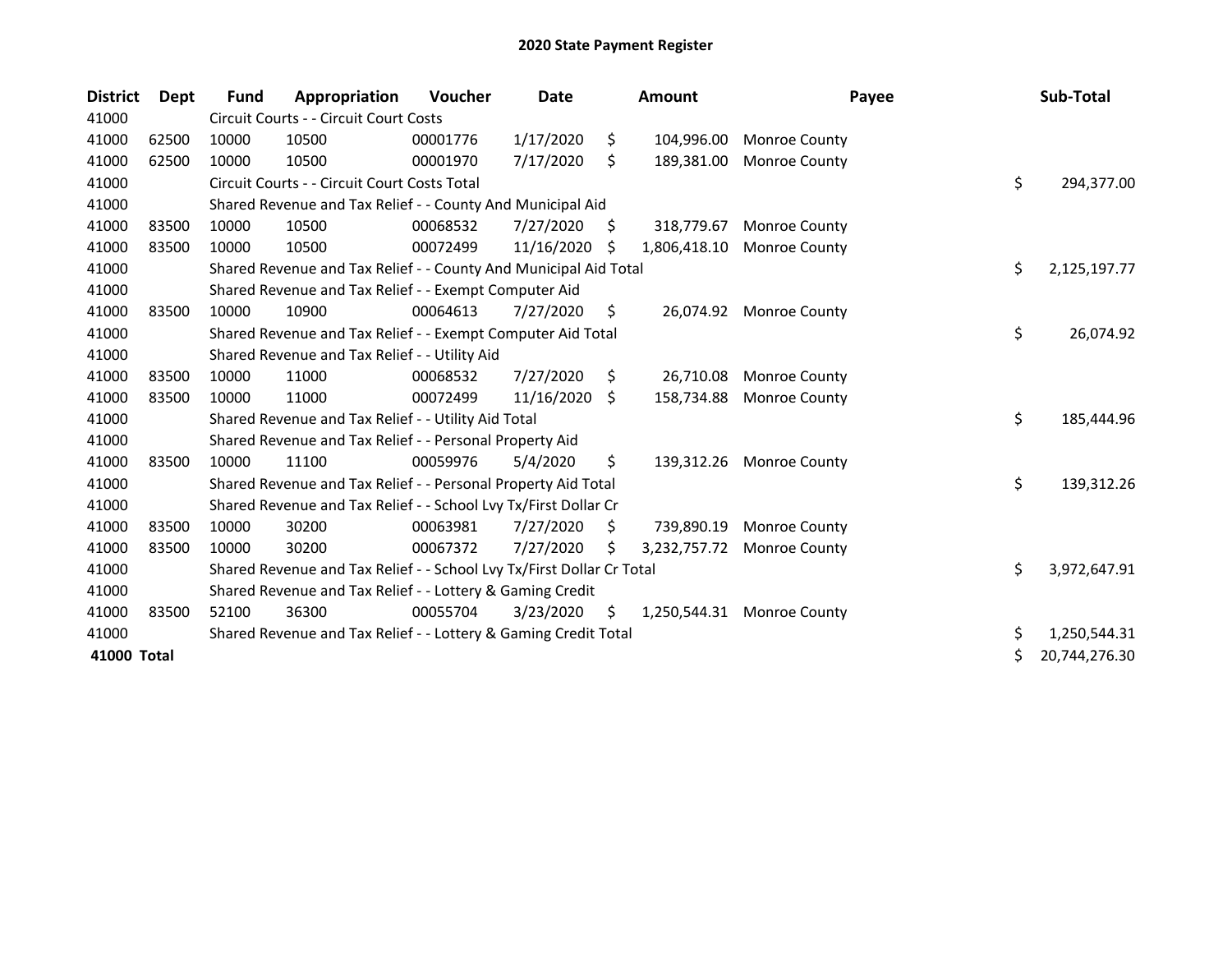| <b>District</b> | Dept  | Fund  | Appropriation                                                      | Voucher  | Date          |    | <b>Amount</b> | Payee                   | Sub-Total        |
|-----------------|-------|-------|--------------------------------------------------------------------|----------|---------------|----|---------------|-------------------------|------------------|
| 41002           |       |       | Dept of Safety & Prof Services - - Fire Dues Distribution          |          |               |    |               |                         |                  |
| 41002           | 16500 | 10000 | 22500                                                              | 00036571 | 7/20/2020     | \$ |               | 3,240.25 Town Of Adrian |                  |
| 41002           |       |       | Dept of Safety & Prof Services - - Fire Dues Distribution Total    |          |               |    |               |                         | \$<br>3,240.25   |
| 41002           |       |       | Dept of Natural Resources - - Resaids - Cnty Forst, Cl & Mfl       |          |               |    |               |                         |                  |
| 41002           | 37000 | 21200 | 57100                                                              | 00417420 | 6/18/2020     | \$ | 245.40        | Town Of Adrian          |                  |
| 41002           |       |       | Dept of Natural Resources - - Resaids - Cnty Forst, CI & Mfl Total |          |               |    |               |                         | \$<br>245.40     |
| 41002           |       |       | WI Dept of Transportation - - Trns Aids To Mnc.-Sf                 |          |               |    |               |                         |                  |
| 41002           | 39500 | 21100 | 19100                                                              | 00476518 | 1/6/2020      | \$ | 23,829.39     | Town Of Adrian          |                  |
| 41002           | 39500 | 21100 | 19100                                                              | 00506373 | 4/6/2020      | \$ | 23,829.39     | Town Of Adrian          |                  |
| 41002           | 39500 | 21100 | 19100                                                              | 00543365 | 7/6/2020      | \$ | 23,829.39     | Town Of Adrian          |                  |
| 41002           | 39500 | 21100 | 19100                                                              | 00586191 | 10/5/2020     | \$ | 23,829.39     | Town Of Adrian          |                  |
| 41002           |       |       | WI Dept of Transportation - - Trns Aids To Mnc.-Sf Total           |          |               |    |               |                         | \$<br>95,317.56  |
| 41002           |       |       | Department of Administration - - Federal Aid                       |          |               |    |               |                         |                  |
| 41002           | 50500 | 10000 | 14200                                                              | 00134825 | 12/10/2020 \$ |    | 8,881.12      | Town Of Adrian          |                  |
| 41002           |       |       | Department of Administration - - Federal Aid Total                 |          |               |    |               |                         | \$<br>8,881.12   |
| 41002           |       |       | Shared Revenue and Tax Relief - - County And Municipal Aid         |          |               |    |               |                         |                  |
| 41002           | 83500 | 10000 | 10500                                                              | 00068498 | 7/27/2020     | \$ | 4,468.01      | Town Of Adrian          |                  |
| 41002           | 83500 | 10000 | 10500                                                              | 00072465 | 11/16/2020    | S  | 25,318.70     | Town Of Adrian          |                  |
| 41002           |       |       | Shared Revenue and Tax Relief - - County And Municipal Aid Total   |          |               |    |               |                         | \$<br>29,786.71  |
| 41002           |       |       | Shared Revenue and Tax Relief - - Exempt Computer Aid              |          |               |    |               |                         |                  |
| 41002           | 83500 | 10000 | 10900                                                              | 00065617 | 7/27/2020     | \$ | 4.16          | Town Of Adrian          |                  |
| 41002           |       |       | Shared Revenue and Tax Relief - - Exempt Computer Aid Total        |          |               |    |               |                         | \$<br>4.16       |
| 41002           |       |       | Shared Revenue and Tax Relief - - Utility Aid                      |          |               |    |               |                         |                  |
| 41002           | 83500 | 10000 | 11000                                                              | 00068498 | 7/27/2020     | \$ | 62.51         | Town Of Adrian          |                  |
| 41002           | 83500 | 10000 | 11000                                                              | 00072465 | 11/16/2020 \$ |    | 355.59        | Town Of Adrian          |                  |
| 41002           |       |       | Shared Revenue and Tax Relief - - Utility Aid Total                |          |               |    |               |                         | \$<br>418.10     |
| 41002 Total     |       |       |                                                                    |          |               |    |               |                         | \$<br>137,893.30 |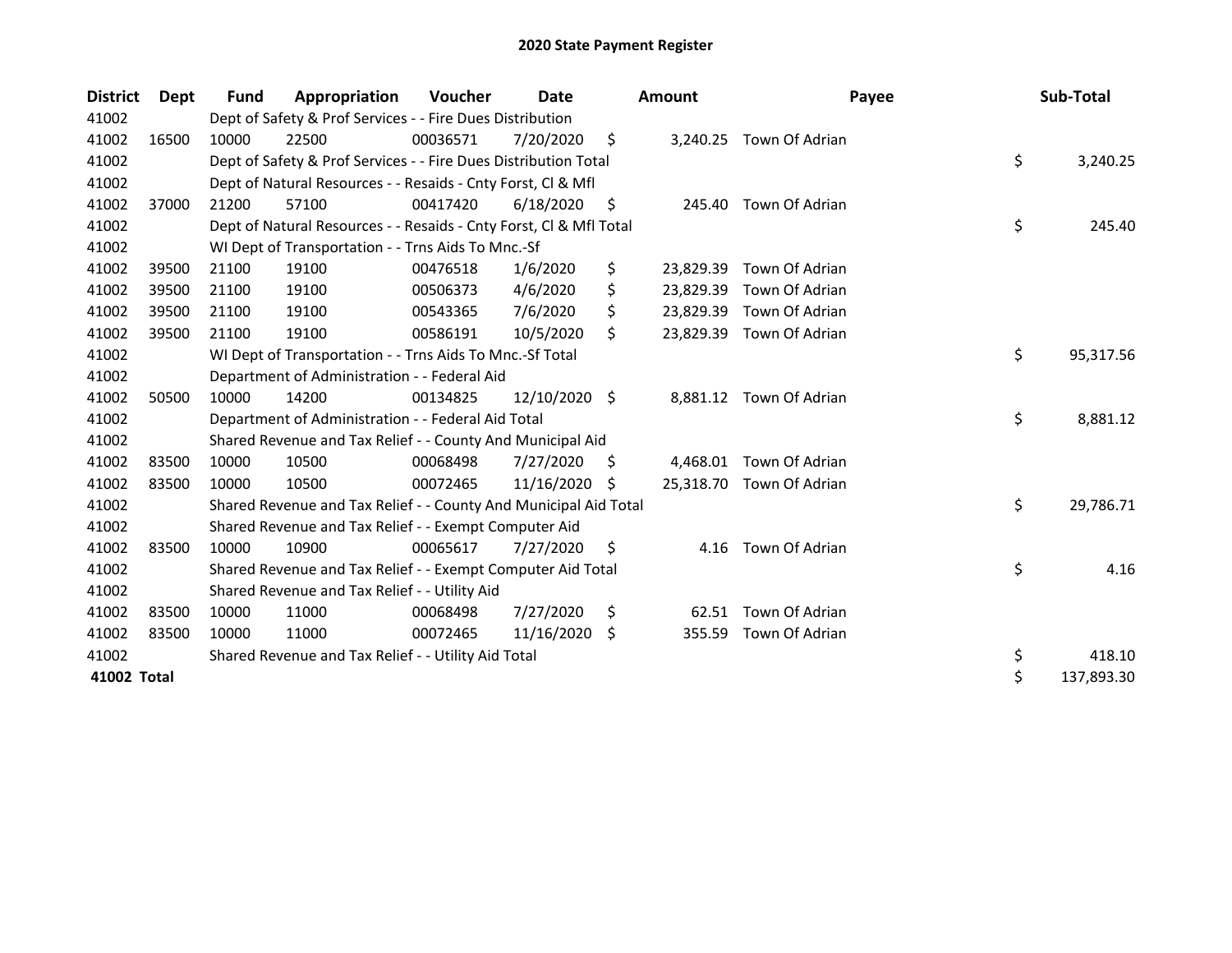| <b>District</b> | <b>Dept</b> | Fund  | Appropriation                                                      | Voucher  | Date          |     | <b>Amount</b> | Payee                    | Sub-Total       |
|-----------------|-------------|-------|--------------------------------------------------------------------|----------|---------------|-----|---------------|--------------------------|-----------------|
| 41004           |             |       | Dept of Safety & Prof Services - - Fire Dues Distribution          |          |               |     |               |                          |                 |
| 41004           | 16500       | 10000 | 22500                                                              | 00036572 | 7/20/2020     | \$  |               | 3,544.98 Town Of Angelo  |                 |
| 41004           |             |       | Dept of Safety & Prof Services - - Fire Dues Distribution Total    |          |               |     |               |                          | \$<br>3,544.98  |
| 41004           |             |       | Dept of Natural Resources - - Aids In Lieu Of Taxes - Gener        |          |               |     |               |                          |                 |
| 41004           | 37000       | 10000 | 50300                                                              | 00405335 | 4/21/2020     | \$  | 136.34        | Town Of Angelo           |                 |
| 41004           | 37000       | 10000 | 50300                                                              | 00405336 | 4/21/2020     | \$  | 78.04         | Town Of Angelo           |                 |
| 41004           |             |       | Dept of Natural Resources - - Aids In Lieu Of Taxes - Gener Total  |          |               |     |               |                          | \$<br>214.38    |
| 41004           |             |       | Dept of Natural Resources - - Resaids - Cnty Forst, Cl & Mfl       |          |               |     |               |                          |                 |
| 41004           | 37000       | 21200 | 57100                                                              | 00417421 | 8/27/2020     | \$  |               | 257.76 Town Of Angelo    |                 |
| 41004           |             |       | Dept of Natural Resources - - Resaids - Cnty Forst, Cl & Mfl Total |          |               |     |               |                          | \$<br>257.76    |
| 41004           |             |       | Dept of Natural Resources - - Aids In Lieu Of Taxes - Sum S        |          |               |     |               |                          |                 |
| 41004           | 37000       | 21200 | 57900                                                              | 00405334 | 4/21/2020     | \$  | 13.63         | Town Of Angelo           |                 |
| 41004           | 37000       | 21200 | 57900                                                              | 00405337 | 4/21/2020     | \$  | 4.06          | Town Of Angelo           |                 |
| 41004           |             |       | Dept of Natural Resources - - Aids In Lieu Of Taxes - Sum S Total  |          |               |     |               |                          | \$<br>17.69     |
| 41004           |             |       | WI Dept of Transportation - - Trns Aids To Mnc.-Sf                 |          |               |     |               |                          |                 |
| 41004           | 39500       | 21100 | 19100                                                              | 00476519 | 1/6/2020      | \$  | 15,373.80     | Town Of Angelo           |                 |
| 41004           | 39500       | 21100 | 19100                                                              | 00506374 | 4/6/2020      | \$  | 15,373.80     | Town Of Angelo           |                 |
| 41004           | 39500       | 21100 | 19100                                                              | 00543366 | 7/6/2020      | \$  | 15,373.80     | Town Of Angelo           |                 |
| 41004           | 39500       | 21100 | 19100                                                              | 00586192 | 10/5/2020     | \$  |               | 15,373.80 Town Of Angelo |                 |
| 41004           |             |       | WI Dept of Transportation - - Trns Aids To Mnc.-Sf Total           |          |               |     |               |                          | \$<br>61,495.20 |
| 41004           |             |       | Department of Administration - - Federal Aid                       |          |               |     |               |                          |                 |
| 41004           | 50500       | 10000 | 14200                                                              | 00134826 | 12/10/2020 \$ |     |               | 183.75 Town Of Angelo    |                 |
| 41004           |             |       | Department of Administration - - Federal Aid Total                 |          |               |     |               |                          | \$<br>183.75    |
| 41004           |             |       | Elections Commission - - 2018 Hava Election Security               |          |               |     |               |                          |                 |
| 41004           | 51000       | 22000 | 18200                                                              | 00004559 | 9/15/2020     | \$  |               | 976.60 Town Of Angelo    |                 |
| 41004           |             |       | Elections Commission - - 2018 Hava Election Security Total         |          |               |     |               |                          | \$<br>976.60    |
| 41004           |             |       | Shared Revenue and Tax Relief - - County And Municipal Aid         |          |               |     |               |                          |                 |
| 41004           | 83500       | 10000 | 10500                                                              | 00068499 | 7/27/2020     | \$. |               | 9,512.87 Town Of Angelo  |                 |
| 41004           | 83500       | 10000 | 10500                                                              | 00072466 | 11/16/2020    | S   |               | 53,906.25 Town Of Angelo |                 |
| 41004           |             |       | Shared Revenue and Tax Relief - - County And Municipal Aid Total   |          |               |     |               |                          | \$<br>63,419.12 |
| 41004           |             |       | Shared Revenue and Tax Relief - - Exempt Computer Aid              |          |               |     |               |                          |                 |
| 41004           | 83500       | 10000 | 10900                                                              | 00065618 | 7/27/2020     | \$  |               | 3.11 Town Of Angelo      |                 |
| 41004           |             |       | Shared Revenue and Tax Relief - - Exempt Computer Aid Total        |          |               |     |               |                          | \$<br>3.11      |
| 41004           |             |       | Shared Revenue and Tax Relief - - Utility Aid                      |          |               |     |               |                          |                 |
| 41004           | 83500       | 10000 | 11000                                                              | 00068499 | 7/27/2020     | \$  |               | 72.82 Town Of Angelo     |                 |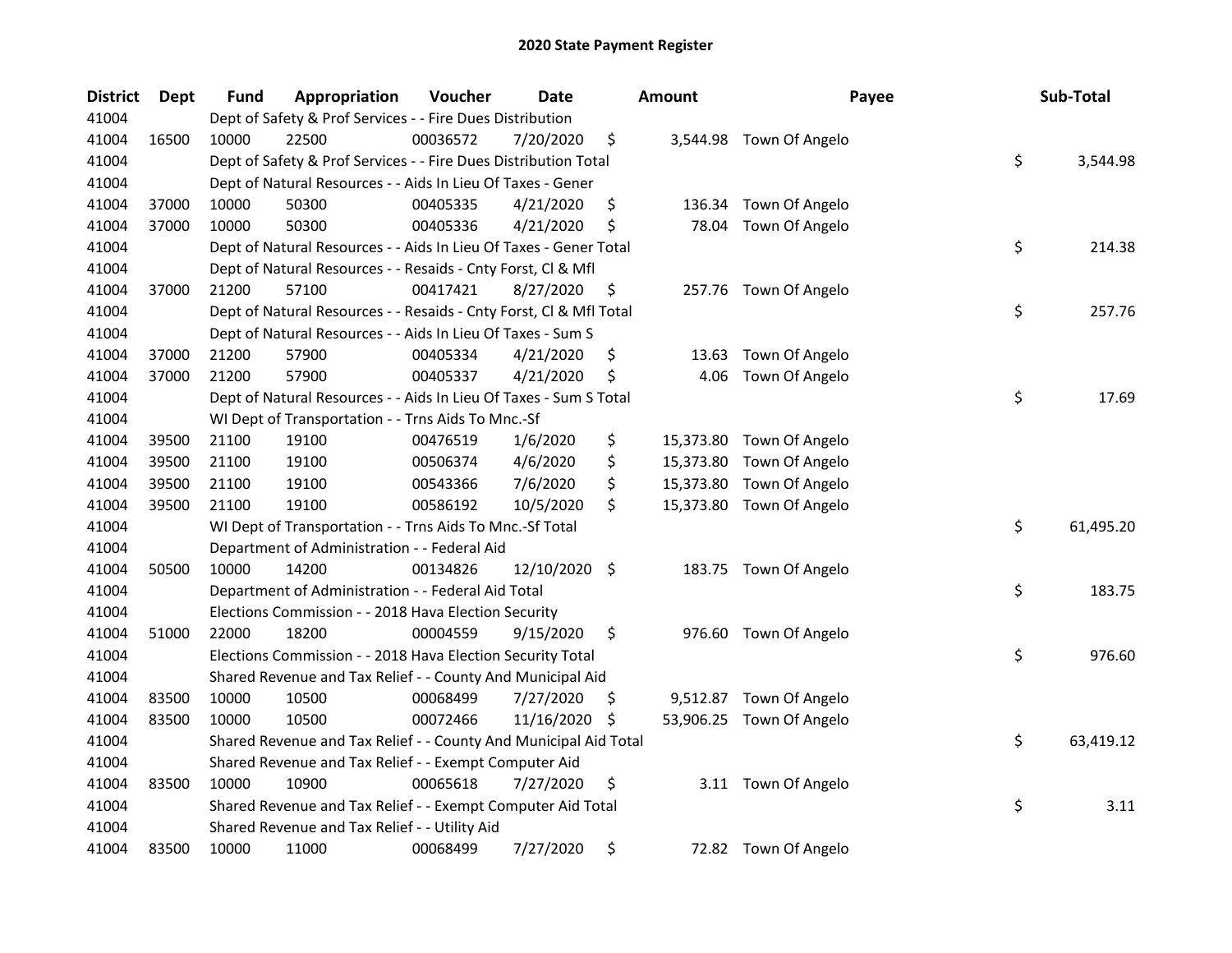| <b>District</b> | Dept  | <b>Fund</b> | Appropriation                                                   | <b>Voucher</b> | Date       | <b>Amount</b> | Payee          | Sub-Total  |
|-----------------|-------|-------------|-----------------------------------------------------------------|----------------|------------|---------------|----------------|------------|
| 41004           | 83500 | 10000       | 11000                                                           | 00072466       | 11/16/2020 | 443.19        | Town Of Angelo |            |
| 41004           |       |             | Shared Revenue and Tax Relief - - Utility Aid Total             |                |            |               |                | 516.01     |
| 41004           |       |             | Shared Revenue and Tax Relief - - Personal Property Aid         |                |            |               |                |            |
| 41004           | 83500 | 10000       | 11100                                                           | 00061006       | 5/4/2020   | 16.87         | Town Of Angelo |            |
| 41004           |       |             | Shared Revenue and Tax Relief - - Personal Property Aid Total   |                |            |               |                | 16.87      |
| 41004           |       |             | Shared Revenue and Tax Relief - - Lottery & Gaming Credit       |                |            |               |                |            |
| 41004           | 83500 | 52100       | 36300                                                           | 00055428       | 3/23/2020  | 886.01        | Town Of Angelo |            |
| 41004           |       |             | Shared Revenue and Tax Relief - - Lottery & Gaming Credit Total |                |            |               |                | 886.01     |
| 41004 Total     |       |             |                                                                 |                |            |               |                | 131,531.48 |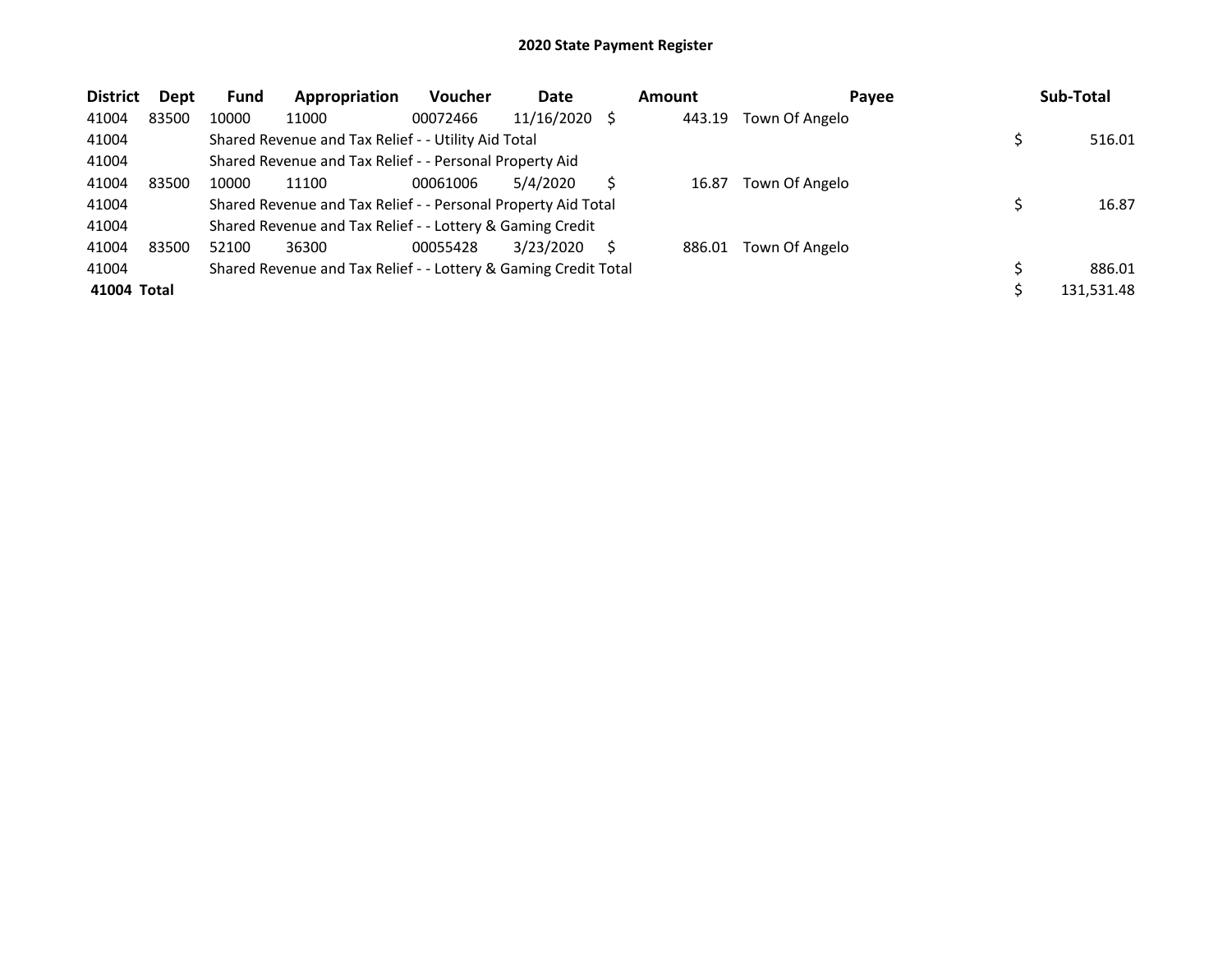| <b>District</b> | Dept  | Fund  | Appropriation                                                      | <b>Voucher</b> | Date       |    | <b>Amount</b> | Payee                   | Sub-Total        |
|-----------------|-------|-------|--------------------------------------------------------------------|----------------|------------|----|---------------|-------------------------|------------------|
| 41006           |       |       | Dept of Safety & Prof Services - - Fire Dues Distribution          |                |            |    |               |                         |                  |
| 41006           | 16500 | 10000 | 22500                                                              | 00036573       | 7/20/2020  | \$ | 4,994.90      | Town Of Byron           |                  |
| 41006           |       |       | Dept of Safety & Prof Services - - Fire Dues Distribution Total    |                |            |    |               |                         | \$<br>4,994.90   |
| 41006           |       |       | Dept of Natural Resources - - Resaids - Cnty Forst, CI & Mfl       |                |            |    |               |                         |                  |
| 41006           | 37000 | 21200 | 57100                                                              | 00417422       | 6/18/2020  | \$ | 629.09        | Town Of Byron           |                  |
| 41006           |       |       | Dept of Natural Resources - - Resaids - Cnty Forst, Cl & Mfl Total |                |            |    |               |                         | \$<br>629.09     |
| 41006           |       |       | WI Dept of Transportation - - Trns Aids To Mnc.-Sf                 |                |            |    |               |                         |                  |
| 41006           | 39500 | 21100 | 19100                                                              | 00476520       | 1/6/2020   | \$ | 30,491.37     | Town Of Byron           |                  |
| 41006           | 39500 | 21100 | 19100                                                              | 00506375       | 4/6/2020   | \$ | 30,491.37     | Town Of Byron           |                  |
| 41006           | 39500 | 21100 | 19100                                                              | 00543367       | 7/6/2020   | \$ | 30,491.37     | Town Of Byron           |                  |
| 41006           | 39500 | 21100 | 19100                                                              | 00586193       | 10/5/2020  | Ŝ. | 30,491.37     | Town Of Byron           |                  |
| 41006           |       |       | WI Dept of Transportation - - Trns Aids To Mnc.-Sf Total           |                |            |    |               |                         | \$<br>121,965.48 |
| 41006           |       |       | Shared Revenue and Tax Relief - - County And Municipal Aid         |                |            |    |               |                         |                  |
| 41006           | 83500 | 10000 | 10500                                                              | 00068500       | 7/27/2020  | \$ | 8,303.97      | Town Of Byron           |                  |
| 41006           | 83500 | 10000 | 10500                                                              | 00072467       | 11/16/2020 | \$ |               | 47,055.84 Town Of Byron |                  |
| 41006           |       |       | Shared Revenue and Tax Relief - - County And Municipal Aid Total   |                |            |    |               |                         | \$<br>55,359.81  |
| 41006           |       |       | Shared Revenue and Tax Relief - - Exempt Computer Aid              |                |            |    |               |                         |                  |
| 41006           | 83500 | 10000 | 10900                                                              | 00065619       | 7/27/2020  | \$ | 348.15        | Town Of Byron           |                  |
| 41006           |       |       | Shared Revenue and Tax Relief - - Exempt Computer Aid Total        |                |            |    |               |                         | \$<br>348.15     |
| 41006           |       |       | Shared Revenue and Tax Relief - - Utility Aid                      |                |            |    |               |                         |                  |
| 41006           | 83500 | 10000 | 11000                                                              | 00068500       | 7/27/2020  | \$ | 385.38        | Town Of Byron           |                  |
| 41006           | 83500 | 10000 | 11000                                                              | 00072467       | 11/16/2020 | S. | 2,240.24      | Town Of Byron           |                  |
| 41006           |       |       | Shared Revenue and Tax Relief - - Utility Aid Total                |                |            |    |               |                         | \$<br>2,625.62   |
| 41006           |       |       | Shared Revenue and Tax Relief - - Personal Property Aid            |                |            |    |               |                         |                  |
| 41006           | 83500 | 10000 | 11100                                                              | 00061007       | 5/4/2020   | \$ | 1,313.97      | Town Of Byron           |                  |
| 41006           |       |       | Shared Revenue and Tax Relief - - Personal Property Aid Total      |                |            |    |               |                         | \$<br>1,313.97   |
| 41006 Total     |       |       |                                                                    |                |            |    |               |                         | \$<br>187,237.02 |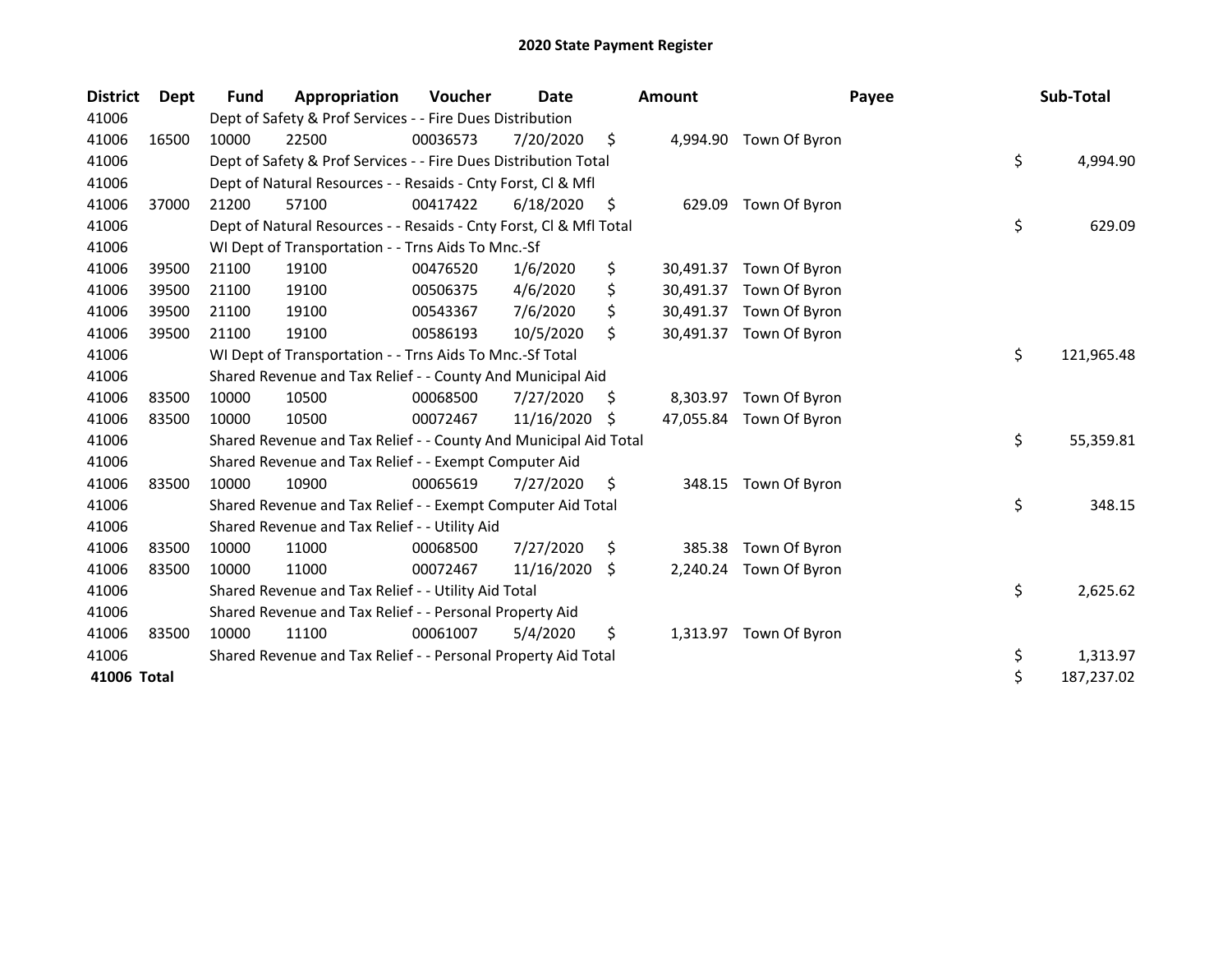| <b>District</b> | Dept  | Fund  | Appropriation                                                          | Voucher  | Date          |     | <b>Amount</b> | Payee                     | Sub-Total        |
|-----------------|-------|-------|------------------------------------------------------------------------|----------|---------------|-----|---------------|---------------------------|------------------|
| 41008           |       |       | Dept of Safety & Prof Services - - Fire Dues Distribution              |          |               |     |               |                           |                  |
| 41008           | 16500 | 10000 | 22500                                                                  | 00036574 | 7/20/2020     | \$  |               | 1,463.37 Town Of Clifton  |                  |
| 41008           |       |       | Dept of Safety & Prof Services - - Fire Dues Distribution Total        |          |               |     |               |                           | \$<br>1,463.37   |
| 41008           |       |       | Dept of Natural Resources - - Aids In Lieu Of Taxes - Gener            |          |               |     |               |                           |                  |
| 41008           | 37000 | 10000 | 50300                                                                  | 00404682 | 4/21/2020     | \$  |               | 0.98 Town Of Clifton      |                  |
| 41008           |       |       | Dept of Natural Resources - - Aids In Lieu Of Taxes - Gener Total      |          |               |     |               |                           | \$<br>0.98       |
| 41008           |       |       | Dept of Natural Resources - - Resaids - Cnty Forst, Cl & Mfl           |          |               |     |               |                           |                  |
| 41008           | 37000 | 21200 | 57100                                                                  | 00417423 | 6/18/2020     | \$  |               | 416.91 Town Of Clifton    |                  |
| 41008           |       |       | Dept of Natural Resources - - Resaids - Cnty Forst, Cl & Mfl Total     |          |               |     |               |                           | \$<br>416.91     |
| 41008           |       |       | Dept of Natural Resources - - Aids In Lieu Of Taxes - Sum S            |          |               |     |               |                           |                  |
| 41008           | 37000 | 21200 | 57900                                                                  | 00404683 | 4/21/2020     | \$  |               | 0.10 Town Of Clifton      |                  |
| 41008           |       |       | Dept of Natural Resources - - Aids In Lieu Of Taxes - Sum S Total      |          |               |     |               |                           | \$<br>0.10       |
| 41008           |       |       | WI Dept of Transportation - - Trns Aids To Mnc.-Sf                     |          |               |     |               |                           |                  |
| 41008           | 39500 | 21100 | 19100                                                                  | 00476521 | 1/6/2020      | \$  |               | 27,350.91 Town Of Clifton |                  |
| 41008           | 39500 | 21100 | 19100                                                                  | 00506376 | 4/6/2020      | \$  |               | 27,350.91 Town Of Clifton |                  |
| 41008           | 39500 | 21100 | 19100                                                                  | 00543368 | 7/6/2020      | \$  |               | 27,350.91 Town Of Clifton |                  |
| 41008           | 39500 | 21100 | 19100                                                                  | 00586194 | 10/5/2020     | \$  |               | 27,350.91 Town Of Clifton |                  |
| 41008           |       |       | WI Dept of Transportation - - Trns Aids To Mnc.-Sf Total               |          |               |     |               |                           | \$<br>109,403.64 |
| 41008           |       |       | Department of Military Affairs - - Disaster Recovery Aid               |          |               |     |               |                           |                  |
| 41008           | 46500 | 10000 | 30500                                                                  | 00076369 | 4/13/2020     | \$  |               | 5,814.55 Town Of Clifton  |                  |
| 41008           |       |       | Department of Military Affairs - - Disaster Recovery Aid Total         |          |               |     |               |                           | \$<br>5,814.55   |
| 41008           |       |       | Department of Military Affairs - - Federal Aid, Local Assistance       |          |               |     |               |                           |                  |
| 41008           | 46500 | 10000 | 34200                                                                  | 00086886 | 12/17/2020 \$ |     |               | 2,597.56 Town Of Clifton  |                  |
| 41008           |       |       | Department of Military Affairs - - Federal Aid, Local Assistance Total |          |               |     |               |                           | \$<br>2,597.56   |
| 41008           |       |       | Department of Administration - - Federal Aid                           |          |               |     |               |                           |                  |
| 41008           | 50500 | 10000 | 14200                                                                  | 00130043 | 10/2/2020     | \$  |               | 6,600.00 Town Of Clifton  |                  |
| 41008           | 50500 | 10000 | 14200                                                                  | 00134827 | 12/10/2020 \$ |     | 4,943.00      | Town Of Clifton           |                  |
| 41008           |       |       | Department of Administration - - Federal Aid Total                     |          |               |     |               |                           | \$<br>11,543.00  |
| 41008           |       |       | Shared Revenue and Tax Relief - - County And Municipal Aid             |          |               |     |               |                           |                  |
| 41008           | 83500 | 10000 | 10500                                                                  | 00068501 | 7/27/2020     | \$. |               | 8,802.29 Town Of Clifton  |                  |
| 41008           | 83500 | 10000 | 10500                                                                  | 00072468 | 11/16/2020    | \$. |               | 49,879.63 Town Of Clifton |                  |
| 41008           |       |       | Shared Revenue and Tax Relief - - County And Municipal Aid Total       |          |               |     |               |                           | \$<br>58,681.92  |
| 41008           |       |       | Shared Revenue and Tax Relief - - Exempt Computer Aid                  |          |               |     |               |                           |                  |
| 41008           | 83500 | 10000 | 10900                                                                  | 00065620 | 7/27/2020     | \$  | 2.08          | Town Of Clifton           |                  |
| 41008           |       |       | Shared Revenue and Tax Relief - - Exempt Computer Aid Total            |          |               |     |               |                           | \$<br>2.08       |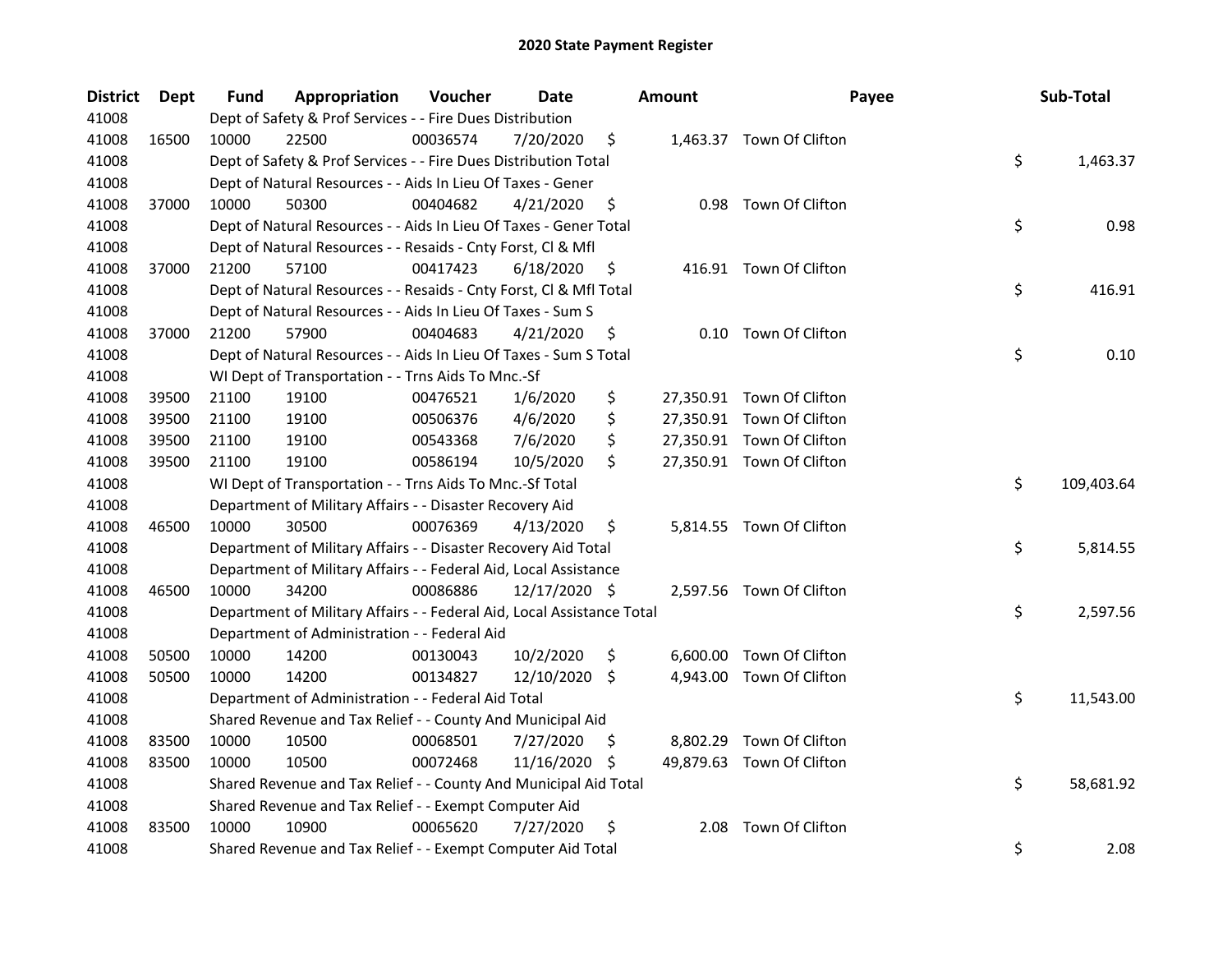| <b>District</b> | Dept  | <b>Fund</b> | Appropriation                                                 | <b>Voucher</b> | Date       |     | <b>Amount</b> | Payee           | Sub-Total  |
|-----------------|-------|-------------|---------------------------------------------------------------|----------------|------------|-----|---------------|-----------------|------------|
| 41008           |       |             | Shared Revenue and Tax Relief - - Utility Aid                 |                |            |     |               |                 |            |
| 41008           | 83500 | 10000       | 11000                                                         | 00068501       | 7/27/2020  |     | 55.17         | Town Of Clifton |            |
| 41008           | 83500 | 10000       | 11000                                                         | 00072468       | 11/16/2020 | - S | 320.73        | Town Of Clifton |            |
| 41008           |       |             | Shared Revenue and Tax Relief - - Utility Aid Total           |                |            |     |               |                 | 375.90     |
| 41008           |       |             | Shared Revenue and Tax Relief - - Personal Property Aid       |                |            |     |               |                 |            |
| 41008           | 83500 | 10000       | 11100                                                         | 00061008       | 5/4/2020   |     | 54.75         | Town Of Clifton |            |
| 41008           |       |             | Shared Revenue and Tax Relief - - Personal Property Aid Total |                |            |     |               |                 | 54.75      |
| 41008 Total     |       |             |                                                               |                |            |     |               |                 | 190,354.76 |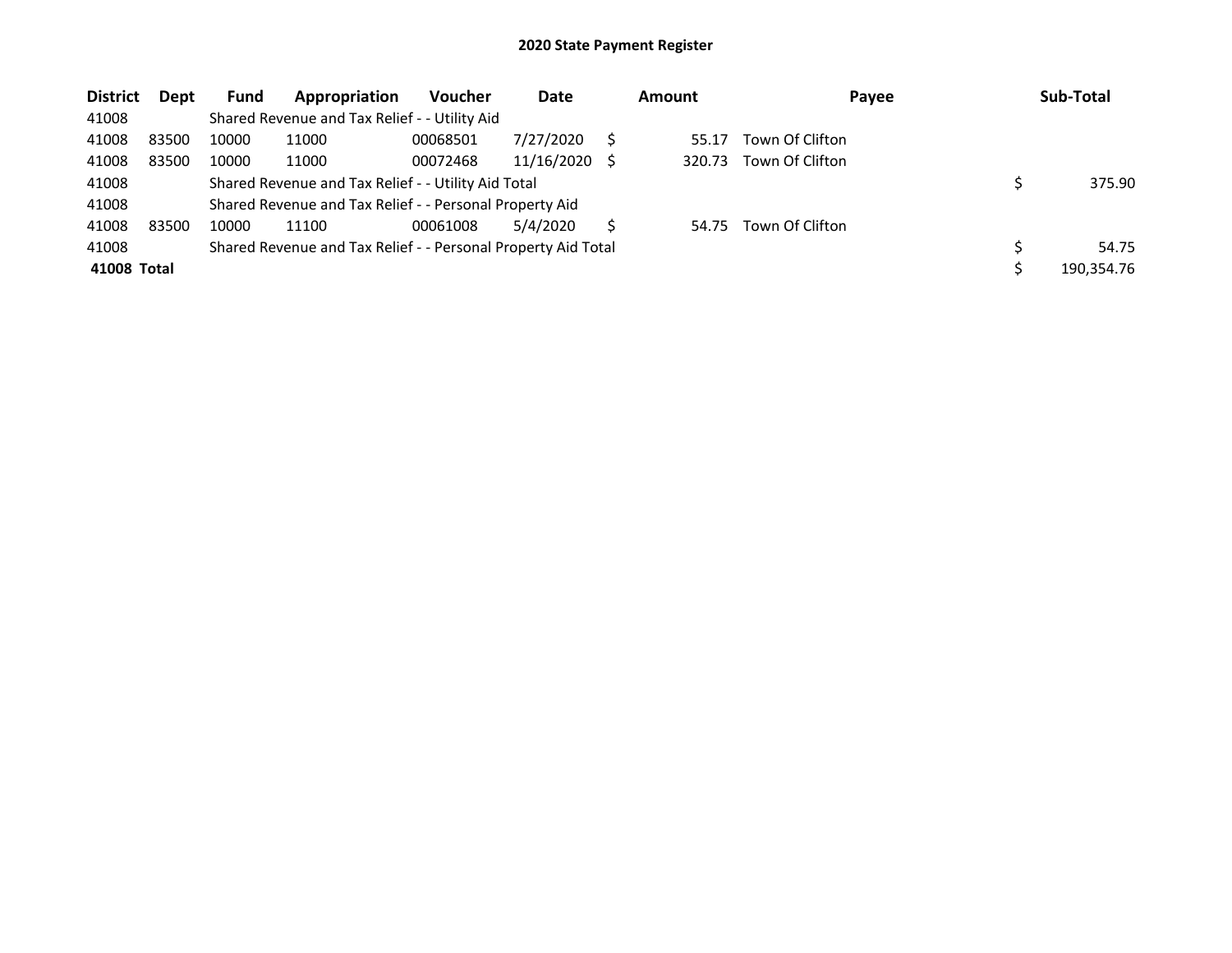| <b>District</b> | Dept  | Fund  | Appropriation                                                      | Voucher  | Date       |     | <b>Amount</b> | Payee                      | Sub-Total        |
|-----------------|-------|-------|--------------------------------------------------------------------|----------|------------|-----|---------------|----------------------------|------------------|
| 41010           |       |       | Dept of Safety & Prof Services - - Fire Dues Distribution          |          |            |     |               |                            |                  |
| 41010           | 16500 | 10000 | 22500                                                              | 00036575 | 7/20/2020  | \$  |               | 1,530.55 Town Of Glendale  |                  |
| 41010           |       |       | Dept of Safety & Prof Services - - Fire Dues Distribution Total    |          |            |     |               |                            | \$<br>1,530.55   |
| 41010           |       |       | Dept of Natural Resources - - Aids In Lieu Of Taxes - Gener        |          |            |     |               |                            |                  |
| 41010           | 37000 | 10000 | 50300                                                              | 00404776 | 4/21/2020  | \$  |               | 79.32 Town Of Glendale     |                  |
| 41010           |       |       | Dept of Natural Resources - - Aids In Lieu Of Taxes - Gener Total  |          |            |     |               |                            | \$<br>79.32      |
| 41010           |       |       | Dept of Natural Resources - - Resaids - Cnty Forst, Cl & Mfl       |          |            |     |               |                            |                  |
| 41010           | 37000 | 21200 | 57100                                                              | 00417424 | 6/18/2020  | \$  |               | 271.99 Town Of Glendale    |                  |
| 41010           |       |       | Dept of Natural Resources - - Resaids - Cnty Forst, Cl & Mfl Total |          |            |     |               |                            | \$<br>271.99     |
| 41010           |       |       | Dept of Natural Resources - - Aids In Lieu Of Taxes - Sum S        |          |            |     |               |                            |                  |
| 41010           | 37000 | 21200 | 57900                                                              | 00404777 | 4/21/2020  | \$  |               | 7.18 Town Of Glendale      |                  |
| 41010           |       |       | Dept of Natural Resources - - Aids In Lieu Of Taxes - Sum S Total  |          |            |     |               |                            | \$<br>7.18       |
| 41010           |       |       | Dept of Natural Resources - - Fin Asst For Responsible Units       |          |            |     |               |                            |                  |
| 41010           | 37000 | 27400 | 67000                                                              | 00413201 | 5/29/2020  | \$  |               | 1,128.20 Town Of Glendale  |                  |
| 41010           |       |       | Dept of Natural Resources - - Fin Asst For Responsible Units Total |          |            |     |               |                            | \$<br>1,128.20   |
| 41010           |       |       | WI Dept of Transportation - - Trns Aids To Mnc.-Sf                 |          |            |     |               |                            |                  |
| 41010           | 39500 | 21100 | 19100                                                              | 00476522 | 1/6/2020   | \$  |               | 34,072.02 Town Of Glendale |                  |
| 41010           | 39500 | 21100 | 19100                                                              | 00506377 | 4/6/2020   | \$  |               | 34,072.02 Town Of Glendale |                  |
| 41010           | 39500 | 21100 | 19100                                                              | 00543369 | 7/6/2020   | \$  |               | 34,072.02 Town Of Glendale |                  |
| 41010           | 39500 | 21100 | 19100                                                              | 00586195 | 10/5/2020  | \$  |               | 34,072.02 Town Of Glendale |                  |
| 41010           |       |       | WI Dept of Transportation - - Trns Aids To Mnc.-Sf Total           |          |            |     |               |                            | \$<br>136,288.08 |
| 41010           |       |       | Department of Administration - - Federal Aid                       |          |            |     |               |                            |                  |
| 41010           | 50500 | 10000 | 14200                                                              | 00130044 | 10/2/2020  | \$  |               | 8,050.71 Town Of Glendale  |                  |
| 41010           | 50500 | 10000 | 14200                                                              | 00134828 | 12/10/2020 | \$  |               | 679.70 Town Of Glendale    |                  |
| 41010           |       |       | Department of Administration - - Federal Aid Total                 |          |            |     |               |                            | \$<br>8,730.41   |
| 41010           |       |       | Shared Revenue and Tax Relief - - County And Municipal Aid         |          |            |     |               |                            |                  |
| 41010           | 83500 | 10000 | 10500                                                              | 00068502 | 7/27/2020  | -\$ |               | 6,760.85 Town Of Glendale  |                  |
| 41010           | 83500 | 10000 | 10500                                                              | 00072469 | 11/16/2020 | -\$ |               | 38,311.51 Town Of Glendale |                  |
| 41010           |       |       | Shared Revenue and Tax Relief - - County And Municipal Aid Total   |          |            |     |               |                            | \$<br>45,072.36  |
| 41010           |       |       | Shared Revenue and Tax Relief - - Exempt Computer Aid              |          |            |     |               |                            |                  |
| 41010           | 83500 | 10000 | 10900                                                              | 00065621 | 7/27/2020  | \$  |               | 20.78 Town Of Glendale     |                  |
| 41010           |       |       | Shared Revenue and Tax Relief - - Exempt Computer Aid Total        |          |            |     |               |                            | \$<br>20.78      |
| 41010           |       |       | Shared Revenue and Tax Relief - - Utility Aid                      |          |            |     |               |                            |                  |
| 41010           | 83500 | 10000 | 11000                                                              | 00068502 | 7/27/2020  | \$  | 78.20         | Town Of Glendale           |                  |
| 41010           | 83500 | 10000 | 11000                                                              | 00072469 | 11/16/2020 | \$  |               | 458.91 Town Of Glendale    |                  |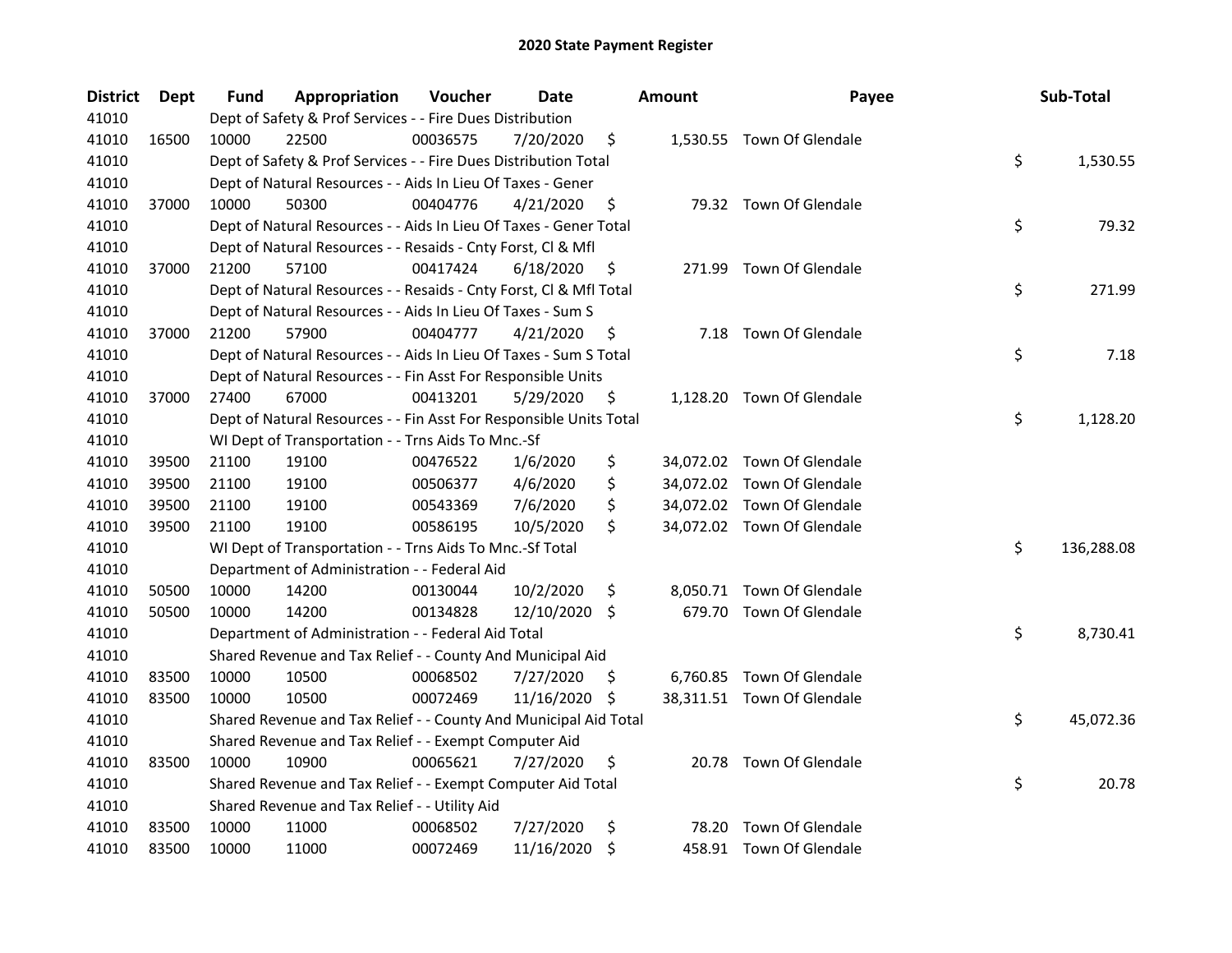| <b>District</b> | <b>Dept</b> | <b>Fund</b> | Appropriation                                                 | <b>Voucher</b> | Date     | <b>Amount</b> | Payee                   | Sub-Total  |
|-----------------|-------------|-------------|---------------------------------------------------------------|----------------|----------|---------------|-------------------------|------------|
| 41010           |             |             | Shared Revenue and Tax Relief - - Utility Aid Total           |                |          |               |                         | 537.11     |
| 41010           |             |             | Shared Revenue and Tax Relief - - Personal Property Aid       |                |          |               |                         |            |
| 41010           | 83500       | 10000       | 11100                                                         | 00061009       | 5/4/2020 |               | 151.65 Town Of Glendale |            |
| 41010           |             |             | Shared Revenue and Tax Relief - - Personal Property Aid Total |                |          |               |                         | 151.65     |
| 41010 Total     |             |             |                                                               |                |          |               |                         | 193,817.63 |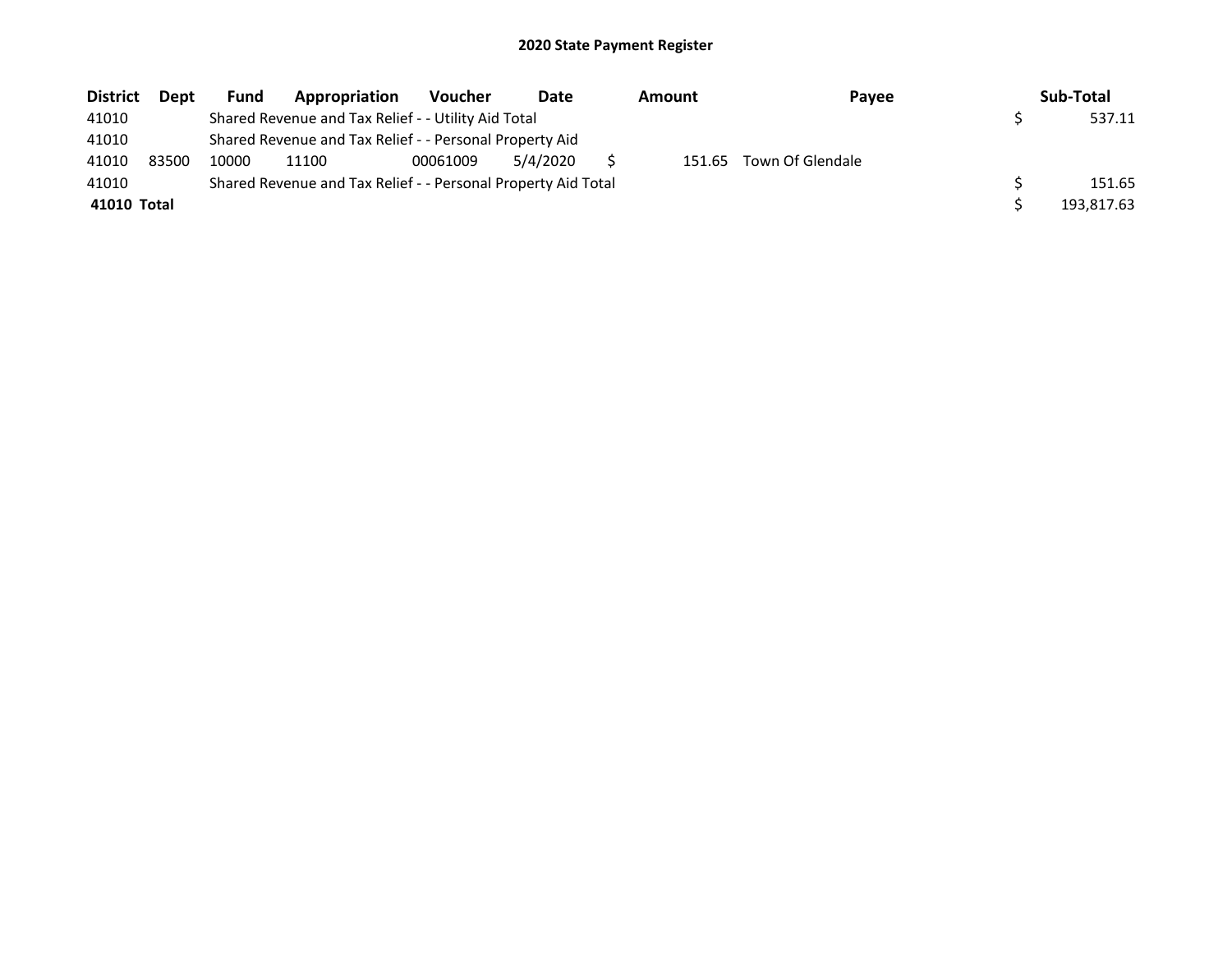| <b>District</b> | Dept  | Fund  | Appropriation                                                        | Voucher  | Date       |    | <b>Amount</b> | Payee                   | Sub-Total       |
|-----------------|-------|-------|----------------------------------------------------------------------|----------|------------|----|---------------|-------------------------|-----------------|
| 41012           |       |       | Dept of Safety & Prof Services - - Fire Dues Distribution            |          |            |    |               |                         |                 |
| 41012           | 16500 | 10000 | 22500                                                                | 00036576 | 7/20/2020  | \$ |               | 1,550.16 Town Of Grant  |                 |
| 41012           |       |       | Dept of Safety & Prof Services - - Fire Dues Distribution Total      |          |            |    |               |                         | \$<br>1,550.16  |
| 41012           |       |       | Dept of Natural Resources - - Resaids - Cnty Forst, Cl & Mfl         |          |            |    |               |                         |                 |
| 41012           | 37000 | 21200 | 57100                                                                | 00417425 | 6/18/2020  | \$ |               | 555.26 Town Of Grant    |                 |
| 41012           |       |       | Dept of Natural Resources - - Resaids - Cnty Forst, Cl & Mfl Total   |          |            |    |               |                         | \$<br>555.26    |
| 41012           |       |       | Dept of Natural Resources - - Aids In Lieu Of Taxes - Sum S          |          |            |    |               |                         |                 |
| 41012           | 37000 | 21200 | 57900                                                                | 00403729 | 4/21/2020  | \$ | 93.49         | Town Of Grant           |                 |
| 41012           |       |       | Dept of Natural Resources - - Aids In Lieu Of Taxes - Sum S Total    |          |            |    |               |                         | \$<br>93.49     |
| 41012           |       |       | Dept of Natural Resources - - Fin Asst For Responsible Units         |          |            |    |               |                         |                 |
| 41012           | 37000 | 27400 | 67000                                                                | 00412615 | 5/29/2020  | \$ |               | 764.55 Town Of Grant    |                 |
| 41012           |       |       | Dept of Natural Resources - - Fin Asst For Responsible Units Total   |          |            |    |               |                         | \$<br>764.55    |
| 41012           |       |       | WI Dept of Transportation - - Trns Aids To Mnc.-Sf                   |          |            |    |               |                         |                 |
| 41012           | 39500 | 21100 | 19100                                                                | 00476523 | 1/6/2020   | \$ |               | 14,335.74 Town Of Grant |                 |
| 41012           | 39500 | 21100 | 19100                                                                | 00506378 | 4/6/2020   | \$ |               | 14,335.74 Town Of Grant |                 |
| 41012           | 39500 | 21100 | 19100                                                                | 00543370 | 7/6/2020   | \$ |               | 14,335.74 Town Of Grant |                 |
| 41012           | 39500 | 21100 | 19100                                                                | 00586196 | 10/5/2020  | \$ |               | 14,335.74 Town Of Grant |                 |
| 41012           |       |       | WI Dept of Transportation - - Trns Aids To Mnc.-Sf Total             |          |            |    |               |                         | \$<br>57,342.96 |
| 41012           |       |       | Department of Administration - - Federal Aid                         |          |            |    |               |                         |                 |
| 41012           | 50500 | 10000 | 14200                                                                | 00130045 | 10/2/2020  | \$ |               | 8,259.00 Town Of Grant  |                 |
| 41012           |       |       | Department of Administration - - Federal Aid Total                   |          |            |    |               |                         | \$<br>8,259.00  |
| 41012           |       |       | Department of Administration - - Hv Trans Ln Annual Impact Fee       |          |            |    |               |                         |                 |
| 41012           | 50500 | 10000 | 17400                                                                | 00121255 | 5/1/2020   | \$ |               | 6,912.00 Town Of Grant  |                 |
| 41012           |       |       | Department of Administration - - Hv Trans Ln Annual Impact Fee Total |          |            |    |               |                         | \$<br>6,912.00  |
| 41012           |       |       | Shared Revenue and Tax Relief - - County And Municipal Aid           |          |            |    |               |                         |                 |
| 41012           | 83500 | 10000 | 10500                                                                | 00068503 | 7/27/2020  | S. |               | 3,619.22 Town Of Grant  |                 |
| 41012           | 83500 | 10000 | 10500                                                                | 00072470 | 11/16/2020 | -S |               | 20,508.94 Town Of Grant |                 |
| 41012           |       |       | Shared Revenue and Tax Relief - - County And Municipal Aid Total     |          |            |    |               |                         | \$<br>24,128.16 |
| 41012           |       |       | Shared Revenue and Tax Relief - - Exempt Computer Aid                |          |            |    |               |                         |                 |
| 41012           | 83500 | 10000 | 10900                                                                | 00065622 | 7/27/2020  | \$ |               | 1.03 Town Of Grant      |                 |
| 41012           |       |       | Shared Revenue and Tax Relief - - Exempt Computer Aid Total          |          |            |    |               |                         | \$<br>1.03      |
| 41012           |       |       | Shared Revenue and Tax Relief - - Utility Aid                        |          |            |    |               |                         |                 |
| 41012           | 83500 | 10000 | 11000                                                                | 00068503 | 7/27/2020  | \$ |               | 17.71 Town Of Grant     |                 |
| 41012           | 83500 | 10000 | 11000                                                                | 00072470 | 11/16/2020 | \$ |               | 102.61 Town Of Grant    |                 |
| 41012           |       |       | Shared Revenue and Tax Relief - - Utility Aid Total                  |          |            |    |               |                         | \$<br>120.32    |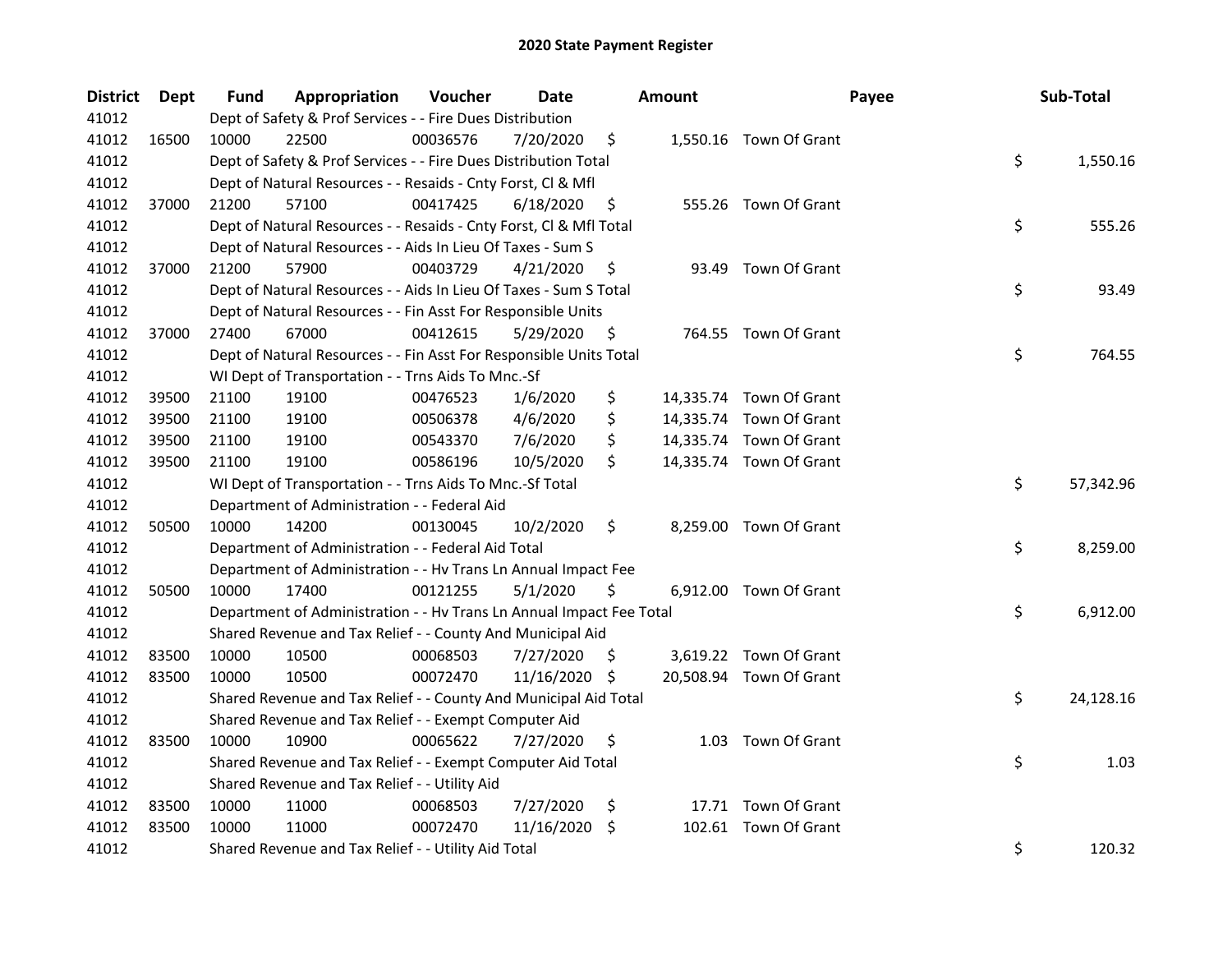| <b>District</b> | <b>Dept</b> | Fund  | Appropriation                                                 | <b>Voucher</b> | Date     | Amount | <b>Pavee</b>  | Sub-Total |
|-----------------|-------------|-------|---------------------------------------------------------------|----------------|----------|--------|---------------|-----------|
| 41012           |             |       | Shared Revenue and Tax Relief - - Personal Property Aid       |                |          |        |               |           |
| 41012           | 83500       | 10000 | 11100                                                         | 00061010       | 5/4/2020 | 68.91  | Town Of Grant |           |
| 41012           |             |       | Shared Revenue and Tax Relief - - Personal Property Aid Total |                |          |        |               | 68.91     |
| 41012 Total     |             |       |                                                               |                |          |        |               | 99.795.84 |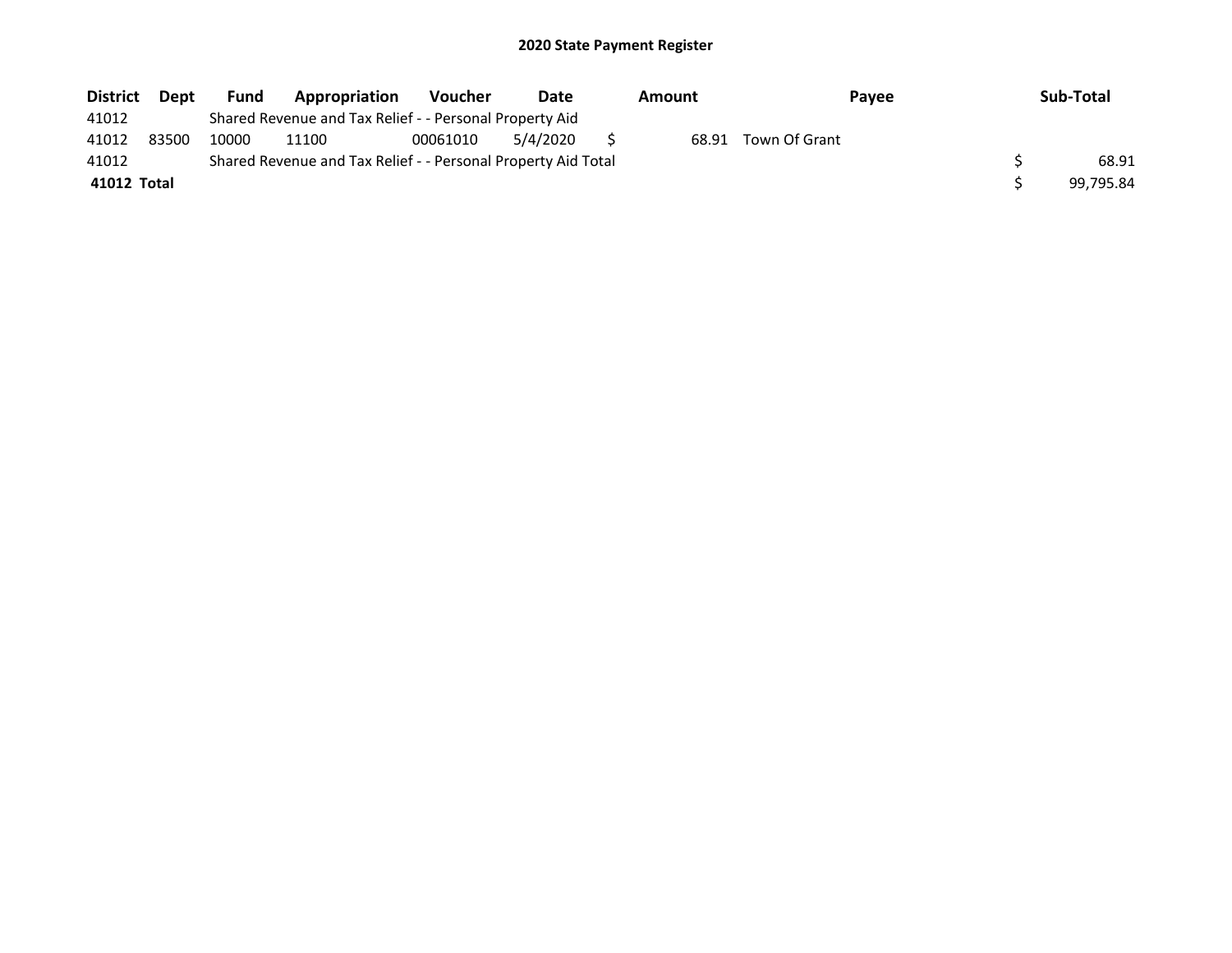| <b>District</b> | Dept  | <b>Fund</b> | Appropriation                                                      | Voucher  | Date       |     | <b>Amount</b> | Payee                        | Sub-Total       |
|-----------------|-------|-------------|--------------------------------------------------------------------|----------|------------|-----|---------------|------------------------------|-----------------|
| 41014           |       |             | Dept of Safety & Prof Services - - Fire Dues Distribution          |          |            |     |               |                              |                 |
| 41014           | 16500 | 10000       | 22500                                                              | 00036577 | 7/20/2020  | \$  |               | 4,911.28 Town of Greenfield  |                 |
| 41014           |       |             | Dept of Safety & Prof Services - - Fire Dues Distribution Total    |          |            |     |               |                              | \$<br>4,911.28  |
| 41014           |       |             | Dept of Natural Resources - - Resaids - Cnty Forst, Cl & Mfl       |          |            |     |               |                              |                 |
| 41014           | 37000 | 21200       | 57100                                                              | 00417426 | 6/18/2020  | \$  |               | 344.64 Town of Greenfield    |                 |
| 41014           |       |             | Dept of Natural Resources - - Resaids - Cnty Forst, Cl & Mfl Total |          |            |     |               |                              | \$<br>344.64    |
| 41014           |       |             | Dept of Natural Resources - - Aids In Lieu Of Taxes - Sum S        |          |            |     |               |                              |                 |
| 41014           | 37000 | 21200       | 57900                                                              | 00405443 | 4/21/2020  | \$  |               | 47.84 Town of Greenfield     |                 |
| 41014           |       |             | Dept of Natural Resources - - Aids In Lieu Of Taxes - Sum S Total  |          |            |     |               |                              | \$<br>47.84     |
| 41014           |       |             | WI Dept of Transportation - - Trns Aids To Mnc.-Sf                 |          |            |     |               |                              |                 |
| 41014           | 39500 | 21100       | 19100                                                              | 00476524 | 1/6/2020   | \$  |               | 17,059.19 Town of Greenfield |                 |
| 41014           | 39500 | 21100       | 19100                                                              | 00506379 | 4/6/2020   | \$  |               | 17,059.19 Town of Greenfield |                 |
| 41014           | 39500 | 21100       | 19100                                                              | 00543371 | 7/6/2020   | \$  |               | 17,059.19 Town of Greenfield |                 |
| 41014           | 39500 | 21100       | 19100                                                              | 00586197 | 10/5/2020  | \$  |               | 17,059.19 Town of Greenfield |                 |
| 41014           |       |             | WI Dept of Transportation - - Trns Aids To Mnc.-Sf Total           |          |            |     |               |                              | \$<br>68,236.76 |
| 41014           |       |             | Department of Administration - - Federal Aid                       |          |            |     |               |                              |                 |
| 41014           | 50500 | 10000       | 14200                                                              | 00130046 | 10/2/2020  | \$  |               | 7,018.66 Town of Greenfield  |                 |
| 41014           | 50500 | 10000       | 14200                                                              | 00134829 | 12/10/2020 | Ŝ.  |               | 3,012.43 Town of Greenfield  |                 |
| 41014           |       |             | Department of Administration - - Federal Aid Total                 |          |            |     |               |                              | \$<br>10,031.09 |
| 41014           |       |             | Elections Commission - - 2018 Hava Election Security               |          |            |     |               |                              |                 |
| 41014           | 51000 | 22000       | 18200                                                              | 00004631 | 9/18/2020  | \$  |               | 666.40 Town of Greenfield    |                 |
| 41014           |       |             | Elections Commission - - 2018 Hava Election Security Total         |          |            |     |               |                              | \$<br>666.40    |
| 41014           |       |             | Shared Revenue and Tax Relief - - County And Municipal Aid         |          |            |     |               |                              |                 |
| 41014           | 83500 | 10000       | 10500                                                              | 00068504 | 7/27/2020  | \$. |               | 6,101.81 Town of Greenfield  |                 |
| 41014           | 83500 | 10000       | 10500                                                              | 00072471 | 11/16/2020 | \$  |               | 34,576.91 Town of Greenfield |                 |
| 41014           |       |             | Shared Revenue and Tax Relief - - County And Municipal Aid Total   |          |            |     |               |                              | \$<br>40,678.72 |
| 41014           |       |             | Shared Revenue and Tax Relief - - Exempt Computer Aid              |          |            |     |               |                              |                 |
| 41014           | 83500 | 10000       | 10900                                                              | 00065623 | 7/27/2020  | \$  |               | 57.16 Town of Greenfield     |                 |
| 41014           |       |             | Shared Revenue and Tax Relief - - Exempt Computer Aid Total        |          |            |     |               |                              | \$<br>57.16     |
| 41014           |       |             | Shared Revenue and Tax Relief - - Utility Aid                      |          |            |     |               |                              |                 |
| 41014           | 83500 | 10000       | 11000                                                              | 00068504 | 7/27/2020  | \$  | 20.00         | Town of Greenfield           |                 |
| 41014           | 83500 | 10000       | 11000                                                              | 00072471 | 11/16/2020 | \$  | 144.85        | Town of Greenfield           |                 |
| 41014           |       |             | Shared Revenue and Tax Relief - - Utility Aid Total                |          |            |     |               |                              | \$<br>164.85    |
| 41014           |       |             | Shared Revenue and Tax Relief - - Personal Property Aid            |          |            |     |               |                              |                 |
| 41014           | 83500 | 10000       | 11100                                                              | 00061011 | 5/4/2020   | \$  |               | 108.52 Town of Greenfield    |                 |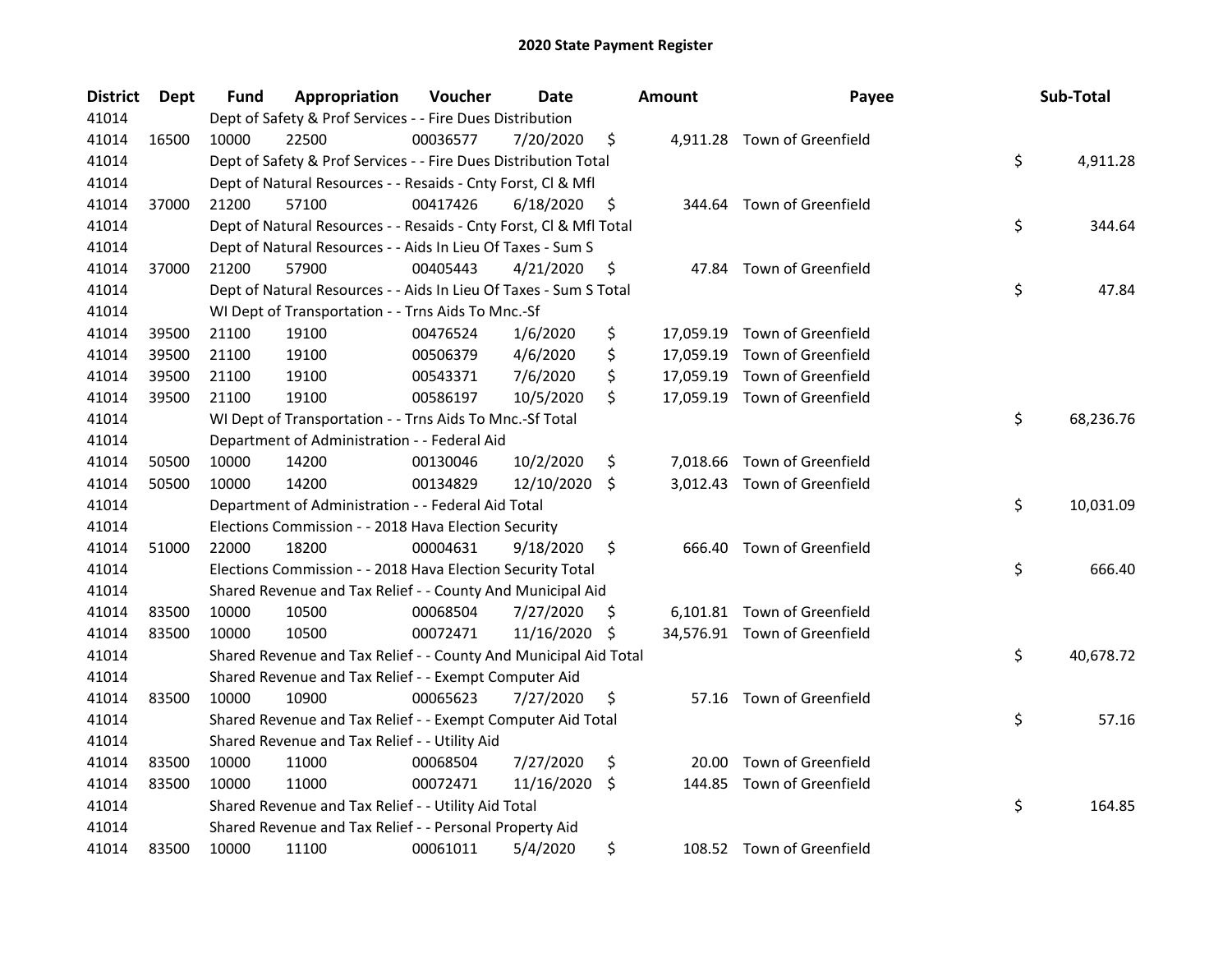| <b>District</b> | <b>Dept</b> | <b>Fund</b> | <b>Appropriation</b>                                                | <b>Voucher</b> | Date     |              | <b>Amount</b> | Payee              | Sub-Total  |
|-----------------|-------------|-------------|---------------------------------------------------------------------|----------------|----------|--------------|---------------|--------------------|------------|
| 41014           |             |             | Shared Revenue and Tax Relief - - Personal Property Aid Total       |                |          |              |               |                    | 108.52     |
| 41014           |             |             | Shared Revenue and Tax Relief - - Payments For Municipal Svcs       |                |          |              |               |                    |            |
| 41014           | 83500       | 10000       | 50100                                                               | 00054982       | 2/3/2020 | <sub>S</sub> | 1.161.27      | Town of Greenfield |            |
| 41014           |             |             | Shared Revenue and Tax Relief - - Payments For Municipal Svcs Total |                |          |              |               |                    | 1.161.27   |
| 41014 Total     |             |             |                                                                     |                |          |              |               |                    | 126,408.53 |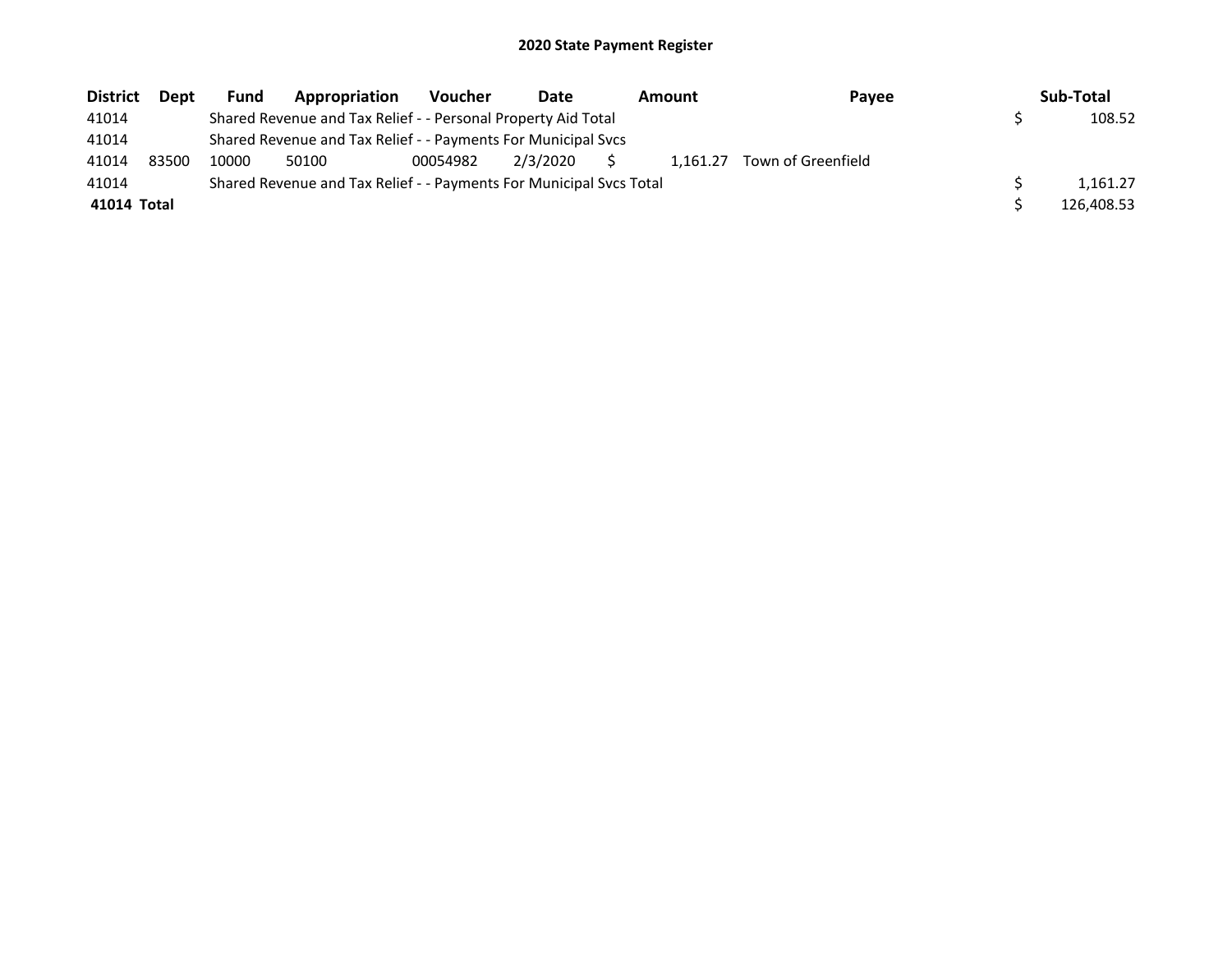| <b>District</b> | Dept  | Fund  | Appropriation                                                          | Voucher  | <b>Date</b> |     | Amount   | Payee                       | Sub-Total        |
|-----------------|-------|-------|------------------------------------------------------------------------|----------|-------------|-----|----------|-----------------------------|------------------|
| 41016           |       |       | Dept of Safety & Prof Services - - Fire Dues Distribution              |          |             |     |          |                             |                  |
| 41016           | 16500 | 10000 | 22500                                                                  | 00036578 | 7/20/2020   | \$  |          | 2,311.50 Town Of Jefferson  |                  |
| 41016           |       |       | Dept of Safety & Prof Services - - Fire Dues Distribution Total        |          |             |     |          |                             | \$<br>2,311.50   |
| 41016           |       |       | Dept of Natural Resources - - Aids In Lieu Of Taxes - Gener            |          |             |     |          |                             |                  |
| 41016           | 37000 | 10000 | 50300                                                                  | 00404809 | 4/21/2020   | \$  |          | 14.34 Town Of Jefferson     |                  |
| 41016           |       |       | Dept of Natural Resources - - Aids In Lieu Of Taxes - Gener Total      |          |             |     |          |                             | \$<br>14.34      |
| 41016           |       |       | Dept of Natural Resources - - Resaids - Cnty Forst, Cl & Mfl           |          |             |     |          |                             |                  |
| 41016           | 37000 | 21200 | 57100                                                                  | 00417427 | 6/18/2020   | \$  |          | 168.98 Town Of Jefferson    |                  |
| 41016           |       |       | Dept of Natural Resources - - Resaids - Cnty Forst, CI & Mfl Total     |          |             |     |          |                             | \$<br>168.98     |
| 41016           |       |       | Dept of Natural Resources - - Aids In Lieu Of Taxes - Sum S            |          |             |     |          |                             |                  |
| 41016           | 37000 | 21200 | 57900                                                                  | 00404808 | 4/21/2020   | \$  | 24.05    | Town Of Jefferson           |                  |
| 41016           |       |       | Dept of Natural Resources - - Aids In Lieu Of Taxes - Sum S Total      |          |             |     |          |                             | \$<br>24.05      |
| 41016           |       |       | WI Dept of Transportation - - Trns Aids To Mnc.-Sf                     |          |             |     |          |                             |                  |
| 41016           | 39500 | 21100 | 19100                                                                  | 00476525 | 1/6/2020    | \$  |          | 26,496.81 Town Of Jefferson |                  |
| 41016           | 39500 | 21100 | 19100                                                                  | 00506380 | 4/6/2020    | \$  |          | 26,496.81 Town Of Jefferson |                  |
| 41016           | 39500 | 21100 | 19100                                                                  | 00543372 | 7/6/2020    | \$  |          | 26,496.81 Town Of Jefferson |                  |
| 41016           | 39500 | 21100 | 19100                                                                  | 00586198 | 10/5/2020   | \$  |          | 26,496.81 Town Of Jefferson |                  |
| 41016           |       |       | WI Dept of Transportation - - Trns Aids To Mnc.-Sf Total               |          |             |     |          |                             | \$<br>105,987.24 |
| 41016           |       |       | Department of Military Affairs - - Disaster Recovery Aid               |          |             |     |          |                             |                  |
| 41016           | 46500 | 10000 | 30500                                                                  | 00075269 | 3/13/2020   | \$  | 633.50   | Town Of Jefferson           |                  |
| 41016           | 46500 | 10000 | 30500                                                                  | 00076365 | 4/10/2020   | \$  |          | 11,592.04 Town Of Jefferson |                  |
| 41016           | 46500 | 10000 | 30500                                                                  | 00083199 | 9/18/2020   | \$  |          | 15,825.00 Town Of Jefferson |                  |
| 41016           |       |       | Department of Military Affairs - - Disaster Recovery Aid Total         |          |             |     |          |                             | \$<br>28,050.54  |
| 41016           |       |       | Department of Military Affairs - - Federal Aid, Local Assistance       |          |             |     |          |                             |                  |
| 41016           | 46500 | 10000 | 34200                                                                  | 00071707 | 1/10/2020   | \$  |          | 35,143.13 Town Of Jefferson |                  |
| 41016           | 46500 | 10000 | 34200                                                                  | 00075269 | 3/13/2020   | \$  | 3,800.99 | Town Of Jefferson           |                  |
| 41016           | 46500 | 10000 | 34200                                                                  | 00083199 | 9/18/2020   | \$  |          | 94,950.00 Town Of Jefferson |                  |
| 41016           |       |       | Department of Military Affairs - - Federal Aid, Local Assistance Total |          |             |     |          |                             | \$<br>133,894.12 |
| 41016           |       |       | Department of Administration - - Federal Aid                           |          |             |     |          |                             |                  |
| 41016           | 50500 | 10000 | 14200                                                                  | 00130047 | 10/2/2020   | \$  |          | 14,615.00 Town Of Jefferson |                  |
| 41016           | 50500 | 10000 | 14200                                                                  | 00134830 | 12/10/2020  | \$. | 277.00   | Town Of Jefferson           |                  |
| 41016           | 50500 | 10000 | 14200                                                                  | 00136414 | 12/17/2020  | \$  |          | 1,443.32 Town Of Jefferson  |                  |
| 41016           |       |       | Department of Administration - - Federal Aid Total                     |          |             |     |          |                             | \$<br>16,335.32  |
| 41016           |       |       | Shared Revenue and Tax Relief - - County And Municipal Aid             |          |             |     |          |                             |                  |
| 41016           | 83500 | 10000 | 10500                                                                  | 00068505 | 7/27/2020   | \$  |          | 11,812.23 Town Of Jefferson |                  |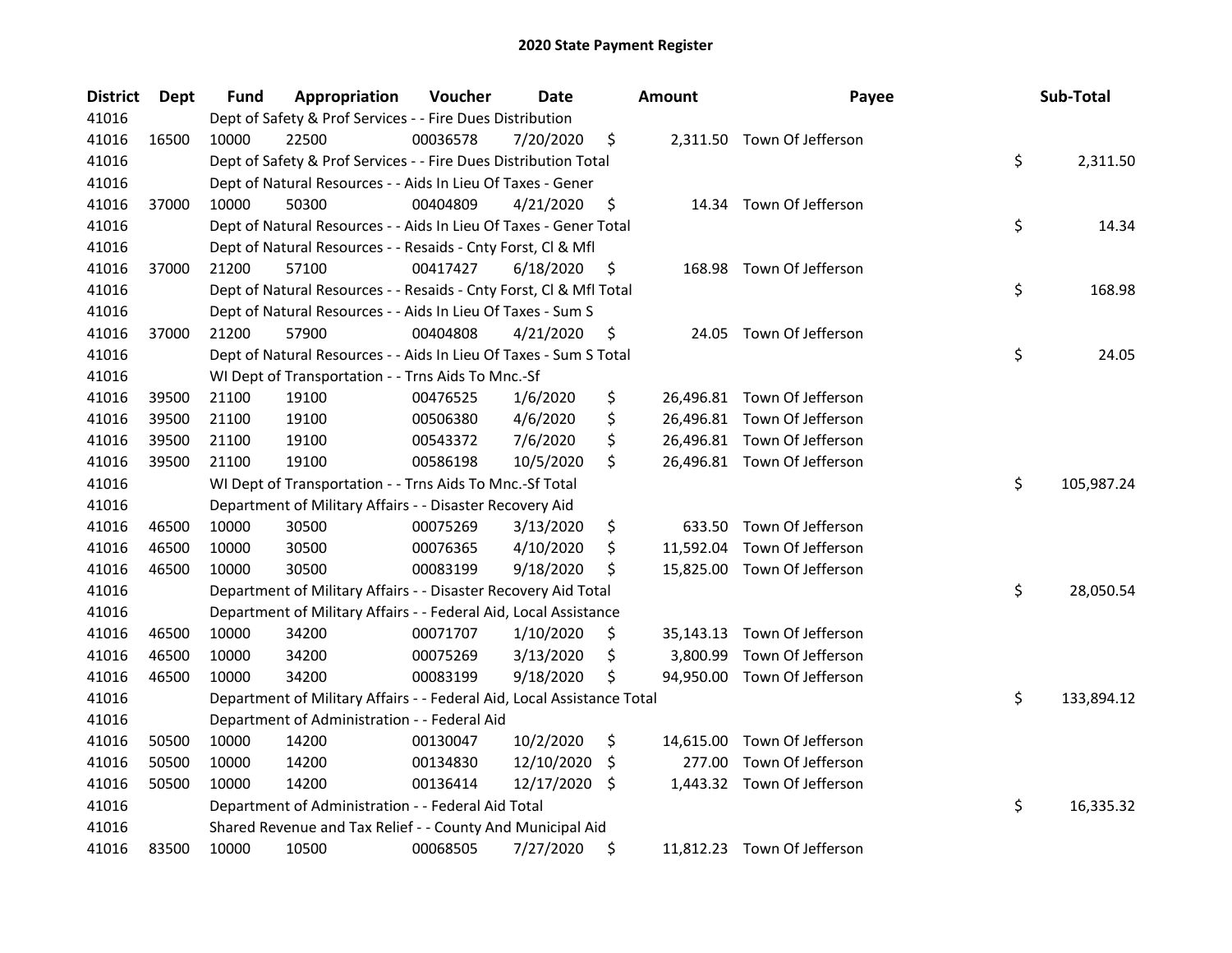| <b>District</b> | Dept  | <b>Fund</b> | Appropriation                                                    | <b>Voucher</b> | Date            |     | <b>Amount</b> | Payee             | Sub-Total       |
|-----------------|-------|-------------|------------------------------------------------------------------|----------------|-----------------|-----|---------------|-------------------|-----------------|
| 41016           | 83500 | 10000       | 10500                                                            | 00072472       | $11/16/2020$ \$ |     | 66,935.99     | Town Of Jefferson |                 |
| 41016           |       |             | Shared Revenue and Tax Relief - - County And Municipal Aid Total |                |                 |     |               |                   | \$<br>78,748.22 |
| 41016           |       |             | Shared Revenue and Tax Relief - - Exempt Computer Aid            |                |                 |     |               |                   |                 |
| 41016           | 83500 | 10000       | 10900                                                            | 00065624       | 7/27/2020       | S   | 68.59         | Town Of Jefferson |                 |
| 41016           |       |             | Shared Revenue and Tax Relief - - Exempt Computer Aid Total      |                |                 |     |               |                   | \$<br>68.59     |
| 41016           |       |             | Shared Revenue and Tax Relief - - Utility Aid                    |                |                 |     |               |                   |                 |
| 41016           | 83500 | 10000       | 11000                                                            | 00068505       | 7/27/2020       | S   | 100.12        | Town Of Jefferson |                 |
| 41016           | 83500 | 10000       | 11000                                                            | 00072472       | 11/16/2020      | - S | 579.79        | Town Of Jefferson |                 |
| 41016           |       |             | Shared Revenue and Tax Relief - - Utility Aid Total              |                |                 |     |               |                   | \$<br>679.91    |
| 41016           |       |             | Shared Revenue and Tax Relief - - Personal Property Aid          |                |                 |     |               |                   |                 |
| 41016           | 83500 | 10000       | 11100                                                            | 00061012       | 5/4/2020        | Ś.  | 679.85        | Town Of Jefferson |                 |
| 41016           |       |             | Shared Revenue and Tax Relief - - Personal Property Aid Total    |                |                 |     |               |                   | 679.85          |
| 41016 Total     |       |             |                                                                  |                |                 |     |               |                   | 366,962.66      |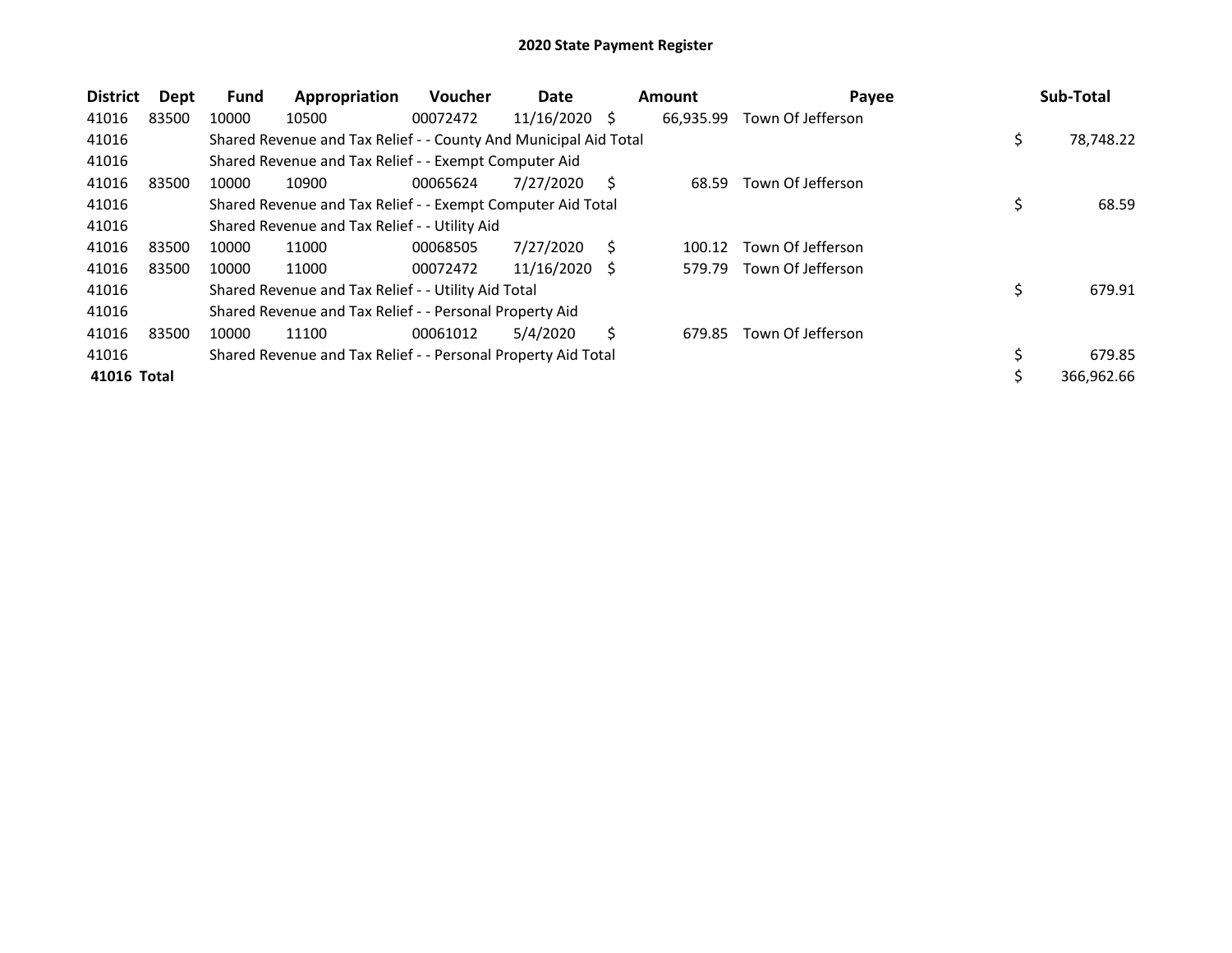| <b>District</b> | <b>Dept</b> | <b>Fund</b> | Appropriation                                                      | Voucher  | <b>Date</b>   |     | <b>Amount</b> | Payee                        | Sub-Total       |
|-----------------|-------------|-------------|--------------------------------------------------------------------|----------|---------------|-----|---------------|------------------------------|-----------------|
| 41018           |             |             | Dept of Safety & Prof Services - - Fire Dues Distribution          |          |               |     |               |                              |                 |
| 41018           | 16500       | 10000       | 22500                                                              | 00036579 | 7/20/2020     | \$  |               | 999.79 Town Of La Fayette    |                 |
| 41018           |             |             | Dept of Safety & Prof Services - - Fire Dues Distribution Total    |          |               |     |               |                              | \$<br>999.79    |
| 41018           |             |             | Dept of Natural Resources - - Aids In Lieu Of Taxes - Gener        |          |               |     |               |                              |                 |
| 41018           | 37000       | 10000       | 50300                                                              | 00405397 | 4/21/2020     | \$  |               | 302.75 Town Of La Fayette    |                 |
| 41018           |             |             | Dept of Natural Resources - - Aids In Lieu Of Taxes - Gener Total  |          |               |     |               |                              | \$<br>302.75    |
| 41018           |             |             | Dept of Natural Resources - - Resaids - Cnty Forst, Cl & Mfl       |          |               |     |               |                              |                 |
| 41018           | 37000       | 21200       | 57100                                                              | 00417428 | 6/18/2020     | \$  |               | 489.90 Town Of La Fayette    |                 |
| 41018           |             |             | Dept of Natural Resources - - Resaids - Cnty Forst, Cl & Mfl Total |          |               |     |               |                              | \$<br>489.90    |
| 41018           |             |             | Dept of Natural Resources - - Aids In Lieu Of Taxes - Sum S        |          |               |     |               |                              |                 |
| 41018           | 37000       | 21200       | 57900                                                              | 00405396 | 4/21/2020     | \$  |               | 262.04 Town Of La Fayette    |                 |
| 41018           |             |             | Dept of Natural Resources - - Aids In Lieu Of Taxes - Sum S Total  |          |               |     |               |                              | \$<br>262.04    |
| 41018           |             |             | WI Dept of Transportation - - Trns Aids To Mnc.-Sf                 |          |               |     |               |                              |                 |
| 41018           | 39500       | 21100       | 19100                                                              | 00476526 | 1/6/2020      | \$  | 6,944.49      | Town Of La Fayette           |                 |
| 41018           | 39500       | 21100       | 19100                                                              | 00506381 | 4/6/2020      | \$  | 6,944.49      | Town Of La Fayette           |                 |
| 41018           | 39500       | 21100       | 19100                                                              | 00543373 | 7/6/2020      | \$  | 6,944.49      | Town Of La Fayette           |                 |
| 41018           | 39500       | 21100       | 19100                                                              | 00586199 | 10/5/2020     | \$  | 6,944.49      | Town Of La Fayette           |                 |
| 41018           |             |             | WI Dept of Transportation - - Trns Aids To Mnc.-Sf Total           |          |               |     |               |                              | \$<br>27,777.96 |
| 41018           |             |             | Shared Revenue and Tax Relief - - County And Municipal Aid         |          |               |     |               |                              |                 |
| 41018           | 83500       | 10000       | 10500                                                              | 00068506 | 7/27/2020     | \$. |               | 5,142.73 Town Of La Fayette  |                 |
| 41018           | 83500       | 10000       | 10500                                                              | 00072473 | 11/16/2020 \$ |     |               | 29,142.11 Town Of La Fayette |                 |
| 41018           |             |             | Shared Revenue and Tax Relief - - County And Municipal Aid Total   |          |               |     |               |                              | \$<br>34,284.84 |
| 41018           |             |             | Shared Revenue and Tax Relief - - Exempt Computer Aid              |          |               |     |               |                              |                 |
| 41018           | 83500       | 10000       | 10900                                                              | 00065625 | 7/27/2020     | \$  | 2.08          | Town Of La Fayette           |                 |
| 41018           |             |             | Shared Revenue and Tax Relief - - Exempt Computer Aid Total        |          |               |     |               |                              | \$<br>2.08      |
| 41018           |             |             | Shared Revenue and Tax Relief - - Utility Aid                      |          |               |     |               |                              |                 |
| 41018           | 83500       | 10000       | 11000                                                              | 00068506 | 7/27/2020     | \$  | 631.83        | Town Of La Fayette           |                 |
| 41018           | 83500       | 10000       | 11000                                                              | 00072473 | 11/16/2020    | \$  |               | 3,655.64 Town Of La Fayette  |                 |
| 41018           |             |             | Shared Revenue and Tax Relief - - Utility Aid Total                |          |               |     |               |                              | \$<br>4,287.47  |
| 41018           |             |             | Shared Revenue and Tax Relief - - Personal Property Aid            |          |               |     |               |                              |                 |
| 41018           | 83500       | 10000       | 11100                                                              | 00061013 | 5/4/2020      | \$  |               | 71.72 Town Of La Fayette     |                 |
| 41018           |             |             | Shared Revenue and Tax Relief - - Personal Property Aid Total      |          |               |     |               |                              | \$<br>71.72     |
| 41018 Total     |             |             |                                                                    |          |               |     |               |                              | \$<br>68,478.55 |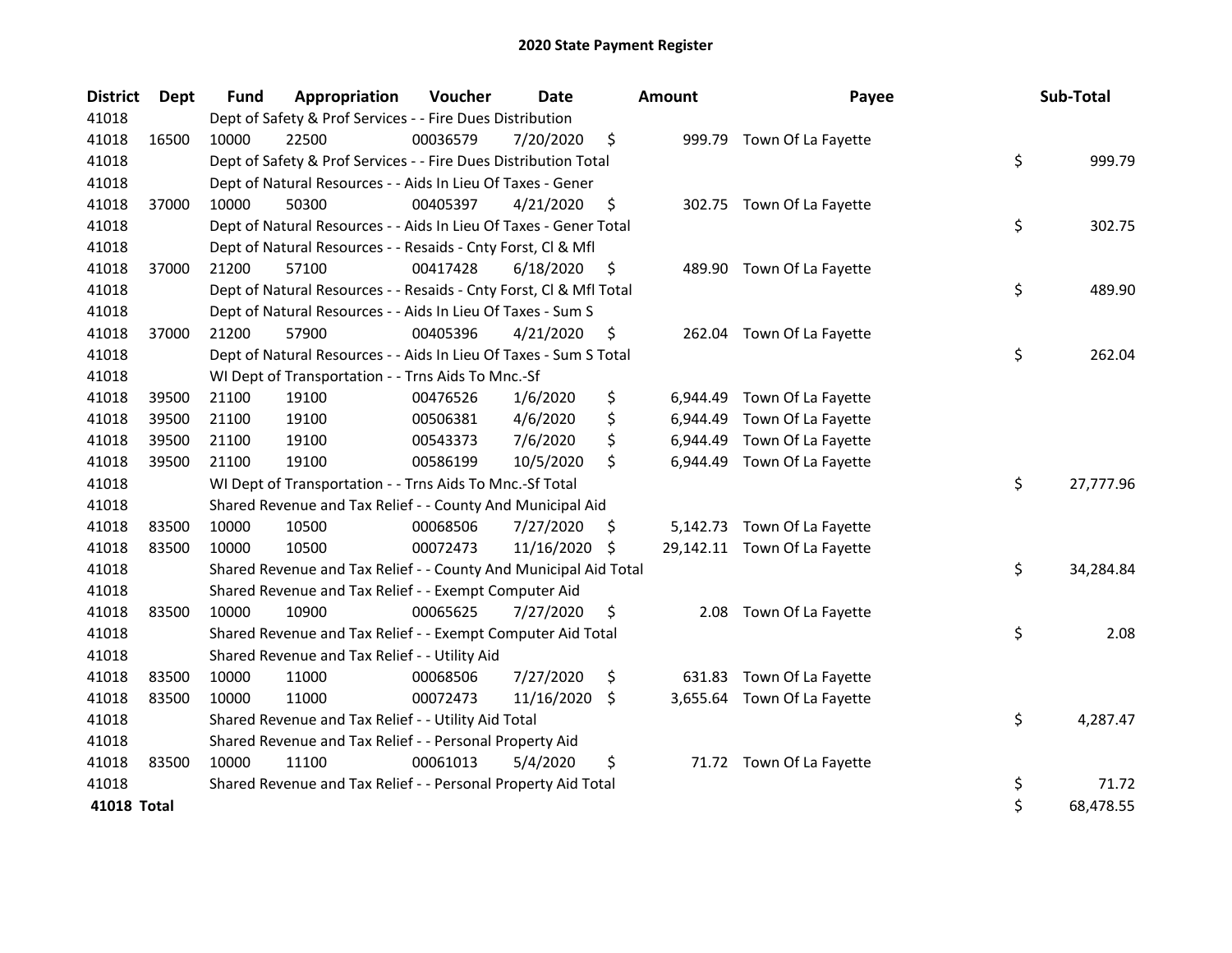| <b>District</b> | <b>Dept</b> | Fund  | Appropriation                                                        | Voucher  | <b>Date</b>   |     | <b>Amount</b> | Payee                        | Sub-Total        |
|-----------------|-------------|-------|----------------------------------------------------------------------|----------|---------------|-----|---------------|------------------------------|------------------|
| 41020           |             |       | Dept of Safety & Prof Services - - Fire Dues Distribution            |          |               |     |               |                              |                  |
| 41020           | 16500       | 10000 | 22500                                                                | 00036580 | 7/20/2020     | \$  |               | 7,134.36 Town Of La Grange   |                  |
| 41020           |             |       | Dept of Safety & Prof Services - - Fire Dues Distribution Total      |          |               |     |               |                              | \$<br>7,134.36   |
| 41020           |             |       | Dept of Natural Resources - - Aids In Lieu Of Taxes - Gener          |          |               |     |               |                              |                  |
| 41020           | 37000       | 10000 | 50300                                                                | 00404214 | 4/21/2020     | \$  |               | 10.00 Town Of La Grange      |                  |
| 41020           |             |       | Dept of Natural Resources - - Aids In Lieu Of Taxes - Gener Total    |          |               |     |               |                              | \$<br>10.00      |
| 41020           |             |       | Dept of Natural Resources - - Resaids - Cnty Forst, Cl & Mfl         |          |               |     |               |                              |                  |
| 41020           | 37000       | 21200 | 57100                                                                | 00417429 | 6/18/2020     | \$  |               | 146.75 Town Of La Grange     |                  |
| 41020           |             |       | Dept of Natural Resources - - Resaids - Cnty Forst, CI & Mfl Total   |          |               |     |               |                              | \$<br>146.75     |
| 41020           |             |       | Dept of Natural Resources - - Aids In Lieu Of Taxes - Sum S          |          |               |     |               |                              |                  |
| 41020           | 37000       | 21200 | 57900                                                                | 00404215 | 4/21/2020     | \$  |               | 8.80 Town Of La Grange       |                  |
| 41020           |             |       | Dept of Natural Resources - - Aids In Lieu Of Taxes - Sum S Total    |          |               |     |               |                              | \$<br>8.80       |
| 41020           |             |       | WI Dept of Transportation - - Trns Aids To Mnc.-Sf                   |          |               |     |               |                              |                  |
| 41020           | 39500       | 21100 | 19100                                                                | 00476527 | 1/6/2020      | \$  |               | 30,222.00 Town Of La Grange  |                  |
| 41020           | 39500       | 21100 | 19100                                                                | 00506382 | 4/6/2020      | \$  |               | 30,222.00 Town Of La Grange  |                  |
| 41020           | 39500       | 21100 | 19100                                                                | 00543374 | 7/6/2020      | \$  |               | 30,222.00 Town Of La Grange  |                  |
| 41020           | 39500       | 21100 | 19100                                                                | 00586200 | 10/5/2020     | \$  |               | 30,222.00 Town Of La Grange  |                  |
| 41020           |             |       | WI Dept of Transportation - - Trns Aids To Mnc.-Sf Total             |          |               |     |               |                              | \$<br>120,888.00 |
| 41020           |             |       | WI Dept of Transportation - - Local Rds, Grants Sf                   |          |               |     |               |                              |                  |
| 41020           | 39500       | 21100 | 27000                                                                | 00478965 | 1/7/2020      | \$  |               | 151,792.62 Town Of La Grange |                  |
| 41020           |             |       | WI Dept of Transportation - - Local Rds, Grants Sf Total             |          |               |     |               |                              | \$<br>151,792.62 |
| 41020           |             |       | Department of Administration - - Federal Aid                         |          |               |     |               |                              |                  |
| 41020           | 50500       | 10000 | 14200                                                                | 00134831 | 12/10/2020 \$ |     |               | 9,163.39 Town Of La Grange   |                  |
| 41020           |             |       | Department of Administration - - Federal Aid Total                   |          |               |     |               |                              | \$<br>9,163.39   |
| 41020           |             |       | Department of Administration - - Hv Trans Ln Annual Impact Fee       |          |               |     |               |                              |                  |
| 41020           | 50500       | 10000 | 17400                                                                | 00121258 | 5/1/2020      | \$  |               | 46,099.00 Town Of La Grange  |                  |
| 41020           |             |       | Department of Administration - - Hv Trans Ln Annual Impact Fee Total |          |               |     |               |                              | \$<br>46,099.00  |
| 41020           |             |       | Shared Revenue and Tax Relief - - County And Municipal Aid           |          |               |     |               |                              |                  |
| 41020           | 83500       | 10000 | 10500                                                                | 00068507 | 7/27/2020     | S   |               | 4,679.69 Town Of La Grange   |                  |
| 41020           | 83500       | 10000 | 10500                                                                | 00072474 | 11/16/2020    | \$. |               | 26,518.26 Town Of La Grange  |                  |
| 41020           |             |       | Shared Revenue and Tax Relief - - County And Municipal Aid Total     |          |               |     |               |                              | \$<br>31,197.95  |
| 41020           |             |       | Shared Revenue and Tax Relief - - Exempt Computer Aid                |          |               |     |               |                              |                  |
| 41020           | 83500       | 10000 | 10900                                                                | 00065626 | 7/27/2020     | \$  |               | 516.51 Town Of La Grange     |                  |
| 41020           |             |       | Shared Revenue and Tax Relief - - Exempt Computer Aid Total          |          |               |     |               |                              | \$<br>516.51     |
| 41020           |             |       | Shared Revenue and Tax Relief - - Utility Aid                        |          |               |     |               |                              |                  |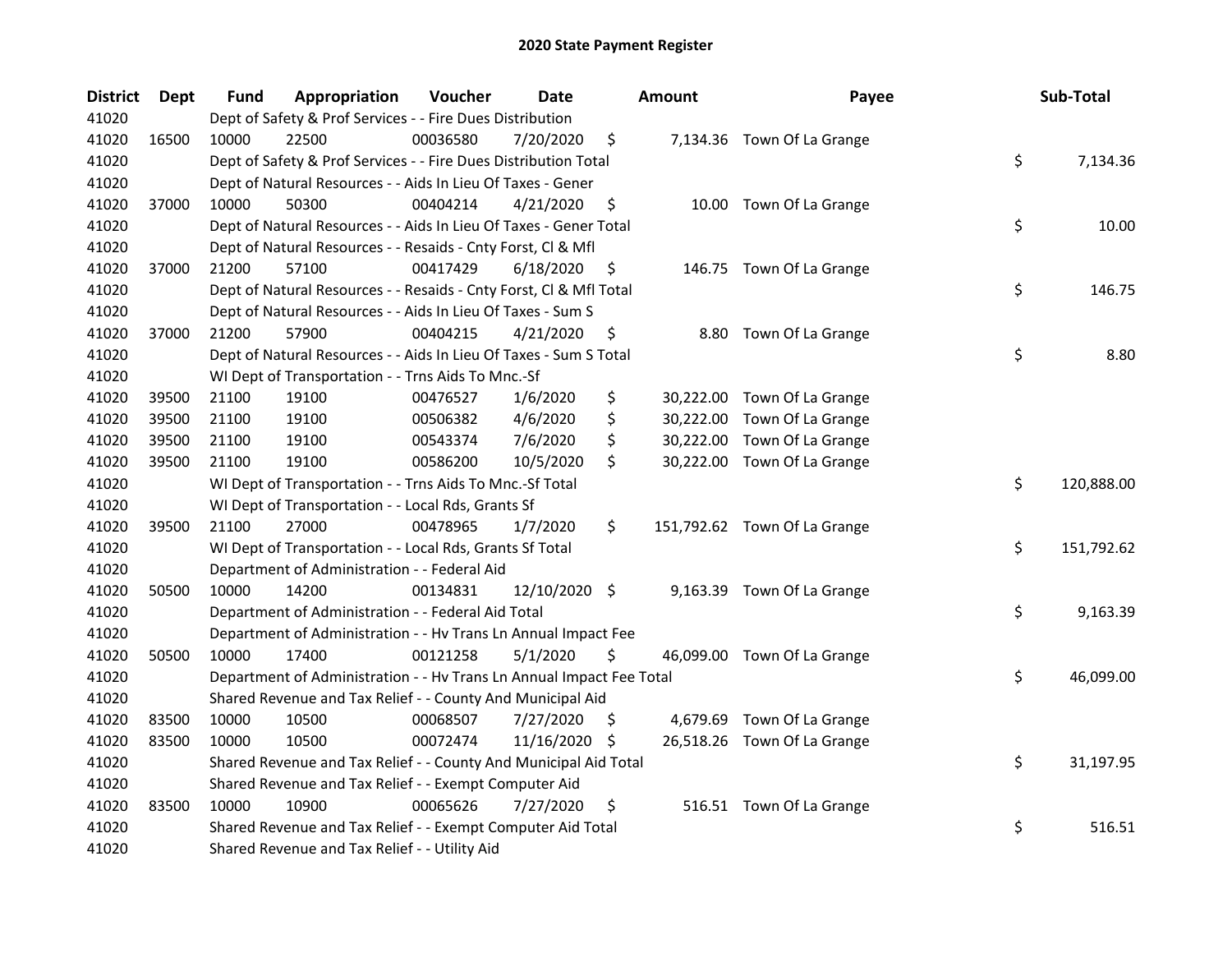| <b>District</b> | Dept  | Fund  | Appropriation                                                 | Voucher  | Date       | <b>Amount</b> | Payee             | Sub-Total  |
|-----------------|-------|-------|---------------------------------------------------------------|----------|------------|---------------|-------------------|------------|
| 41020           | 83500 | 10000 | 11000                                                         | 00068507 | 7/27/2020  | 950.29        | Town Of La Grange |            |
| 41020           | 83500 | 10000 | 11000                                                         | 00072474 | 11/16/2020 | 6.046.22      | Town Of La Grange |            |
| 41020           |       |       | Shared Revenue and Tax Relief - - Utility Aid Total           |          |            |               |                   | 6,996.51   |
| 41020           |       |       | Shared Revenue and Tax Relief - - Personal Property Aid       |          |            |               |                   |            |
| 41020           | 83500 | 10000 | 11100                                                         | 00061014 | 5/4/2020   | 4.374.85      | Town Of La Grange |            |
| 41020           |       |       | Shared Revenue and Tax Relief - - Personal Property Aid Total |          |            |               |                   | 4,374.85   |
| 41020 Total     |       |       |                                                               |          |            |               |                   | 378.328.74 |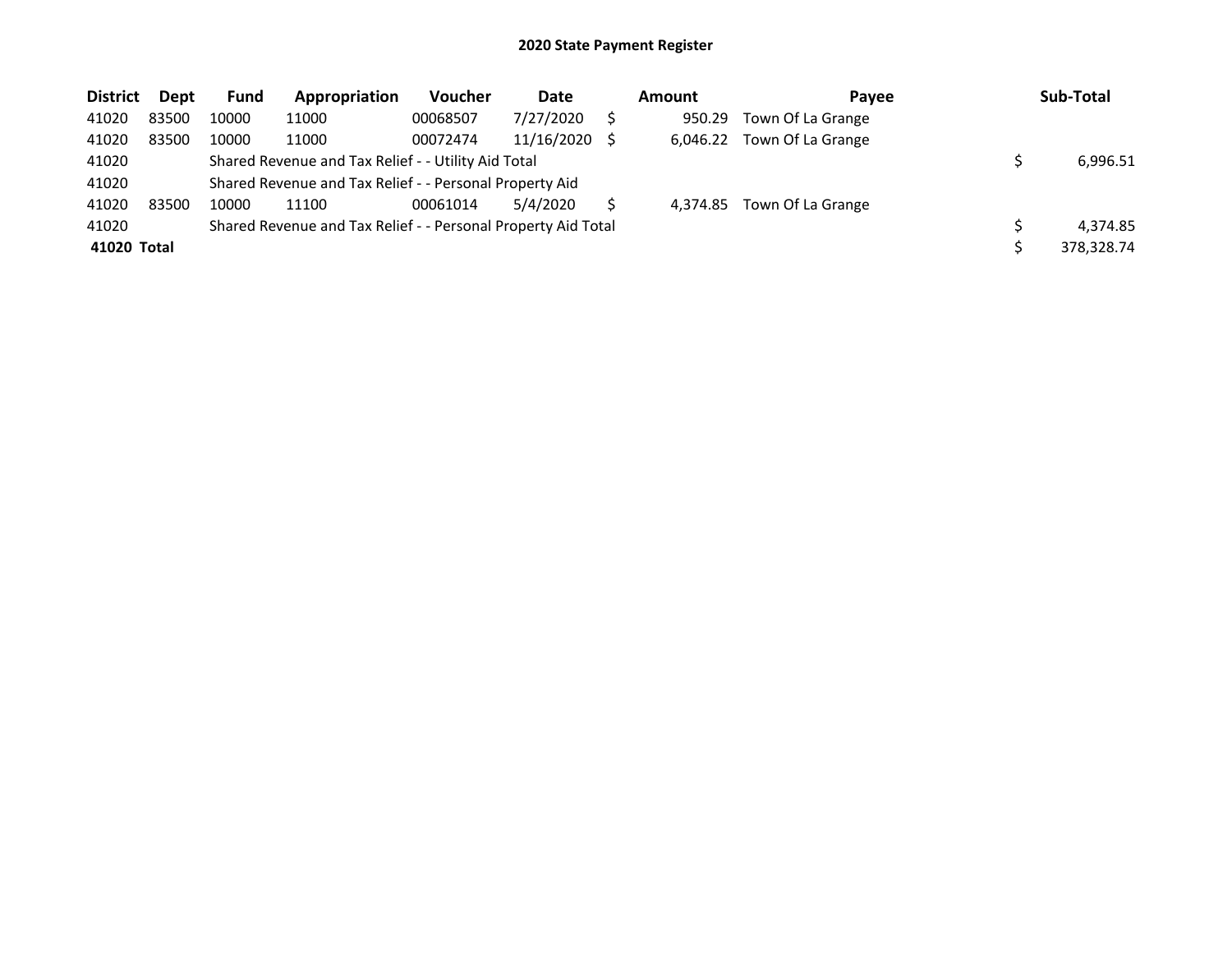| <b>District</b> | <b>Dept</b> | <b>Fund</b> | Appropriation                                                      | Voucher  | Date          |    | Amount    |                        | Payee | Sub-Total        |
|-----------------|-------------|-------------|--------------------------------------------------------------------|----------|---------------|----|-----------|------------------------|-------|------------------|
| 41022           |             |             | Dept of Safety & Prof Services - - Fire Dues Distribution          |          |               |    |           |                        |       |                  |
| 41022           | 16500       | 10000       | 22500                                                              | 00036581 | 7/20/2020     | \$ |           | 4,205.85 Town Of Leon  |       |                  |
| 41022           |             |             | Dept of Safety & Prof Services - - Fire Dues Distribution Total    |          |               |    |           |                        |       | \$<br>4,205.85   |
| 41022           |             |             | Dept of Natural Resources - - Resaids - Cnty Forst, Cl & Mfl       |          |               |    |           |                        |       |                  |
| 41022           | 37000       | 21200       | 57100                                                              | 00417430 | 6/18/2020     | \$ |           | 614.07 Town Of Leon    |       |                  |
| 41022           |             |             | Dept of Natural Resources - - Resaids - Cnty Forst, Cl & Mfl Total |          |               |    |           |                        |       | \$<br>614.07     |
| 41022           |             |             | WI Dept of Transportation - - Trns Aids To Mnc.-Sf                 |          |               |    |           |                        |       |                  |
| 41022           | 39500       | 21100       | 19100                                                              | 00476528 | 1/6/2020      | \$ |           | 22,968.72 Town Of Leon |       |                  |
| 41022           | 39500       | 21100       | 19100                                                              | 00506383 | 4/6/2020      | \$ | 22,968.72 | Town Of Leon           |       |                  |
| 41022           | 39500       | 21100       | 19100                                                              | 00543375 | 7/6/2020      | \$ |           | 22,968.72 Town Of Leon |       |                  |
| 41022           | 39500       | 21100       | 19100                                                              | 00586201 | 10/5/2020     | \$ |           | 22,968.72 Town Of Leon |       |                  |
| 41022           |             |             | WI Dept of Transportation - - Trns Aids To Mnc.-Sf Total           |          |               |    |           |                        |       | \$<br>91,874.88  |
| 41022           |             |             | Department of Administration - - Federal Aid                       |          |               |    |           |                        |       |                  |
| 41022           | 50500       | 10000       | 14200                                                              | 00134832 | 12/10/2020 \$ |    |           | 18,761.00 Town Of Leon |       |                  |
| 41022           | 50500       | 10000       | 14200                                                              | 00136415 | 12/17/2020 \$ |    | 1,991.15  | Town Of Leon           |       |                  |
| 41022           |             |             | Department of Administration - - Federal Aid Total                 |          |               |    |           |                        |       | \$<br>20,752.15  |
| 41022           |             |             | Shared Revenue and Tax Relief - - County And Municipal Aid         |          |               |    |           |                        |       |                  |
| 41022           | 83500       | 10000       | 10500                                                              | 00068508 | 7/27/2020     | S  |           | 9,814.18 Town Of Leon  |       |                  |
| 41022           | 83500       | 10000       | 10500                                                              | 00072475 | 11/16/2020    | -S |           | 55,613.71 Town Of Leon |       |                  |
| 41022           |             |             | Shared Revenue and Tax Relief - - County And Municipal Aid Total   |          |               |    |           |                        |       | \$<br>65,427.89  |
| 41022           |             |             | Shared Revenue and Tax Relief - - Exempt Computer Aid              |          |               |    |           |                        |       |                  |
| 41022           | 83500       | 10000       | 10900                                                              | 00065627 | 7/27/2020     | \$ |           | 3.11 Town Of Leon      |       |                  |
| 41022           |             |             | Shared Revenue and Tax Relief - - Exempt Computer Aid Total        |          |               |    |           |                        |       | \$<br>3.11       |
| 41022           |             |             | Shared Revenue and Tax Relief - - Utility Aid                      |          |               |    |           |                        |       |                  |
| 41022           | 83500       | 10000       | 11000                                                              | 00068508 | 7/27/2020     | \$ | 48.20     | Town Of Leon           |       |                  |
| 41022           | 83500       | 10000       | 11000                                                              | 00072475 | 11/16/2020 \$ |    |           | 280.22 Town Of Leon    |       |                  |
| 41022           |             |             | Shared Revenue and Tax Relief - - Utility Aid Total                |          |               |    |           |                        |       | \$<br>328.42     |
| 41022           |             |             | Shared Revenue and Tax Relief - - Personal Property Aid            |          |               |    |           |                        |       |                  |
| 41022           | 83500       | 10000       | 11100                                                              | 00061015 | 5/4/2020      | \$ |           | 39.72 Town Of Leon     |       |                  |
| 41022           |             |             | Shared Revenue and Tax Relief - - Personal Property Aid Total      |          |               |    |           |                        |       | \$<br>39.72      |
| 41022 Total     |             |             |                                                                    |          |               |    |           |                        |       | \$<br>183,246.09 |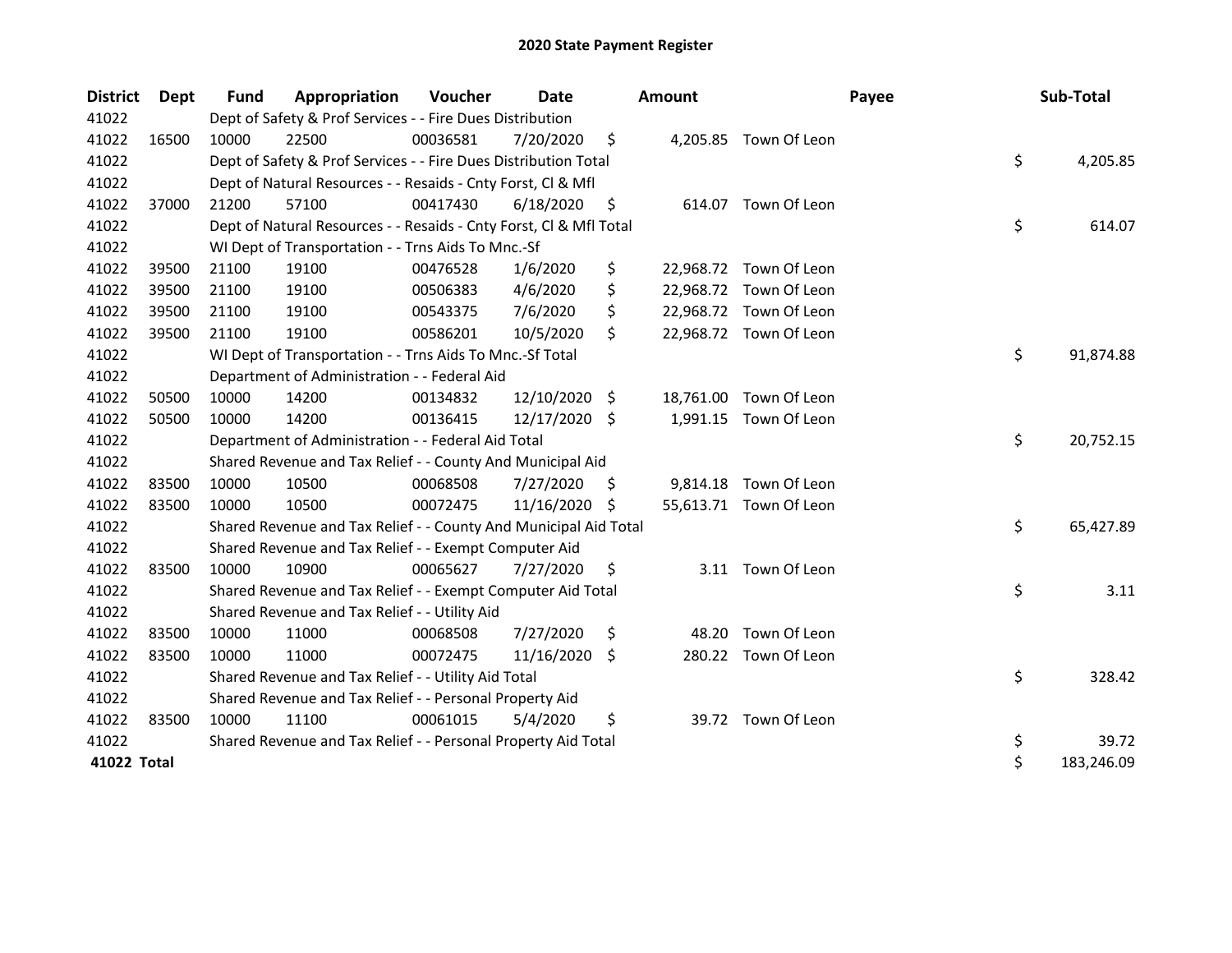| <b>District</b> | Dept  | Fund  | Appropriation                                                        | Voucher  | Date       | <b>Amount</b>   | Payee                     | Sub-Total       |
|-----------------|-------|-------|----------------------------------------------------------------------|----------|------------|-----------------|---------------------------|-----------------|
| 41024           |       |       | Dept of Safety & Prof Services - - Fire Dues Distribution            |          |            |                 |                           |                 |
| 41024           | 16500 | 10000 | 22500                                                                | 00036582 | 7/20/2020  | \$              | 3,323.62 Town Of Lincoln  |                 |
| 41024           |       |       | Dept of Safety & Prof Services - - Fire Dues Distribution Total      |          |            |                 |                           | \$<br>3,323.62  |
| 41024           |       |       | Dept of Natural Resources - - Aids In Lieu Of Taxes - Gener          |          |            |                 |                           |                 |
| 41024           | 37000 | 10000 | 50300                                                                | 00386544 | 1/30/2020  | \$              | 63.80 Town Of Lincoln     |                 |
| 41024           |       |       | Dept of Natural Resources - - Aids In Lieu Of Taxes - Gener Total    |          |            |                 |                           | \$<br>63.80     |
| 41024           |       |       | Dept of Natural Resources - - General Program Operations --          |          |            |                 |                           |                 |
| 41024           | 37000 | 21200 | 25400                                                                | 00412365 | 6/5/2020   | \$              | 945.00 Town Of Lincoln    |                 |
| 41024           | 37000 | 21200 | 25400                                                                | 00451856 | 12/16/2020 | \$              | 1,450.13 Town Of Lincoln  |                 |
| 41024           |       |       | Dept of Natural Resources - - General Program Operations -- Total    |          |            |                 |                           | \$<br>2,395.13  |
| 41024           |       |       | Dept of Natural Resources - - Resaids - Cnty Forst, Cl & Mfl         |          |            |                 |                           |                 |
| 41024           | 37000 | 21200 | 57100                                                                | 00417431 | 6/18/2020  | \$              | 824.54 Town Of Lincoln    |                 |
| 41024           |       |       | Dept of Natural Resources - - Resaids - Cnty Forst, Cl & Mfl Total   |          |            |                 |                           | \$<br>824.54    |
| 41024           |       |       | Dept of Natural Resources - - Rec & Resource Aids, Fed               |          |            |                 |                           |                 |
| 41024           | 37000 | 21200 | 58300                                                                | 00414450 | 6/9/2020   | \$              | 1,272.70 Town Of Lincoln  |                 |
| 41024           |       |       | Dept of Natural Resources - - Rec & Resource Aids, Fed Total         |          |            |                 |                           | \$<br>1,272.70  |
| 41024           |       |       | WI Dept of Transportation - - Trns Aids To Mnc.-Sf                   |          |            |                 |                           |                 |
| 41024           | 39500 | 21100 | 19100                                                                | 00476529 | 1/6/2020   | \$<br>23,238.09 | Town Of Lincoln           |                 |
| 41024           | 39500 | 21100 | 19100                                                                | 00506384 | 4/6/2020   | \$<br>23,238.09 | Town Of Lincoln           |                 |
| 41024           | 39500 | 21100 | 19100                                                                | 00543376 | 7/6/2020   | \$<br>23,238.09 | Town Of Lincoln           |                 |
| 41024           | 39500 | 21100 | 19100                                                                | 00586202 | 10/5/2020  | \$              | 23,238.09 Town Of Lincoln |                 |
| 41024           |       |       | WI Dept of Transportation - - Trns Aids To Mnc.-Sf Total             |          |            |                 |                           | \$<br>92,952.36 |
| 41024           |       |       | Department of Administration - - Hv Trans Ln Annual Impact Fee       |          |            |                 |                           |                 |
| 41024           | 50500 | 10000 | 17400                                                                | 00121260 | 5/1/2020   | \$              | 40,493.00 Town Of Lincoln |                 |
| 41024           |       |       | Department of Administration - - Hv Trans Ln Annual Impact Fee Total |          |            |                 |                           | \$<br>40,493.00 |
| 41024           |       |       | Shared Revenue and Tax Relief - - County And Municipal Aid           |          |            |                 |                           |                 |
| 41024           | 83500 | 10000 | 10500                                                                | 00068509 | 7/27/2020  | \$              | 2,537.83 Town Of Lincoln  |                 |
| 41024           | 83500 | 10000 | 10500                                                                | 00072476 | 11/16/2020 | \$              | 14,381.04 Town Of Lincoln |                 |
| 41024           |       |       | Shared Revenue and Tax Relief - - County And Municipal Aid Total     |          |            |                 |                           | \$<br>16,918.87 |
| 41024           |       |       | Shared Revenue and Tax Relief - - Exempt Computer Aid                |          |            |                 |                           |                 |
| 41024           | 83500 | 10000 | 10900                                                                | 00065628 | 7/27/2020  | \$              | 15.59 Town Of Lincoln     |                 |
| 41024           |       |       | Shared Revenue and Tax Relief - - Exempt Computer Aid Total          |          |            |                 |                           | \$<br>15.59     |
| 41024           |       |       | Shared Revenue and Tax Relief - - Utility Aid                        |          |            |                 |                           |                 |
| 41024           | 83500 | 10000 | 11000                                                                | 00068509 | 7/27/2020  | \$<br>461.89    | Town Of Lincoln           |                 |
| 41024           | 83500 | 10000 | 11000                                                                | 00072476 | 11/16/2020 | \$              | 2,688.66 Town Of Lincoln  |                 |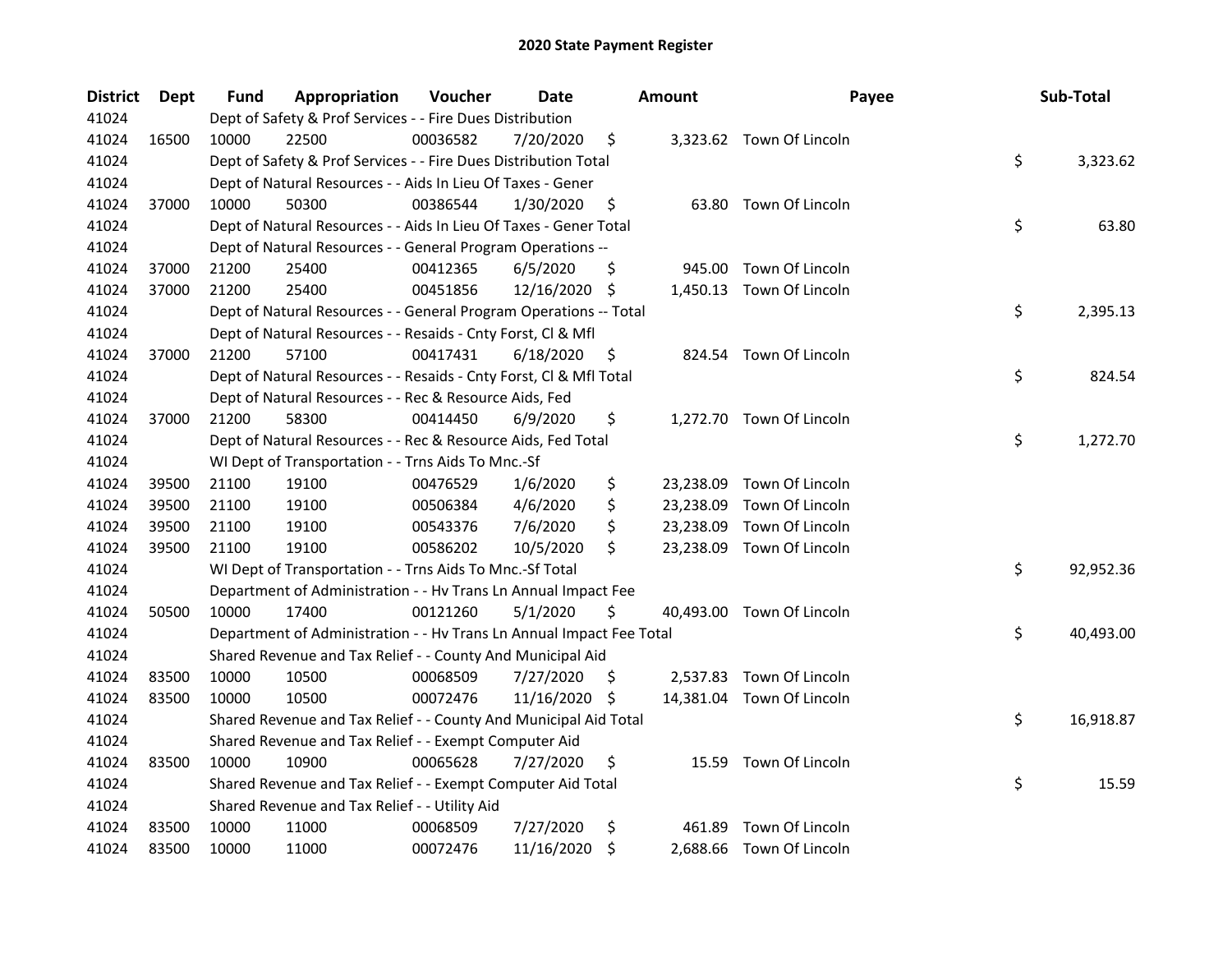| <b>District</b> | <b>Dept</b> | <b>Fund</b> | Appropriation                                                 | <b>Voucher</b> | Date     | Amount | Payee           | Sub-Total  |
|-----------------|-------------|-------------|---------------------------------------------------------------|----------------|----------|--------|-----------------|------------|
| 41024           |             |             | Shared Revenue and Tax Relief - - Utility Aid Total           |                |          |        |                 | 3,150.55   |
| 41024           |             |             | Shared Revenue and Tax Relief - - Personal Property Aid       |                |          |        |                 |            |
| 41024           | 83500       | 10000       | 11100                                                         | 00061016       | 5/4/2020 | 735.29 | Town Of Lincoln |            |
| 41024           |             |             | Shared Revenue and Tax Relief - - Personal Property Aid Total |                |          |        |                 | 735.29     |
| 41024 Total     |             |             |                                                               |                |          |        |                 | 162,145.45 |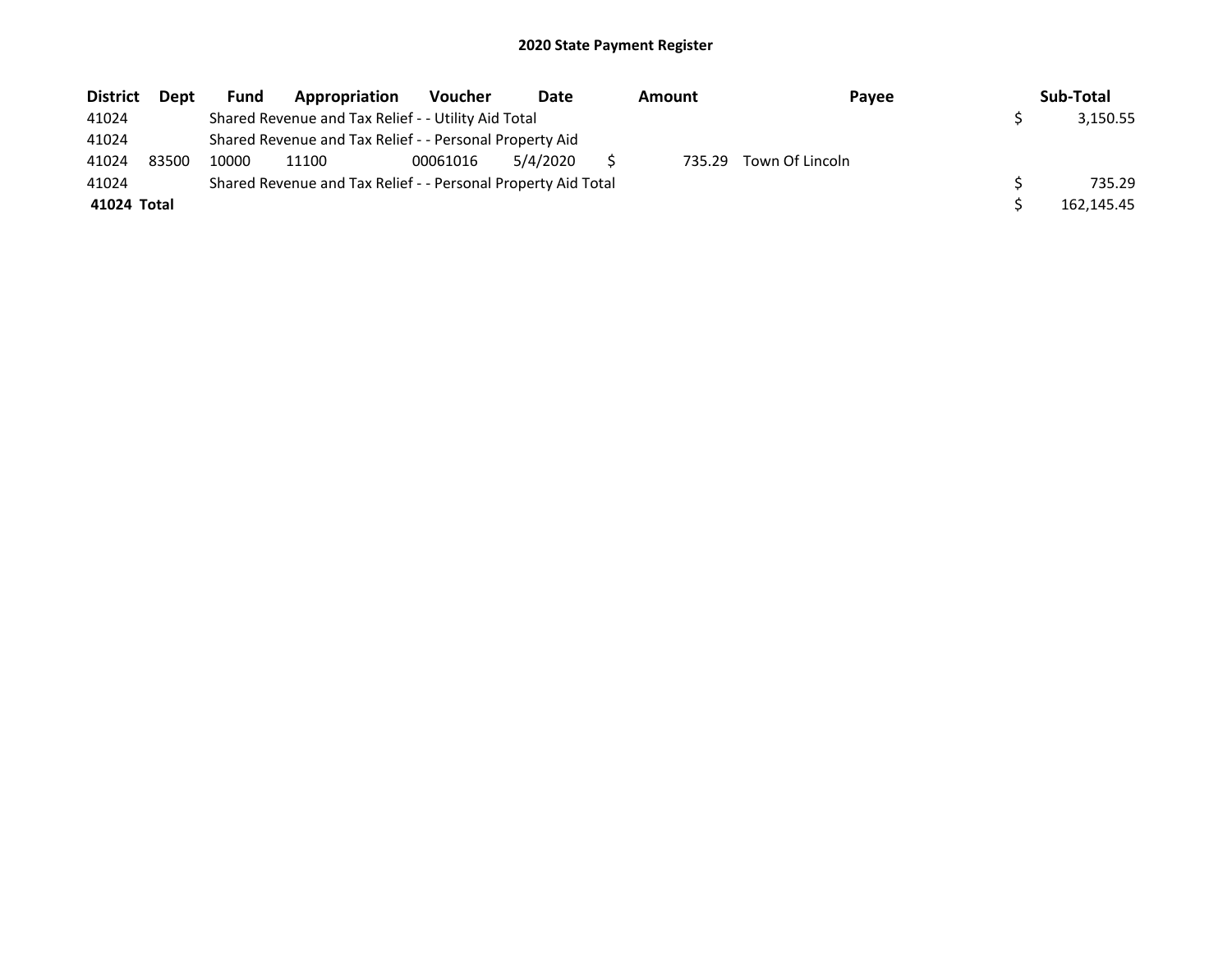| <b>District</b> | <b>Dept</b> | Fund  | Appropriation                                                      | Voucher  | <b>Date</b>   |     | <b>Amount</b> | Payee                          | Sub-Total        |
|-----------------|-------------|-------|--------------------------------------------------------------------|----------|---------------|-----|---------------|--------------------------------|------------------|
| 41026           |             |       | Dept of Safety & Prof Services - - Fire Dues Distribution          |          |               |     |               |                                |                  |
| 41026           | 16500       | 10000 | 22500                                                              | 00036583 | 7/20/2020     | \$  |               | 4,666.27 Town Of Little Falls  |                  |
| 41026           |             |       | Dept of Safety & Prof Services - - Fire Dues Distribution Total    |          |               |     |               |                                | \$<br>4,666.27   |
| 41026           |             |       | Dept of Natural Resources - - Aids In Lieu Of Taxes - Gener        |          |               |     |               |                                |                  |
| 41026           | 37000       | 10000 | 50300                                                              | 00386543 | 1/30/2020     | \$  |               | 21,377.97 Town Of Little Falls |                  |
| 41026           | 37000       | 10000 | 50300                                                              | 00405185 | 4/21/2020     | \$  | 399.27        | Town Of Little Falls           |                  |
| 41026           |             |       | Dept of Natural Resources - - Aids In Lieu Of Taxes - Gener Total  |          |               |     |               |                                | \$<br>21,777.24  |
| 41026           |             |       | Dept of Natural Resources - - Resaids - Cnty Forst, Cl & Mfl       |          |               |     |               |                                |                  |
| 41026           | 37000       | 21200 | 57100                                                              | 00417432 | 6/18/2020     | \$  |               | 1,946.20 Town Of Little Falls  |                  |
| 41026           |             |       | Dept of Natural Resources - - Resaids - Cnty Forst, Cl & Mfl Total |          |               |     |               |                                | \$<br>1,946.20   |
| 41026           |             |       | Dept of Natural Resources - - Aids In Lieu Of Taxes - Sum S        |          |               |     |               |                                |                  |
| 41026           | 37000       | 21200 | 57900                                                              | 00405184 | 4/21/2020     | \$  |               | 507.02 Town Of Little Falls    |                  |
| 41026           |             |       | Dept of Natural Resources - - Aids In Lieu Of Taxes - Sum S Total  |          |               |     |               |                                | \$<br>507.02     |
| 41026           |             |       | WI Dept of Transportation - - Trns Aids To Mnc.-Sf                 |          |               |     |               |                                |                  |
| 41026           | 39500       | 21100 | 19100                                                              | 00476530 | 1/6/2020      | \$  |               | 48,861.09 Town Of Little Falls |                  |
| 41026           | 39500       | 21100 | 19100                                                              | 00506385 | 4/6/2020      | \$  | 48,861.09     | Town Of Little Falls           |                  |
| 41026           | 39500       | 21100 | 19100                                                              | 00543377 | 7/6/2020      | \$  |               | 48,861.09 Town Of Little Falls |                  |
| 41026           | 39500       | 21100 | 19100                                                              | 00586203 | 10/5/2020     | \$  |               | 48,861.09 Town Of Little Falls |                  |
| 41026           |             |       | WI Dept of Transportation - - Trns Aids To Mnc.-Sf Total           |          |               |     |               |                                | \$<br>195,444.36 |
| 41026           |             |       | WI Dept of Transportation - - Loc Rd Imp Prg St Fd                 |          |               |     |               |                                |                  |
| 41026           | 39500       | 21100 | 27800                                                              | 00618403 | 11/23/2020 \$ |     |               | 20,000.00 Town Of Little Falls |                  |
| 41026           |             |       | WI Dept of Transportation - - Loc Rd Imp Prg St Fd Total           |          |               |     |               |                                | \$<br>20,000.00  |
| 41026           |             |       | Department of Administration - - Federal Aid                       |          |               |     |               |                                |                  |
| 41026           | 50500       | 10000 | 14200                                                              | 00130048 | 10/2/2020     | \$  |               | 8,067.22 Town Of Little Falls  |                  |
| 41026           | 50500       | 10000 | 14200                                                              | 00134833 | 12/10/2020    | \$  |               | 7,200.68 Town Of Little Falls  |                  |
| 41026           |             |       | Department of Administration - - Federal Aid Total                 |          |               |     |               |                                | \$<br>15,267.90  |
| 41026           |             |       | Elections Commission - - 2018 Hava Election Security               |          |               |     |               |                                |                  |
| 41026           | 51000       | 22000 | 18200                                                              | 00004184 | 8/14/2020     | \$  |               | 1,105.30 Town Of Little Falls  |                  |
| 41026           |             |       | Elections Commission - - 2018 Hava Election Security Total         |          |               |     |               |                                | \$<br>1,105.30   |
| 41026           |             |       | Shared Revenue and Tax Relief - - County And Municipal Aid         |          |               |     |               |                                |                  |
| 41026           | 83500       | 10000 | 10500                                                              | 00068510 | 7/27/2020     | \$  |               | 6,401.60 Town Of Little Falls  |                  |
| 41026           | 83500       | 10000 | 10500                                                              | 00072477 | 11/16/2020    | \$. |               | 36,275.73 Town Of Little Falls |                  |
| 41026           |             |       | Shared Revenue and Tax Relief - - County And Municipal Aid Total   |          |               |     |               |                                | \$<br>42,677.33  |
| 41026           |             |       | Shared Revenue and Tax Relief - - Exempt Computer Aid              |          |               |     |               |                                |                  |
| 41026           | 83500       | 10000 | 10900                                                              | 00065629 | 7/27/2020     | \$  |               | 28.06 Town Of Little Falls     |                  |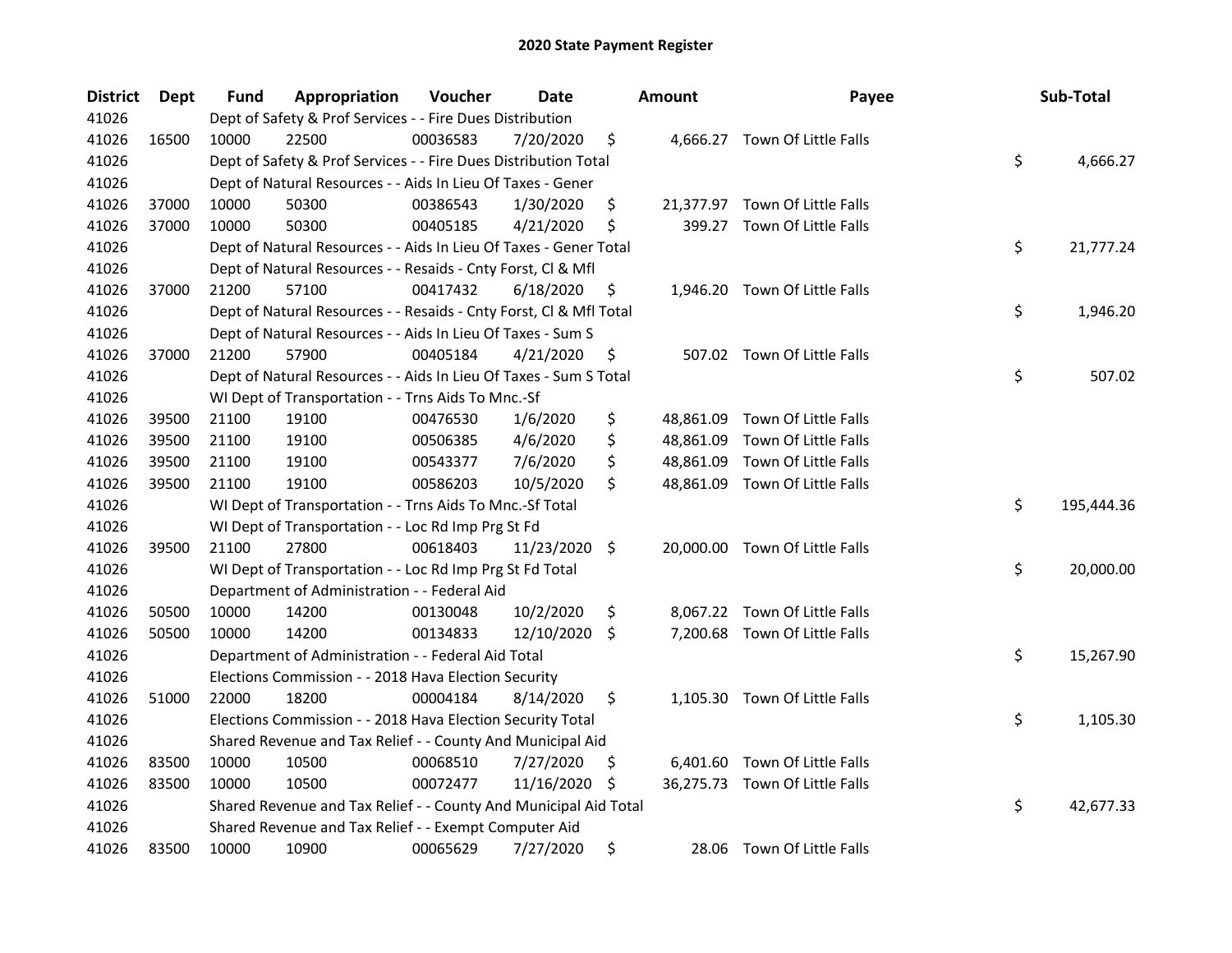| <b>District</b> | Dept  | <b>Fund</b> | Appropriation                                                 | <b>Voucher</b> | Date       |     | <b>Amount</b> | Payee                | Sub-Total  |
|-----------------|-------|-------------|---------------------------------------------------------------|----------------|------------|-----|---------------|----------------------|------------|
| 41026           |       |             | Shared Revenue and Tax Relief - - Exempt Computer Aid Total   |                |            |     |               |                      | 28.06      |
| 41026           |       |             | Shared Revenue and Tax Relief - - Utility Aid                 |                |            |     |               |                      |            |
| 41026           | 83500 | 10000       | 11000                                                         | 00068510       | 7/27/2020  |     | 163.83        | Town Of Little Falls |            |
| 41026           | 83500 | 10000       | 11000                                                         | 00072477       | 11/16/2020 | - S | 926.64        | Town Of Little Falls |            |
| 41026           |       |             | Shared Revenue and Tax Relief - - Utility Aid Total           |                |            |     |               |                      | 1,090.47   |
| 41026           |       |             | Shared Revenue and Tax Relief - - Personal Property Aid       |                |            |     |               |                      |            |
| 41026           | 83500 | 10000       | 11100                                                         | 00061017       | 5/4/2020   |     | 533.49        | Town Of Little Falls |            |
| 41026           |       |             | Shared Revenue and Tax Relief - - Personal Property Aid Total |                |            |     |               |                      | 533.49     |
| 41026 Total     |       |             |                                                               |                |            |     |               |                      | 305,043.64 |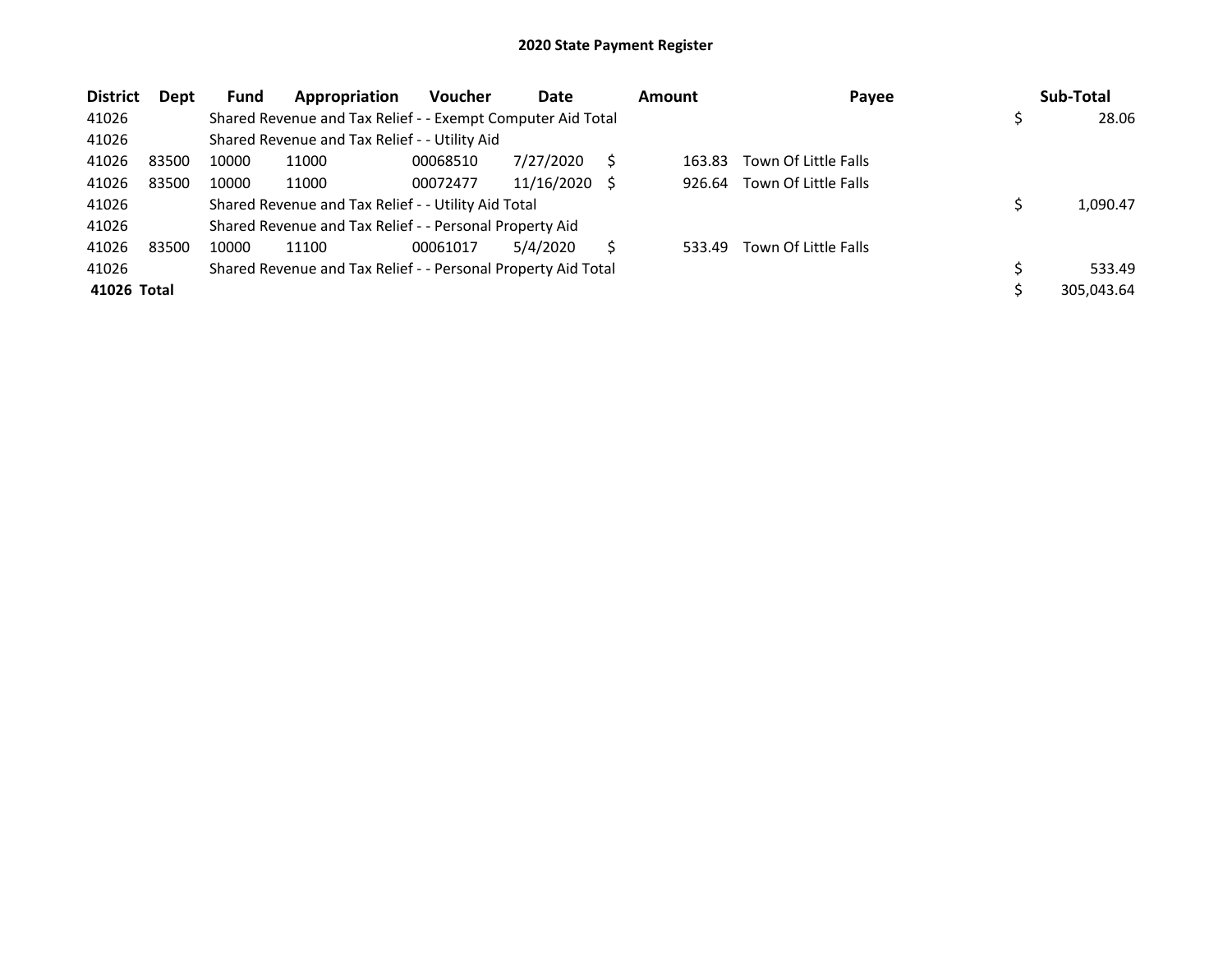| <b>District</b> | Dept  | <b>Fund</b> | Appropriation                                                      | <b>Voucher</b> | Date       |      | Amount    | Payee                      | Sub-Total       |
|-----------------|-------|-------------|--------------------------------------------------------------------|----------------|------------|------|-----------|----------------------------|-----------------|
| 41028           |       |             | Dept of Safety & Prof Services - - Fire Dues Distribution          |                |            |      |           |                            |                 |
| 41028           | 16500 | 10000       | 22500                                                              | 00036584       | 7/20/2020  | \$   |           | 900.08 Town Of New Lyme    |                 |
| 41028           |       |             | Dept of Safety & Prof Services - - Fire Dues Distribution Total    |                |            |      |           |                            | \$<br>900.08    |
| 41028           |       |             | Dept of Natural Resources - - Aids In Lieu Of Taxes - Gener        |                |            |      |           |                            |                 |
| 41028           | 37000 | 10000       | 50300                                                              | 00404502       | 4/21/2020  | \$   | 15.00     | Town Of New Lyme           |                 |
| 41028           |       |             | Dept of Natural Resources - - Aids In Lieu Of Taxes - Gener Total  |                |            |      |           |                            | \$<br>15.00     |
| 41028           |       |             | Dept of Natural Resources - - Resaids - Cnty Forst, Cl & Mfl       |                |            |      |           |                            |                 |
| 41028           | 37000 | 21200       | 57100                                                              | 00417433       | 6/18/2020  | \$   | 1,765.50  | Town Of New Lyme           |                 |
| 41028           |       |             | Dept of Natural Resources - - Resaids - Cnty Forst, Cl & Mfl Total |                |            |      |           |                            | \$<br>1,765.50  |
| 41028           |       |             | Dept of Natural Resources - - Aids In Lieu Of Taxes - Sum S        |                |            |      |           |                            |                 |
| 41028           | 37000 | 21200       | 57900                                                              | 00404503       | 4/21/2020  | \$   | 1.50      | Town Of New Lyme           |                 |
| 41028           |       |             | Dept of Natural Resources - - Aids In Lieu Of Taxes - Sum S Total  |                |            |      |           |                            | \$<br>1.50      |
| 41028           |       |             | WI Dept of Transportation - - Trns Aids To Mnc.-Sf                 |                |            |      |           |                            |                 |
| 41028           | 39500 | 21100       | 19100                                                              | 00476531       | 1/6/2020   | \$   | 10,452.87 | Town Of New Lyme           |                 |
| 41028           | 39500 | 21100       | 19100                                                              | 00506386       | 4/6/2020   | \$   | 10,452.87 | Town Of New Lyme           |                 |
| 41028           | 39500 | 21100       | 19100                                                              | 00543378       | 7/6/2020   | \$   | 10.452.87 | Town Of New Lyme           |                 |
| 41028           | 39500 | 21100       | 19100                                                              | 00586204       | 10/5/2020  | \$   |           | 10,452.87 Town Of New Lyme |                 |
| 41028           |       |             | WI Dept of Transportation - - Trns Aids To Mnc.-Sf Total           |                |            |      |           |                            | \$<br>41,811.48 |
| 41028           |       |             | Department of Administration - - Federal Aid                       |                |            |      |           |                            |                 |
| 41028           | 50500 | 10000       | 14200                                                              | 00134834       | 12/10/2020 | -\$  | 5,000.00  | Town Of New Lyme           |                 |
| 41028           | 50500 | 10000       | 14200                                                              | 00136416       | 12/17/2020 | - \$ | 530.66    | Town Of New Lyme           |                 |
| 41028           |       |             | Department of Administration - - Federal Aid Total                 |                |            |      |           |                            | \$<br>5,530.66  |
| 41028           |       |             | Shared Revenue and Tax Relief - - County And Municipal Aid         |                |            |      |           |                            |                 |
| 41028           | 83500 | 10000       | 10500                                                              | 00068511       | 7/27/2020  | S    | 1,814.45  | Town Of New Lyme           |                 |
| 41028           | 83500 | 10000       | 10500                                                              | 00072478       | 11/16/2020 | S    | 10,281.90 | Town Of New Lyme           |                 |
| 41028           |       |             | Shared Revenue and Tax Relief - - County And Municipal Aid Total   |                |            |      |           |                            | \$<br>12,096.35 |
| 41028 Total     |       |             |                                                                    |                |            |      |           |                            | \$<br>62,120.57 |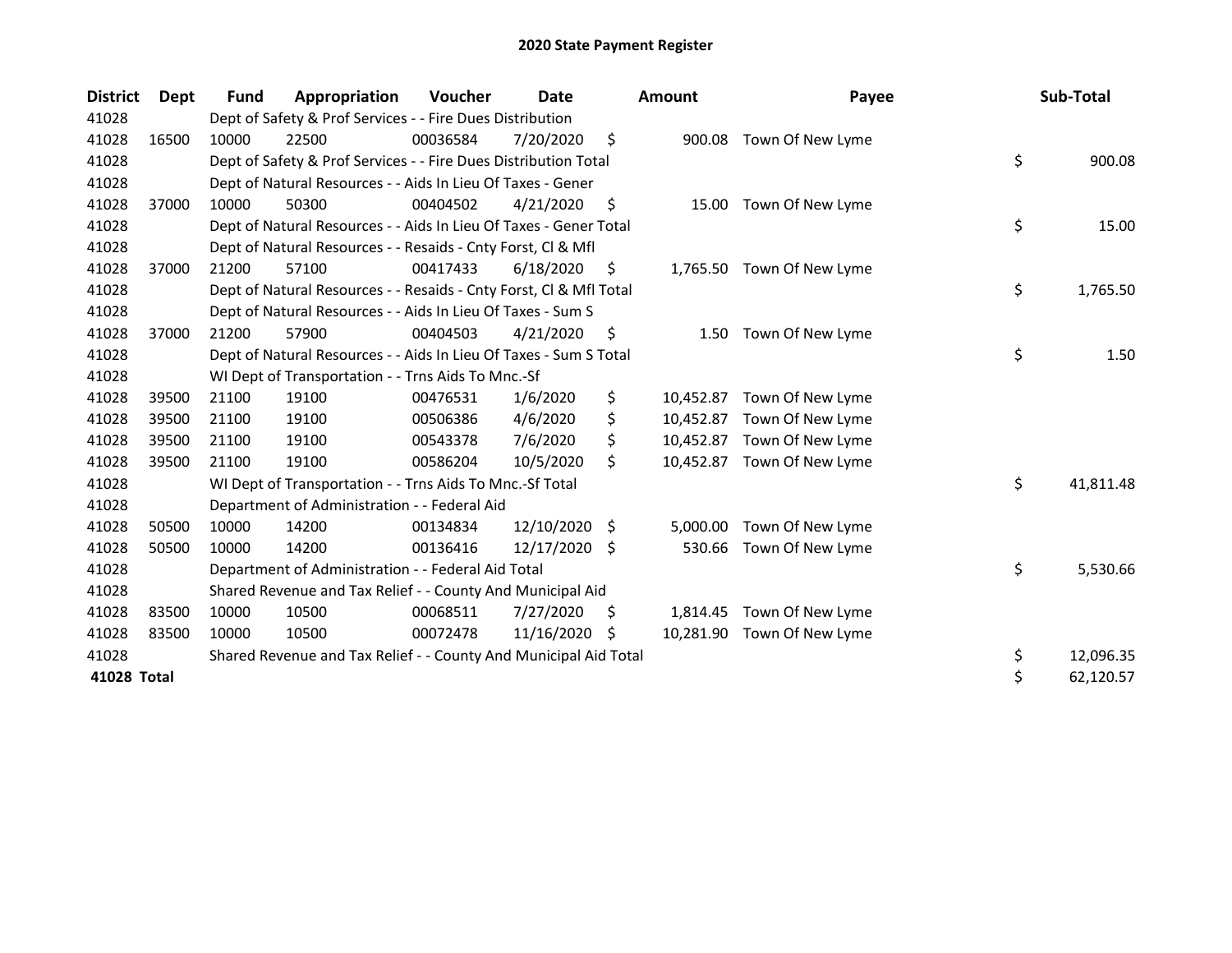| <b>District</b> | <b>Dept</b> | Fund  | Appropriation                                                        | Voucher  | Date       |    | <b>Amount</b> | Payee                     | Sub-Total       |
|-----------------|-------------|-------|----------------------------------------------------------------------|----------|------------|----|---------------|---------------------------|-----------------|
| 41030           |             |       | Dept of Safety & Prof Services - - Fire Dues Distribution            |          |            |    |               |                           |                 |
| 41030           | 16500       | 10000 | 22500                                                                | 00036585 | 7/17/2020  | \$ |               | 4,921.48 Town Of Oakdale  |                 |
| 41030           |             |       | Dept of Safety & Prof Services - - Fire Dues Distribution Total      |          |            |    |               |                           | \$<br>4,921.48  |
| 41030           |             |       | Dept of Natural Resources - - Aids In Lieu Of Taxes - Gener          |          |            |    |               |                           |                 |
| 41030           | 37000       | 10000 | 50300                                                                | 00386550 | 1/29/2020  | \$ |               | 9,772.47 Town Of Oakdale  |                 |
| 41030           | 37000       | 10000 | 50300                                                                | 00405282 | 4/21/2020  | \$ |               | 510.96 Town Of Oakdale    |                 |
| 41030           |             |       | Dept of Natural Resources - - Aids In Lieu Of Taxes - Gener Total    |          |            |    |               |                           | \$<br>10,283.43 |
| 41030           |             |       | Dept of Natural Resources - - Resaids - Cnty Forst, Cl & Mfl         |          |            |    |               |                           |                 |
| 41030           | 37000       | 21200 | 57100                                                                | 00417434 | 6/18/2020  | \$ |               | 430.15 Town Of Oakdale    |                 |
| 41030           |             |       | Dept of Natural Resources - - Resaids - Cnty Forst, Cl & Mfl Total   |          |            |    |               |                           | \$<br>430.15    |
| 41030           |             |       | Dept of Natural Resources - - Aids In Lieu Of Taxes - Sum S          |          |            |    |               |                           |                 |
| 41030           | 37000       | 21200 | 57900                                                                | 00405283 | 4/21/2020  | \$ | 51.44         | Town Of Oakdale           |                 |
| 41030           |             |       | Dept of Natural Resources - - Aids In Lieu Of Taxes - Sum S Total    |          |            |    |               |                           | \$<br>51.44     |
| 41030           |             |       | WI Dept of Transportation - - Trns Aids To Mnc.-Sf                   |          |            |    |               |                           |                 |
| 41030           | 39500       | 21100 | 19100                                                                | 00476532 | 1/6/2020   | \$ |               | 24,492.96 Town Of Oakdale |                 |
| 41030           | 39500       | 21100 | 19100                                                                | 00506387 | 4/6/2020   | \$ |               | 24,492.96 Town Of Oakdale |                 |
| 41030           | 39500       | 21100 | 19100                                                                | 00543379 | 7/6/2020   | \$ |               | 24,492.96 Town Of Oakdale |                 |
| 41030           | 39500       | 21100 | 19100                                                                | 00586205 | 10/5/2020  | \$ |               | 24,492.96 Town Of Oakdale |                 |
| 41030           |             |       | WI Dept of Transportation - - Trns Aids To Mnc.-Sf Total             |          |            |    |               |                           | \$<br>97,971.84 |
| 41030           |             |       | Department of Administration - - Federal Aid                         |          |            |    |               |                           |                 |
| 41030           | 50500       | 10000 | 14200                                                                | 00130049 | 10/1/2020  | \$ |               | 10,421.25 Town Of Oakdale |                 |
| 41030           |             |       | Department of Administration - - Federal Aid Total                   |          |            |    |               |                           | \$<br>10,421.25 |
| 41030           |             |       | Department of Administration - - Hv Trans Ln Annual Impact Fee       |          |            |    |               |                           |                 |
| 41030           | 50500       | 10000 | 17400                                                                | 00121267 | 5/1/2020   | \$ |               | 49,830.00 Town Of Oakdale |                 |
| 41030           |             |       | Department of Administration - - Hv Trans Ln Annual Impact Fee Total |          |            |    |               |                           | \$<br>49,830.00 |
| 41030           |             |       | Shared Revenue and Tax Relief - - County And Municipal Aid           |          |            |    |               |                           |                 |
| 41030           | 83500       | 10000 | 10500                                                                | 00068512 | 7/27/2020  | -S |               | 11,045.59 Town Of Oakdale |                 |
| 41030           | 83500       | 10000 | 10500                                                                | 00072479 | 11/16/2020 | -S |               | 62,591.67 Town Of Oakdale |                 |
| 41030           |             |       | Shared Revenue and Tax Relief - - County And Municipal Aid Total     |          |            |    |               |                           | \$<br>73,637.26 |
| 41030           |             |       | Shared Revenue and Tax Relief - - Exempt Computer Aid                |          |            |    |               |                           |                 |
| 41030           | 83500       | 10000 | 10900                                                                | 00065630 | 7/27/2020  | \$ |               | 136.15 Town Of Oakdale    |                 |
| 41030           |             |       | Shared Revenue and Tax Relief - - Exempt Computer Aid Total          |          |            |    |               |                           | \$<br>136.15    |
| 41030           |             |       | Shared Revenue and Tax Relief - - Utility Aid                        |          |            |    |               |                           |                 |
| 41030           | 83500       | 10000 | 11000                                                                | 00068512 | 7/27/2020  | \$ | 772.27        | Town Of Oakdale           |                 |
| 41030           | 83500       | 10000 | 11000                                                                | 00072479 | 11/16/2020 | \$ |               | 4,562.86 Town Of Oakdale  |                 |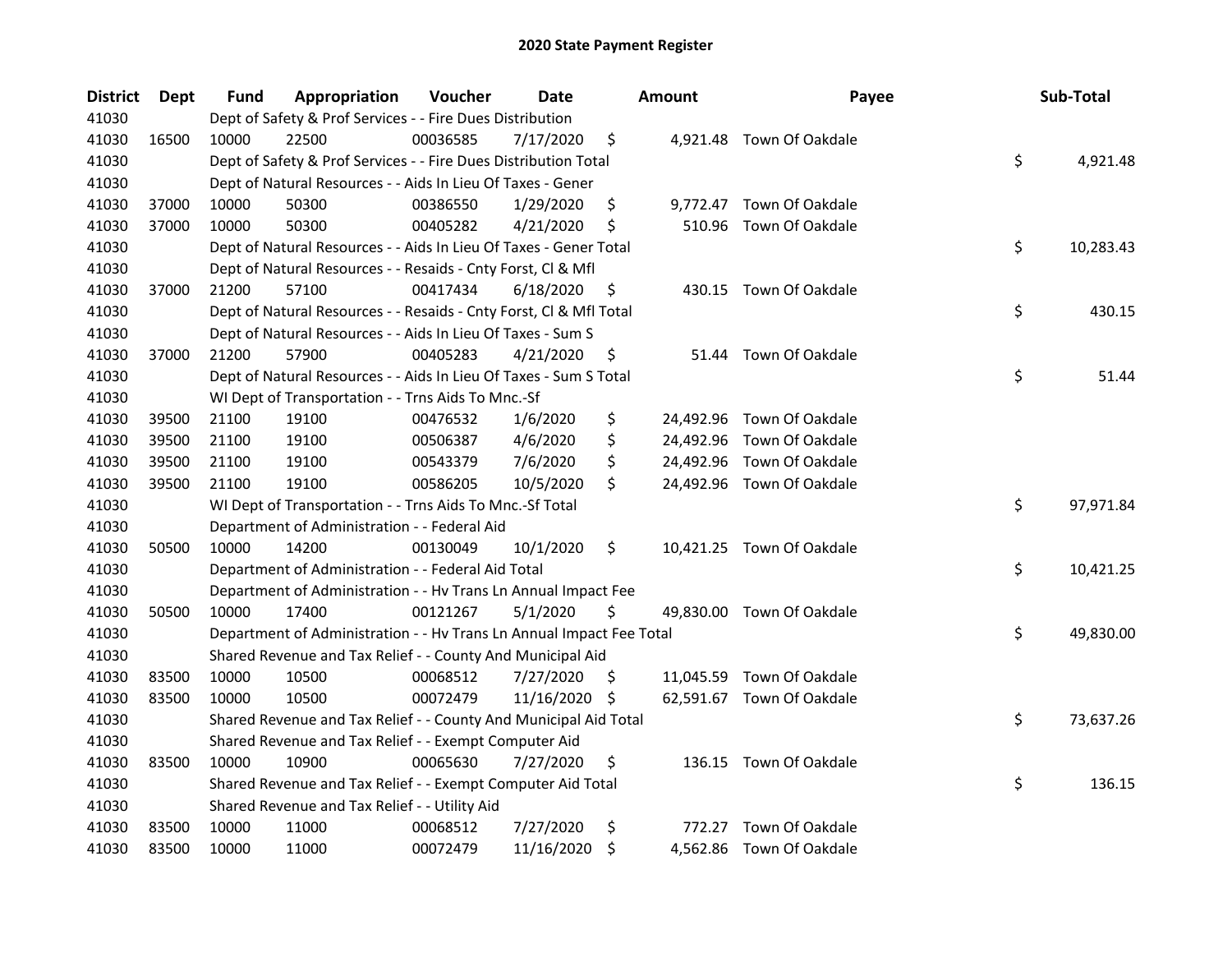| <b>District</b> | Dept  | <b>Fund</b> | Appropriation                                                 | <b>Voucher</b> | Date     | Amount | Payee           | Sub-Total  |
|-----------------|-------|-------------|---------------------------------------------------------------|----------------|----------|--------|-----------------|------------|
| 41030           |       |             | Shared Revenue and Tax Relief - - Utility Aid Total           |                |          |        |                 | 5,335.13   |
| 41030           |       |             | Shared Revenue and Tax Relief - - Personal Property Aid       |                |          |        |                 |            |
| 41030           | 83500 | 10000       | 11100                                                         | 00061018       | 5/4/2020 | 86.25  | Town Of Oakdale |            |
| 41030           |       |             | Shared Revenue and Tax Relief - - Personal Property Aid Total |                |          |        |                 | 86.25      |
| 41030 Total     |       |             |                                                               |                |          |        |                 | 253,104.38 |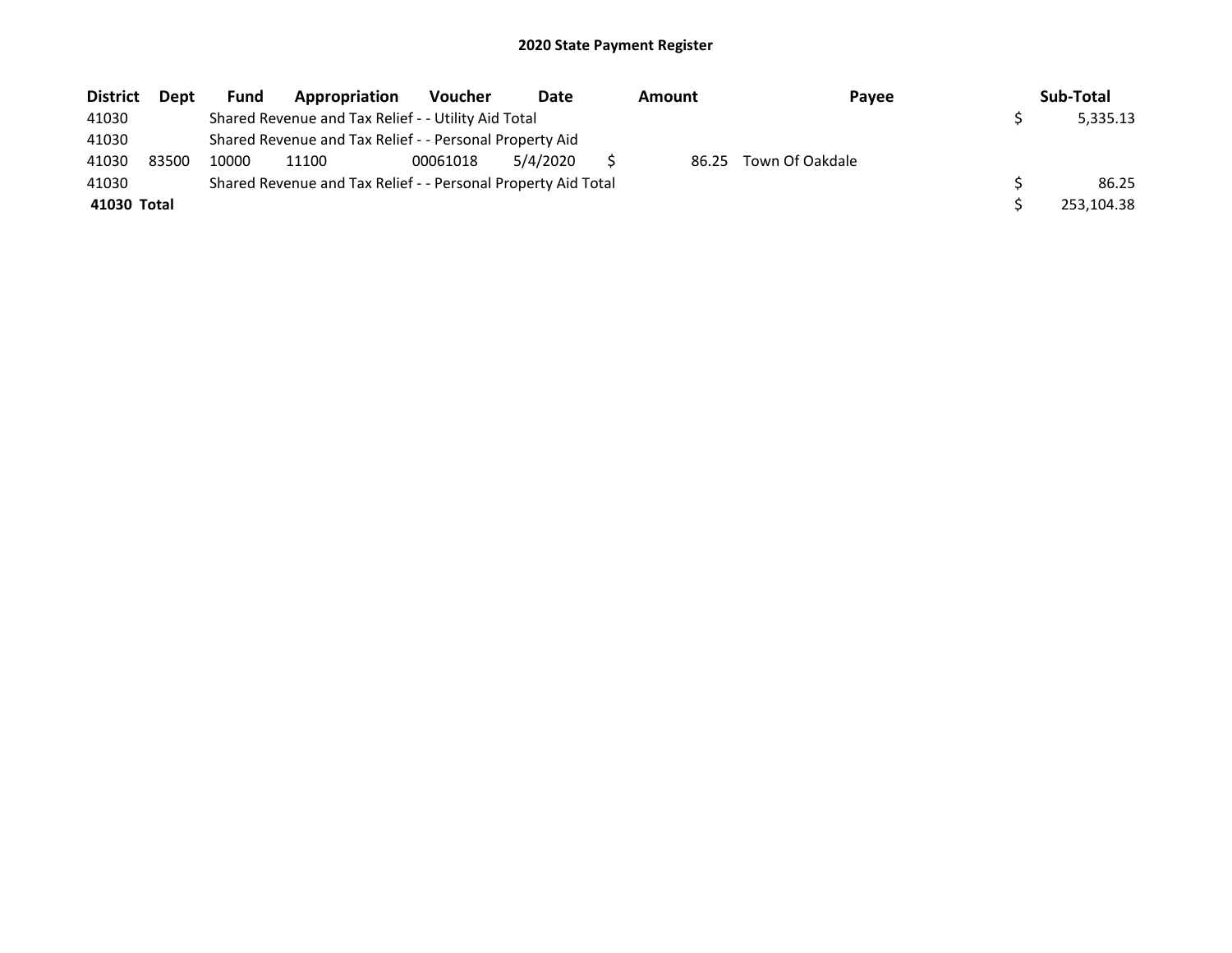| <b>District</b> | Dept  | <b>Fund</b> | <b>Appropriation</b>                                                   | Voucher  | Date       | <b>Amount</b>    | Payee                       | Sub-Total        |
|-----------------|-------|-------------|------------------------------------------------------------------------|----------|------------|------------------|-----------------------------|------------------|
| 41032           |       |             | Dept of Safety & Prof Services - - Fire Dues Distribution              |          |            |                  |                             |                  |
| 41032           | 16500 | 10000       | 22500                                                                  | 00036586 | 7/20/2020  | \$               | 2,494.15 Town Of Portland   |                  |
| 41032           |       |             | Dept of Safety & Prof Services - - Fire Dues Distribution Total        |          |            |                  |                             | \$<br>2,494.15   |
| 41032           |       |             | Dept of Natural Resources - - Aids In Lieu Of Taxes - Gener            |          |            |                  |                             |                  |
| 41032           | 37000 | 10000       | 50300                                                                  | 00386529 | 1/30/2020  | \$               | 3,079.30 Town Of Portland   |                  |
| 41032           | 37000 | 10000       | 50300                                                                  | 00386530 | 1/30/2020  | \$               | 10,693.41 Town Of Portland  |                  |
| 41032           | 37000 | 10000       | 50300                                                                  | 00404937 | 4/21/2020  | \$               | 177.92 Town Of Portland     |                  |
| 41032           |       |             | Dept of Natural Resources - - Aids In Lieu Of Taxes - Gener Total      |          |            |                  |                             | \$<br>13,950.63  |
| 41032           |       |             | Dept of Natural Resources - - Resaids - Cnty Forst, Cl & Mfl           |          |            |                  |                             |                  |
| 41032           | 37000 | 21200       | 57100                                                                  | 00417435 | 6/18/2020  | \$               | 255.43 Town Of Portland     |                  |
| 41032           |       |             | Dept of Natural Resources - - Resaids - Cnty Forst, Cl & Mfl Total     |          |            |                  |                             | \$<br>255.43     |
| 41032           |       |             | WI Dept of Transportation - - Trns Aids To Mnc.-Sf                     |          |            |                  |                             |                  |
| 41032           | 39500 | 21100       | 19100                                                                  | 00476533 | 1/6/2020   | \$               | 29,748.96 Town Of Portland  |                  |
| 41032           | 39500 | 21100       | 19100                                                                  | 00506388 | 4/6/2020   | \$               | 29,748.96 Town Of Portland  |                  |
| 41032           | 39500 | 21100       | 19100                                                                  | 00543380 | 7/6/2020   | \$               | 29,748.96 Town Of Portland  |                  |
| 41032           | 39500 | 21100       | 19100                                                                  | 00586206 | 10/5/2020  | \$               | 29,748.96 Town Of Portland  |                  |
| 41032           |       |             | WI Dept of Transportation - - Trns Aids To Mnc.-Sf Total               |          |            |                  |                             | \$<br>118,995.84 |
| 41032           |       |             | Department of Military Affairs - - Disaster Recovery Aid               |          |            |                  |                             |                  |
| 41032           | 46500 | 10000       | 30500                                                                  | 00071709 | 1/10/2020  | \$<br>9,724.79   | Town Of Portland            |                  |
| 41032           | 46500 | 10000       | 30500                                                                  | 00074962 | 3/6/2020   | \$               | 39,694.25 Town Of Portland  |                  |
| 41032           | 46500 | 10000       | 30500                                                                  | 00075012 | 3/9/2020   | \$<br>427.47     | Town Of Portland            |                  |
| 41032           | 46500 | 10000       | 30500                                                                  | 00081512 | 8/12/2020  | \$<br>30,105.43  | Town Of Portland            |                  |
| 41032           | 46500 | 10000       | 30500                                                                  | 00083446 | 9/28/2020  | \$               | 2,583.94 Town Of Portland   |                  |
| 41032           |       |             | Department of Military Affairs - - Disaster Recovery Aid Total         |          |            |                  |                             | \$<br>82,535.88  |
| 41032           |       |             | Department of Military Affairs - - Federal Aid, Local Assistance       |          |            |                  |                             |                  |
| 41032           | 46500 | 10000       | 34200                                                                  | 00071709 | 1/10/2020  | \$<br>58,348.73  | Town Of Portland            |                  |
| 41032           | 46500 | 10000       | 34200                                                                  | 00074962 | 3/6/2020   | \$<br>238,165.50 | Town Of Portland            |                  |
| 41032           | 46500 | 10000       | 34200                                                                  | 00075012 | 3/9/2020   | \$<br>2,564.83   | Town Of Portland            |                  |
| 41032           | 46500 | 10000       | 34200                                                                  | 00081512 | 8/12/2020  | \$               | 180,632.58 Town Of Portland |                  |
| 41032           | 46500 | 10000       | 34200                                                                  | 00083446 | 9/28/2020  | \$               | 15,503.62 Town Of Portland  |                  |
| 41032           |       |             | Department of Military Affairs - - Federal Aid, Local Assistance Total |          |            |                  |                             | \$<br>495,215.26 |
| 41032           |       |             | Department of Administration - - Federal Aid                           |          |            |                  |                             |                  |
| 41032           | 50500 | 10000       | 14200                                                                  | 00126695 | 8/12/2020  | \$<br>791.24     | <b>Town Of Portland</b>     |                  |
| 41032           | 50500 | 10000       | 14200                                                                  | 00130050 | 10/2/2020  | \$               | 7,994.64 Town Of Portland   |                  |
| 41032           | 50500 | 10000       | 14200                                                                  | 00132212 | 11/13/2020 | \$               | 2,737.35 Town Of Portland   |                  |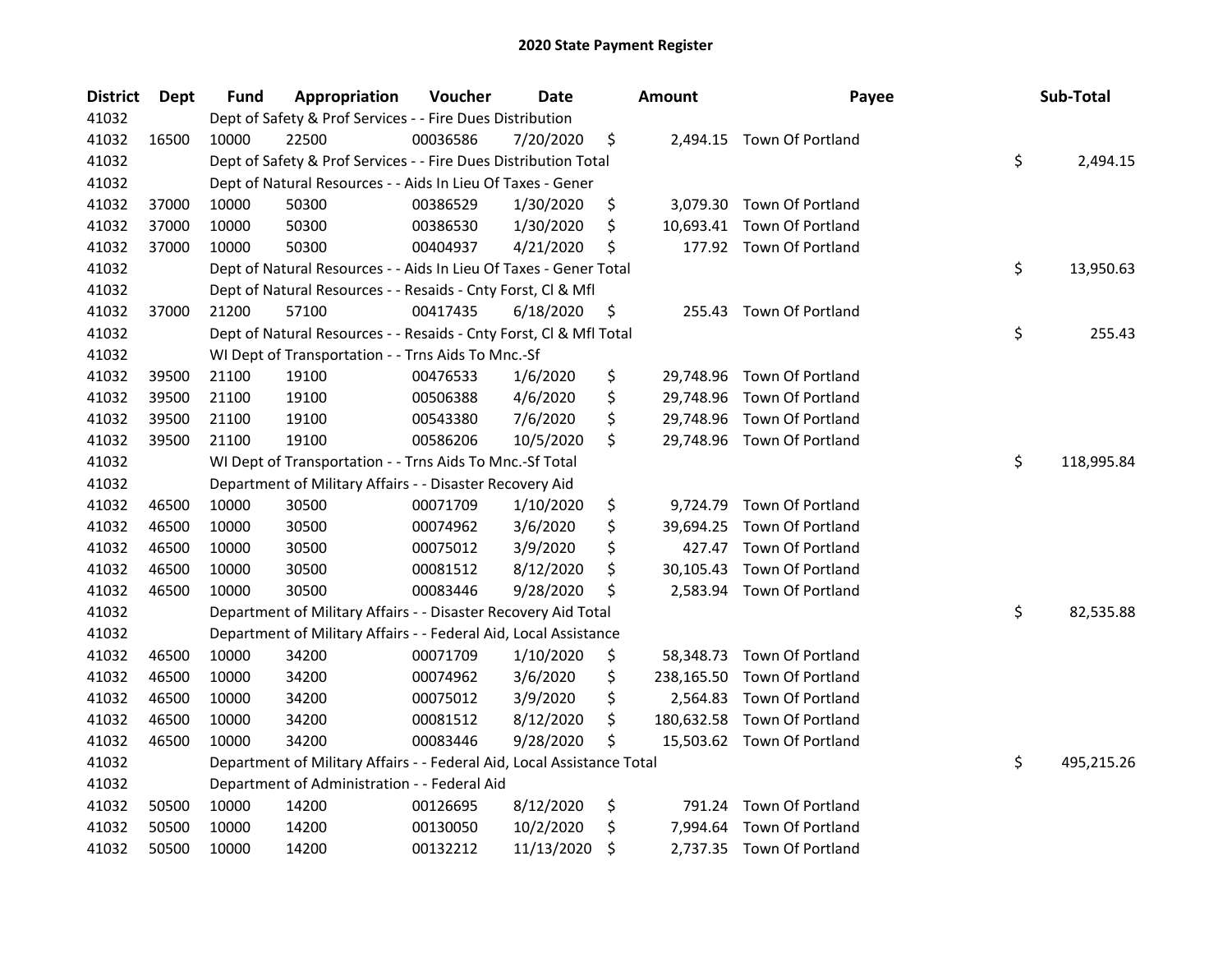| <b>District</b> | Dept  | <b>Fund</b> | Appropriation                                                         | <b>Voucher</b> | Date       |     | <b>Amount</b> | Payee                      | Sub-Total        |
|-----------------|-------|-------------|-----------------------------------------------------------------------|----------------|------------|-----|---------------|----------------------------|------------------|
| 41032           | 50500 | 10000       | 14200                                                                 | 00134835       | 12/10/2020 | -\$ | 2,100.77      | Town Of Portland           |                  |
| 41032           | 50500 | 10000       | 14200                                                                 | 00136417       | 12/17/2020 | - Ś | 99.31         | Town Of Portland           |                  |
| 41032           |       |             | Department of Administration - - Federal Aid Total                    |                |            |     |               |                            | \$<br>13,723.31  |
| 41032           |       |             | Elections Commission - - 2018 Hava Election Security                  |                |            |     |               |                            |                  |
| 41032           | 51000 | 22000       | 18200                                                                 | 00003426       | 6/26/2020  | \$  | 682.90        | <b>Town Of Portland</b>    |                  |
| 41032           |       |             | Elections Commission - - 2018 Hava Election Security Total            |                |            |     |               |                            | \$<br>682.90     |
| 41032           |       |             | Shared Revenue and Tax Relief - - Expenditure Restraint Program       |                |            |     |               |                            |                  |
| 41032           | 83500 | 10000       | 10100                                                                 | 00068513       | 7/27/2020  | S   | 745.27        | <b>Town Of Portland</b>    |                  |
| 41032           |       |             | Shared Revenue and Tax Relief - - Expenditure Restraint Program Total |                |            |     |               |                            | \$<br>745.27     |
| 41032           |       |             | Shared Revenue and Tax Relief - - County And Municipal Aid            |                |            |     |               |                            |                  |
| 41032           | 83500 | 10000       | 10500                                                                 | 00068513       | 7/27/2020  | S   | 8,045.98      | <b>Town Of Portland</b>    |                  |
| 41032           | 83500 | 10000       | 10500                                                                 | 00072480       | 11/16/2020 | -S  |               | 45,593.88 Town Of Portland |                  |
| 41032           |       |             | Shared Revenue and Tax Relief - - County And Municipal Aid Total      |                |            |     |               |                            | \$<br>53,639.86  |
| 41032           |       |             | Shared Revenue and Tax Relief - - Exempt Computer Aid                 |                |            |     |               |                            |                  |
| 41032           | 83500 | 10000       | 10900                                                                 | 00065631       | 7/27/2020  | S.  | 14.55         | <b>Town Of Portland</b>    |                  |
| 41032           |       |             | Shared Revenue and Tax Relief - - Exempt Computer Aid Total           |                |            |     |               |                            | \$<br>14.55      |
| 41032           |       |             | Shared Revenue and Tax Relief - - Utility Aid                         |                |            |     |               |                            |                  |
| 41032           | 83500 | 10000       | 11000                                                                 | 00068513       | 7/27/2020  | Ŝ.  | 454.02        | <b>Town Of Portland</b>    |                  |
| 41032           | 83500 | 10000       | 11000                                                                 | 00072480       | 11/16/2020 | Ŝ.  | 2,803.98      | Town Of Portland           |                  |
| 41032           |       |             | Shared Revenue and Tax Relief - - Utility Aid Total                   |                |            |     |               |                            | \$<br>3,258.00   |
| 41032           |       |             | Shared Revenue and Tax Relief - - Personal Property Aid               |                |            |     |               |                            |                  |
| 41032           | 83500 | 10000       | 11100                                                                 | 00061019       | 5/4/2020   | \$  | 729.63        | <b>Town Of Portland</b>    |                  |
| 41032           |       |             | Shared Revenue and Tax Relief - - Personal Property Aid Total         |                |            |     |               |                            | \$<br>729.63     |
| 41032 Total     |       |             |                                                                       |                |            |     |               |                            | \$<br>786,240.71 |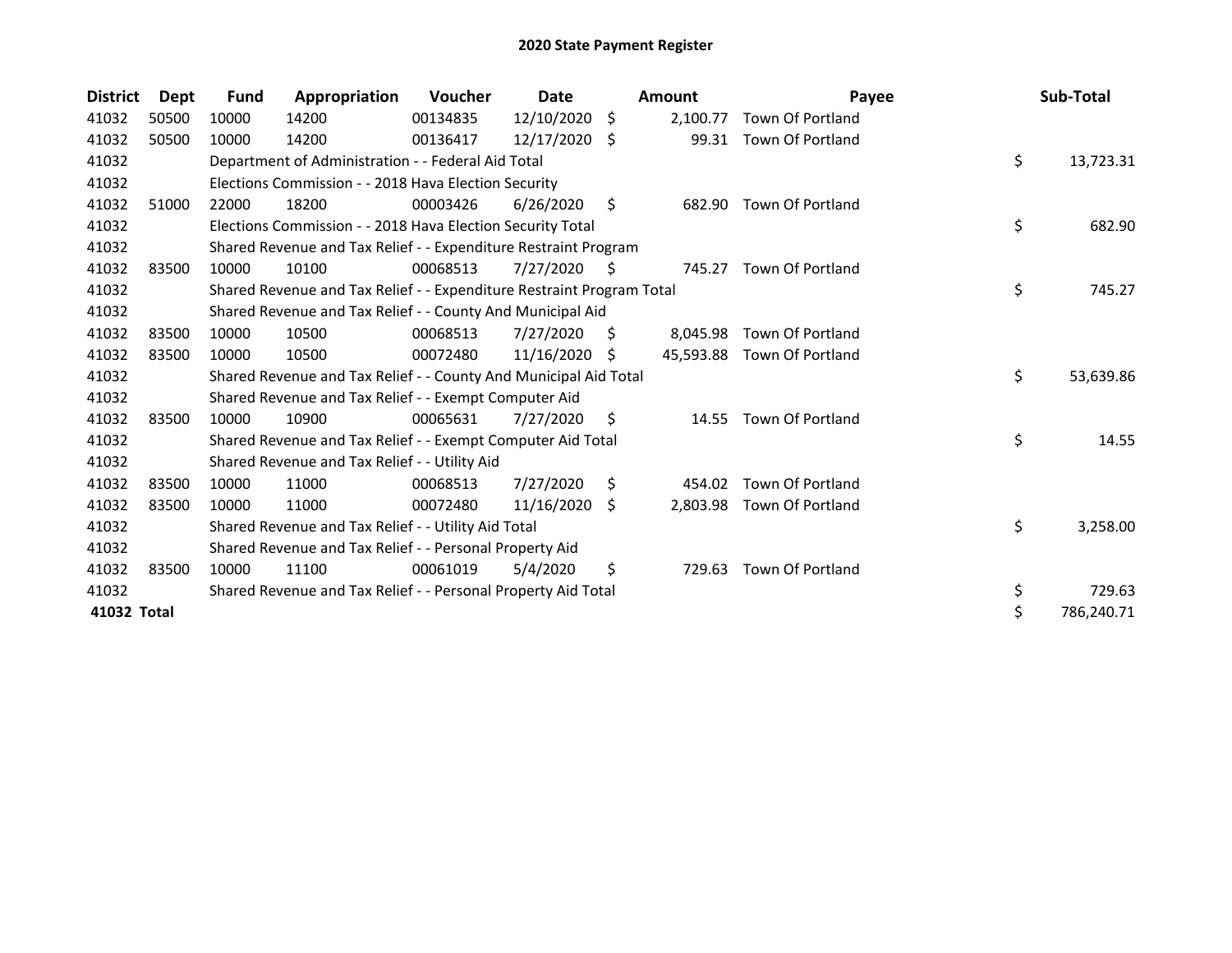| <b>District</b> | Dept  | Fund  | Appropriation                                                          | Voucher  | <b>Date</b> | <b>Amount</b>   | Payee                        | Sub-Total        |
|-----------------|-------|-------|------------------------------------------------------------------------|----------|-------------|-----------------|------------------------------|------------------|
| 41034           |       |       | Dept of Safety & Prof Services - - Fire Dues Distribution              |          |             |                 |                              |                  |
| 41034           | 16500 | 10000 | 22500                                                                  | 00036587 | 7/17/2020   | \$              | 1,694.21 Town Of Ridgeville  |                  |
| 41034           |       |       | Dept of Safety & Prof Services - - Fire Dues Distribution Total        |          |             |                 |                              | \$<br>1,694.21   |
| 41034           |       |       | Dept of Natural Resources - - Aids In Lieu Of Taxes - Gener            |          |             |                 |                              |                  |
| 41034           | 37000 | 10000 | 50300                                                                  | 00404955 | 4/21/2020   | \$              | 104.48 Town Of Ridgeville    |                  |
| 41034           |       |       | Dept of Natural Resources - - Aids In Lieu Of Taxes - Gener Total      |          |             |                 |                              | \$<br>104.48     |
| 41034           |       |       | Dept of Natural Resources - - Resaids - Cnty Forst, Cl & Mfl           |          |             |                 |                              |                  |
| 41034           | 37000 | 21200 | 57100                                                                  | 00417436 | 6/18/2020   | \$              | 321.18 Town Of Ridgeville    |                  |
| 41034           |       |       | Dept of Natural Resources - - Resaids - Cnty Forst, Cl & Mfl Total     |          |             |                 |                              | \$<br>321.18     |
| 41034           |       |       | Dept of Natural Resources - - Aids In Lieu Of Taxes - Sum S            |          |             |                 |                              |                  |
| 41034           | 37000 | 21200 | 57900                                                                  | 00404956 | 4/21/2020   | \$              | 10.37 Town Of Ridgeville     |                  |
| 41034           |       |       | Dept of Natural Resources - - Aids In Lieu Of Taxes - Sum S Total      |          |             |                 |                              | \$<br>10.37      |
| 41034           |       |       | WI Dept of Transportation - - Trns Aids To Mnc.-Sf                     |          |             |                 |                              |                  |
| 41034           | 39500 | 21100 | 19100                                                                  | 00476534 | 1/6/2020    | \$<br>25,649.28 | Town Of Ridgeville           |                  |
| 41034           | 39500 | 21100 | 19100                                                                  | 00506389 | 4/6/2020    | \$              | 25,649.28 Town Of Ridgeville |                  |
| 41034           | 39500 | 21100 | 19100                                                                  | 00543381 | 7/6/2020    | \$              | 25,649.28 Town Of Ridgeville |                  |
| 41034           | 39500 | 21100 | 19100                                                                  | 00586207 | 10/5/2020   | \$              | 25,649.28 Town Of Ridgeville |                  |
| 41034           |       |       | WI Dept of Transportation - - Trns Aids To Mnc.-Sf Total               |          |             |                 |                              | \$<br>102,597.12 |
| 41034           |       |       | Department of Military Affairs - - Federal Aid, Local Assistance       |          |             |                 |                              |                  |
| 41034           | 46500 | 10000 | 34200                                                                  | 00073784 | 2/10/2020   | \$              | 53,168.84 Town Of Ridgeville |                  |
| 41034           | 46500 | 10000 | 34200                                                                  | 00080160 | 7/8/2020    | \$              | 71,832.08 Town Of Ridgeville |                  |
| 41034           |       |       | Department of Military Affairs - - Federal Aid, Local Assistance Total |          |             |                 |                              | \$<br>125,000.92 |
| 41034           |       |       | Department of Administration - - Federal Aid                           |          |             |                 |                              |                  |
| 41034           | 50500 | 10000 | 14200                                                                  | 00134836 | 12/9/2020   | \$              | 7,617.51 Town Of Ridgeville  |                  |
| 41034           |       |       | Department of Administration - - Federal Aid Total                     |          |             |                 |                              | \$<br>7,617.51   |
| 41034           |       |       | Shared Revenue and Tax Relief - - County And Municipal Aid             |          |             |                 |                              |                  |
| 41034           | 83500 | 10000 | 10500                                                                  | 00068514 | 7/27/2020   | \$              | 5,579.00 Town Of Ridgeville  |                  |
| 41034           | 83500 | 10000 | 10500                                                                  | 00072481 | 11/16/2020  | \$              | 31,614.32 Town Of Ridgeville |                  |
| 41034           |       |       | Shared Revenue and Tax Relief - - County And Municipal Aid Total       |          |             |                 |                              | \$<br>37,193.32  |
| 41034           |       |       | Shared Revenue and Tax Relief - - Exempt Computer Aid                  |          |             |                 |                              |                  |
| 41034           | 83500 | 10000 | 10900                                                                  | 00065632 | 7/27/2020   | \$<br>39.49     | Town Of Ridgeville           |                  |
| 41034           |       |       | Shared Revenue and Tax Relief - - Exempt Computer Aid Total            |          |             |                 |                              | \$<br>39.49      |
| 41034           |       |       | Shared Revenue and Tax Relief - - Personal Property Aid                |          |             |                 |                              |                  |
| 41034           | 83500 | 10000 | 11100                                                                  | 00061020 | 5/4/2020    | \$<br>1,238.96  | Town Of Ridgeville           |                  |
| 41034           |       |       | Shared Revenue and Tax Relief - - Personal Property Aid Total          |          |             |                 |                              | \$<br>1,238.96   |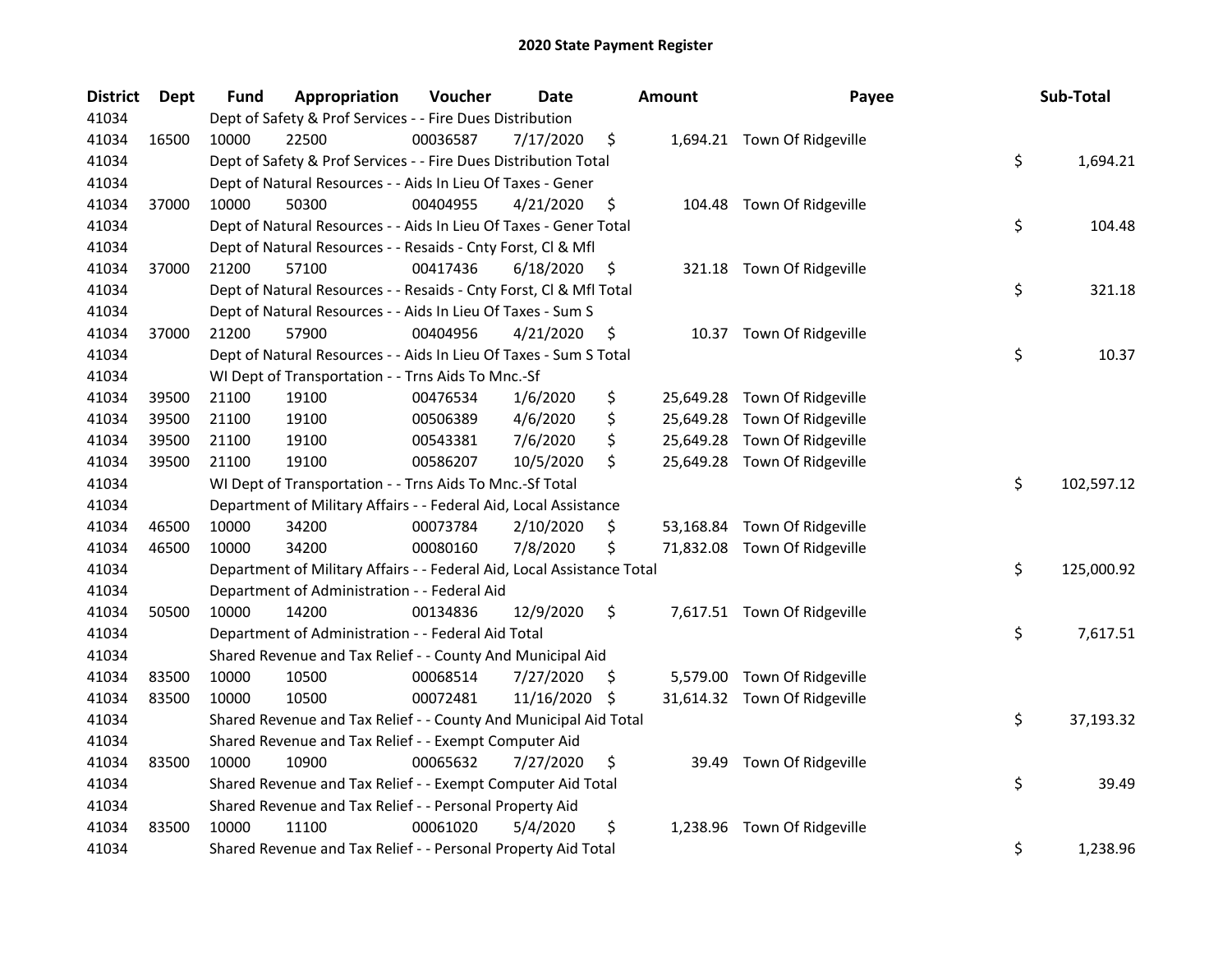| <b>District</b> | Dept  | <b>Fund</b> | Appropriation                                                       | <b>Voucher</b> | Date        | <b>Amount</b><br>Pavee |                           | Sub-Total  |
|-----------------|-------|-------------|---------------------------------------------------------------------|----------------|-------------|------------------------|---------------------------|------------|
| 41034           |       |             | Shared Revenue and Tax Relief - - Payments For Municipal Svcs       |                |             |                        |                           |            |
| 41034           | 83500 | 10000       | 50100                                                               | 00054877       | 2/3/2020 \$ |                        | 114.33 Town Of Ridgeville |            |
| 41034           |       |             | Shared Revenue and Tax Relief - - Payments For Municipal Svcs Total |                |             |                        |                           | 114.33     |
| 41034 Total     |       |             |                                                                     |                |             |                        |                           | 275,931.89 |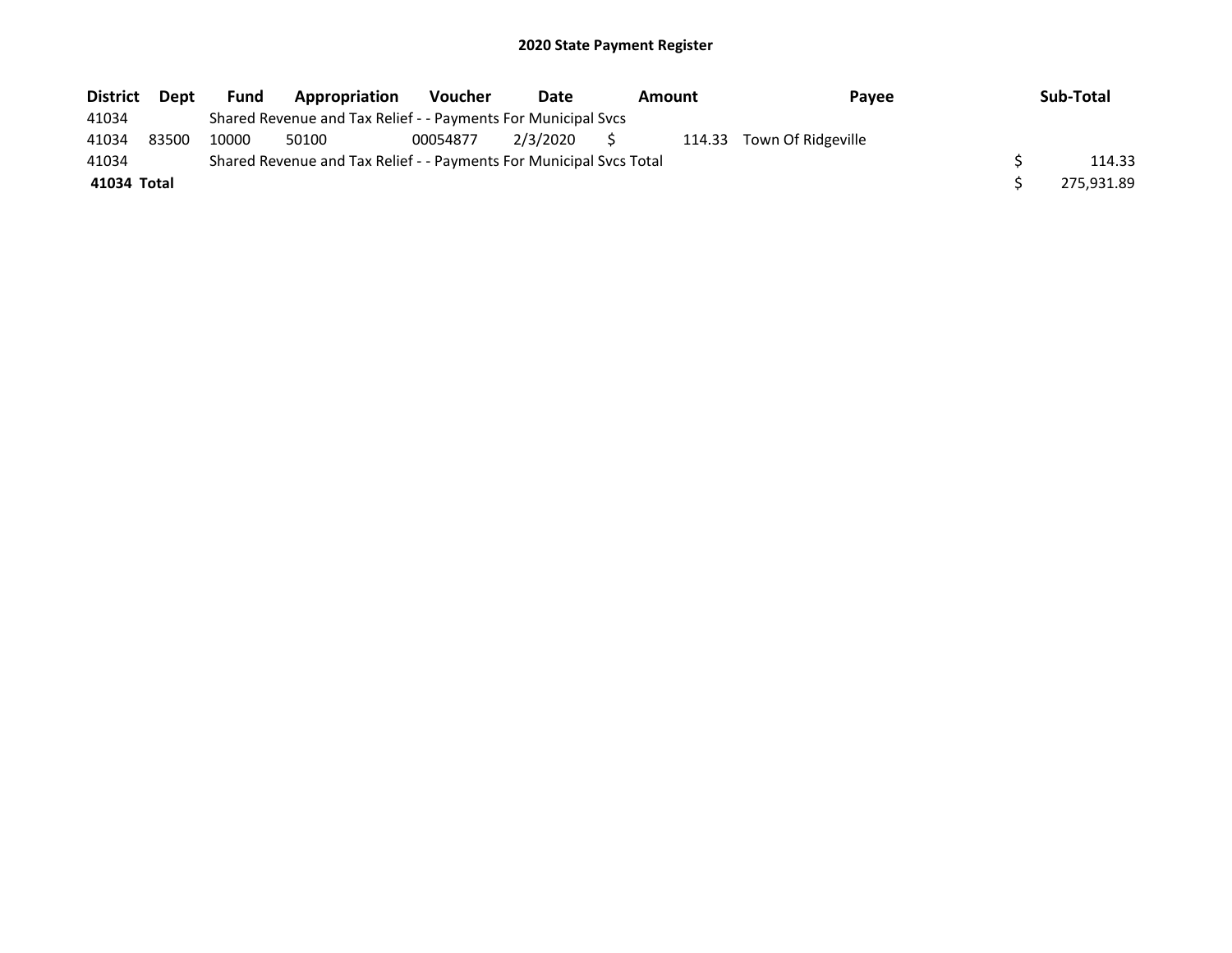| <b>District</b> | <b>Dept</b> | Fund  | Appropriation                                                        | Voucher  | Date          |     | <b>Amount</b> |                         | Payee | Sub-Total       |
|-----------------|-------------|-------|----------------------------------------------------------------------|----------|---------------|-----|---------------|-------------------------|-------|-----------------|
| 41036           |             |       | Dept of Safety & Prof Services - - Fire Dues Distribution            |          |               |     |               |                         |       |                 |
| 41036           | 16500       | 10000 | 22500                                                                | 00036588 | 7/20/2020     | \$  |               | 324.48 Town Of Scott    |       |                 |
| 41036           |             |       | Dept of Safety & Prof Services - - Fire Dues Distribution Total      |          |               |     |               |                         | \$    | 324.48          |
| 41036           |             |       | Dept of Natural Resources - - Aids In Lieu Of Taxes - Gener          |          |               |     |               |                         |       |                 |
| 41036           | 37000       | 10000 | 50300                                                                | 00405352 | 4/21/2020     | \$  |               | 144.13 Town Of Scott    |       |                 |
| 41036           |             |       | Dept of Natural Resources - - Aids In Lieu Of Taxes - Gener Total    |          |               |     |               |                         | \$    | 144.13          |
| 41036           |             |       | Dept of Natural Resources - - Resaids - Cnty Forst, Cl & Mfl         |          |               |     |               |                         |       |                 |
| 41036           | 37000       | 21200 | 57100                                                                | 00417437 | 6/18/2020     | \$  |               | 280.35 Town Of Scott    |       |                 |
| 41036           |             |       | Dept of Natural Resources - - Resaids - Cnty Forst, Cl & Mfl Total   |          |               |     |               |                         | \$    | 280.35          |
| 41036           |             |       | Dept of Natural Resources - - Aids In Lieu Of Taxes - Sum S          |          |               |     |               |                         |       |                 |
| 41036           | 37000       | 21200 | 57900                                                                | 00405351 | 4/21/2020     | \$. |               | 13,554.90 Town Of Scott |       |                 |
| 41036           |             |       | Dept of Natural Resources - - Aids In Lieu Of Taxes - Sum S Total    |          |               |     |               |                         |       | \$<br>13,554.90 |
| 41036           |             |       | WI Dept of Transportation - - Trns Aids To Mnc.-Sf                   |          |               |     |               |                         |       |                 |
| 41036           | 39500       | 21100 | 19100                                                                | 00476535 | 1/6/2020      | \$  |               | 15,525.39 Town Of Scott |       |                 |
| 41036           | 39500       | 21100 | 19100                                                                | 00506390 | 4/6/2020      | \$  |               | 15,525.39 Town Of Scott |       |                 |
| 41036           | 39500       | 21100 | 19100                                                                | 00543382 | 7/6/2020      | \$  |               | 15,525.39 Town Of Scott |       |                 |
| 41036           | 39500       | 21100 | 19100                                                                | 00586208 | 10/5/2020     | Ś.  |               | 15,525.40 Town Of Scott |       |                 |
| 41036           |             |       | WI Dept of Transportation - - Trns Aids To Mnc.-Sf Total             |          |               |     |               |                         |       | \$<br>62,101.57 |
| 41036           |             |       | WI Dept of Transportation - - Supplemental Transportation Aids       |          |               |     |               |                         |       |                 |
| 41036           | 39500       | 21100 | 19600                                                                | 00477535 | 1/6/2020      | \$  |               | 10,538.72 Town Of Scott |       |                 |
| 41036           |             |       | WI Dept of Transportation - - Supplemental Transportation Aids Total |          |               |     |               |                         |       | \$<br>10,538.72 |
| 41036           |             |       | Shared Revenue and Tax Relief - - County And Municipal Aid           |          |               |     |               |                         |       |                 |
| 41036           | 83500       | 10000 | 10500                                                                | 00068515 | 7/27/2020     | \$. |               | 2,734.42 Town Of Scott  |       |                 |
| 41036           | 83500       | 10000 | 10500                                                                | 00072482 | 11/16/2020    | -\$ |               | 15,495.06 Town Of Scott |       |                 |
| 41036           |             |       | Shared Revenue and Tax Relief - - County And Municipal Aid Total     |          |               |     |               |                         |       | \$<br>18,229.48 |
| 41036           |             |       | Shared Revenue and Tax Relief - - Utility Aid                        |          |               |     |               |                         |       |                 |
| 41036           | 83500       | 10000 | 11000                                                                | 00068515 | 7/27/2020     | \$  |               | 42.92 Town Of Scott     |       |                 |
| 41036           | 83500       | 10000 | 11000                                                                | 00072482 | 11/16/2020 \$ |     |               | 249.49 Town Of Scott    |       |                 |
| 41036           |             |       | Shared Revenue and Tax Relief - - Utility Aid Total                  |          |               |     |               |                         | \$    | 292.41          |
| 41036           |             |       | Shared Revenue and Tax Relief - - Personal Property Aid              |          |               |     |               |                         |       |                 |
| 41036           | 83500       | 10000 | 11100                                                                | 00061021 | 5/4/2020      | \$  |               | 34.40 Town Of Scott     |       |                 |
| 41036           |             |       | Shared Revenue and Tax Relief - - Personal Property Aid Total        |          |               |     |               |                         | \$    | 34.40           |
| 41036           |             |       | Shared Revenue and Tax Relief - - Payments For Municipal Svcs        |          |               |     |               |                         |       |                 |
| 41036           | 83500       | 10000 | 50100                                                                | 00054964 | 2/3/2020      | \$  | 43.25         | Town Of Scott           |       |                 |
| 41036           |             |       | Shared Revenue and Tax Relief - - Payments For Municipal Svcs Total  |          |               |     |               |                         | \$    | 43.25           |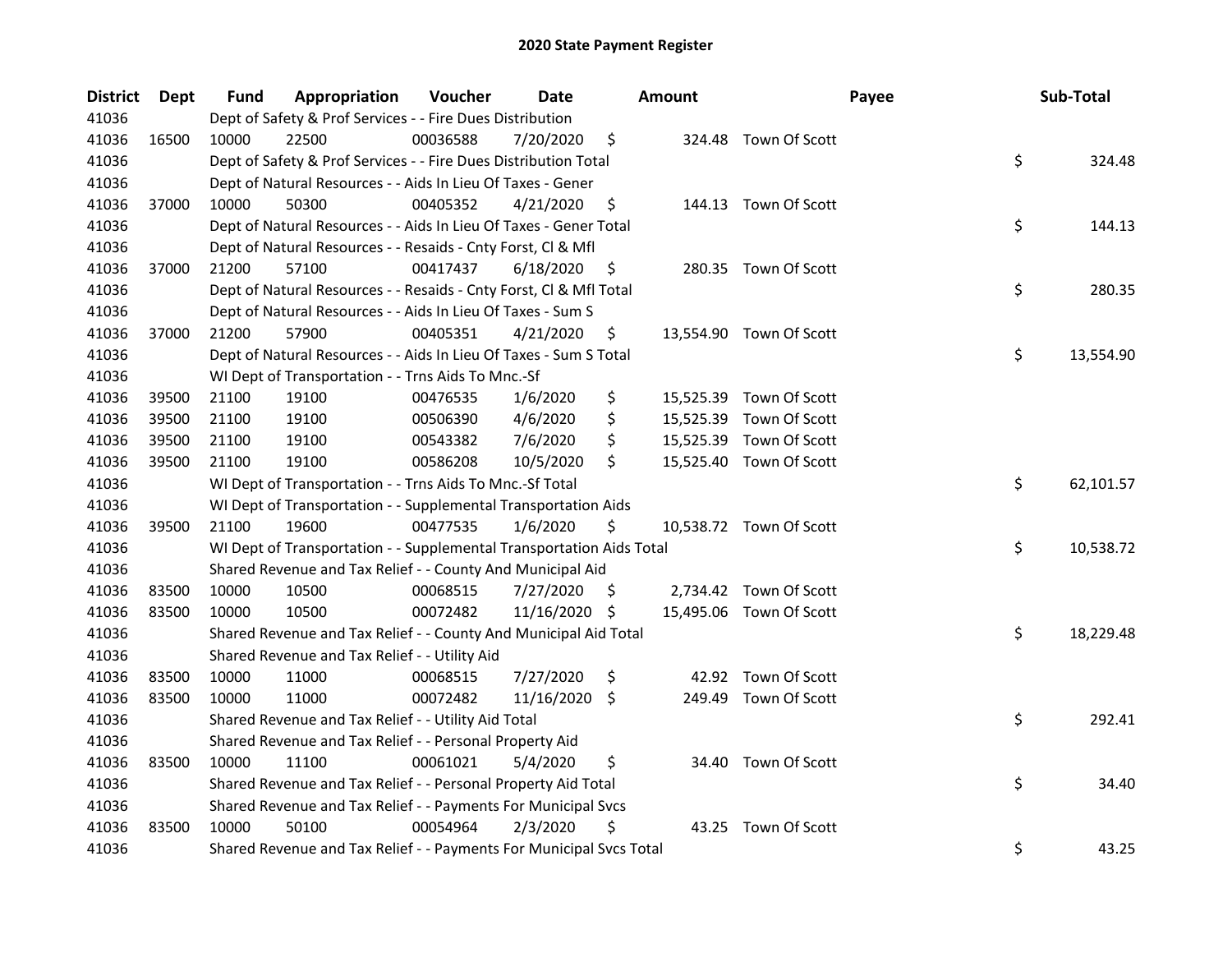| District Dept | <b>Example 2 Fund Appropriation</b> | Voucher | Date | Amount | Payee | Sub-Total  |
|---------------|-------------------------------------|---------|------|--------|-------|------------|
| 41036 Total   |                                     |         |      |        |       | 105,543.69 |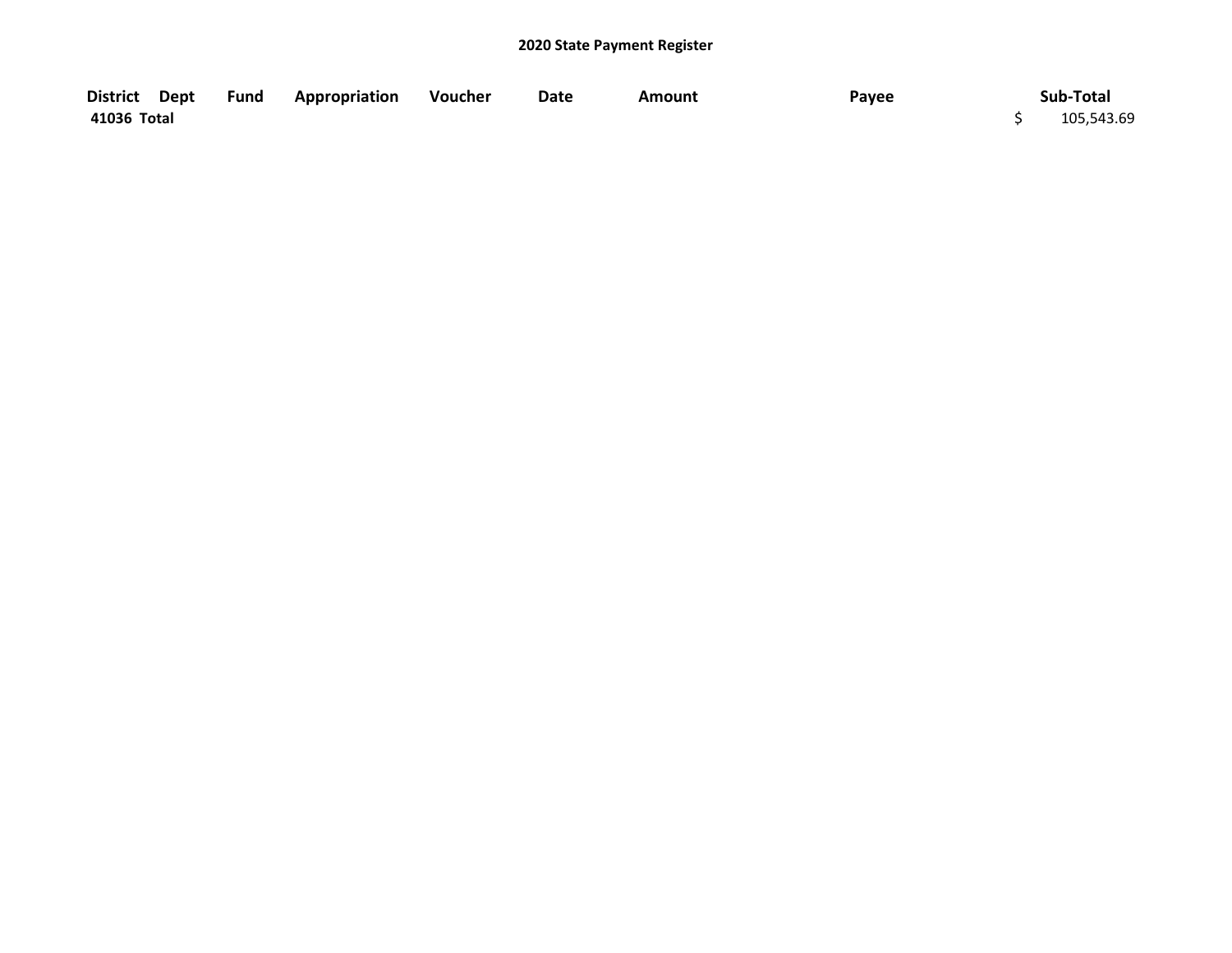| <b>District</b> | Dept  | <b>Fund</b> | Appropriation                                                          | Voucher  | <b>Date</b> |     | <b>Amount</b> | Payee                     | Sub-Total        |
|-----------------|-------|-------------|------------------------------------------------------------------------|----------|-------------|-----|---------------|---------------------------|------------------|
| 41038           |       |             | Dept of Safety & Prof Services - - Fire Dues Distribution              |          |             |     |               |                           |                  |
| 41038           | 16500 | 10000       | 22500                                                                  | 00036589 | 7/20/2020   | \$  |               | 1,544.11 Town Of Sheldon  |                  |
| 41038           |       |             | Dept of Safety & Prof Services - - Fire Dues Distribution Total        |          |             |     |               |                           | \$<br>1,544.11   |
| 41038           |       |             | Dept of Natural Resources - - Resaids - Cnty Forst, Cl & Mfl           |          |             |     |               |                           |                  |
| 41038           | 37000 | 21200       | 57100                                                                  | 00417438 | 6/18/2020   | \$  |               | 367.19 Town Of Sheldon    |                  |
| 41038           |       |             | Dept of Natural Resources - - Resaids - Cnty Forst, Cl & Mfl Total     |          |             |     |               |                           | \$<br>367.19     |
| 41038           |       |             | WI Dept of Transportation - - Trns Aids To Mnc.-Sf                     |          |             |     |               |                           |                  |
| 41038           | 39500 | 21100       | 19100                                                                  | 00476536 | 1/6/2020    | \$  |               | 30,701.61 Town Of Sheldon |                  |
| 41038           | 39500 | 21100       | 19100                                                                  | 00506391 | 4/6/2020    | \$  |               | 30,701.61 Town Of Sheldon |                  |
| 41038           | 39500 | 21100       | 19100                                                                  | 00543383 | 7/6/2020    | \$  |               | 30,701.61 Town Of Sheldon |                  |
| 41038           | 39500 | 21100       | 19100                                                                  | 00586209 | 10/5/2020   | \$  |               | 30,701.61 Town Of Sheldon |                  |
| 41038           |       |             | WI Dept of Transportation - - Trns Aids To Mnc.-Sf Total               |          |             |     |               |                           | \$<br>122,806.44 |
| 41038           |       |             | Department of Military Affairs - - Disaster Recovery Aid               |          |             |     |               |                           |                  |
| 41038           | 46500 | 10000       | 30500                                                                  | 00073775 | 2/11/2020   | \$  | 4,216.01      | Town Of Sheldon           |                  |
| 41038           | 46500 | 10000       | 30500                                                                  | 00077543 | 5/12/2020   | \$  | 17,908.86     | Town Of Sheldon           |                  |
| 41038           | 46500 | 10000       | 30500                                                                  | 00083449 | 9/28/2020   | \$  | 7,733.99      | Town Of Sheldon           |                  |
| 41038           | 46500 | 10000       | 30500                                                                  | 00085634 | 11/17/2020  | S   | 1,018.85      | Town Of Sheldon           |                  |
| 41038           | 46500 | 10000       | 30500                                                                  | 00086875 | 12/18/2020  | Ŝ.  |               | 32,445.59 Town Of Sheldon |                  |
| 41038           |       |             | Department of Military Affairs - - Disaster Recovery Aid Total         |          |             |     |               |                           | \$<br>63,323.30  |
| 41038           |       |             | Department of Military Affairs - - Federal Aid, Local Assistance       |          |             |     |               |                           |                  |
| 41038           | 46500 | 10000       | 34200                                                                  | 00073775 | 2/11/2020   | \$  | 60,749.24     | Town Of Sheldon           |                  |
| 41038           | 46500 | 10000       | 34200                                                                  | 00077543 | 5/12/2020   | \$  | 6,113.10      | Town Of Sheldon           |                  |
| 41038           | 46500 | 10000       | 34200                                                                  | 00079125 | 6/18/2020   | \$  | 85,282.34     | Town Of Sheldon           |                  |
| 41038           | 46500 | 10000       | 34200                                                                  | 00083449 | 9/28/2020   | \$  |               | 46,403.95 Town Of Sheldon |                  |
| 41038           |       |             | Department of Military Affairs - - Federal Aid, Local Assistance Total |          |             |     |               |                           | \$<br>198,548.63 |
| 41038           |       |             | Department of Administration - - Federal Aid                           |          |             |     |               |                           |                  |
| 41038           | 50500 | 10000       | 14200                                                                  | 00130051 | 10/2/2020   | \$  | 7,063.15      | Town Of Sheldon           |                  |
| 41038           | 50500 | 10000       | 14200                                                                  | 00134837 | 12/10/2020  | \$  | 5,487.85      | Town Of Sheldon           |                  |
| 41038           | 50500 | 10000       | 14200                                                                  | 00136418 | 12/17/2020  | -S  | 474.16        | Town Of Sheldon           |                  |
| 41038           |       |             | Department of Administration - - Federal Aid Total                     |          |             |     |               |                           | \$<br>13,025.16  |
| 41038           |       |             | Shared Revenue and Tax Relief - - County And Municipal Aid             |          |             |     |               |                           |                  |
| 41038           | 83500 | 10000       | 10500                                                                  | 00068516 | 7/27/2020   | \$. |               | 7,805.11 Town Of Sheldon  |                  |
| 41038           | 83500 | 10000       | 10500                                                                  | 00072483 | 11/16/2020  | \$  |               | 44,228.94 Town Of Sheldon |                  |
| 41038           |       |             | Shared Revenue and Tax Relief - - County And Municipal Aid Total       |          |             |     |               |                           | \$<br>52,034.05  |
| 41038           |       |             | Shared Revenue and Tax Relief - - Exempt Computer Aid                  |          |             |     |               |                           |                  |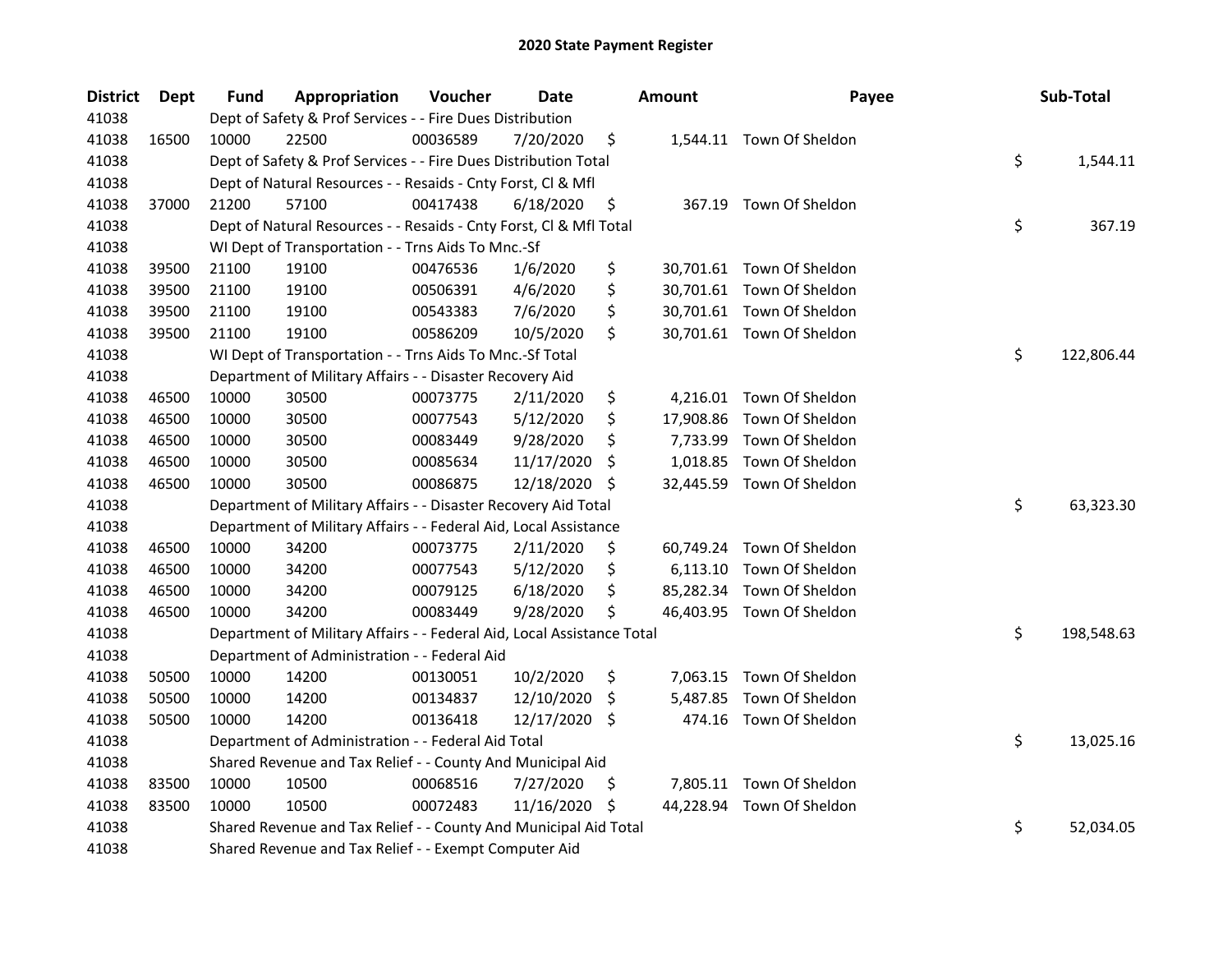| <b>District</b> | Dept  | Fund  | Appropriation                                                 | Voucher  | Date      | Amount | <b>Pavee</b>    | Sub-Total  |
|-----------------|-------|-------|---------------------------------------------------------------|----------|-----------|--------|-----------------|------------|
| 41038           | 83500 | 10000 | 10900                                                         | 00065633 | 7/27/2020 | 18.70  | Town Of Sheldon |            |
| 41038           |       |       | Shared Revenue and Tax Relief - - Exempt Computer Aid Total   |          |           |        |                 | 18.70      |
| 41038           |       |       | Shared Revenue and Tax Relief - - Personal Property Aid       |          |           |        |                 |            |
| 41038           | 83500 | 10000 | 11100                                                         | 00061022 | 5/4/2020  | 191.61 | Town Of Sheldon |            |
| 41038           |       |       | Shared Revenue and Tax Relief - - Personal Property Aid Total |          |           |        |                 | 191.61     |
| 41038 Total     |       |       |                                                               |          |           |        |                 | 451,859.19 |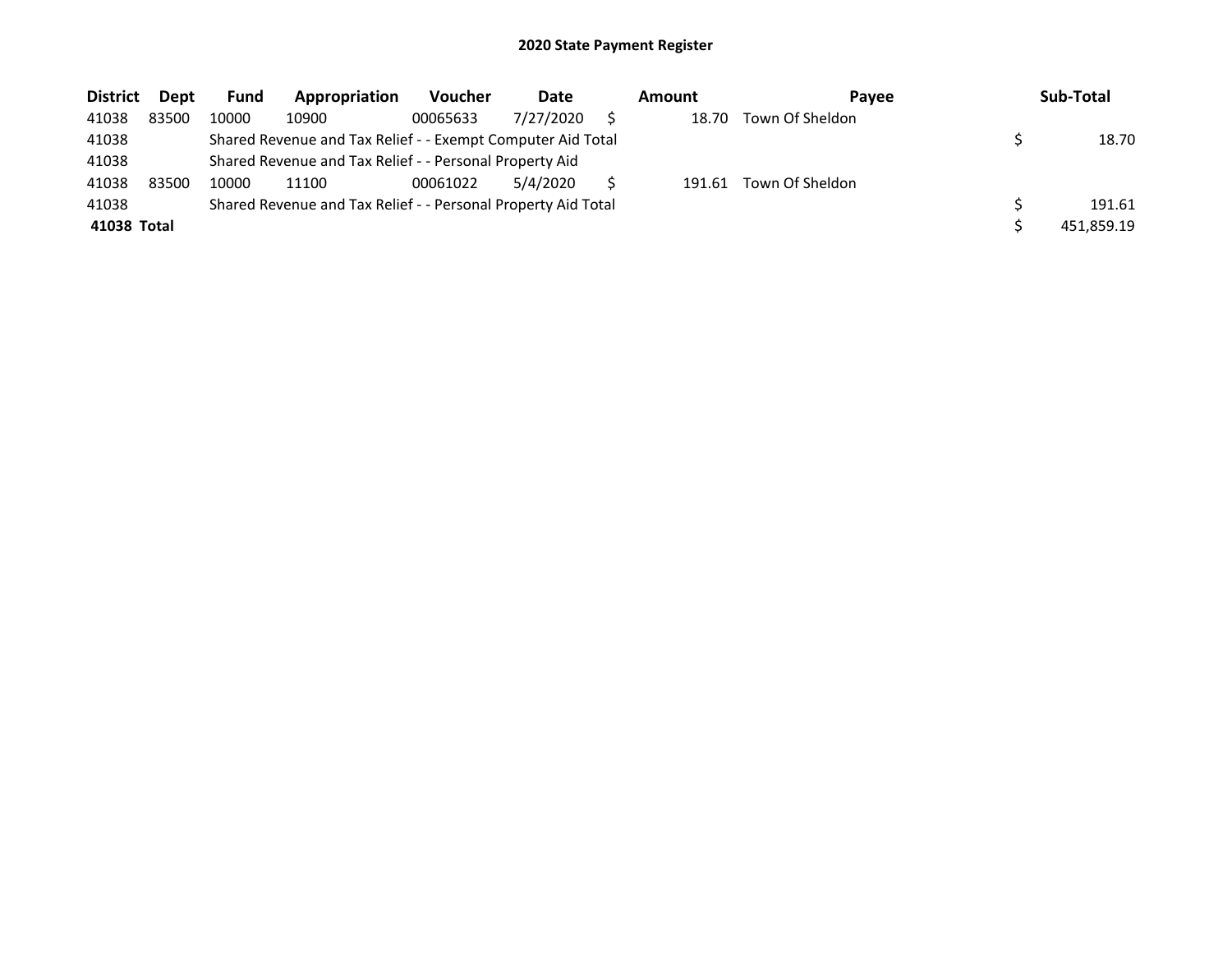| <b>District</b> | Dept  | Fund  | Appropriation                                                      | Voucher  | <b>Date</b> |     | <b>Amount</b> | Payee                    | Sub-Total        |
|-----------------|-------|-------|--------------------------------------------------------------------|----------|-------------|-----|---------------|--------------------------|------------------|
| 41040           |       |       | Dept of Safety & Prof Services - - Fire Dues Distribution          |          |             |     |               |                          |                  |
| 41040           | 16500 | 10000 | 22500                                                              | 00036590 | 7/20/2020   | \$  |               | 11,657.61 Town of Sparta |                  |
| 41040           |       |       | Dept of Safety & Prof Services - - Fire Dues Distribution Total    |          |             |     |               |                          | \$<br>11,657.61  |
| 41040           |       |       | Dept of Natural Resources - - Aids In Lieu Of Taxes - Gener        |          |             |     |               |                          |                  |
| 41040           | 37000 | 10000 | 50300                                                              | 00386548 | 1/30/2020   | \$  | 912.89        | Town of Sparta           |                  |
| 41040           | 37000 | 10000 | 50300                                                              | 00386549 | 1/30/2020   | \$  | 356.50        | Town of Sparta           |                  |
| 41040           | 37000 | 10000 | 50300                                                              | 00405243 | 4/21/2020   | \$  | 57.23         | Town of Sparta           |                  |
| 41040           |       |       | Dept of Natural Resources - - Aids In Lieu Of Taxes - Gener Total  |          |             |     |               |                          | \$<br>1,326.62   |
| 41040           |       |       | Dept of Natural Resources - - Gen Program Ops-State Funds          |          |             |     |               |                          |                  |
| 41040           | 37000 | 21200 | 16100                                                              | 00434010 | 9/4/2020    | \$  |               | 50.00 Town of Sparta     |                  |
| 41040           |       |       | Dept of Natural Resources - - Gen Program Ops-State Funds Total    |          |             |     |               |                          | \$<br>50.00      |
| 41040           |       |       | Dept of Natural Resources - - Resaids - Cnty Forst, Cl & Mfl       |          |             |     |               |                          |                  |
| 41040           | 37000 | 21200 | 57100                                                              | 00417439 | 6/18/2020   | \$  |               | 666.23 Town of Sparta    |                  |
| 41040           |       |       | Dept of Natural Resources - - Resaids - Cnty Forst, Cl & Mfl Total |          |             |     |               |                          | \$<br>666.23     |
| 41040           |       |       | Dept of Natural Resources - - Aids In Lieu Of Taxes - Sum S        |          |             |     |               |                          |                  |
| 41040           | 37000 | 21200 | 57900                                                              | 00405242 | 4/21/2020   | \$  | 0.04          | Town of Sparta           |                  |
| 41040           |       |       | Dept of Natural Resources - - Aids In Lieu Of Taxes - Sum S Total  |          |             |     |               |                          | \$<br>0.04       |
| 41040           |       |       | WI Dept of Transportation - - Trns Aids To Mnc.-Sf                 |          |             |     |               |                          |                  |
| 41040           | 39500 | 21100 | 19100                                                              | 00476537 | 1/6/2020    | \$  |               | 45,799.47 Town of Sparta |                  |
| 41040           | 39500 | 21100 | 19100                                                              | 00506392 | 4/6/2020    | \$  |               | 45,799.47 Town of Sparta |                  |
| 41040           | 39500 | 21100 | 19100                                                              | 00543384 | 7/6/2020    | \$  |               | 45,799.47 Town of Sparta |                  |
| 41040           | 39500 | 21100 | 19100                                                              | 00586210 | 10/5/2020   | \$  |               | 45,799.47 Town of Sparta |                  |
| 41040           |       |       | WI Dept of Transportation - - Trns Aids To Mnc.-Sf Total           |          |             |     |               |                          | \$<br>183,197.88 |
| 41040           |       |       | Department of Administration - - Federal Aid                       |          |             |     |               |                          |                  |
| 41040           | 50500 | 10000 | 14200                                                              | 00126696 | 8/12/2020   | \$  |               | 2,029.94 Town of Sparta  |                  |
| 41040           | 50500 | 10000 | 14200                                                              | 00130052 | 10/2/2020   | \$  | 8,790.43      | Town of Sparta           |                  |
| 41040           | 50500 | 10000 | 14200                                                              | 00134838 | 12/10/2020  | \$  |               | 4,667.30 Town of Sparta  |                  |
| 41040           |       |       | Department of Administration - - Federal Aid Total                 |          |             |     |               |                          | \$<br>15,487.67  |
| 41040           |       |       | Elections Commission - - 2018 Hava Election Security               |          |             |     |               |                          |                  |
| 41040           | 51000 | 22000 | 18200                                                              | 00003524 | 6/30/2020   | \$  |               | 2,192.10 Town of Sparta  |                  |
| 41040           |       |       | Elections Commission - - 2018 Hava Election Security Total         |          |             |     |               |                          | \$<br>2,192.10   |
| 41040           |       |       | Shared Revenue and Tax Relief - - County And Municipal Aid         |          |             |     |               |                          |                  |
| 41040           | 83500 | 10000 | 10500                                                              | 00068517 | 7/27/2020   | \$, |               | 11,677.29 Town of Sparta |                  |
| 41040           | 83500 | 10000 | 10500                                                              | 00072484 | 11/16/2020  | -\$ |               | 66,171.33 Town of Sparta |                  |
| 41040           |       |       | Shared Revenue and Tax Relief - - County And Municipal Aid Total   |          |             |     |               |                          | \$<br>77,848.62  |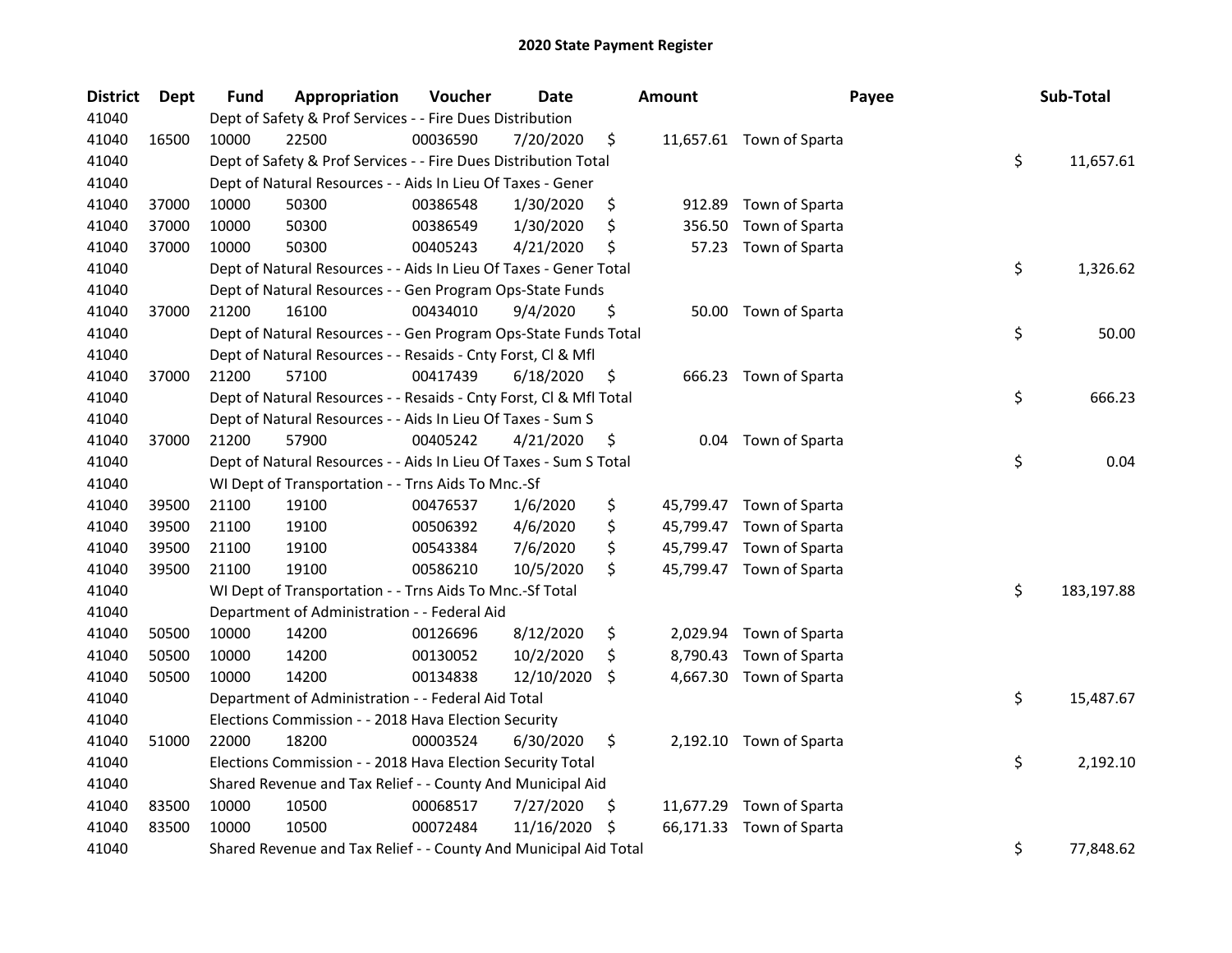| <b>District</b> | Dept  | <b>Fund</b> | Appropriation                                                   | <b>Voucher</b> | Date       |      | <b>Amount</b> | Payee          | Sub-Total        |
|-----------------|-------|-------------|-----------------------------------------------------------------|----------------|------------|------|---------------|----------------|------------------|
| 41040           |       |             | Shared Revenue and Tax Relief - - Exempt Computer Aid           |                |            |      |               |                |                  |
| 41040           | 83500 | 10000       | 10900                                                           | 00065634       | 7/27/2020  | S    | 23.90         | Town of Sparta |                  |
| 41040           |       |             | Shared Revenue and Tax Relief - - Exempt Computer Aid Total     |                |            |      |               |                | \$<br>23.90      |
| 41040           |       |             | Shared Revenue and Tax Relief - - Utility Aid                   |                |            |      |               |                |                  |
| 41040           | 83500 | 10000       | 11000                                                           | 00068517       | 7/27/2020  | S    | 4.643.78      | Town of Sparta |                  |
| 41040           | 83500 | 10000       | 11000                                                           | 00072484       | 11/16/2020 | - \$ | 26,902.11     | Town of Sparta |                  |
| 41040           |       |             | Shared Revenue and Tax Relief - - Utility Aid Total             |                |            |      |               |                | \$<br>31,545.89  |
| 41040           |       |             | Shared Revenue and Tax Relief - - Personal Property Aid         |                |            |      |               |                |                  |
| 41040           | 83500 | 10000       | 11100                                                           | 00061023       | 5/4/2020   | Ś.   | 1,674.49      | Town of Sparta |                  |
| 41040           |       |             | Shared Revenue and Tax Relief - - Personal Property Aid Total   |                |            |      |               |                | \$<br>1,674.49   |
| 41040           |       |             | Shared Revenue and Tax Relief - - Lottery & Gaming Credit       |                |            |      |               |                |                  |
| 41040           | 83500 | 52100       | 36300                                                           | 00055429       | 3/23/2020  | S    | 6,373.56      | Town of Sparta |                  |
| 41040           |       |             | Shared Revenue and Tax Relief - - Lottery & Gaming Credit Total |                |            |      |               |                | \$<br>6,373.56   |
| 41040 Total     |       |             |                                                                 |                |            |      |               |                | \$<br>332,044.61 |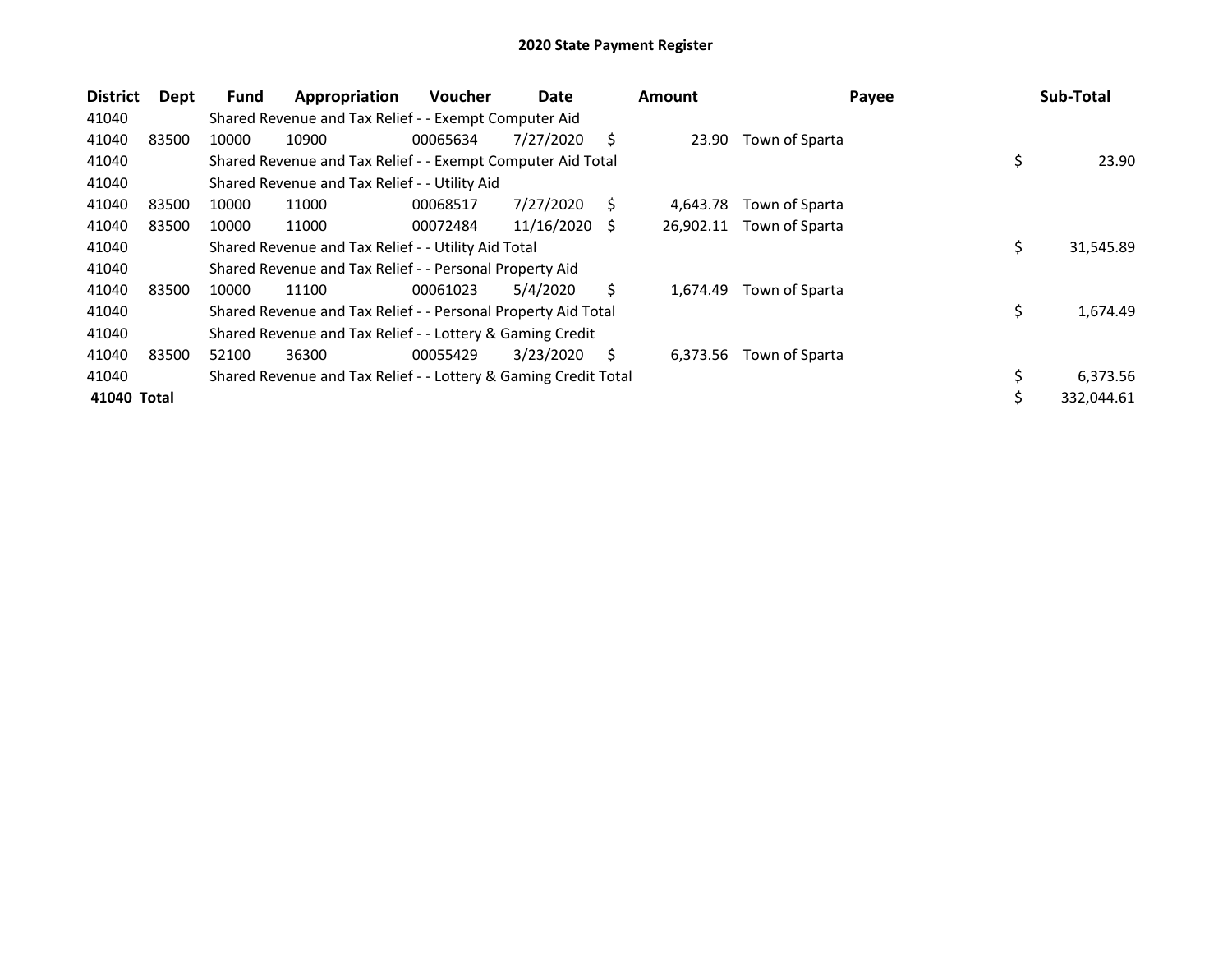| <b>District</b> | Dept  | <b>Fund</b> | Appropriation                                                        | Voucher  | Date          |     | <b>Amount</b> | Payee                   | Sub-Total        |
|-----------------|-------|-------------|----------------------------------------------------------------------|----------|---------------|-----|---------------|-------------------------|------------------|
| 41042           |       |             | Dept of Safety & Prof Services - - Fire Dues Distribution            |          |               |     |               |                         |                  |
| 41042           | 16500 | 10000       | 22500                                                                | 00036591 | 7/20/2020     | \$  |               | 5,386.13 Town of Tomah  |                  |
| 41042           |       |             | Dept of Safety & Prof Services - - Fire Dues Distribution Total      |          |               |     |               |                         | \$<br>5,386.13   |
| 41042           |       |             | Dept of Natural Resources - - Resaids - Cnty Forst, Cl & Mfl         |          |               |     |               |                         |                  |
| 41042           | 37000 | 21200       | 57100                                                                | 00417440 | 6/18/2020     | \$  |               | 146.39 Town of Tomah    |                  |
| 41042           |       |             | Dept of Natural Resources - - Resaids - Cnty Forst, Cl & Mfl Total   |          |               |     |               |                         | \$<br>146.39     |
| 41042           |       |             | WI Dept of Transportation - - Trns Aids To Mnc.-Sf                   |          |               |     |               |                         |                  |
| 41042           | 39500 | 21100       | 19100                                                                | 00476538 | 1/6/2020      | \$  |               | 29,663.55 Town of Tomah |                  |
| 41042           | 39500 | 21100       | 19100                                                                | 00506393 | 4/6/2020      | \$  |               | 29,663.55 Town of Tomah |                  |
| 41042           | 39500 | 21100       | 19100                                                                | 00543385 | 7/6/2020      | \$  |               | 29,663.55 Town of Tomah |                  |
| 41042           | 39500 | 21100       | 19100                                                                | 00586211 | 10/5/2020     | \$  |               | 29,663.55 Town of Tomah |                  |
| 41042           |       |             | WI Dept of Transportation - - Trns Aids To Mnc.-Sf Total             |          |               |     |               |                         | \$<br>118,654.20 |
| 41042           |       |             | WI Dept of Transportation - - Hwy Mgmt & Opers Sf                    |          |               |     |               |                         |                  |
| 41042           | 39500 | 21100       | 36500                                                                | 00553831 | 8/13/2020     | \$  |               | 500.00 Town of Tomah    |                  |
| 41042           |       |             | WI Dept of Transportation - - Hwy Mgmt & Opers Sf Total              |          |               |     |               |                         | \$<br>500.00     |
| 41042           |       |             | Department of Administration - - Federal Aid                         |          |               |     |               |                         |                  |
| 41042           | 50500 | 10000       | 14200                                                                | 00130053 | 10/2/2020     | \$  |               | 7,692.14 Town of Tomah  |                  |
| 41042           | 50500 | 10000       | 14200                                                                | 00134839 | 12/10/2020 \$ |     |               | 4,940.17 Town of Tomah  |                  |
| 41042           |       |             | Department of Administration - - Federal Aid Total                   |          |               |     |               |                         | \$<br>12,632.31  |
| 41042           |       |             | Department of Administration - - Hv Trans Ln Annual Impact Fee       |          |               |     |               |                         |                  |
| 41042           | 50500 | 10000       | 17400                                                                | 00121273 | 5/1/2020      | \$  |               | 2,211.00 Town of Tomah  |                  |
| 41042           |       |             | Department of Administration - - Hv Trans Ln Annual Impact Fee Total |          |               |     |               |                         | \$<br>2,211.00   |
| 41042           |       |             | Elections Commission - - 2018 Hava Election Security                 |          |               |     |               |                         |                  |
| 41042           | 51000 | 22000       | 18200                                                                | 00003767 | 7/9/2020      | \$  |               | 1,122.90 Town of Tomah  |                  |
| 41042           |       |             | Elections Commission - - 2018 Hava Election Security Total           |          |               |     |               |                         | \$<br>1,122.90   |
| 41042           |       |             | Shared Revenue and Tax Relief - - County And Municipal Aid           |          |               |     |               |                         |                  |
| 41042           | 83500 | 10000       | 10500                                                                | 00068518 | 7/27/2020     | -S  |               | 5,655.35 Town of Tomah  |                  |
| 41042           | 83500 | 10000       | 10500                                                                | 00072485 | 11/16/2020    | -\$ |               | 32,046.96 Town of Tomah |                  |
| 41042           |       |             | Shared Revenue and Tax Relief - - County And Municipal Aid Total     |          |               |     |               |                         | \$<br>37,702.31  |
| 41042           |       |             | Shared Revenue and Tax Relief - - Exempt Computer Aid                |          |               |     |               |                         |                  |
| 41042           | 83500 | 10000       | 10900                                                                | 00065635 | 7/27/2020     | \$  |               | 603.81 Town of Tomah    |                  |
| 41042           |       |             | Shared Revenue and Tax Relief - - Exempt Computer Aid Total          |          |               |     |               |                         | \$<br>603.81     |
| 41042           |       |             | Shared Revenue and Tax Relief - - Utility Aid                        |          |               |     |               |                         |                  |
| 41042           | 83500 | 10000       | 11000                                                                | 00068518 | 7/27/2020     | \$  | 841.55        | Town of Tomah           |                  |
| 41042           | 83500 | 10000       | 11000                                                                | 00072485 | 11/16/2020    | \$  |               | 4,858.46 Town of Tomah  |                  |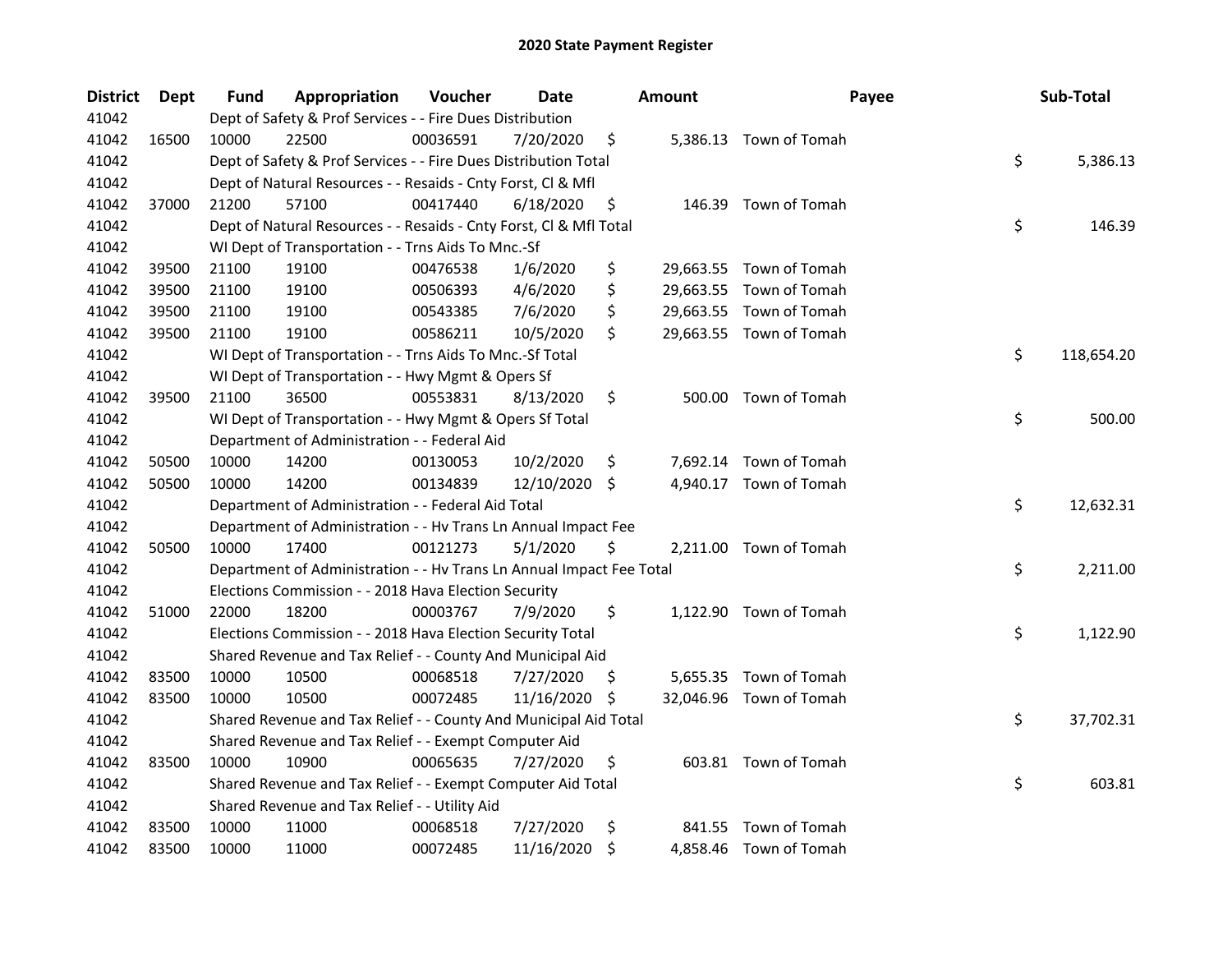| <b>District</b><br>Dept | Appropriation<br>Fund                                               | <b>Voucher</b> | Date      |   | <b>Amount</b> | Payee         |     | Sub-Total   |
|-------------------------|---------------------------------------------------------------------|----------------|-----------|---|---------------|---------------|-----|-------------|
| 41042                   | Shared Revenue and Tax Relief - - Utility Aid Total                 |                |           |   |               |               | \$. | 5,700.01    |
| 41042                   | Shared Revenue and Tax Relief - - Personal Property Aid             |                |           |   |               |               |     |             |
| 41042<br>83500          | 10000<br>11100                                                      | 00061024       | 5/4/2020  |   | 654.42        | Town of Tomah |     |             |
| 41042                   | Shared Revenue and Tax Relief - - Personal Property Aid Total       |                |           |   |               |               |     | 654.42      |
| 41042                   | Shared Revenue and Tax Relief - - Payments For Municipal Svcs       |                |           |   |               |               |     |             |
| 41042<br>83500          | 10000<br>50100                                                      | 00054890       | 2/3/2020  |   | 228.14        | Town of Tomah |     |             |
| 41042                   | Shared Revenue and Tax Relief - - Payments For Municipal Svcs Total |                |           |   |               |               |     | 228.14      |
| 41042                   | Shared Revenue and Tax Relief - - Lottery & Gaming Credit           |                |           |   |               |               |     |             |
| 41042<br>83500          | 52100<br>36300                                                      | 00055430       | 3/23/2020 | S | 1.594.11      | Town of Tomah |     |             |
| 41042                   | Shared Revenue and Tax Relief - - Lottery & Gaming Credit Total     |                |           |   |               |               |     | 1,594.11    |
| 41042 Total             |                                                                     |                |           |   |               |               |     | 187, 135.73 |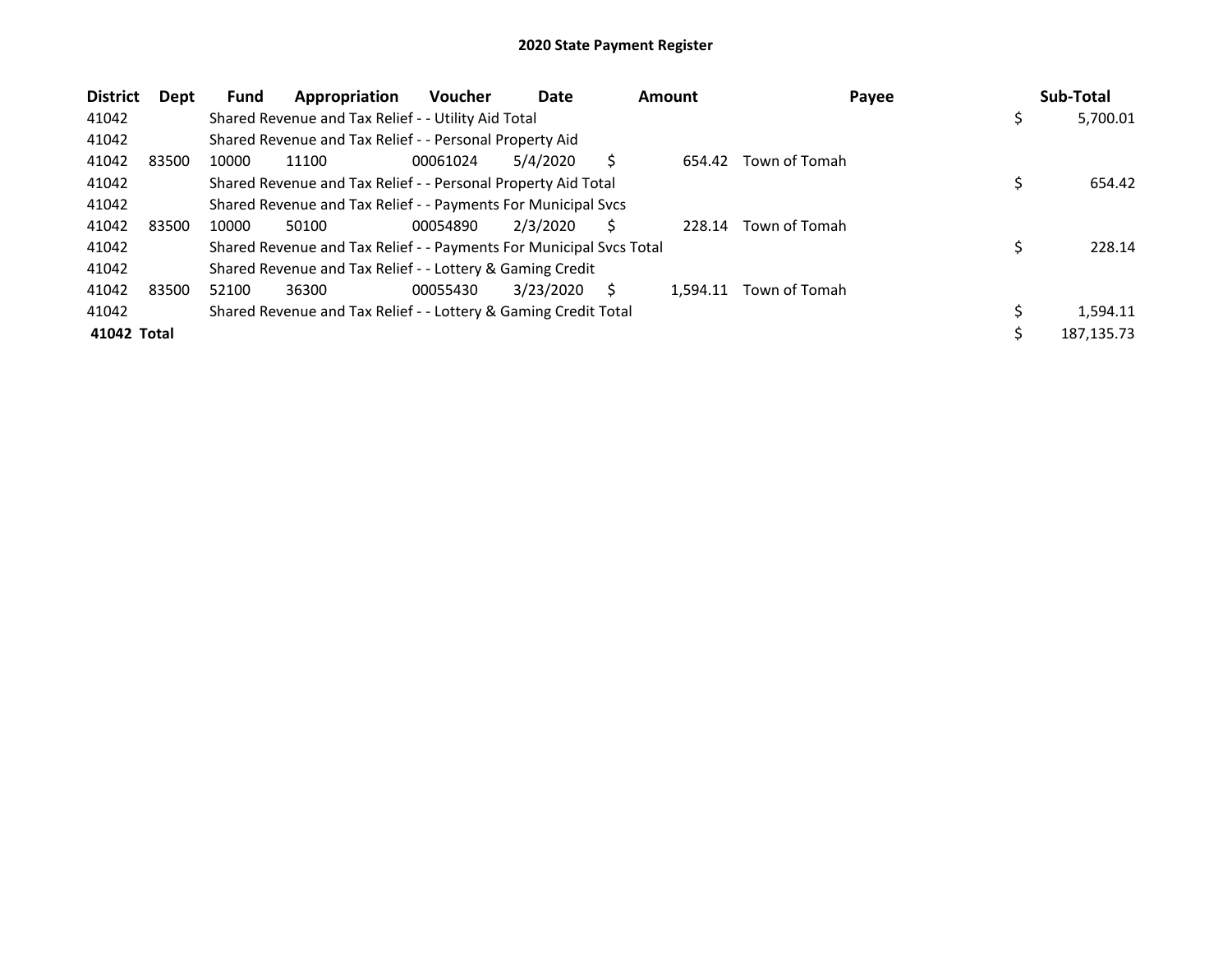| <b>District</b> | <b>Dept</b> | <b>Fund</b> | Appropriation                                                          | Voucher  | <b>Date</b> |     | <b>Amount</b> | Payee                        | Sub-Total        |
|-----------------|-------------|-------------|------------------------------------------------------------------------|----------|-------------|-----|---------------|------------------------------|------------------|
| 41044           |             |             | Dept of Safety & Prof Services - - Fire Dues Distribution              |          |             |     |               |                              |                  |
| 41044           | 16500       | 10000       | 22500                                                                  | 00036592 | 7/17/2020   | \$  |               | 1,616.17 Town Of Wellington  |                  |
| 41044           |             |             | Dept of Safety & Prof Services - - Fire Dues Distribution Total        |          |             |     |               |                              | \$<br>1,616.17   |
| 41044           |             |             | Dept of Natural Resources - - Resaids - Cnty Forst, CI & Mfl           |          |             |     |               |                              |                  |
| 41044           | 37000       | 21200       | 57100                                                                  | 00417441 | 6/18/2020   | \$  |               | 397.54 Town Of Wellington    |                  |
| 41044           |             |             | Dept of Natural Resources - - Resaids - Cnty Forst, Cl & Mfl Total     |          |             |     |               |                              | \$<br>397.54     |
| 41044           |             |             | WI Dept of Transportation - - Trns Aids To Mnc.-Sf                     |          |             |     |               |                              |                  |
| 41044           | 39500       | 21100       | 19100                                                                  | 00476539 | 1/6/2020    | \$  |               | 29,381.04 Town Of Wellington |                  |
| 41044           | 39500       | 21100       | 19100                                                                  | 00506394 | 4/6/2020    | \$  |               | 29,381.04 Town Of Wellington |                  |
| 41044           | 39500       | 21100       | 19100                                                                  | 00543386 | 7/6/2020    | \$  | 29,381.04     | Town Of Wellington           |                  |
| 41044           | 39500       | 21100       | 19100                                                                  | 00586212 | 10/5/2020   | \$  |               | 29,381.04 Town Of Wellington |                  |
| 41044           |             |             | WI Dept of Transportation - - Trns Aids To Mnc.-Sf Total               |          |             |     |               |                              | \$<br>117,524.16 |
| 41044           |             |             | Department of Military Affairs - - Disaster Recovery Aid               |          |             |     |               |                              |                  |
| 41044           | 46500       | 10000       | 30500                                                                  | 00077165 | 4/30/2020   | \$  |               | 3,692.53 Town Of Wellington  |                  |
| 41044           |             |             | Department of Military Affairs - - Disaster Recovery Aid Total         |          |             |     |               |                              | \$<br>3,692.53   |
| 41044           |             |             | Department of Military Affairs - - Federal Aid, Local Assistance       |          |             |     |               |                              |                  |
| 41044           | 46500       | 10000       | 34200                                                                  | 00076370 | 4/13/2020   | \$  |               | 49,891.90 Town Of Wellington |                  |
| 41044           | 46500       | 10000       | 34200                                                                  | 00077165 | 4/30/2020   | \$  |               | 22,155.17 Town Of Wellington |                  |
| 41044           |             |             | Department of Military Affairs - - Federal Aid, Local Assistance Total |          |             |     |               |                              | \$<br>72,047.07  |
| 41044           |             |             | Department of Administration - - Federal Aid                           |          |             |     |               |                              |                  |
| 41044           | 50500       | 10000       | 14200                                                                  | 00134840 | 12/9/2020   | \$  |               | 8,387.52 Town Of Wellington  |                  |
| 41044           |             |             | Department of Administration - - Federal Aid Total                     |          |             |     |               |                              | \$<br>8,387.52   |
| 41044           |             |             | Shared Revenue and Tax Relief - - County And Municipal Aid             |          |             |     |               |                              |                  |
| 41044           | 83500       | 10000       | 10500                                                                  | 00068519 | 7/27/2020   | \$  |               | 8,736.91 Town Of Wellington  |                  |
| 41044           | 83500       | 10000       | 10500                                                                  | 00072486 | 11/16/2020  | -S  |               | 49,509.17 Town Of Wellington |                  |
| 41044           |             |             | Shared Revenue and Tax Relief - - County And Municipal Aid Total       |          |             |     |               |                              | \$<br>58,246.08  |
| 41044           |             |             | Shared Revenue and Tax Relief - - Exempt Computer Aid                  |          |             |     |               |                              |                  |
| 41044           | 83500       | 10000       | 10900                                                                  | 00065636 | 7/27/2020   | \$  |               | 2.08 Town Of Wellington      |                  |
| 41044           |             |             | Shared Revenue and Tax Relief - - Exempt Computer Aid Total            |          |             |     |               |                              | \$<br>2.08       |
| 41044           |             |             | Shared Revenue and Tax Relief - - Utility Aid                          |          |             |     |               |                              |                  |
| 41044           | 83500       | 10000       | 11000                                                                  | 00068519 | 7/27/2020   | \$. |               | 22.53 Town Of Wellington     |                  |
| 41044           | 83500       | 10000       | 11000                                                                  | 00072486 | 11/16/2020  | \$  |               | 129.72 Town Of Wellington    |                  |
| 41044           |             |             | Shared Revenue and Tax Relief - - Utility Aid Total                    |          |             |     |               |                              | \$<br>152.25     |
| 41044 Total     |             |             |                                                                        |          |             |     |               |                              | \$<br>262,065.40 |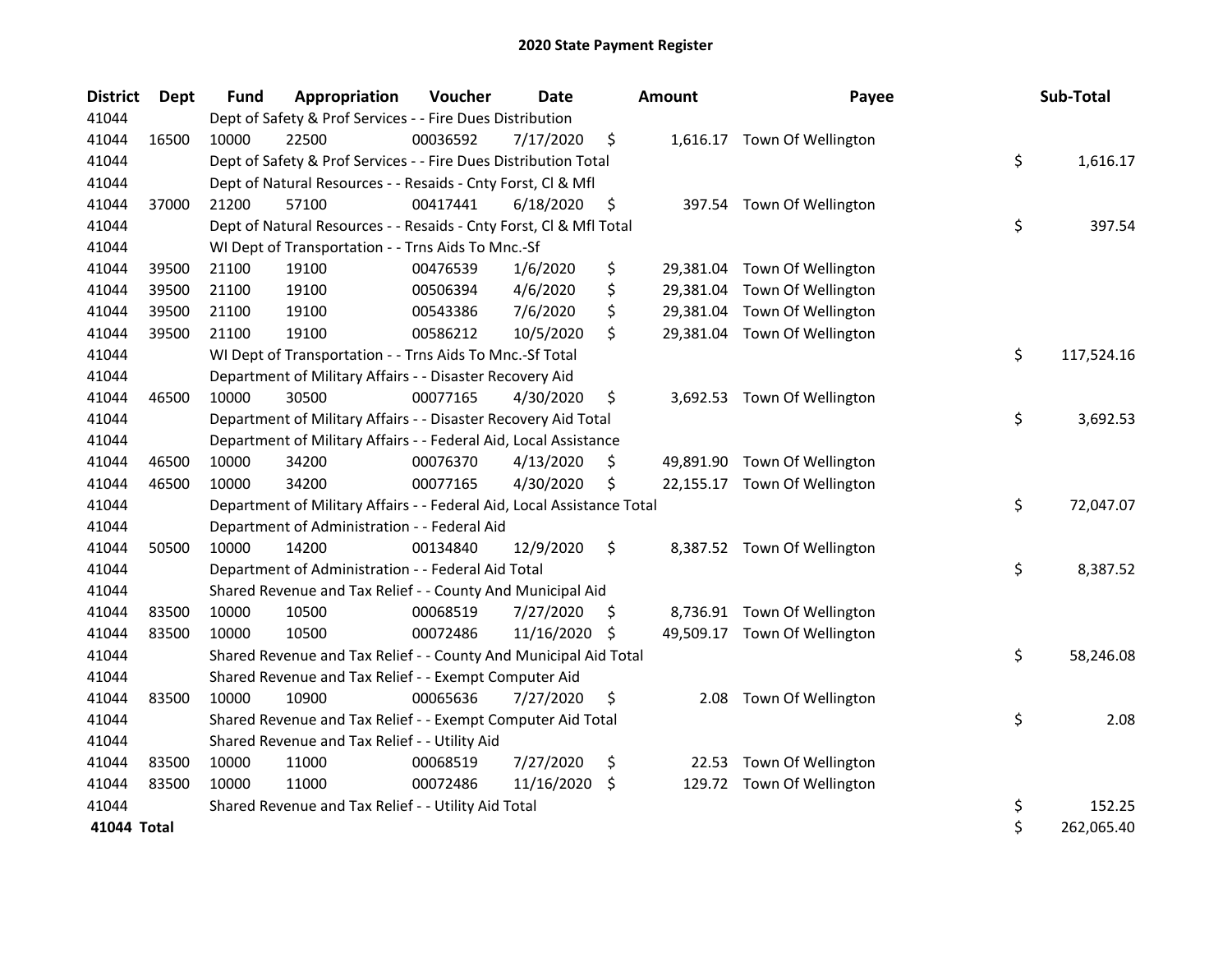| <b>District</b> | Dept  | Fund  | Appropriation                                                          | Voucher  | Date       |     | <b>Amount</b> |                         | Payee | Sub-Total |
|-----------------|-------|-------|------------------------------------------------------------------------|----------|------------|-----|---------------|-------------------------|-------|-----------|
| 41046           |       |       | Dept of Safety & Prof Services - - Fire Dues Distribution              |          |            |     |               |                         |       |           |
| 41046           | 16500 | 10000 | 22500                                                                  | 00036593 | 7/20/2020  | \$  |               | 2,097.59 Town Of Wells  |       |           |
| 41046           |       |       | Dept of Safety & Prof Services - - Fire Dues Distribution Total        |          |            |     |               |                         | \$    | 2,097.59  |
| 41046           |       |       | Dept of Natural Resources - - Aids In Lieu Of Taxes - Gener            |          |            |     |               |                         |       |           |
| 41046           | 37000 | 10000 | 50300                                                                  | 00386496 | 1/30/2020  | \$  |               | 3,495.13 Town Of Wells  |       |           |
| 41046           | 37000 | 10000 | 50300                                                                  | 00386497 | 1/30/2020  | \$  | 29.74         | Town Of Wells           |       |           |
| 41046           | 37000 | 10000 | 50300                                                                  | 00404298 | 4/21/2020  | \$  | 68.45         | Town Of Wells           |       |           |
| 41046           | 37000 | 10000 | 50300                                                                  | 00404299 | 4/21/2020  | \$  |               | 172.90 Town Of Wells    |       |           |
| 41046           |       |       | Dept of Natural Resources - - Aids In Lieu Of Taxes - Gener Total      |          |            |     |               |                         | \$    | 3,766.22  |
| 41046           |       |       | Dept of Natural Resources - - Resaids - Cnty Forst, Cl & Mfl           |          |            |     |               |                         |       |           |
| 41046           | 37000 | 21200 | 57100                                                                  | 00417442 | 6/18/2020  | \$  |               | 830.31 Town Of Wells    |       |           |
| 41046           |       |       | Dept of Natural Resources - - Resaids - Cnty Forst, Cl & Mfl Total     |          |            |     |               |                         | \$    | 830.31    |
| 41046           |       |       | Dept of Natural Resources - - Aids In Lieu Of Taxes - Sum S            |          |            |     |               |                         |       |           |
| 41046           | 37000 | 21200 | 57900                                                                  | 00404300 | 4/21/2020  | \$, |               | 6.84 Town Of Wells      |       |           |
| 41046           |       |       | Dept of Natural Resources - - Aids In Lieu Of Taxes - Sum S Total      |          |            |     |               |                         | \$    | 6.84      |
| 41046           |       |       | WI Dept of Transportation - - Trns Aids To Mnc.-Sf                     |          |            |     |               |                         |       |           |
| 41046           | 39500 | 21100 | 19100                                                                  | 00476540 | 1/6/2020   | \$  |               | 16,878.33 Town Of Wells |       |           |
| 41046           | 39500 | 21100 | 19100                                                                  | 00506395 | 4/6/2020   | \$  |               | 16,878.33 Town Of Wells |       |           |
| 41046           | 39500 | 21100 | 19100                                                                  | 00543387 | 7/6/2020   | \$  |               | 16,878.33 Town Of Wells |       |           |
| 41046           | 39500 | 21100 | 19100                                                                  | 00586213 | 10/5/2020  | \$  |               | 16,878.33 Town Of Wells |       |           |
| 41046           |       |       | WI Dept of Transportation - - Trns Aids To Mnc.-Sf Total               |          |            |     |               |                         | \$    | 67,513.32 |
| 41046           |       |       | Department of Military Affairs - - Federal Aid, Local Assistance       |          |            |     |               |                         |       |           |
| 41046           | 46500 | 10000 | 34200                                                                  | 00073773 | 2/10/2020  | \$  |               | 61,865.98 Town Of Wells |       |           |
| 41046           |       |       | Department of Military Affairs - - Federal Aid, Local Assistance Total |          |            |     |               |                         | \$    | 61,865.98 |
| 41046           |       |       | Department of Administration - - Federal Aid                           |          |            |     |               |                         |       |           |
| 41046           | 50500 | 10000 | 14200                                                                  | 00130054 | 10/2/2020  | \$  |               | 6,600.00 Town Of Wells  |       |           |
| 41046           | 50500 | 10000 | 14200                                                                  | 00134841 | 12/10/2020 | \$  | 2,520.00      | Town Of Wells           |       |           |
| 41046           | 50500 | 10000 | 14200                                                                  | 00136419 | 12/17/2020 | \$  |               | 967.93 Town Of Wells    |       |           |
| 41046           |       |       | Department of Administration - - Federal Aid Total                     |          |            |     |               |                         | \$    | 10,087.93 |
| 41046           |       |       | Elections Commission - - 2018 Hava Election Security                   |          |            |     |               |                         |       |           |
| 41046           | 51000 | 22000 | 18200                                                                  | 00004412 | 9/9/2020   | \$  |               | 576.20 Town Of Wells    |       |           |
| 41046           |       |       | Elections Commission - - 2018 Hava Election Security Total             |          |            |     |               |                         | \$    | 576.20    |
| 41046           |       |       | Shared Revenue and Tax Relief - - County And Municipal Aid             |          |            |     |               |                         |       |           |
| 41046           | 83500 | 10000 | 10500                                                                  | 00068520 | 7/27/2020  | \$, |               | 5,013.50 Town Of Wells  |       |           |
| 41046           | 83500 | 10000 | 10500                                                                  | 00072487 | 11/16/2020 | \$  |               | 28,409.85 Town Of Wells |       |           |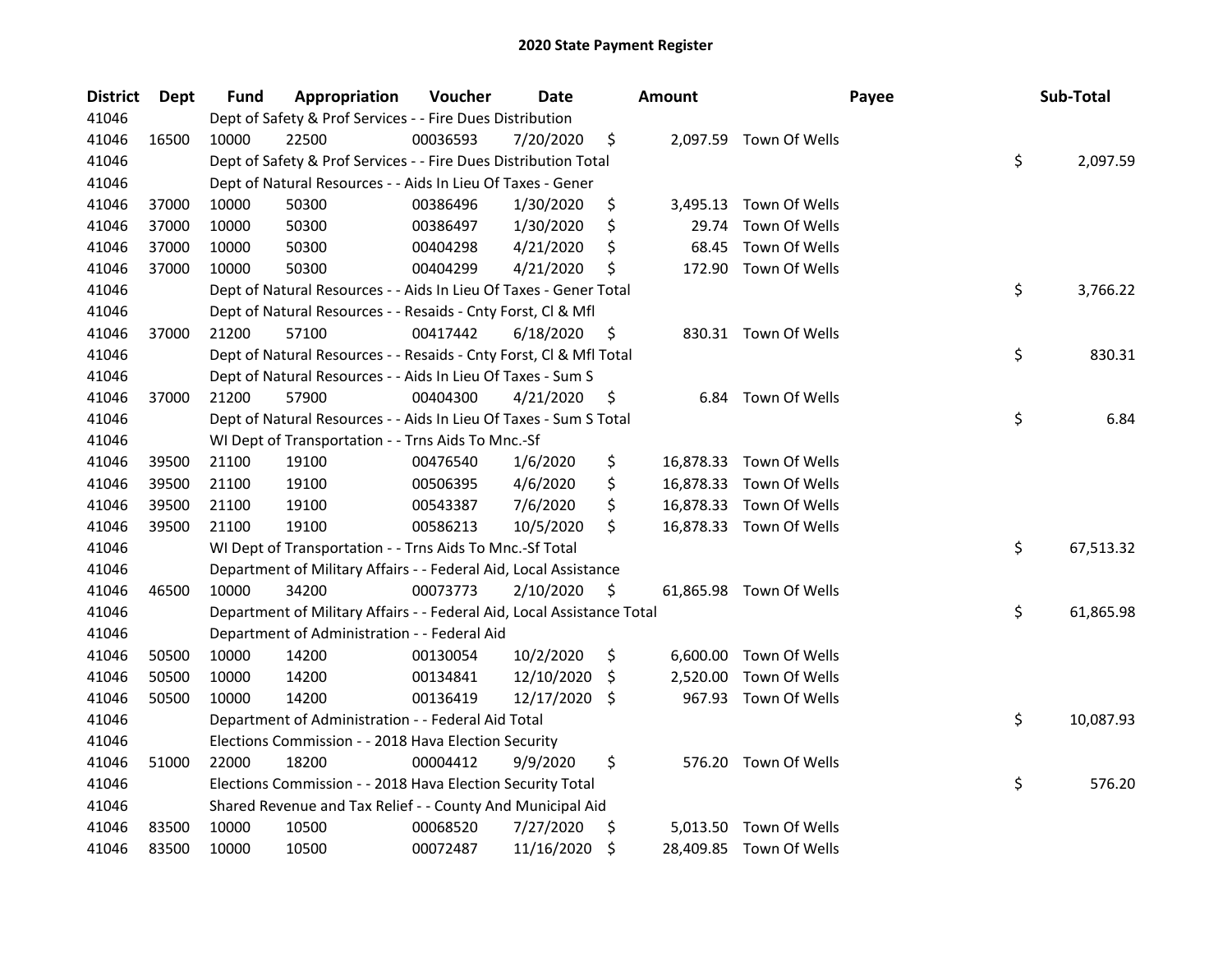| <b>District</b> | <b>Dept</b> | <b>Fund</b> | Appropriation                                                    | <b>Voucher</b> | Date     | Amount<br>Payee |        |               | Sub-Total |            |
|-----------------|-------------|-------------|------------------------------------------------------------------|----------------|----------|-----------------|--------|---------------|-----------|------------|
| 41046           |             |             | Shared Revenue and Tax Relief - - County And Municipal Aid Total |                |          |                 |        |               |           | 33.423.35  |
| 41046           |             |             | Shared Revenue and Tax Relief - - Personal Property Aid          |                |          |                 |        |               |           |            |
| 41046           | 83500       | 10000       | 11100                                                            | 00061025       | 5/4/2020 |                 | 117.64 | Town Of Wells |           |            |
| 41046           |             |             | Shared Revenue and Tax Relief - - Personal Property Aid Total    |                |          |                 |        |               |           | 117.64     |
| 41046 Total     |             |             |                                                                  |                |          |                 |        |               |           | 180,285.38 |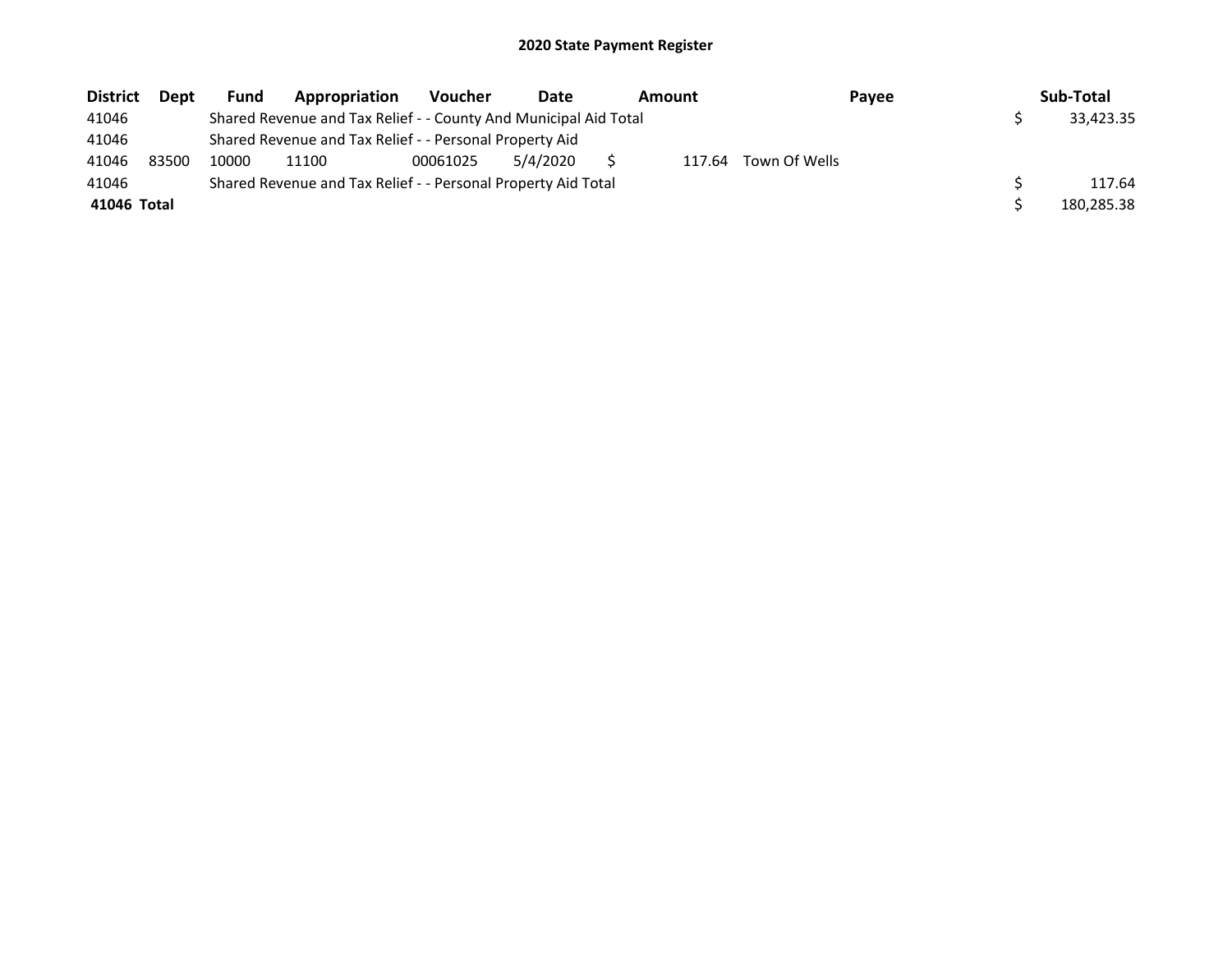| <b>District</b> | <b>Dept</b> | Fund  | Appropriation                                                          | Voucher  | <b>Date</b>   |     | <b>Amount</b> | Payee                     | Sub-Total        |
|-----------------|-------------|-------|------------------------------------------------------------------------|----------|---------------|-----|---------------|---------------------------|------------------|
| 41048           |             |       | Dept of Safety & Prof Services - - Fire Dues Distribution              |          |               |     |               |                           |                  |
| 41048           | 16500       | 10000 | 22500                                                                  | 00036594 | 7/20/2020     | \$  |               | 1,885.74 Town of Wilton   |                  |
| 41048           |             |       | Dept of Safety & Prof Services - - Fire Dues Distribution Total        |          |               |     |               |                           | \$<br>1,885.74   |
| 41048           |             |       | Dept of Natural Resources - - Aids In Lieu Of Taxes - Gener            |          |               |     |               |                           |                  |
| 41048           | 37000       | 10000 | 50300                                                                  | 00405251 | 4/21/2020     | \$  |               | 72.70 Town of Wilton      |                  |
| 41048           | 37000       | 10000 | 50300                                                                  | 00405252 | 4/21/2020     | \$  |               | 23.82 Town of Wilton      |                  |
| 41048           |             |       | Dept of Natural Resources - - Aids In Lieu Of Taxes - Gener Total      |          |               |     |               |                           | \$<br>96.52      |
| 41048           |             |       | Dept of Natural Resources - - Resaids - Cnty Forst, Cl & Mfl           |          |               |     |               |                           |                  |
| 41048           | 37000       | 21200 | 57100                                                                  | 00417443 | 6/18/2020     | \$  |               | 164.17 Town of Wilton     |                  |
| 41048           |             |       | Dept of Natural Resources - - Resaids - Cnty Forst, Cl & Mfl Total     |          |               |     |               |                           | \$<br>164.17     |
| 41048           |             |       | Dept of Natural Resources - - Aids In Lieu Of Taxes - Sum S            |          |               |     |               |                           |                  |
| 41048           | 37000       | 21200 | 57900                                                                  | 00405249 | 4/21/2020     | \$  | 2.38          | Town of Wilton            |                  |
| 41048           | 37000       | 21200 | 57900                                                                  | 00405250 | 4/21/2020     | \$  | 7.27          | Town of Wilton            |                  |
| 41048           |             |       | Dept of Natural Resources - - Aids In Lieu Of Taxes - Sum S Total      |          |               |     |               |                           | \$<br>9.65       |
| 41048           |             |       | WI Dept of Transportation - - Trns Aids To Mnc.-Sf                     |          |               |     |               |                           |                  |
| 41048           | 39500       | 21100 | 19100                                                                  | 00476541 | 1/6/2020      | \$  |               | 23,514.03 Town of Wilton  |                  |
| 41048           | 39500       | 21100 | 19100                                                                  | 00506396 | 4/6/2020      | \$  |               | 23,514.03 Town of Wilton  |                  |
| 41048           | 39500       | 21100 | 19100                                                                  | 00543388 | 7/6/2020      | \$  |               | 23,514.03 Town of Wilton  |                  |
| 41048           | 39500       | 21100 | 19100                                                                  | 00586214 | 10/5/2020     | \$  |               | 23,514.03 Town of Wilton  |                  |
| 41048           |             |       | WI Dept of Transportation - - Trns Aids To Mnc.-Sf Total               |          |               |     |               |                           | \$<br>94,056.12  |
| 41048           |             |       | Department of Military Affairs - - Disaster Recovery Aid               |          |               |     |               |                           |                  |
| 41048           | 46500       | 10000 | 30500                                                                  | 00083479 | 9/28/2020     | \$  |               | 26,995.04 Town of Wilton  |                  |
| 41048           |             |       | Department of Military Affairs - - Disaster Recovery Aid Total         |          |               |     |               |                           | \$<br>26,995.04  |
| 41048           |             |       | Department of Military Affairs - - Federal Aid, Local Assistance       |          |               |     |               |                           |                  |
| 41048           | 46500       | 10000 | 34200                                                                  | 00083479 | 9/28/2020     | \$. |               | 161,970.23 Town of Wilton |                  |
| 41048           |             |       | Department of Military Affairs - - Federal Aid, Local Assistance Total |          |               |     |               |                           | \$<br>161,970.23 |
| 41048           |             |       | Department of Administration - - Federal Aid                           |          |               |     |               |                           |                  |
| 41048           | 50500       | 10000 | 14200                                                                  | 00130055 | 10/2/2020     | \$  |               | 12,174.46 Town of Wilton  |                  |
| 41048           | 50500       | 10000 | 14200                                                                  | 00134842 | 12/10/2020 \$ |     |               | 5,560.09 Town of Wilton   |                  |
| 41048           |             |       | Department of Administration - - Federal Aid Total                     |          |               |     |               |                           | \$<br>17,734.55  |
| 41048           |             |       | Shared Revenue and Tax Relief - - County And Municipal Aid             |          |               |     |               |                           |                  |
| 41048           | 83500       | 10000 | 10500                                                                  | 00068521 | 7/27/2020     | S   |               | 10,928.47 Town of Wilton  |                  |
| 41048           | 83500       | 10000 | 10500                                                                  | 00072488 | 11/16/2020    | S   |               | 61,928.00 Town of Wilton  |                  |
| 41048           |             |       | Shared Revenue and Tax Relief - - County And Municipal Aid Total       |          |               |     |               |                           | \$<br>72,856.47  |
| 41048           |             |       | Shared Revenue and Tax Relief - - Exempt Computer Aid                  |          |               |     |               |                           |                  |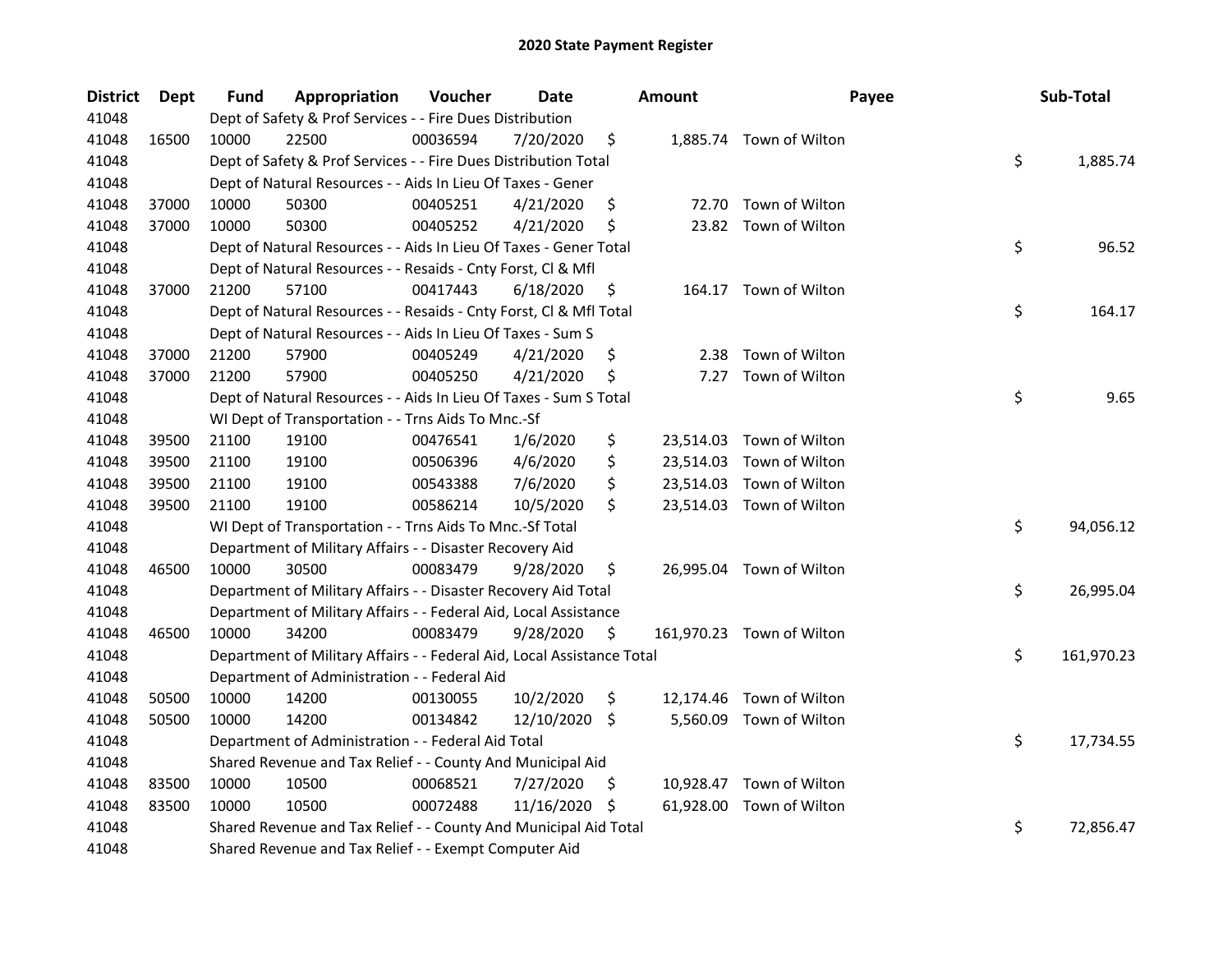| <b>District</b> | Dept  | <b>Fund</b> | Appropriation                                                 | <b>Voucher</b> | Date       |    | <b>Amount</b> | Payee          | Sub-Total  |
|-----------------|-------|-------------|---------------------------------------------------------------|----------------|------------|----|---------------|----------------|------------|
| 41048           | 83500 | 10000       | 10900                                                         | 00065637       | 7/27/2020  | S  | 2.08          | Town of Wilton |            |
| 41048           |       |             | Shared Revenue and Tax Relief - - Exempt Computer Aid Total   |                |            |    |               |                | 2.08       |
| 41048           |       |             | Shared Revenue and Tax Relief - - Utility Aid                 |                |            |    |               |                |            |
| 41048           | 83500 | 10000       | 11000                                                         | 00068521       | 7/27/2020  |    | 167.17        | Town of Wilton |            |
| 41048           | 83500 | 10000       | 11000                                                         | 00072488       | 11/16/2020 | -S | 1.582.54      | Town of Wilton |            |
| 41048           |       |             | Shared Revenue and Tax Relief - - Utility Aid Total           |                |            |    |               |                | 1,749.71   |
| 41048           |       |             | Shared Revenue and Tax Relief - - Personal Property Aid       |                |            |    |               |                |            |
| 41048           | 83500 | 10000       | 11100                                                         | 00061026       | 5/4/2020   | S  | 252.71        | Town of Wilton |            |
| 41048           |       |             | Shared Revenue and Tax Relief - - Personal Property Aid Total |                |            |    |               |                | 252.71     |
| 41048 Total     |       |             |                                                               |                |            |    |               |                | 377,772.99 |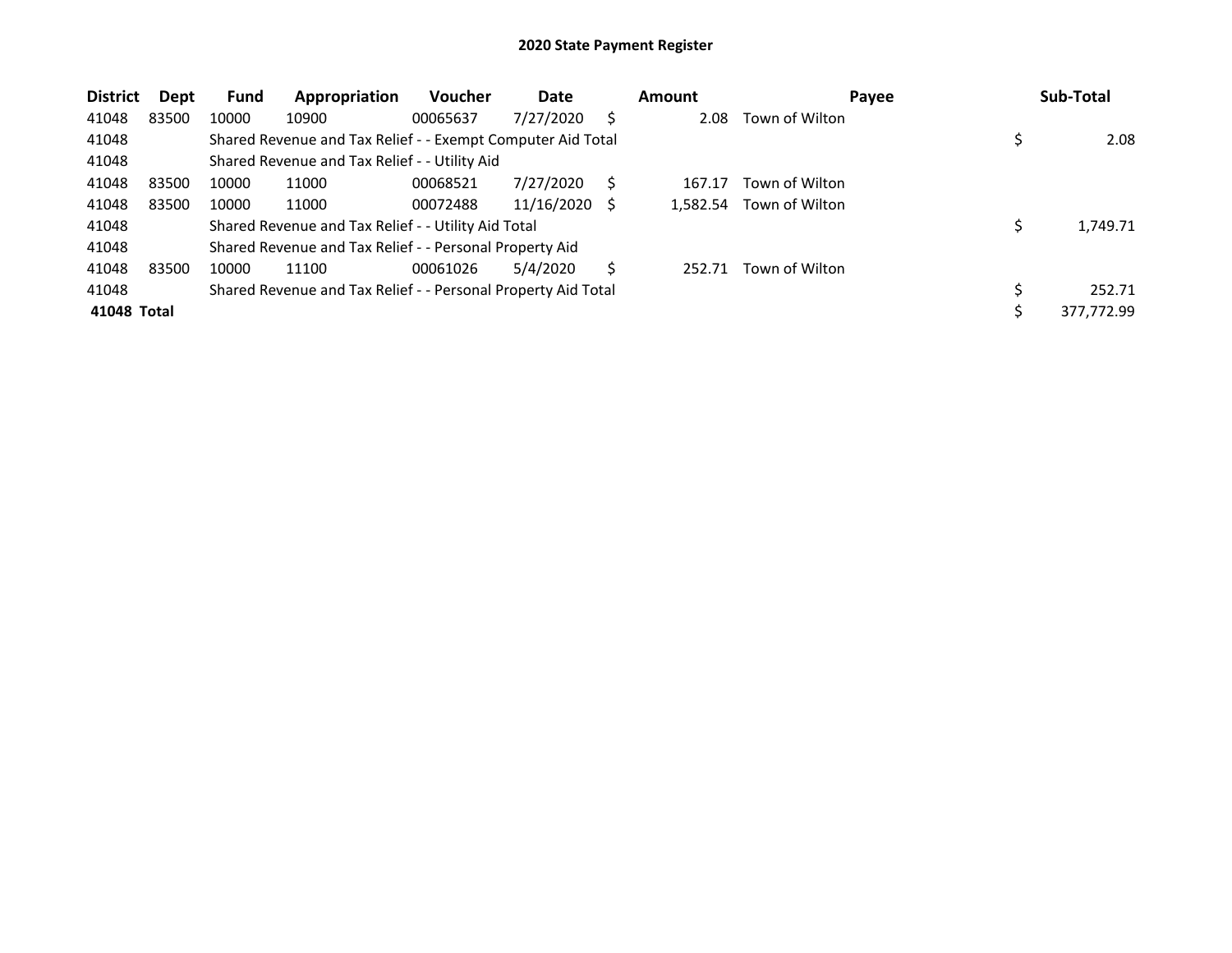| <b>District</b> | Dept  | <b>Fund</b> | Appropriation                                                         | Voucher  | <b>Date</b>   |     | <b>Amount</b> | Payee                         | Sub-Total        |
|-----------------|-------|-------------|-----------------------------------------------------------------------|----------|---------------|-----|---------------|-------------------------------|------------------|
| 41111           |       |             | Dept of Safety & Prof Services - - Fire Dues Distribution             |          |               |     |               |                               |                  |
| 41111           | 16500 | 10000       | 22500                                                                 | 00036595 | 7/20/2020     | \$  |               | 4,476.28 Village Of Cashton   |                  |
| 41111           |       |             | Dept of Safety & Prof Services - - Fire Dues Distribution Total       |          |               |     |               |                               | \$<br>4,476.28   |
| 41111           |       |             | WI Dept of Transportation - - Trns Aids To Mnc.-Sf                    |          |               |     |               |                               |                  |
| 41111           | 39500 | 21100       | 19100                                                                 | 00476542 | 1/6/2020      | \$  |               | 39,742.86 Village Of Cashton  |                  |
| 41111           | 39500 | 21100       | 19100                                                                 | 00506397 | 4/6/2020      | \$  | 39,742.86     | Village Of Cashton            |                  |
| 41111           | 39500 | 21100       | 19100                                                                 | 00543389 | 7/6/2020      | \$  | 39,742.86     | Village Of Cashton            |                  |
| 41111           | 39500 | 21100       | 19100                                                                 | 00586215 | 10/5/2020     | \$  |               | 39,742.87 Village Of Cashton  |                  |
| 41111           |       |             | WI Dept of Transportation - - Trns Aids To Mnc.-Sf Total              |          |               |     |               |                               | \$<br>158,971.45 |
| 41111           |       |             | Department of Justice - - Law Enforcement Train, Local                |          |               |     |               |                               |                  |
| 41111           | 45500 | 10000       | 23100                                                                 | 00091090 | 11/27/2020 \$ |     |               | 640.00 Village Of Cashton     |                  |
| 41111           |       |             | Department of Justice - - Law Enforcement Train, Local Total          |          |               |     |               |                               | \$<br>640.00     |
| 41111           |       |             | Department of Administration - - Federal Aid                          |          |               |     |               |                               |                  |
| 41111           | 50500 | 10000       | 14200                                                                 | 00126697 | 8/12/2020     | \$  | 7,685.07      | Village Of Cashton            |                  |
| 41111           | 50500 | 10000       | 14200                                                                 | 00134843 | 12/10/2020    | \$  | 10,311.93     | Village Of Cashton            |                  |
| 41111           |       |             | Department of Administration - - Federal Aid Total                    |          |               |     |               |                               | \$<br>17,997.00  |
| 41111           |       |             | Elections Commission - - 2018 Hava Election Security                  |          |               |     |               |                               |                  |
| 41111           | 51000 | 22000       | 18200                                                                 | 00003860 | 7/16/2020     | \$  |               | 751.10 Village Of Cashton     |                  |
| 41111           |       |             | Elections Commission - - 2018 Hava Election Security Total            |          |               |     |               |                               | \$<br>751.10     |
| 41111           |       |             | Shared Revenue and Tax Relief - - Expenditure Restraint Program       |          |               |     |               |                               |                  |
| 41111           | 83500 | 10000       | 10100                                                                 | 00068522 | 7/27/2020     | \$  |               | 19,809.78 Village Of Cashton  |                  |
| 41111           |       |             | Shared Revenue and Tax Relief - - Expenditure Restraint Program Total |          |               |     |               |                               | \$<br>19,809.78  |
| 41111           |       |             | Shared Revenue and Tax Relief - - County And Municipal Aid            |          |               |     |               |                               |                  |
| 41111           | 83500 | 10000       | 10500                                                                 | 00068522 | 7/27/2020     | \$  |               | 39,485.55 Village Of Cashton  |                  |
| 41111           | 83500 | 10000       | 10500                                                                 | 00072489 | 11/16/2020    | \$  |               | 223,751.46 Village Of Cashton |                  |
| 41111           |       |             | Shared Revenue and Tax Relief - - County And Municipal Aid Total      |          |               |     |               |                               | \$<br>263,237.01 |
| 41111           |       |             | Shared Revenue and Tax Relief - - Exempt Computer Aid                 |          |               |     |               |                               |                  |
| 41111           | 83500 | 10000       | 10900                                                                 | 00065638 | 7/27/2020     | \$  |               | 768.01 Village Of Cashton     |                  |
| 41111           | 83500 | 10000       | 10900                                                                 | 00067119 | 7/27/2020     | \$, |               | 23,413.11 Village Of Cashton  |                  |
| 41111           |       |             | Shared Revenue and Tax Relief - - Exempt Computer Aid Total           |          |               |     |               |                               | \$<br>24,181.12  |
| 41111           |       |             | Shared Revenue and Tax Relief - - Personal Property Aid               |          |               |     |               |                               |                  |
| 41111           | 83500 | 10000       | 11100                                                                 | 00061027 | 5/4/2020      | \$  | 539.93        | Village Of Cashton            |                  |
| 41111           | 83500 | 10000       | 11100                                                                 | 00062560 | 5/4/2020      | \$  | 93,942.68     | Village Of Cashton            |                  |
| 41111           |       |             | Shared Revenue and Tax Relief - - Personal Property Aid Total         |          |               |     |               |                               | \$<br>94,482.61  |
| 41111           |       |             | Shared Revenue and Tax Relief - - Lottery & Gaming Credit             |          |               |     |               |                               |                  |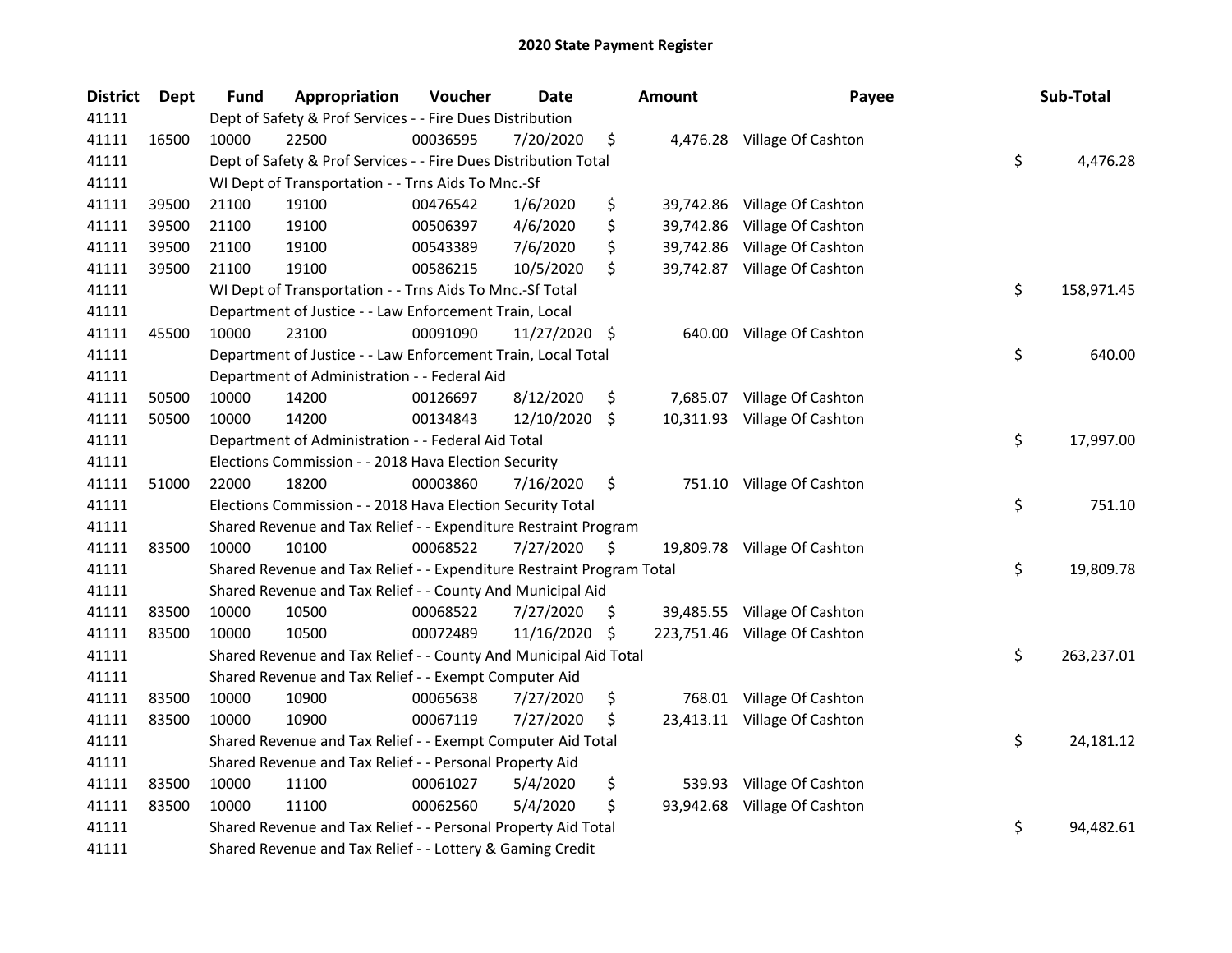| District Dept |       | Fund  | Appropriation                                                   | <b>Voucher</b> | Date      | Amount |  | Pavee                       | Sub-Total  |
|---------------|-------|-------|-----------------------------------------------------------------|----------------|-----------|--------|--|-----------------------------|------------|
| 41111         | 83500 | 52100 | 36300                                                           | 00055431       | 3/23/2020 |        |  | 8,236.38 Village Of Cashton |            |
| 41111         |       |       | Shared Revenue and Tax Relief - - Lottery & Gaming Credit Total |                |           |        |  |                             | 8.236.38   |
| 41111 Total   |       |       |                                                                 |                |           |        |  |                             | 592,782.73 |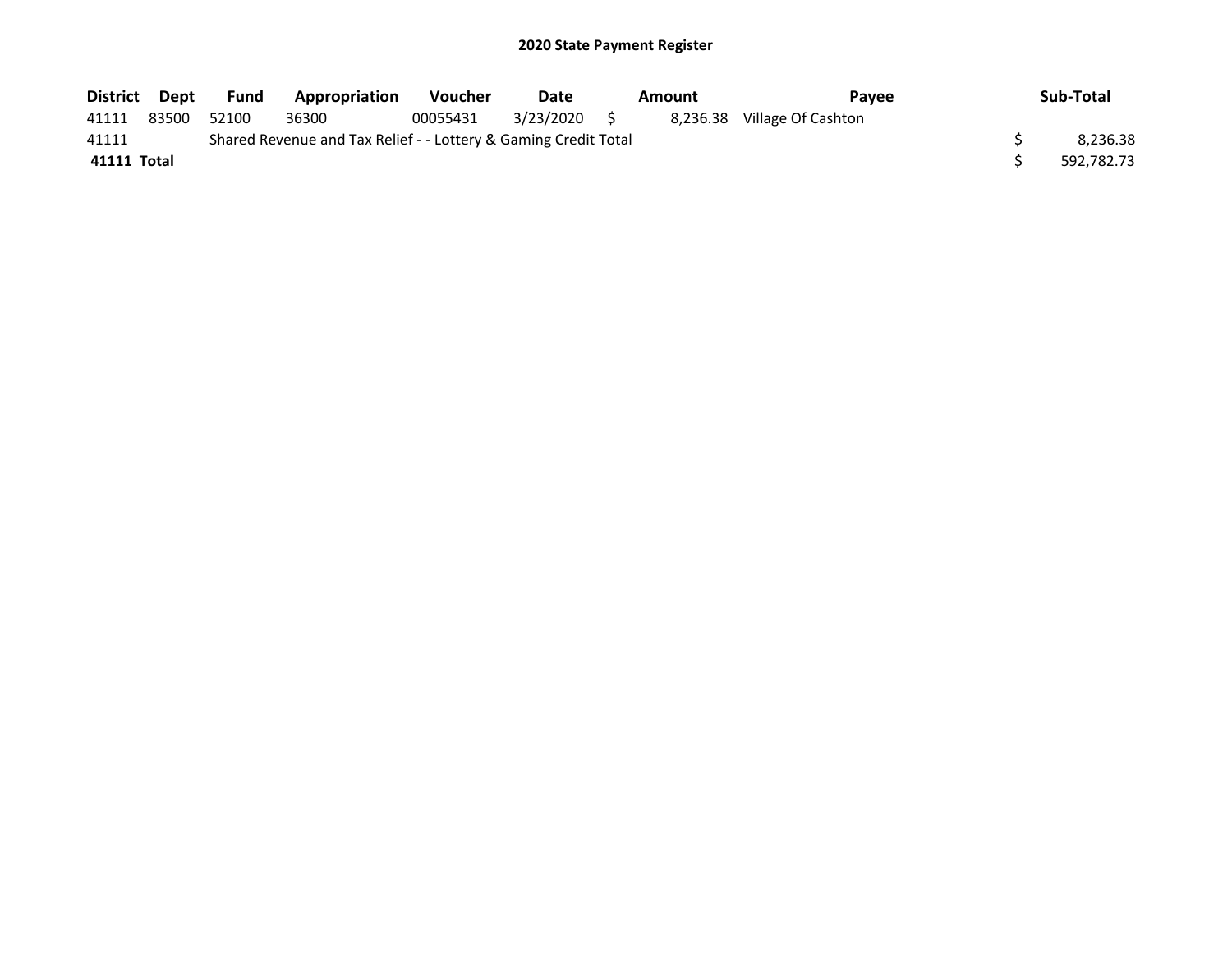| <b>District</b> | Dept  | <b>Fund</b> | Appropriation                                                          | Voucher  | Date      | Amount          | Payee                       | Sub-Total        |
|-----------------|-------|-------------|------------------------------------------------------------------------|----------|-----------|-----------------|-----------------------------|------------------|
| 41141           |       |             | Dept of Safety & Prof Services - - Fire Dues Distribution              |          |           |                 |                             |                  |
| 41141           | 16500 | 10000       | 22500                                                                  | 00036596 | 7/20/2020 | \$              | 886.34 Village Of Kendall   |                  |
| 41141           |       |             | Dept of Safety & Prof Services - - Fire Dues Distribution Total        |          |           |                 |                             | \$<br>886.34     |
| 41141           |       |             | Dept of Natural Resources - - Aids In Lieu Of Taxes - Gener            |          |           |                 |                             |                  |
| 41141           | 37000 | 10000       | 50300                                                                  | 00405115 | 4/21/2020 | \$              | 10.90 Village Of Kendall    |                  |
| 41141           |       |             | Dept of Natural Resources - - Aids In Lieu Of Taxes - Gener Total      |          |           |                 |                             | \$<br>10.90      |
| 41141           |       |             | Dept of Natural Resources - - Gen Program Ops-State Funds              |          |           |                 |                             |                  |
| 41141           | 37000 | 21200       | 16100                                                                  | 00446582 | 12/1/2020 | \$<br>44.14     | Village Of Kendall          |                  |
| 41141           | 37000 | 21200       | 16100                                                                  | 00446584 | 12/2/2020 | \$<br>0.99      | Village Of Kendall          |                  |
| 41141           | 37000 | 21200       | 16100                                                                  | 00446586 | 12/2/2020 | \$<br>1.00      | Village Of Kendall          |                  |
| 41141           | 37000 | 21200       | 16100                                                                  | 00449826 | 12/2/2020 | \$<br>13.45     | Village Of Kendall          |                  |
| 41141           | 37000 | 21200       | 16100                                                                  | 00449828 | 12/2/2020 | \$<br>41.36     | Village Of Kendall          |                  |
| 41141           | 37000 | 21200       | 16100                                                                  | 00449830 | 12/2/2020 | \$              | 1.01 Village Of Kendall     |                  |
| 41141           |       |             | Dept of Natural Resources - - Gen Program Ops-State Funds Total        |          |           |                 |                             | \$<br>101.95     |
| 41141           |       |             | Dept of Natural Resources - - Aids In Lieu Of Taxes - Sum S            |          |           |                 |                             |                  |
| 41141           | 37000 | 21200       | 57900                                                                  | 00405114 | 4/21/2020 | \$<br>1.09      | Village Of Kendall          |                  |
| 41141           |       |             | Dept of Natural Resources - - Aids In Lieu Of Taxes - Sum S Total      |          |           |                 |                             | \$<br>1.09       |
| 41141           |       |             | WI Dept of Transportation - - Trns Aids To Mnc.-Sf                     |          |           |                 |                             |                  |
| 41141           | 39500 | 21100       | 19100                                                                  | 00476543 | 1/6/2020  | \$<br>6,805.37  | Village Of Kendall          |                  |
| 41141           | 39500 | 21100       | 19100                                                                  | 00506398 | 4/6/2020  | \$<br>6,805.37  | Village Of Kendall          |                  |
| 41141           | 39500 | 21100       | 19100                                                                  | 00543390 | 7/6/2020  | \$              | 6,805.37 Village Of Kendall |                  |
| 41141           | 39500 | 21100       | 19100                                                                  | 00586216 | 10/5/2020 | \$              | 6,805.37 Village Of Kendall |                  |
| 41141           |       |             | WI Dept of Transportation - - Trns Aids To Mnc.-Sf Total               |          |           |                 |                             | \$<br>27,221.48  |
| 41141           |       |             | Department of Military Affairs - - Disaster Recovery Aid               |          |           |                 |                             |                  |
| 41141           | 46500 | 10000       | 30500                                                                  | 00072048 | 1/17/2020 | \$<br>1,479.29  | Village Of Kendall          |                  |
| 41141           | 46500 | 10000       | 30500                                                                  | 00075221 | 3/11/2020 | \$<br>472.94    | Village Of Kendall          |                  |
| 41141           | 46500 | 10000       | 30500                                                                  | 00084014 | 10/8/2020 | \$<br>9,093.74  | Village Of Kendall          |                  |
| 41141           | 46500 | 10000       | 30500                                                                  | 00086177 | 12/3/2020 | \$<br>500.00    | Village Of Kendall          |                  |
| 41141           |       |             | Department of Military Affairs - - Disaster Recovery Aid Total         |          |           |                 |                             | \$<br>11,545.97  |
| 41141           |       |             | Department of Military Affairs - - Federal Aid, Local Assistance       |          |           |                 |                             |                  |
| 41141           | 46500 | 10000       | 34200                                                                  | 00074919 | 3/5/2020  | \$<br>98,108.29 | Village Of Kendall          |                  |
| 41141           | 46500 | 10000       | 34200                                                                  | 00075221 | 3/11/2020 | \$<br>2,837.66  | Village Of Kendall          |                  |
| 41141           | 46500 | 10000       | 34200                                                                  | 00084014 | 10/8/2020 | \$<br>7,358.35  | Village Of Kendall          |                  |
| 41141           | 46500 | 10000       | 34200                                                                  | 00086177 | 12/3/2020 | \$<br>3,000.00  | Village Of Kendall          |                  |
| 41141           |       |             | Department of Military Affairs - - Federal Aid, Local Assistance Total |          |           |                 |                             | \$<br>111,304.30 |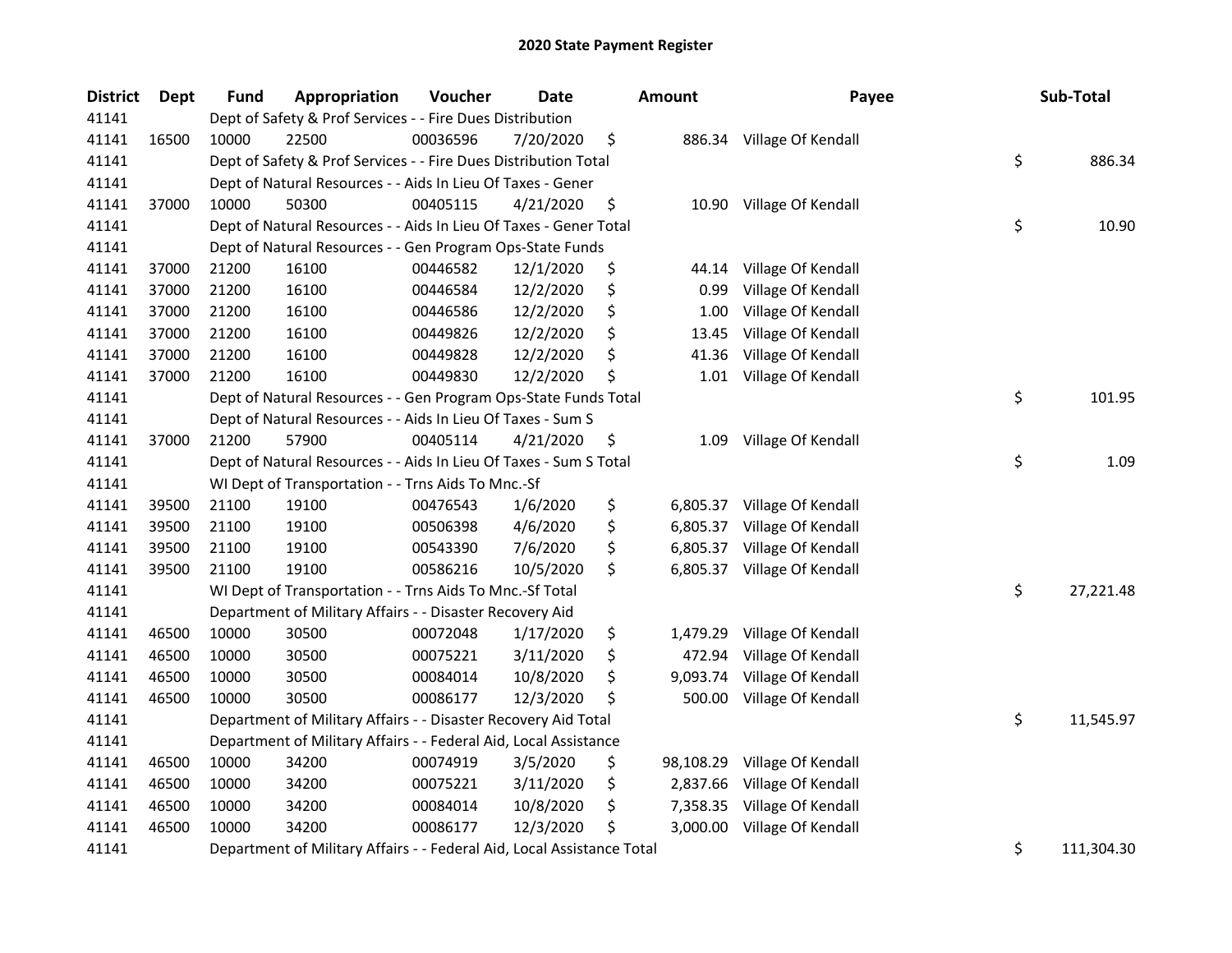| <b>District</b> | <b>Dept</b> | Fund  | Appropriation                                                         | Voucher  | Date          |     | <b>Amount</b> | Payee                     | Sub-Total        |
|-----------------|-------------|-------|-----------------------------------------------------------------------|----------|---------------|-----|---------------|---------------------------|------------------|
| 41141           |             |       | Department of Administration - - Federal Aid                          |          |               |     |               |                           |                  |
| 41141           | 50500       | 10000 | 14200                                                                 | 00134844 | 12/10/2020 \$ |     | 7,282.80      | Village Of Kendall        |                  |
| 41141           |             |       | Department of Administration - - Federal Aid Total                    |          |               |     |               |                           | \$<br>7,282.80   |
| 41141           |             |       | Department of Administration - - Telecom Access; School Dist          |          |               |     |               |                           |                  |
| 41141           | 50500       | 25500 | 46600                                                                 | 00114569 | 2/26/2020     | \$. | 625.00        | Village Of Kendall        |                  |
| 41141           |             |       | Department of Administration - - Telecom Access; School Dist Total    |          |               |     |               |                           | \$<br>625.00     |
| 41141           |             |       | Shared Revenue and Tax Relief - - Expenditure Restraint Program       |          |               |     |               |                           |                  |
| 41141           | 83500       | 10000 | 10100                                                                 | 00068523 | 7/27/2020     | \$. | 3,641.71      | Village Of Kendall        |                  |
| 41141           |             |       | Shared Revenue and Tax Relief - - Expenditure Restraint Program Total |          |               |     |               |                           | \$<br>3,641.71   |
| 41141           |             |       | Shared Revenue and Tax Relief - - County And Municipal Aid            |          |               |     |               |                           |                  |
| 41141           | 83500       | 10000 | 10500                                                                 | 00068523 | 7/27/2020     | \$. | 18,553.44     | Village Of Kendall        |                  |
| 41141           | 83500       | 10000 | 10500                                                                 | 00072490 | 11/16/2020    | S.  | 105,136.17    | Village Of Kendall        |                  |
| 41141           |             |       | Shared Revenue and Tax Relief - - County And Municipal Aid Total      |          |               |     |               |                           | \$<br>123,689.61 |
| 41141           |             |       | Shared Revenue and Tax Relief - - Exempt Computer Aid                 |          |               |     |               |                           |                  |
| 41141           | 83500       | 10000 | 10900                                                                 | 00065639 | 7/27/2020     | S   | 889.76        | Village Of Kendall        |                  |
| 41141           |             |       | Shared Revenue and Tax Relief - - Exempt Computer Aid Total           |          |               |     |               |                           | \$<br>889.76     |
| 41141           |             |       | Shared Revenue and Tax Relief - - Personal Property Aid               |          |               |     |               |                           |                  |
| 41141           | 83500       | 10000 | 11100                                                                 | 00061028 | 5/4/2020      | \$  | 308.96        | Village Of Kendall        |                  |
| 41141           |             |       | Shared Revenue and Tax Relief - - Personal Property Aid Total         |          |               |     |               |                           | \$<br>308.96     |
| 41141           |             |       | Shared Revenue and Tax Relief - - Payments For Municipal Svcs         |          |               |     |               |                           |                  |
| 41141           | 83500       | 10000 | 50100                                                                 | 00054907 | 2/3/2020      | \$. |               | 342.38 Village Of Kendall |                  |
| 41141           |             |       | Shared Revenue and Tax Relief - - Payments For Municipal Svcs Total   |          |               |     |               |                           | \$<br>342.38     |
| 41141 Total     |             |       |                                                                       |          |               |     |               |                           | \$<br>287,852.25 |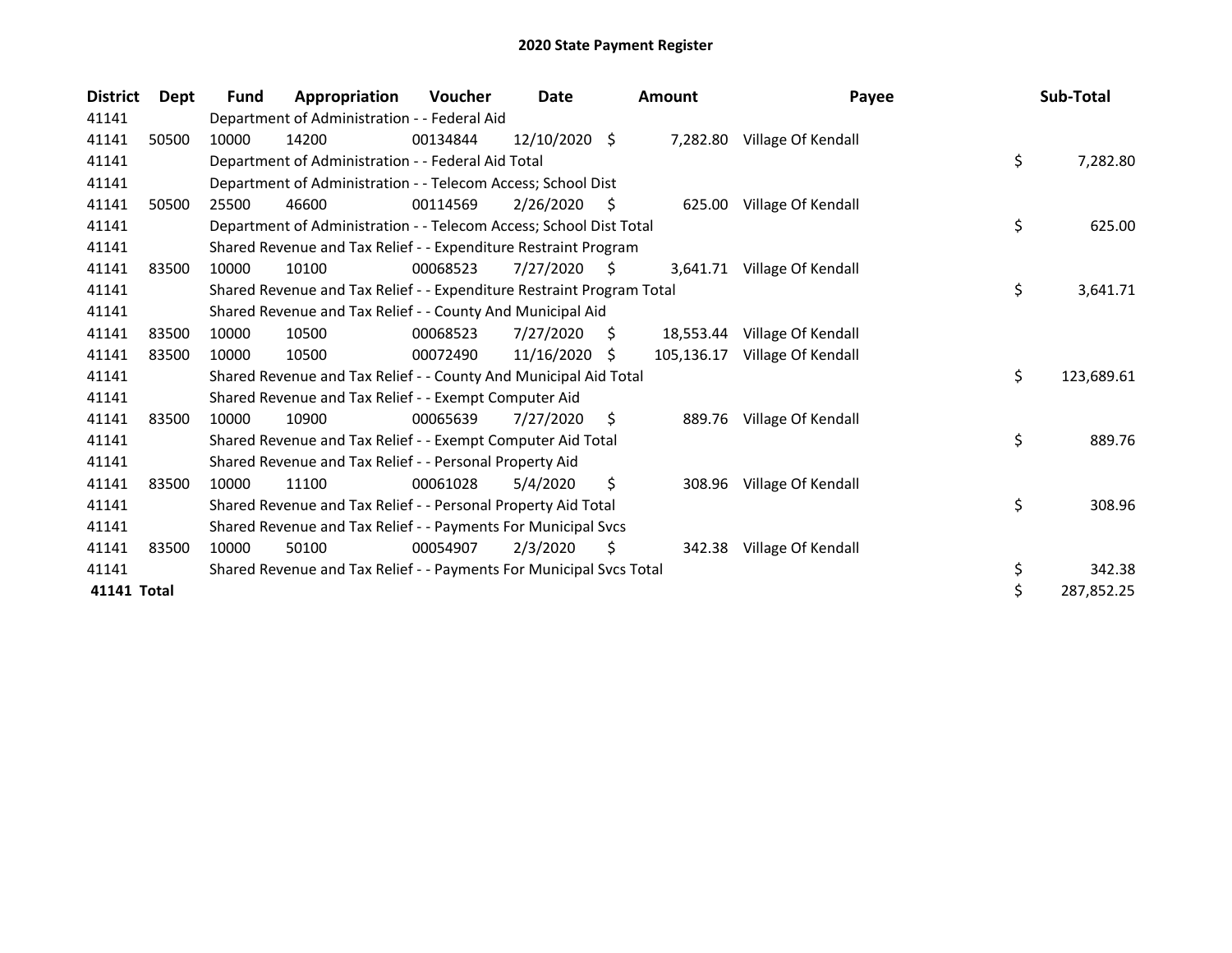| <b>District</b> | Dept  | Fund  | Appropriation                                                    | <b>Voucher</b> | Date       |     | <b>Amount</b> | Payee              | Sub-Total       |
|-----------------|-------|-------|------------------------------------------------------------------|----------------|------------|-----|---------------|--------------------|-----------------|
| 41151           |       |       | Dept of Safety & Prof Services - - Fire Dues Distribution        |                |            |     |               |                    |                 |
| 41151           | 16500 | 10000 | 22500                                                            | 00036597       | 7/20/2020  | S   | 122.63        | Village Of Melvina |                 |
| 41151           |       |       | Dept of Safety & Prof Services - - Fire Dues Distribution Total  |                |            |     |               |                    | \$<br>122.63    |
| 41151           |       |       | WI Dept of Transportation - - Trns Aids To Mnc.-Sf               |                |            |     |               |                    |                 |
| 41151           | 39500 | 21100 | 19100                                                            | 00476544       | 1/6/2020   | \$  | 928.34        | Village Of Melvina |                 |
| 41151           | 39500 | 21100 | 19100                                                            | 00506399       | 4/6/2020   | \$  | 928.34        | Village Of Melvina |                 |
| 41151           | 39500 | 21100 | 19100                                                            | 00543391       | 7/6/2020   | Ś   | 928.34        | Village Of Melvina |                 |
| 41151           | 39500 | 21100 | 19100                                                            | 00586217       | 10/5/2020  | S   | 928.34        | Village Of Melvina |                 |
| 41151           |       |       | WI Dept of Transportation - - Trns Aids To Mnc.-Sf Total         |                |            |     |               |                    | \$<br>3,713.36  |
| 41151           |       |       | Shared Revenue and Tax Relief - - County And Municipal Aid       |                |            |     |               |                    |                 |
| 41151           | 83500 | 10000 | 10500                                                            | 00068524       | 7/27/2020  | S   | 6,452.77      | Village Of Melvina |                 |
| 41151           | 83500 | 10000 | 10500                                                            | 00072491       | 11/16/2020 | - S | 36.565.71     | Village Of Melvina |                 |
| 41151           |       |       | Shared Revenue and Tax Relief - - County And Municipal Aid Total |                |            |     |               |                    | \$<br>43,018.48 |
| 41151 Total     |       |       |                                                                  |                |            |     |               |                    | \$<br>46,854.47 |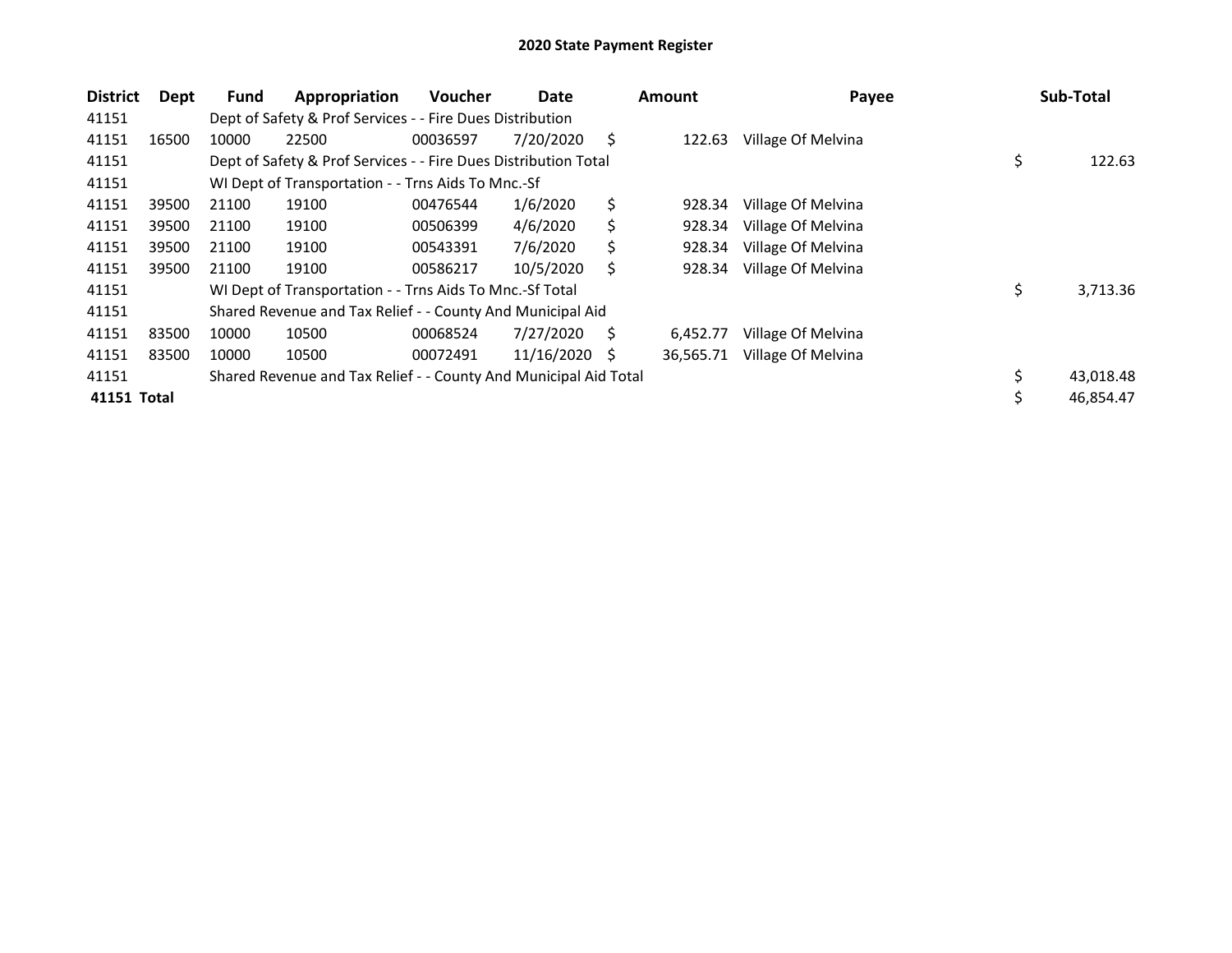| <b>District</b> | Dept  | Fund  | Appropriation                                                      | Voucher  | Date          |      | <b>Amount</b> | Payee                         | Sub-Total        |
|-----------------|-------|-------|--------------------------------------------------------------------|----------|---------------|------|---------------|-------------------------------|------------------|
| 41161           |       |       | Dept of Safety & Prof Services - - Fire Dues Distribution          |          |               |      |               |                               |                  |
| 41161           | 16500 | 10000 | 22500                                                              | 00036598 | 7/20/2020     | \$   |               | 762.33 Village Of Norwalk     |                  |
| 41161           |       |       | Dept of Safety & Prof Services - - Fire Dues Distribution Total    |          |               |      |               |                               | \$<br>762.33     |
| 41161           |       |       | Dept of Natural Resources - - Aids In Lieu Of Taxes - Gener        |          |               |      |               |                               |                  |
| 41161           | 37000 | 10000 | 50300                                                              | 00405124 | 4/21/2020     | \$   | 5.00          | Village Of Norwalk            |                  |
| 41161           |       |       | Dept of Natural Resources - - Aids In Lieu Of Taxes - Gener Total  |          |               |      |               |                               | \$<br>5.00       |
| 41161           |       |       | Dept of Natural Resources - - Resaids - Cnty Forst, Cl & Mfl       |          |               |      |               |                               |                  |
| 41161           | 37000 | 21200 | 57100                                                              | 00417444 | 6/18/2020     | \$   |               | 4.20 Village Of Norwalk       |                  |
| 41161           |       |       | Dept of Natural Resources - - Resaids - Cnty Forst, Cl & Mfl Total |          |               |      |               |                               | \$<br>4.20       |
| 41161           |       |       | Dept of Natural Resources - - Aids In Lieu Of Taxes - Sum S        |          |               |      |               |                               |                  |
| 41161           | 37000 | 21200 | 57900                                                              | 00405125 | 4/21/2020     | \$   |               | 0.50 Village Of Norwalk       |                  |
| 41161           |       |       | Dept of Natural Resources - - Aids In Lieu Of Taxes - Sum S Total  |          |               |      |               |                               | \$<br>0.50       |
| 41161           |       |       | WI Dept of Transportation - - Trns Aids To Mnc.-Sf                 |          |               |      |               |                               |                  |
| 41161           | 39500 | 21100 | 19100                                                              | 00476545 | 1/6/2020      | \$   |               | 5,231.27 Village Of Norwalk   |                  |
| 41161           | 39500 | 21100 | 19100                                                              | 00506400 | 4/6/2020      | \$   | 5,231.27      | Village Of Norwalk            |                  |
| 41161           | 39500 | 21100 | 19100                                                              | 00543392 | 7/6/2020      | \$   | 5,231.27      | Village Of Norwalk            |                  |
| 41161           | 39500 | 21100 | 19100                                                              | 00586218 | 10/5/2020     | \$   |               | 5,231.30 Village Of Norwalk   |                  |
| 41161           |       |       | WI Dept of Transportation - - Trns Aids To Mnc.-Sf Total           |          |               |      |               |                               | \$<br>20,925.11  |
| 41161           |       |       | Department of Justice - - Law Enforcement Train, Local             |          |               |      |               |                               |                  |
| 41161           | 45500 | 10000 | 23100                                                              | 00091801 | 12/9/2020     | \$   |               | 320.00 Village Of Norwalk     |                  |
| 41161           |       |       | Department of Justice - - Law Enforcement Train, Local Total       |          |               |      |               |                               | \$<br>320.00     |
| 41161           |       |       | Department of Administration - - Federal Aid                       |          |               |      |               |                               |                  |
| 41161           | 50500 | 10000 | 14200                                                              | 00134845 | 12/10/2020    | - \$ |               | 10,356.00 Village Of Norwalk  |                  |
| 41161           | 50500 | 10000 | 14200                                                              | 00136420 | 12/17/2020 \$ |      |               | 189.51 Village Of Norwalk     |                  |
| 41161           |       |       | Department of Administration - - Federal Aid Total                 |          |               |      |               |                               | \$<br>10,545.51  |
| 41161           |       |       | Department of Administration - - Telecom Access; School Dist       |          |               |      |               |                               |                  |
| 41161           | 50500 | 25500 | 46600                                                              | 00114543 | 2/26/2020     | \$   |               | 150.00 Village Of Norwalk     |                  |
| 41161           |       |       | Department of Administration - - Telecom Access; School Dist Total |          |               |      |               |                               | \$<br>150.00     |
| 41161           |       |       | Shared Revenue and Tax Relief - - County And Municipal Aid         |          |               |      |               |                               |                  |
| 41161           | 83500 | 10000 | 10500                                                              | 00068525 | 7/27/2020     | \$   | 26,888.49     | Village Of Norwalk            |                  |
| 41161           | 83500 | 10000 | 10500                                                              | 00072492 | 11/16/2020    | -\$  |               | 152,368.11 Village Of Norwalk |                  |
| 41161           |       |       | Shared Revenue and Tax Relief - - County And Municipal Aid Total   |          |               |      |               |                               | \$<br>179,256.60 |
| 41161           |       |       | Shared Revenue and Tax Relief - - Exempt Computer Aid              |          |               |      |               |                               |                  |
| 41161           | 83500 | 10000 | 10900                                                              | 00065640 | 7/27/2020     | \$   | 282.68        | Village Of Norwalk            |                  |
| 41161           |       |       | Shared Revenue and Tax Relief - - Exempt Computer Aid Total        |          |               |      |               |                               | \$<br>282.68     |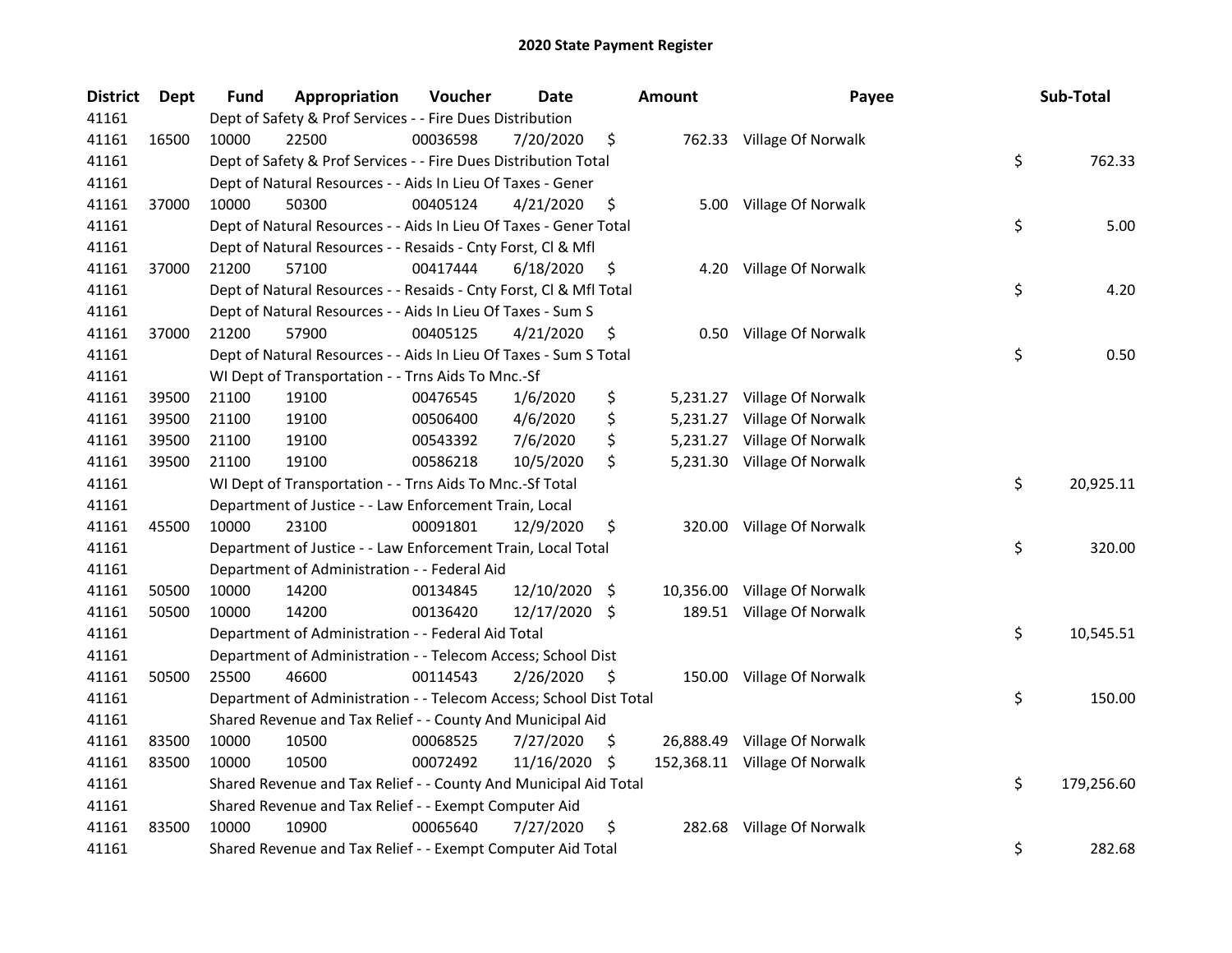| <b>District</b> | <b>Dept</b> | <b>Fund</b> | Appropriation                                                 | <b>Voucher</b> | Date     | Amount | Pavee              | Sub-Total  |
|-----------------|-------------|-------------|---------------------------------------------------------------|----------------|----------|--------|--------------------|------------|
| 41161           |             |             | Shared Revenue and Tax Relief - - Personal Property Aid       |                |          |        |                    |            |
| 41161           | 83500       | 10000       | 11100                                                         | 00061029       | 5/4/2020 | 412.39 | Village Of Norwalk |            |
| 41161           |             |             | Shared Revenue and Tax Relief - - Personal Property Aid Total |                |          |        |                    | 412.39     |
| 41161 Total     |             |             |                                                               |                |          |        |                    | 212,664.32 |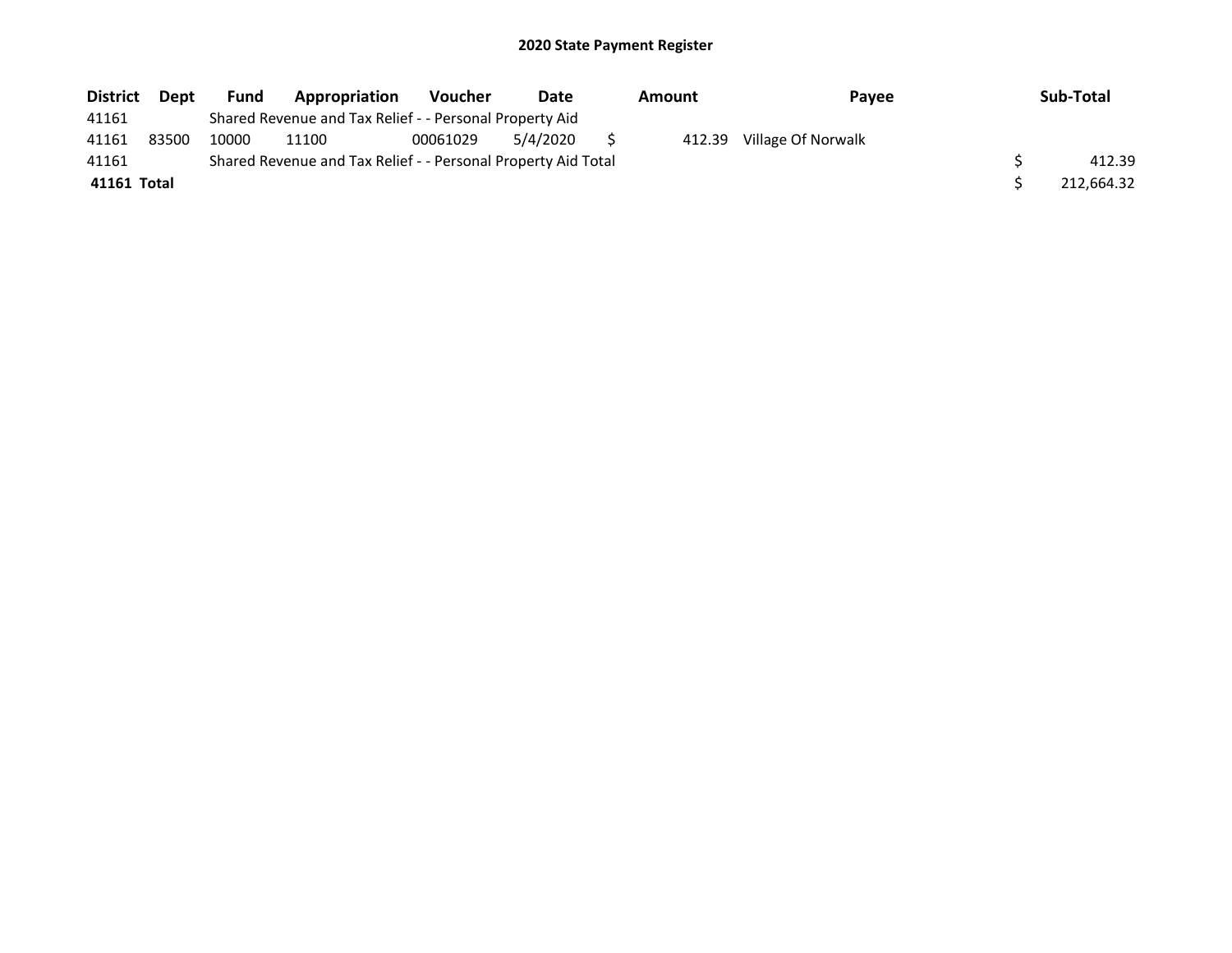| <b>District</b> | Dept  | <b>Fund</b> | Appropriation                                                        | Voucher  | Date          |     | <b>Amount</b> | Payee                         | Sub-Total       |
|-----------------|-------|-------------|----------------------------------------------------------------------|----------|---------------|-----|---------------|-------------------------------|-----------------|
| 41165           |       |             | Dept of Safety & Prof Services - - Fire Dues Distribution            |          |               |     |               |                               |                 |
| 41165           | 16500 | 10000       | 22500                                                                | 00036599 | 7/20/2020     | \$  |               | 985.61 Oakdale, Village of    |                 |
| 41165           |       |             | Dept of Safety & Prof Services - - Fire Dues Distribution Total      |          |               |     |               |                               | \$<br>985.61    |
| 41165           |       |             | Dept of Natural Resources - - Resaids - Cnty Forst, Cl & Mfl         |          |               |     |               |                               |                 |
| 41165           | 37000 | 21200       | 57100                                                                | 00417445 | 6/18/2020     | \$  |               | 1.40 Oakdale, Village of      |                 |
| 41165           |       |             | Dept of Natural Resources - - Resaids - Cnty Forst, Cl & Mfl Total   |          |               |     |               |                               | \$<br>1.40      |
| 41165           |       |             | WI Dept of Transportation - - Trns Aids To Mnc.-Sf                   |          |               |     |               |                               |                 |
| 41165           | 39500 | 21100       | 19100                                                                | 00476546 | 1/6/2020      | \$  |               | 3,184.22 Oakdale, Village of  |                 |
| 41165           | 39500 | 21100       | 19100                                                                | 00506401 | 4/6/2020      | \$  | 3,184.22      | Oakdale, Village of           |                 |
| 41165           | 39500 | 21100       | 19100                                                                | 00543393 | 7/6/2020      | \$  |               | 3,184.22 Oakdale, Village of  |                 |
| 41165           | 39500 | 21100       | 19100                                                                | 00586219 | 10/5/2020     | \$  |               | 3,184.24 Oakdale, Village of  |                 |
| 41165           |       |             | WI Dept of Transportation - - Trns Aids To Mnc.-Sf Total             |          |               |     |               |                               | \$<br>12,736.90 |
| 41165           |       |             | Department of Administration - - Federal Aid                         |          |               |     |               |                               |                 |
| 41165           | 50500 | 10000       | 14200                                                                | 00130056 | 10/2/2020     | \$  | 5,000.00      | Oakdale, Village of           |                 |
| 41165           |       |             | Department of Administration - - Federal Aid Total                   |          |               |     |               |                               | \$<br>5,000.00  |
| 41165           |       |             | Department of Administration - - Hv Trans Ln Annual Impact Fee       |          |               |     |               |                               |                 |
| 41165           | 50500 | 10000       | 17400                                                                | 00121280 | 5/1/2020      | \$  |               | 6,157.00 Oakdale, Village of  |                 |
| 41165           |       |             | Department of Administration - - Hv Trans Ln Annual Impact Fee Total |          |               |     |               |                               | \$<br>6,157.00  |
| 41165           |       |             | Elections Commission - - 2018 Hava Election Security                 |          |               |     |               |                               |                 |
| 41165           | 51000 | 22000       | 18200                                                                | 00003356 | 6/24/2020     | \$  | 339.70        | Oakdale, Village of           |                 |
| 41165           |       |             | Elections Commission - - 2018 Hava Election Security Total           |          |               |     |               |                               | \$<br>339.70    |
| 41165           |       |             | Shared Revenue and Tax Relief - - County And Municipal Aid           |          |               |     |               |                               |                 |
| 41165           | 83500 | 10000       | 10500                                                                | 00068526 | 7/27/2020     | \$. |               | 5,231.92 Oakdale, Village of  |                 |
| 41165           | 83500 | 10000       | 10500                                                                | 00072493 | 11/16/2020 \$ |     |               | 29,647.54 Oakdale, Village of |                 |
| 41165           |       |             | Shared Revenue and Tax Relief - - County And Municipal Aid Total     |          |               |     |               |                               | \$<br>34,879.46 |
| 41165           |       |             | Shared Revenue and Tax Relief - - Exempt Computer Aid                |          |               |     |               |                               |                 |
| 41165           | 83500 | 10000       | 10900                                                                | 00065641 | 7/27/2020     | \$  |               | 571.22 Oakdale, Village of    |                 |
| 41165           |       |             | Shared Revenue and Tax Relief - - Exempt Computer Aid Total          |          |               |     |               |                               | \$<br>571.22    |
| 41165           |       |             | Shared Revenue and Tax Relief - - Utility Aid                        |          |               |     |               |                               |                 |
| 41165           | 83500 | 10000       | 11000                                                                | 00068526 | 7/27/2020     | \$  |               | 2,487.43 Oakdale, Village of  |                 |
| 41165           | 83500 | 10000       | 11000                                                                | 00072493 | 11/16/2020 \$ |     |               | 14,019.57 Oakdale, Village of |                 |
| 41165           |       |             | Shared Revenue and Tax Relief - - Utility Aid Total                  |          |               |     |               |                               | \$<br>16,507.00 |
| 41165           |       |             | Shared Revenue and Tax Relief - - Personal Property Aid              |          |               |     |               |                               |                 |
| 41165           | 83500 | 10000       | 11100                                                                | 00061030 | 5/4/2020      | \$  |               | 6,138.11 Oakdale, Village of  |                 |
| 41165           |       |             | Shared Revenue and Tax Relief - - Personal Property Aid Total        |          |               |     |               |                               | \$<br>6,138.11  |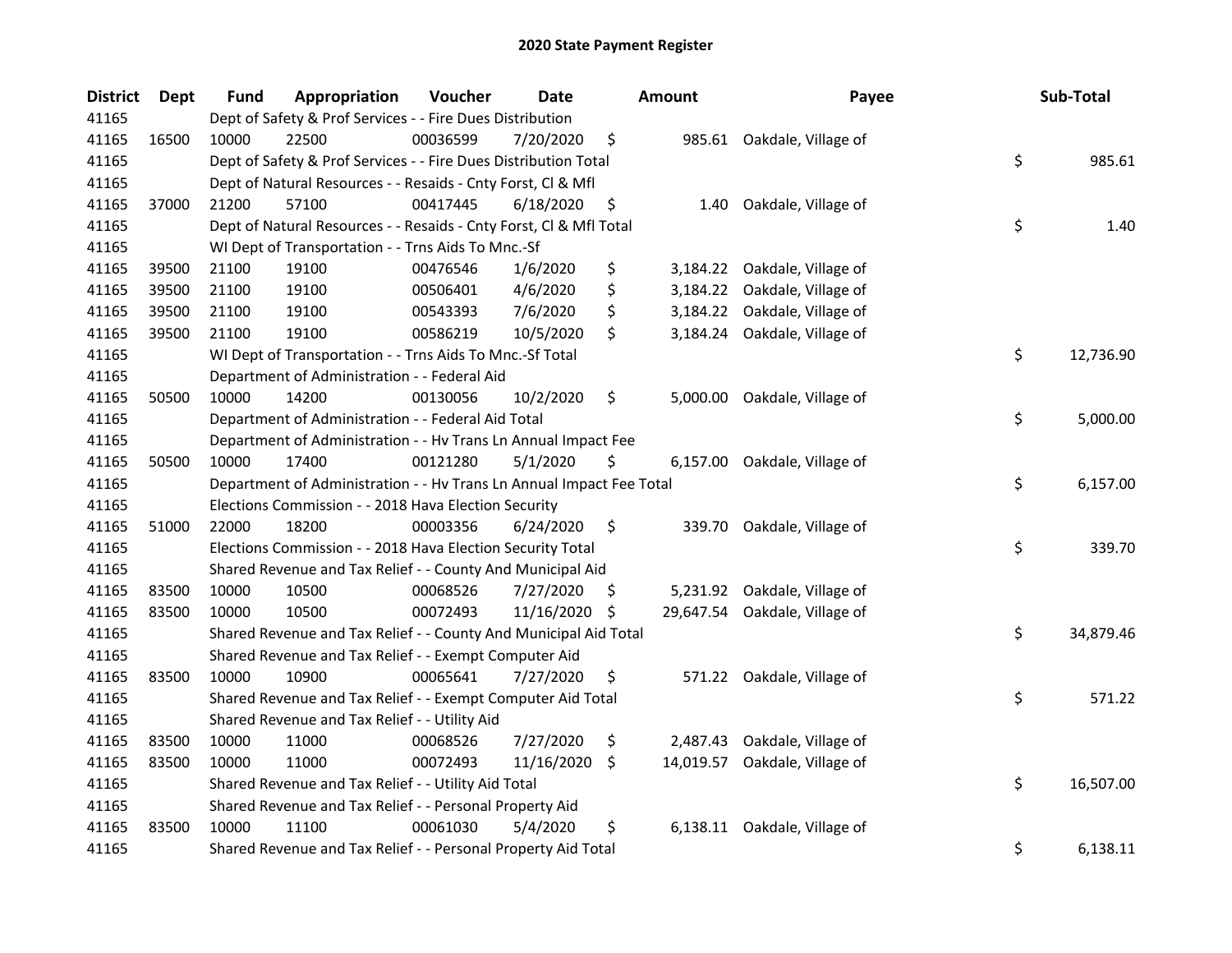| <b>District</b> | Dept  | <b>Fund</b> | <b>Appropriation</b>                                            | <b>Voucher</b> | Date      | <b>Amount</b> | Pavee                      | Sub-Total |
|-----------------|-------|-------------|-----------------------------------------------------------------|----------------|-----------|---------------|----------------------------|-----------|
| 41165           |       |             | Shared Revenue and Tax Relief - - Lottery & Gaming Credit       |                |           |               |                            |           |
| 41165           | 83500 | 52100       | 36300                                                           | 00055432       | 3/23/2020 |               | 600.48 Oakdale, Village of |           |
| 41165           |       |             | Shared Revenue and Tax Relief - - Lottery & Gaming Credit Total |                |           |               |                            | 600.48    |
| 41165 Total     |       |             |                                                                 |                |           |               |                            | 83.916.88 |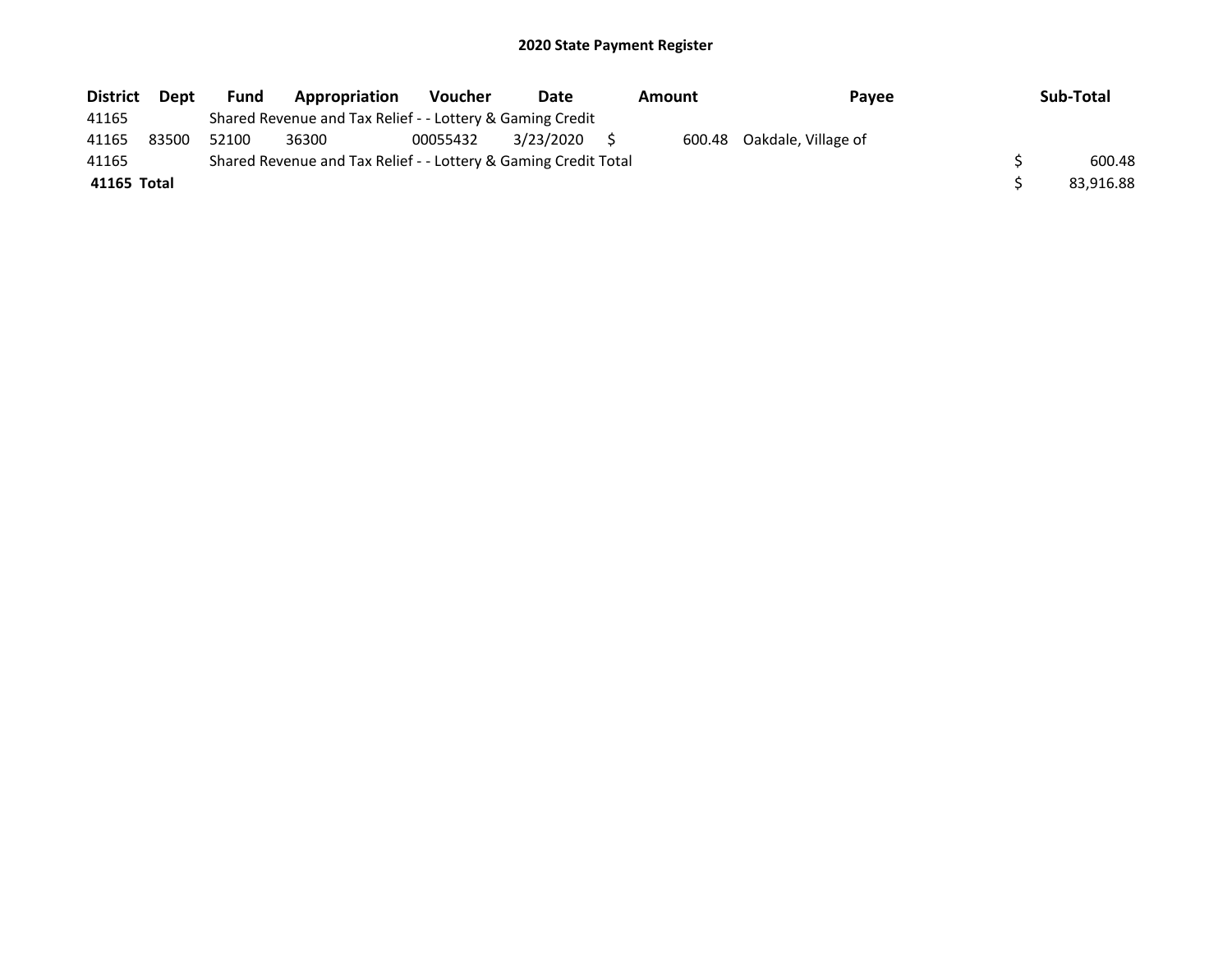| <b>District</b> | Dept  | <b>Fund</b> | Appropriation                                                         | Voucher  | <b>Date</b>   |     | <b>Amount</b> | Payee                        | Sub-Total        |
|-----------------|-------|-------------|-----------------------------------------------------------------------|----------|---------------|-----|---------------|------------------------------|------------------|
| 41185           |       |             | Dept of Safety & Prof Services - - Fire Dues Distribution             |          |               |     |               |                              |                  |
| 41185           | 16500 | 10000       | 22500                                                                 | 00036600 | 7/20/2020     | \$  |               | 2,193.60 Village Of Warrens  |                  |
| 41185           |       |             | Dept of Safety & Prof Services - - Fire Dues Distribution Total       |          |               |     |               |                              | \$<br>2,193.60   |
| 41185           |       |             | Dept of Natural Resources - - Resaids - Cnty Forst, Cl & Mfl          |          |               |     |               |                              |                  |
| 41185           | 37000 | 21200       | 57100                                                                 | 00417446 | 6/18/2020     | \$  | 2.26          | Village Of Warrens           |                  |
| 41185           |       |             | Dept of Natural Resources - - Resaids - Cnty Forst, CI & Mfl Total    |          |               |     |               |                              | \$<br>2.26       |
| 41185           |       |             | WI Dept of Transportation - - Trns Aids To Mnc.-Sf                    |          |               |     |               |                              |                  |
| 41185           | 39500 | 21100       | 19100                                                                 | 00476547 | 1/6/2020      | \$  | 5,318.06      | Village Of Warrens           |                  |
| 41185           | 39500 | 21100       | 19100                                                                 | 00506402 | 4/6/2020      | \$  | 5,318.06      | Village Of Warrens           |                  |
| 41185           | 39500 | 21100       | 19100                                                                 | 00543394 | 7/6/2020      | \$  | 5,318.06      | Village Of Warrens           |                  |
| 41185           | 39500 | 21100       | 19100                                                                 | 00586220 | 10/5/2020     | \$  | 5,318.06      | Village Of Warrens           |                  |
| 41185           |       |             | WI Dept of Transportation - - Trns Aids To Mnc.-Sf Total              |          |               |     |               |                              | \$<br>21,272.24  |
| 41185           |       |             | Department of Administration - - Federal Aid                          |          |               |     |               |                              |                  |
| 41185           | 50500 | 10000       | 14200                                                                 | 00134846 | 12/10/2020 \$ |     | 5,889.00      | Village Of Warrens           |                  |
| 41185           |       |             | Department of Administration - - Federal Aid Total                    |          |               |     |               |                              | \$<br>5,889.00   |
| 41185           |       |             | Shared Revenue and Tax Relief - - Expenditure Restraint Program       |          |               |     |               |                              |                  |
| 41185           | 83500 | 10000       | 10100                                                                 | 00068527 | 7/27/2020     | \$  |               | 41,470.62 Village Of Warrens |                  |
| 41185           |       |             | Shared Revenue and Tax Relief - - Expenditure Restraint Program Total |          |               |     |               |                              | \$<br>41,470.62  |
| 41185           |       |             | Shared Revenue and Tax Relief - - County And Municipal Aid            |          |               |     |               |                              |                  |
| 41185           | 83500 | 10000       | 10500                                                                 | 00068527 | 7/27/2020     | \$  |               | 11,673.27 Village Of Warrens |                  |
| 41185           | 83500 | 10000       | 10500                                                                 | 00072494 | 11/16/2020    | \$. |               | 66,148.52 Village Of Warrens |                  |
| 41185           |       |             | Shared Revenue and Tax Relief - - County And Municipal Aid Total      |          |               |     |               |                              | \$<br>77,821.79  |
| 41185           |       |             | Shared Revenue and Tax Relief - - Exempt Computer Aid                 |          |               |     |               |                              |                  |
| 41185           | 83500 | 10000       | 10900                                                                 | 00065642 | 7/27/2020     | \$  | 398.03        | Village Of Warrens           |                  |
| 41185           | 83500 | 10000       | 10900                                                                 | 00067120 | 7/27/2020     | \$. | 532.70        | Village Of Warrens           |                  |
| 41185           |       |             | Shared Revenue and Tax Relief - - Exempt Computer Aid Total           |          |               |     |               |                              | \$<br>930.73     |
| 41185           |       |             | Shared Revenue and Tax Relief - - Personal Property Aid               |          |               |     |               |                              |                  |
| 41185           | 83500 | 10000       | 11100                                                                 | 00061031 | 5/4/2020      | \$  | 334.70        | Village Of Warrens           |                  |
| 41185           | 83500 | 10000       | 11100                                                                 | 00062561 | 5/4/2020      | \$  |               | 3,075.16 Village Of Warrens  |                  |
| 41185           |       |             | Shared Revenue and Tax Relief - - Personal Property Aid Total         |          |               |     |               |                              | \$<br>3,409.86   |
| 41185 Total     |       |             |                                                                       |          |               |     |               |                              | \$<br>152,990.10 |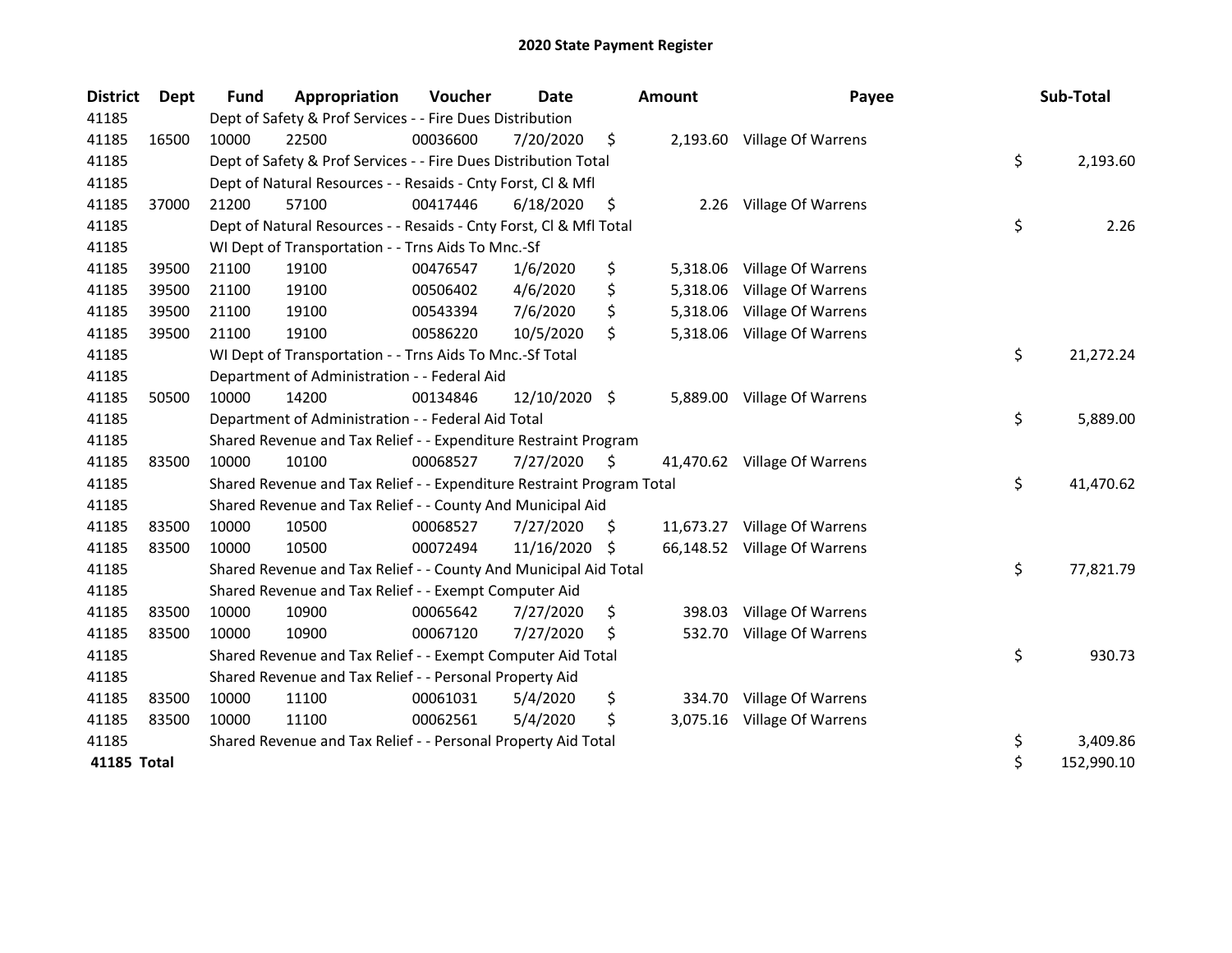| <b>District</b> | Dept  | Fund  | Appropriation                                                                   | Voucher   | Date          |     | <b>Amount</b> | Payee                       | Sub-Total       |
|-----------------|-------|-------|---------------------------------------------------------------------------------|-----------|---------------|-----|---------------|-----------------------------|-----------------|
| 41191           |       |       | Dept of Safety & Prof Services - - Fire Dues Distribution                       |           |               |     |               |                             |                 |
| 41191           | 16500 | 10000 | 22500                                                                           | 00036601  | 7/20/2020     | \$  |               | 1,648.31 Village Of Wilton  |                 |
| 41191           |       |       | Dept of Safety & Prof Services - - Fire Dues Distribution Total                 |           |               |     |               |                             | \$<br>1,648.31  |
| 41191           |       |       | Dept of Natural Resources - - Aids In Lieu Of Taxes - Gener                     |           |               |     |               |                             |                 |
| 41191           | 37000 | 10000 | 50300                                                                           | 00405171  | 4/21/2020     | \$  |               | 7.94 Village Of Wilton      |                 |
| 41191           |       |       | Dept of Natural Resources - - Aids In Lieu Of Taxes - Gener Total               |           |               |     |               |                             | \$<br>7.94      |
| 41191           |       |       | Dept of Natural Resources - - Gen Program Ops-State Funds                       |           |               |     |               |                             |                 |
| 41191           | 37000 | 21200 | 16100                                                                           | 00382686  | 1/16/2020     | \$  |               | 56.12 Village Of Wilton     |                 |
| 41191           | 37000 | 21200 | 16100                                                                           | 00399805  | 4/6/2020      | \$  | 55.98         | Village Of Wilton           |                 |
| 41191           | 37000 | 21200 | 16100                                                                           | 00412380  | 5/29/2020     | \$  | 15.00         | Village Of Wilton           |                 |
| 41191           | 37000 | 21200 | 16100                                                                           | 00426274  | 7/23/2020     | \$  | 48.96         | Village Of Wilton           |                 |
| 41191           | 37000 | 21200 | 16100                                                                           | 00440261  | 12/16/2020    | -\$ |               | 182.61 Village Of Wilton    |                 |
| 41191           |       |       | Dept of Natural Resources - - Gen Program Ops-State Funds Total                 |           |               |     |               |                             | \$<br>358.67    |
| 41191           |       |       | Dept of Natural Resources - - Aids In Lieu Of Taxes - Sum S                     |           |               |     |               |                             |                 |
| 41191           | 37000 | 21200 | 57900                                                                           | 00405172  | 4/21/2020     | \$  |               | 0.57 Village Of Wilton      |                 |
| 41191           |       |       | Dept of Natural Resources - - Aids In Lieu Of Taxes - Sum S Total               |           |               |     |               |                             | \$<br>0.57      |
| 41191           |       |       | WI Dept of Transportation - - Trns Aids To Mnc.-Sf                              |           |               |     |               |                             |                 |
| 41191           | 39500 | 21100 | 19100                                                                           | 00476548  | 1/6/2020      | \$  | 7,831.59      | Village Of Wilton           |                 |
| 41191           | 39500 | 21100 | 19100                                                                           | 00506403  | 4/6/2020      | \$  | 7,831.59      | Village Of Wilton           |                 |
| 41191           | 39500 | 21100 | 19100                                                                           | 00543395  | 7/6/2020      | \$  |               | 7,831.59 Village Of Wilton  |                 |
| 41191           | 39500 | 21100 | 19100                                                                           | 00586221  | 10/5/2020     | \$  |               | 7,831.62 Village Of Wilton  |                 |
| 41191           |       |       | WI Dept of Transportation - - Trns Aids To Mnc.-Sf Total                        |           |               |     |               |                             | \$<br>31,326.39 |
| 41191           |       |       | WI Dept of Transportation - - Loc Rd Imp Prg St Fd                              |           |               |     |               |                             |                 |
| 41191           | 39500 | 21100 | 27800                                                                           | 00533902  | 6/4/2020      | \$  |               | 15,233.72 Village Of Wilton |                 |
| 41191           | 39500 | 21100 | 27800                                                                           | 00599943  | 10/16/2020    | \$  |               | 15,951.55 Village Of Wilton |                 |
| 41191           |       |       | WI Dept of Transportation - - Loc Rd Imp Prg St Fd Total                        |           |               |     |               |                             | \$<br>31,185.27 |
| 41191           |       |       | Department of Health Services - - Emergency Medical Services, Ai                |           |               |     |               |                             |                 |
| 41191           | 43500 | 10000 | 11900                                                                           | 00379163  | 9/15/2020     | \$  |               | 5,506.19 Village Of Wilton  |                 |
| 41191           |       |       | Department of Health Services - - Emergency Medical Services, Ai Total          |           |               |     |               |                             | \$<br>5,506.19  |
| 41191           |       |       | Department of Health Services - - Prepaid Medical Transport Reimbursement       |           |               |     |               |                             |                 |
| 41191           | 43500 | 10000 | 16300                                                                           | AMBULANCE | 11/16/2020 \$ |     |               | 2,000.00 Village Of Wilton  |                 |
| 41191           |       |       | Department of Health Services - - Prepaid Medical Transport Reimbursement Total |           |               |     |               |                             | \$<br>2,000.00  |
| 41191           |       |       | Department of Justice - - Law Enforcement Train, Local                          |           |               |     |               |                             |                 |
| 41191           | 45500 | 10000 | 23100                                                                           | 00092217  | 12/16/2020 \$ |     |               | 480.00 Village Of Wilton    |                 |
| 41191           |       |       | Department of Justice - - Law Enforcement Train, Local Total                    |           |               |     |               |                             | \$<br>480.00    |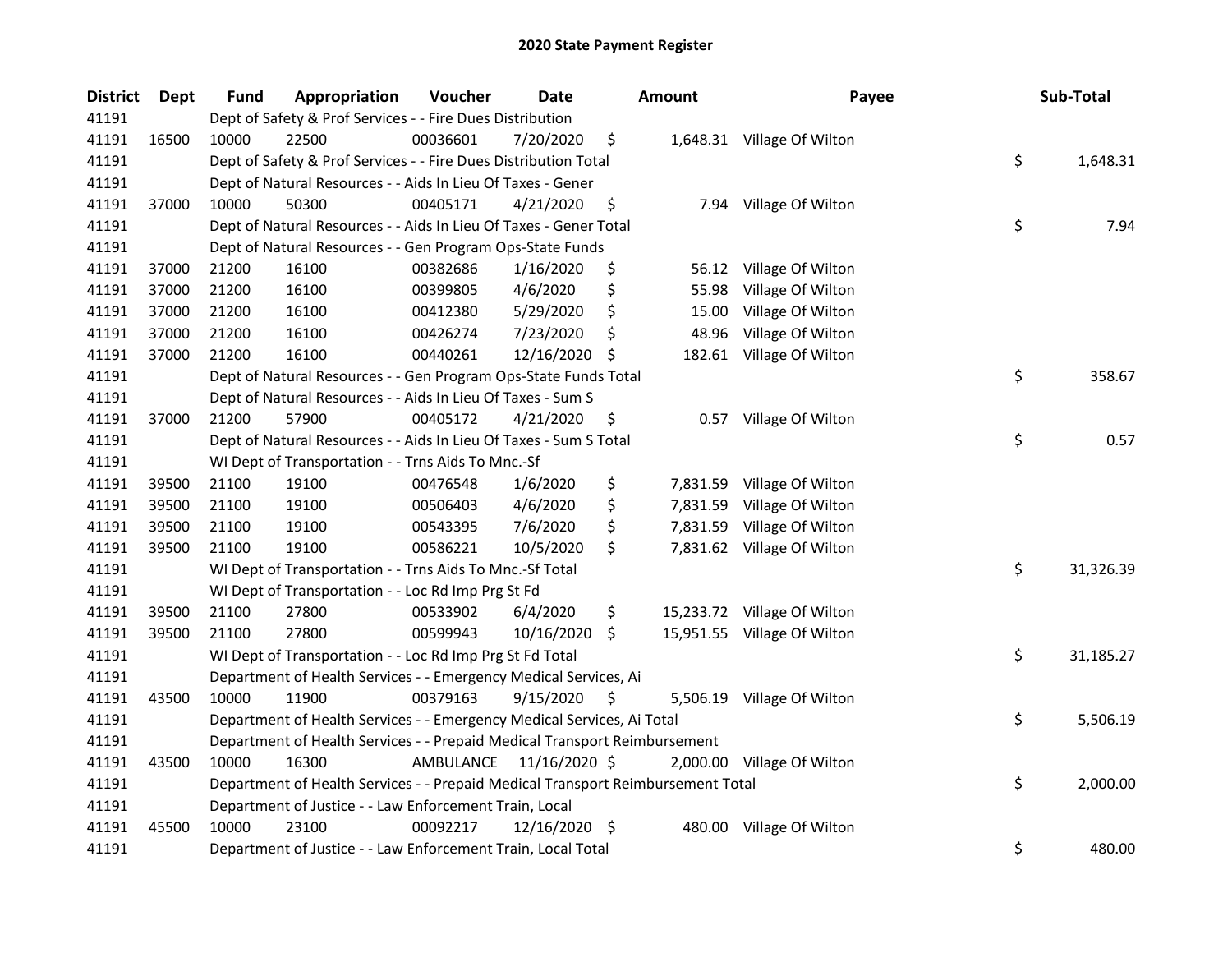| <b>District</b> | Dept  | Fund  | Appropriation                                                          | Voucher  | Date          |    | <b>Amount</b> | Payee                        |         | Sub-Total  |
|-----------------|-------|-------|------------------------------------------------------------------------|----------|---------------|----|---------------|------------------------------|---------|------------|
| 41191           |       |       | Department of Military Affairs - - Disaster Recovery Aid               |          |               |    |               |                              |         |            |
| 41191           | 46500 | 10000 | 30500                                                                  | 00077532 | 5/12/2020     | \$ |               | 2,498.43 Village Of Wilton   |         |            |
| 41191           |       |       | Department of Military Affairs - - Disaster Recovery Aid Total         |          |               |    |               |                              | \$      | 2,498.43   |
| 41191           |       |       | Department of Military Affairs - - Federal Aid, Local Assistance       |          |               |    |               |                              |         |            |
| 41191           | 46500 | 10000 | 34200                                                                  | 00076871 | 4/24/2020     | \$ |               | 318.75 Village Of Wilton     |         |            |
| 41191           |       |       | Department of Military Affairs - - Federal Aid, Local Assistance Total |          |               |    |               |                              | \$      | 318.75     |
| 41191           |       |       | Department of Administration - - Federal Aid                           |          |               |    |               |                              |         |            |
| 41191           | 50500 | 10000 | 14200                                                                  | 00134847 | 12/10/2020 \$ |    | 7,966.00      | Village Of Wilton            |         |            |
| 41191           | 50500 | 10000 | 14200                                                                  | 00136421 | 12/17/2020 \$ |    | 580.34        | Village Of Wilton            |         |            |
| 41191           |       |       | Department of Administration - - Federal Aid Total                     |          |               |    |               |                              | \$      | 8,546.34   |
| 41191           |       |       | Department of Administration - - Telecom Access; School Dist           |          |               |    |               |                              |         |            |
| 41191           | 50500 | 25500 | 46600                                                                  | 00114575 | 2/26/2020     | \$ | 20.00         | Village Of Wilton            |         |            |
| 41191           |       |       | Department of Administration - - Telecom Access; School Dist Total     |          |               |    |               |                              | \$      | 20.00      |
| 41191           |       |       | Elections Commission - - 2018 Hava Election Security                   |          |               |    |               |                              |         |            |
| 41191           | 51000 | 22000 | 18200                                                                  | 00003517 | 6/30/2020     | \$ | 495.90        | Village Of Wilton            |         |            |
| 41191           |       |       | Elections Commission - - 2018 Hava Election Security Total             |          |               |    |               |                              | \$      | 495.90     |
| 41191           |       |       | Shared Revenue and Tax Relief - - Expenditure Restraint Program        |          |               |    |               |                              |         |            |
| 41191           | 83500 | 10000 | 10100                                                                  | 00068528 | 7/27/2020     | \$ |               | 9,523.79 Village Of Wilton   |         |            |
| 41191           |       |       | Shared Revenue and Tax Relief - - Expenditure Restraint Program Total  |          |               |    |               |                              | \$      | 9,523.79   |
| 41191           |       |       | Shared Revenue and Tax Relief - - County And Municipal Aid             |          |               |    |               |                              |         |            |
| 41191           | 83500 | 10000 | 10500                                                                  | 00068528 | 7/27/2020     | S  |               | 27,602.20 Village Of Wilton  |         |            |
| 41191           | 83500 | 10000 | 10500                                                                  | 00072495 | 11/16/2020 \$ |    |               | 154,412.48 Village Of Wilton |         |            |
| 41191           |       |       | Shared Revenue and Tax Relief - - County And Municipal Aid Total       |          |               |    |               |                              | \$      | 182,014.68 |
| 41191           |       |       | Shared Revenue and Tax Relief - - Exempt Computer Aid                  |          |               |    |               |                              |         |            |
| 41191           | 83500 | 10000 | 10900                                                                  | 00065643 | 7/27/2020     | \$ |               | 141.34 Village Of Wilton     |         |            |
| 41191           | 83500 | 10000 | 10900                                                                  | 00067121 | 7/27/2020     | \$ |               | 1,501.19 Village Of Wilton   |         |            |
| 41191           |       |       | Shared Revenue and Tax Relief - - Exempt Computer Aid Total            |          |               |    |               |                              | \$      | 1,642.53   |
| 41191           |       |       | Shared Revenue and Tax Relief - - Personal Property Aid                |          |               |    |               |                              |         |            |
| 41191           | 83500 | 10000 | 11100                                                                  | 00061032 | 5/4/2020      | \$ |               | 10,446.36 Village Of Wilton  |         |            |
| 41191           | 83500 | 10000 | 11100                                                                  | 00062562 | 5/4/2020      | \$ |               | 12,350.97 Village Of Wilton  |         |            |
| 41191           |       |       | Shared Revenue and Tax Relief - - Personal Property Aid Total          |          |               |    |               |                              | \$      | 22,797.33  |
| 41191 Total     |       |       |                                                                        |          |               |    |               |                              | $\zeta$ | 300,371.09 |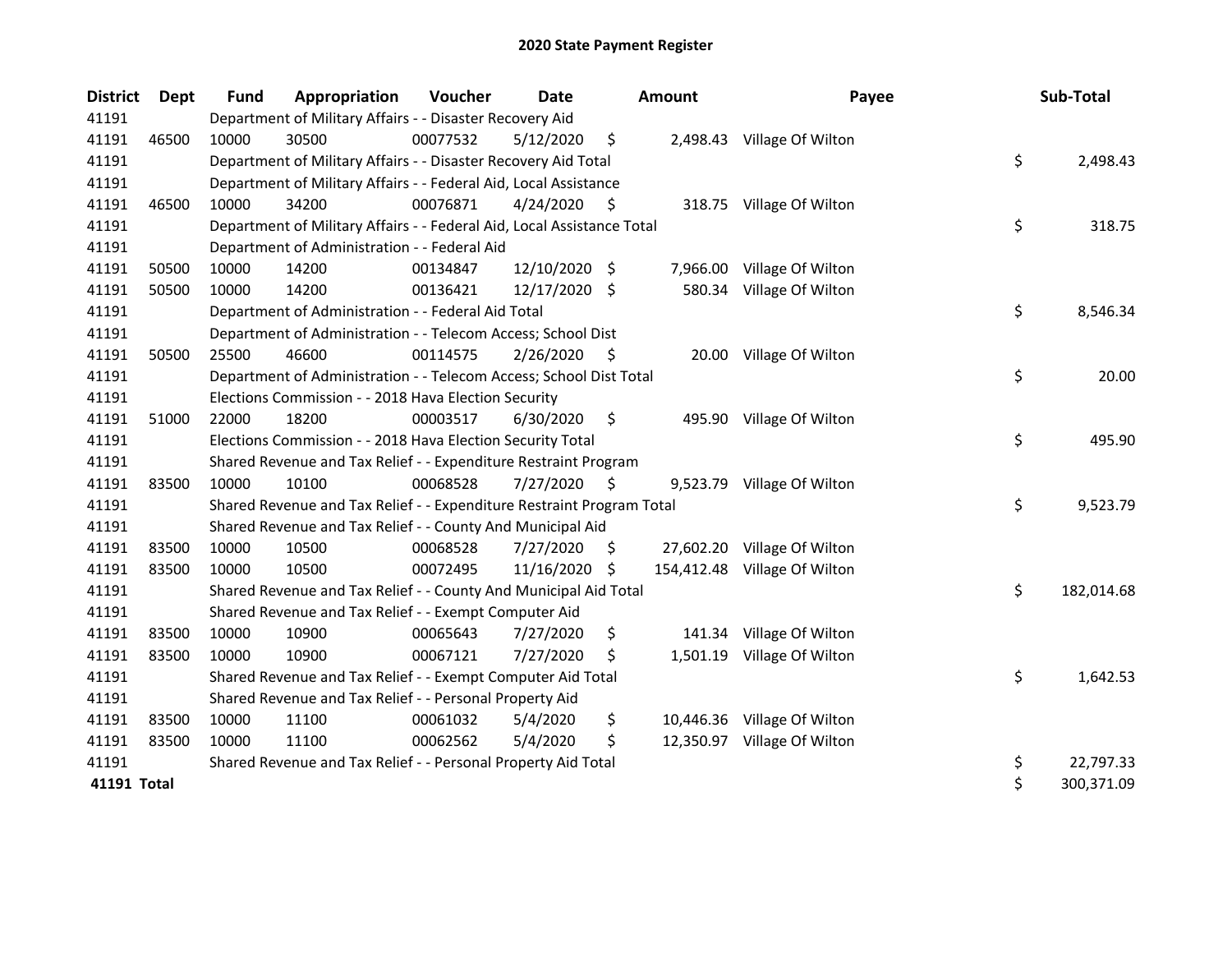| <b>District</b> | Dept  | <b>Fund</b> | Appropriation                                                    | Voucher  | Date       |    | <b>Amount</b> | Payee               | Sub-Total       |
|-----------------|-------|-------------|------------------------------------------------------------------|----------|------------|----|---------------|---------------------|-----------------|
| 41192           |       |             | Dept of Safety & Prof Services - - Fire Dues Distribution        |          |            |    |               |                     |                 |
| 41192           | 16500 | 10000       | 22500                                                            | 00036602 | 7/20/2020  | \$ | 274.79        | Village Of Wyeville |                 |
| 41192           |       |             | Dept of Safety & Prof Services - - Fire Dues Distribution Total  |          |            |    |               |                     | \$<br>274.79    |
| 41192           |       |             | WI Dept of Transportation - - Trns Aids To Mnc.-Sf               |          |            |    |               |                     |                 |
| 41192           | 39500 | 21100       | 19100                                                            | 00476549 | 1/6/2020   | \$ | 1,885.59      | Village Of Wyeville |                 |
| 41192           | 39500 | 21100       | 19100                                                            | 00506404 | 4/6/2020   | S  | 1,885.59      | Village Of Wyeville |                 |
| 41192           | 39500 | 21100       | 19100                                                            | 00543396 | 7/6/2020   | Ś. | 1,885.59      | Village Of Wyeville |                 |
| 41192           | 39500 | 21100       | 19100                                                            | 00586222 | 10/5/2020  | \$ | 1,885.59      | Village Of Wyeville |                 |
| 41192           |       |             | WI Dept of Transportation - - Trns Aids To Mnc.-Sf Total         |          |            |    |               |                     | \$<br>7,542.36  |
| 41192           |       |             | Shared Revenue and Tax Relief - - County And Municipal Aid       |          |            |    |               |                     |                 |
| 41192           | 83500 | 10000       | 10500                                                            | 00068529 | 7/27/2020  | \$ | 6,253.23      | Village Of Wyeville |                 |
| 41192           | 83500 | 10000       | 10500                                                            | 00072496 | 11/16/2020 | S  | 35,434.96     | Village Of Wyeville |                 |
| 41192           |       |             | Shared Revenue and Tax Relief - - County And Municipal Aid Total |          |            |    |               |                     | \$<br>41,688.19 |
| 41192           |       |             | Shared Revenue and Tax Relief - - Personal Property Aid          |          |            |    |               |                     |                 |
| 41192           | 83500 | 10000       | 11100                                                            | 00061033 | 5/4/2020   | \$ | 45.20         | Village Of Wyeville |                 |
| 41192           |       |             | Shared Revenue and Tax Relief - - Personal Property Aid Total    |          |            |    |               |                     | \$<br>45.20     |
| 41192 Total     |       |             |                                                                  |          |            |    |               |                     | \$<br>49,550.54 |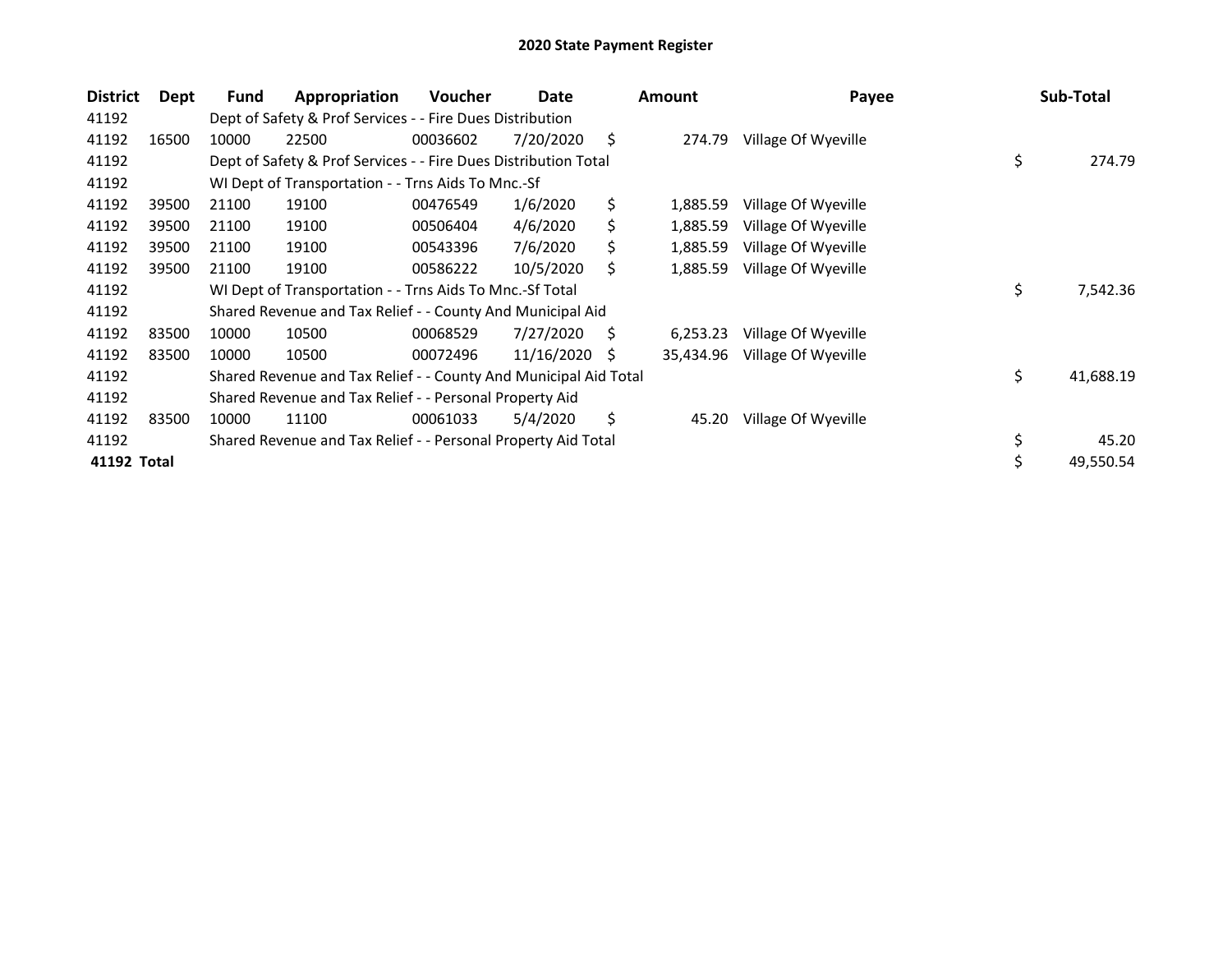| <b>District</b> | Dept  | Fund  | Appropriation                                                     | Voucher  | Date          | <b>Amount</b>    |                           | Payee | Sub-Total        |
|-----------------|-------|-------|-------------------------------------------------------------------|----------|---------------|------------------|---------------------------|-------|------------------|
| 41281           |       |       | Dept of Safety & Prof Services - - Fire Dues Distribution         |          |               |                  |                           |       |                  |
| 41281           | 16500 | 10000 | 22500                                                             | 00036603 | 7/20/2020     | \$               | 28,018.11 City Of Sparta  |       |                  |
| 41281           |       |       | Dept of Safety & Prof Services - - Fire Dues Distribution Total   |          |               |                  |                           |       | \$<br>28,018.11  |
| 41281           |       |       | Dept of Natural Resources - - Aids In Lieu Of Taxes - Gener       |          |               |                  |                           |       |                  |
| 41281           | 37000 | 10000 | 50300                                                             | 00404607 | 4/21/2020     | \$               | 175.13 City Of Sparta     |       |                  |
| 41281           |       |       | Dept of Natural Resources - - Aids In Lieu Of Taxes - Gener Total |          |               |                  |                           |       | \$<br>175.13     |
| 41281           |       |       | Dept of Natural Resources - - GPO - Federal Funds                 |          |               |                  |                           |       |                  |
| 41281           | 37000 | 10000 | 94100                                                             | 00444739 | 10/29/2020 \$ |                  | 30,559.00 City Of Sparta  |       |                  |
| 41281           |       |       | Dept of Natural Resources - - GPO - Federal Funds Total           |          |               |                  |                           |       | \$<br>30,559.00  |
| 41281           |       |       | WI Dept of Transportation - - Conn Hwy Aids St Fds                |          |               |                  |                           |       |                  |
| 41281           | 39500 | 21100 | 16200                                                             | 00477412 | 1/6/2020      | \$<br>16,247.74  | City Of Sparta            |       |                  |
| 41281           | 39500 | 21100 | 16200                                                             | 00507267 | 4/6/2020      | \$<br>16,247.74  | City Of Sparta            |       |                  |
| 41281           | 39500 | 21100 | 16200                                                             | 00544259 | 7/6/2020      | \$<br>16,247.74  | City Of Sparta            |       |                  |
| 41281           | 39500 | 21100 | 16200                                                             | 00587085 | 10/5/2020     | \$<br>16,247.76  | City Of Sparta            |       |                  |
| 41281           |       |       | WI Dept of Transportation - - Conn Hwy Aids St Fds Total          |          |               |                  |                           |       | \$<br>64,990.98  |
| 41281           |       |       | WI Dept of Transportation - - Trns Aids To Mnc.-Sf                |          |               |                  |                           |       |                  |
| 41281           | 39500 | 21100 | 19100                                                             | 00476550 | 1/6/2020      | \$<br>139,198.69 | City Of Sparta            |       |                  |
| 41281           | 39500 | 21100 | 19100                                                             | 00506405 | 4/6/2020      | \$<br>139,198.69 | City Of Sparta            |       |                  |
| 41281           | 39500 | 21100 | 19100                                                             | 00543397 | 7/6/2020      | \$<br>139,198.69 | City Of Sparta            |       |                  |
| 41281           | 39500 | 21100 | 19100                                                             | 00586223 | 10/5/2020     | \$<br>139,198.71 | City Of Sparta            |       |                  |
| 41281           |       |       | WI Dept of Transportation - - Trns Aids To Mnc.-Sf Total          |          |               |                  |                           |       | \$<br>556,794.78 |
| 41281           |       |       | WI Dept of Transportation - - Trnsprt Alternats Lf                |          |               |                  |                           |       |                  |
| 41281           | 39500 | 21100 | 22600                                                             | 00494875 | 2/21/2020     | \$<br>7,778.40   | City Of Sparta            |       |                  |
| 41281           |       |       | WI Dept of Transportation - - Trnsprt Alternats Lf Total          |          |               |                  |                           |       | \$<br>7,778.40   |
| 41281           |       |       | WI Dept of Transportation - - Loc Rd Imp Prg St Fd                |          |               |                  |                           |       |                  |
| 41281           | 39500 | 21100 | 27800                                                             | 00480765 | 1/14/2020     | \$               | 15,233.72 City Of Sparta  |       |                  |
| 41281           |       |       | WI Dept of Transportation - - Loc Rd Imp Prg St Fd Total          |          |               |                  |                           |       | \$<br>15,233.72  |
| 41281           |       |       | Department of Justice - - Drug Trafficking Resp Grants            |          |               |                  |                           |       |                  |
| 41281           | 45500 | 10000 | 20800                                                             | 00079998 | 2/25/2020     | \$               | 5,627.00 City Of Sparta   |       |                  |
| 41281           |       |       | Department of Justice - - Drug Trafficking Resp Grants Total      |          |               |                  |                           |       | \$<br>5,627.00   |
| 41281           |       |       | Department of Justice - - Law Enforcement Train, Local            |          |               |                  |                           |       |                  |
| 41281           | 45500 | 10000 | 23100                                                             | 00091681 | 12/8/2020     | \$<br>2,880.00   | City Of Sparta            |       |                  |
| 41281           |       |       | Department of Justice - - Law Enforcement Train, Local Total      |          |               |                  |                           |       | \$<br>2,880.00   |
| 41281           |       |       | Department of Administration - - Federal Aid                      |          |               |                  |                           |       |                  |
| 41281           | 50500 | 10000 | 14200                                                             | 00134822 | 12/10/2020 \$ |                  | 163,648.00 City Of Sparta |       |                  |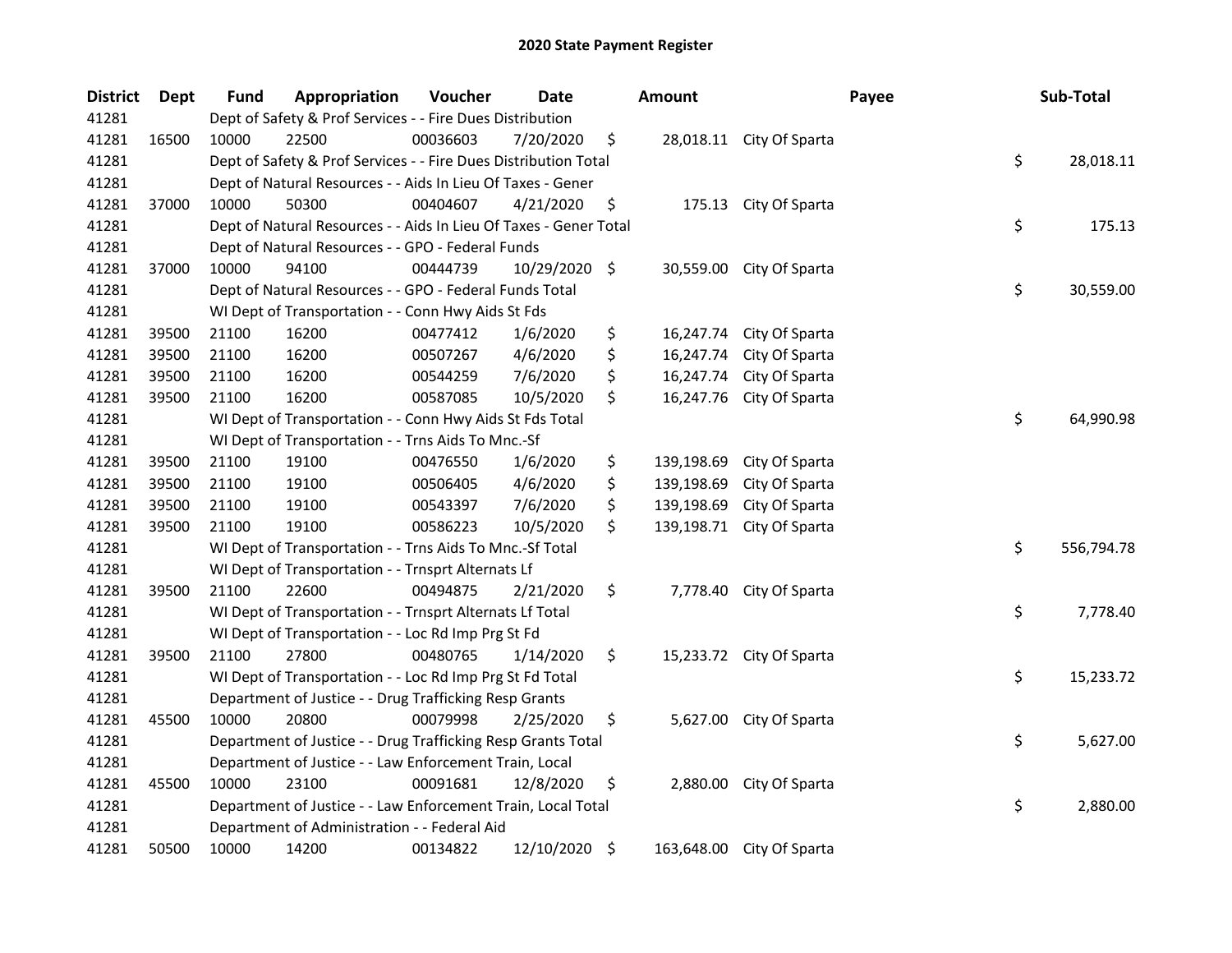| <b>District</b> | <b>Dept</b> | <b>Fund</b> | Appropriation                                                                                     | Voucher  | Date          | <b>Amount</b>      | Payee                                                                                                   | Sub-Total          |
|-----------------|-------------|-------------|---------------------------------------------------------------------------------------------------|----------|---------------|--------------------|---------------------------------------------------------------------------------------------------------|--------------------|
| 41281           |             |             | Department of Administration - - Federal Aid Total                                                |          |               |                    |                                                                                                         | \$<br>163,648.00   |
| 41281           |             |             | Department of Administration - - Federal Aid, Local Assistance                                    |          |               |                    |                                                                                                         |                    |
| 41281           | 50500       | 10000       | 74300                                                                                             | 00115513 | 1/15/2020     | \$                 | 82,776.31 City Of Sparta                                                                                |                    |
| 41281           |             |             | Department of Administration - - Federal Aid, Local Assistance Total                              |          |               |                    |                                                                                                         | \$<br>82,776.31    |
| 41281           |             |             | Elections Commission - - 2018 Hava Election Security                                              |          |               |                    |                                                                                                         |                    |
| 41281           | 51000       | 22000       | 18200                                                                                             | 00003956 | 7/28/2020     | \$                 | 5,147.80 City Of Sparta                                                                                 |                    |
| 41281           |             |             | Elections Commission - - 2018 Hava Election Security Total                                        |          |               |                    |                                                                                                         | \$<br>5,147.80     |
| 41281           |             |             | Public Defender Board - - Trial Representation                                                    |          |               |                    |                                                                                                         |                    |
| 41281           | 55000       | 10000       | 10300                                                                                             | 00266512 | 11/6/2020     | \$                 | 4.25 City Of Sparta                                                                                     |                    |
| 41281           |             |             | Public Defender Board - - Trial Representation Total                                              |          |               |                    |                                                                                                         | \$<br>4.25         |
| 41281           |             |             | Public Defender Board - - Transcript, Discovery and Records Provided to the Public Defender Board |          |               |                    |                                                                                                         |                    |
| 41281           | 55000       | 10000       | 10600                                                                                             | 00241311 | 4/1/2020      | \$                 | 6.20 City Of Sparta                                                                                     |                    |
| 41281           | 55000       | 10000       | 10600                                                                                             | 00269470 | 12/1/2020     | \$                 | 4.25 City Of Sparta                                                                                     |                    |
| 41281           |             |             |                                                                                                   |          |               |                    | Public Defender Board - - Transcript, Discovery and Records Provided to the Public Defender Board Total | \$<br>10.45        |
| 41281           |             |             | Shared Revenue and Tax Relief - - Expenditure Restraint Program                                   |          |               |                    |                                                                                                         |                    |
| 41281           | 83500       | 10000       | 10100                                                                                             | 00068530 | 7/27/2020     | \$                 | 54,883.06 City Of Sparta                                                                                |                    |
| 41281           |             |             | Shared Revenue and Tax Relief - - Expenditure Restraint Program Total                             |          |               |                    |                                                                                                         | \$<br>54,883.06    |
| 41281           |             |             | Shared Revenue and Tax Relief - - County And Municipal Aid                                        |          |               |                    |                                                                                                         |                    |
| 41281           | 83500       | 10000       | 10500                                                                                             | 00068530 | 7/27/2020     | \$<br>291,035.76   | City Of Sparta                                                                                          |                    |
| 41281           | 83500       | 10000       | 10500                                                                                             | 00072497 | 11/16/2020    | \$<br>1,663,934.51 | City Of Sparta                                                                                          |                    |
| 41281           |             |             | Shared Revenue and Tax Relief - - County And Municipal Aid Total                                  |          |               |                    |                                                                                                         | \$<br>1,954,970.27 |
| 41281           |             |             | Shared Revenue and Tax Relief - - Exempt Computer Aid                                             |          |               |                    |                                                                                                         |                    |
| 41281           | 83500       | 10000       | 10900                                                                                             | 00065644 | 7/27/2020     | \$                 | 6,624.22 City Of Sparta                                                                                 |                    |
| 41281           | 83500       | 10000       | 10900                                                                                             | 00067122 | 7/27/2020     | \$<br>3,352.04     | City Of Sparta                                                                                          |                    |
| 41281           |             |             | Shared Revenue and Tax Relief - - Exempt Computer Aid Total                                       |          |               |                    |                                                                                                         | \$<br>9,976.26     |
| 41281           |             |             | Shared Revenue and Tax Relief - - Utility Aid                                                     |          |               |                    |                                                                                                         |                    |
| 41281           | 83500       | 10000       | 11000                                                                                             | 00072497 | 11/16/2020 \$ |                    | 13,847.03 City Of Sparta                                                                                |                    |
| 41281           |             |             | Shared Revenue and Tax Relief - - Utility Aid Total                                               |          |               |                    |                                                                                                         | \$<br>13,847.03    |
| 41281           |             |             | Shared Revenue and Tax Relief - - Personal Property Aid                                           |          |               |                    |                                                                                                         |                    |
| 41281           | 83500       | 10000       | 11100                                                                                             | 00061034 | 5/4/2020      | \$<br>25,808.67    | City Of Sparta                                                                                          |                    |
| 41281           | 83500       | 10000       | 11100                                                                                             | 00062563 | 5/4/2020      | \$<br>43,352.74    | City Of Sparta                                                                                          |                    |
| 41281           |             |             | Shared Revenue and Tax Relief - - Personal Property Aid Total                                     |          |               |                    |                                                                                                         | \$<br>69,161.41    |
| 41281           |             |             | Shared Revenue and Tax Relief - - School Lvy Tx/First Dollar Cr                                   |          |               |                    |                                                                                                         |                    |
| 41281           | 83500       | 10000       | 30200                                                                                             | 00063979 | 7/27/2020     | \$                 | 205,174.68 City Of Sparta                                                                               |                    |
| 41281           | 83500       | 10000       | 30200                                                                                             | 00067370 | 7/27/2020     | \$                 | 909,744.76 City Of Sparta                                                                               |                    |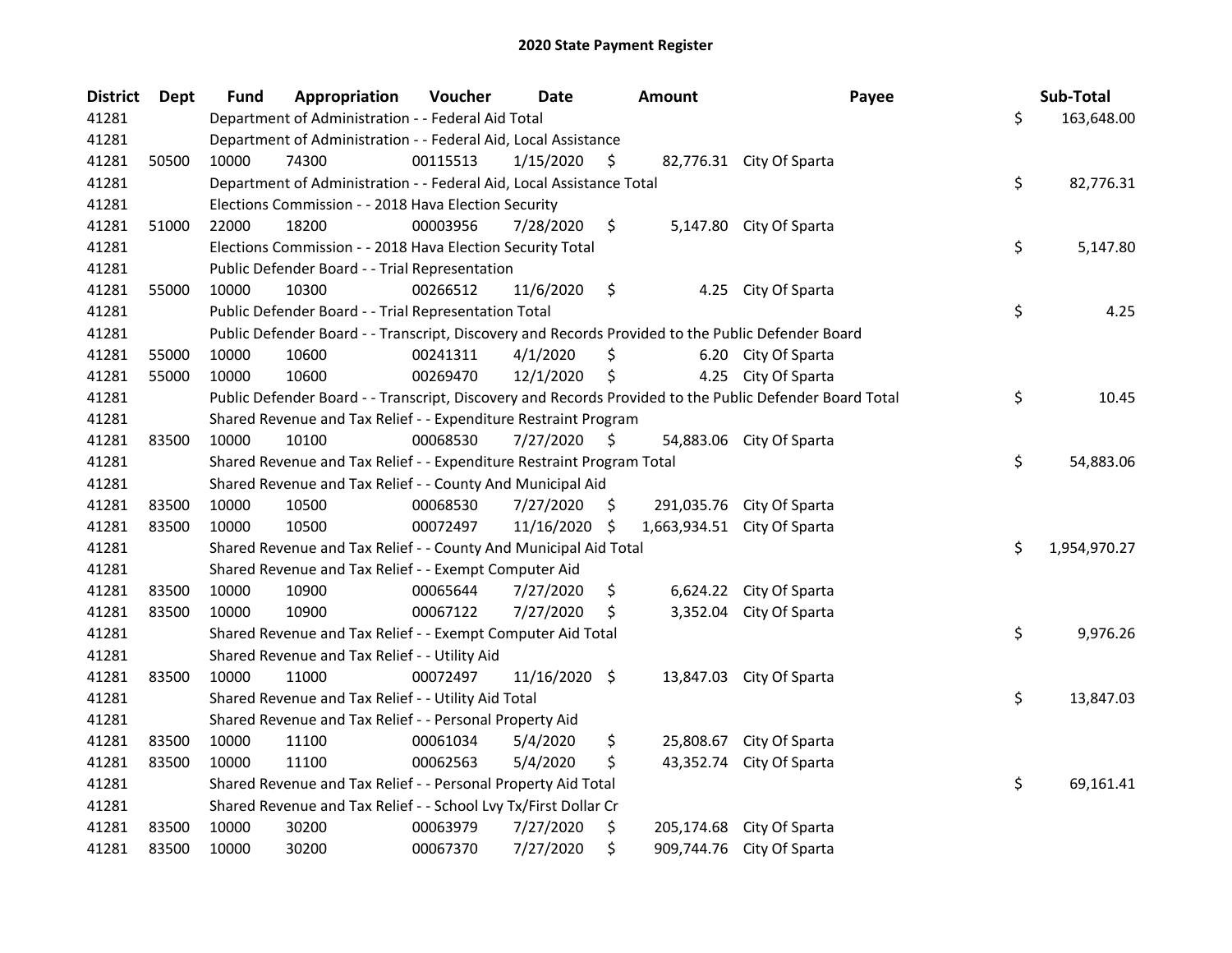| <b>District</b>                                                          | Dept        | <b>Fund</b>                                                           | Appropriation                                                 | <b>Voucher</b> | Date      |  | <b>Amount</b> | Payee          |  |  | Sub-Total    |  |
|--------------------------------------------------------------------------|-------------|-----------------------------------------------------------------------|---------------------------------------------------------------|----------------|-----------|--|---------------|----------------|--|--|--------------|--|
| 41281                                                                    |             | Shared Revenue and Tax Relief - - School Lvy Tx/First Dollar Cr Total |                                                               |                |           |  |               |                |  |  | 1,114,919.44 |  |
| 41281                                                                    |             |                                                                       | Shared Revenue and Tax Relief - - Payments For Municipal Svcs |                |           |  |               |                |  |  |              |  |
| 41281                                                                    | 83500       | 10000                                                                 | 50100                                                         | 00054804       | 2/3/2020  |  | 3.004.13      | City Of Sparta |  |  |              |  |
| 41281                                                                    |             | Shared Revenue and Tax Relief - - Payments For Municipal Svcs Total   |                                                               |                |           |  |               |                |  |  | 3,004.13     |  |
| 41281                                                                    |             | Shared Revenue and Tax Relief - - Lottery & Gaming Credit             |                                                               |                |           |  |               |                |  |  |              |  |
| 41281                                                                    | 83500       | 52100                                                                 | 36300                                                         | 00055433       | 3/23/2020 |  | 51,663.21     | City Of Sparta |  |  |              |  |
| 41281                                                                    | 83500       | 52100                                                                 | 36300                                                         | 00055702       | 3/23/2020 |  | 346,910.96    | City Of Sparta |  |  |              |  |
| Shared Revenue and Tax Relief - - Lottery & Gaming Credit Total<br>41281 |             |                                                                       |                                                               |                |           |  |               |                |  |  | 398,574.17   |  |
|                                                                          | 41281 Total |                                                                       |                                                               |                |           |  |               |                |  |  | 4,582,979.70 |  |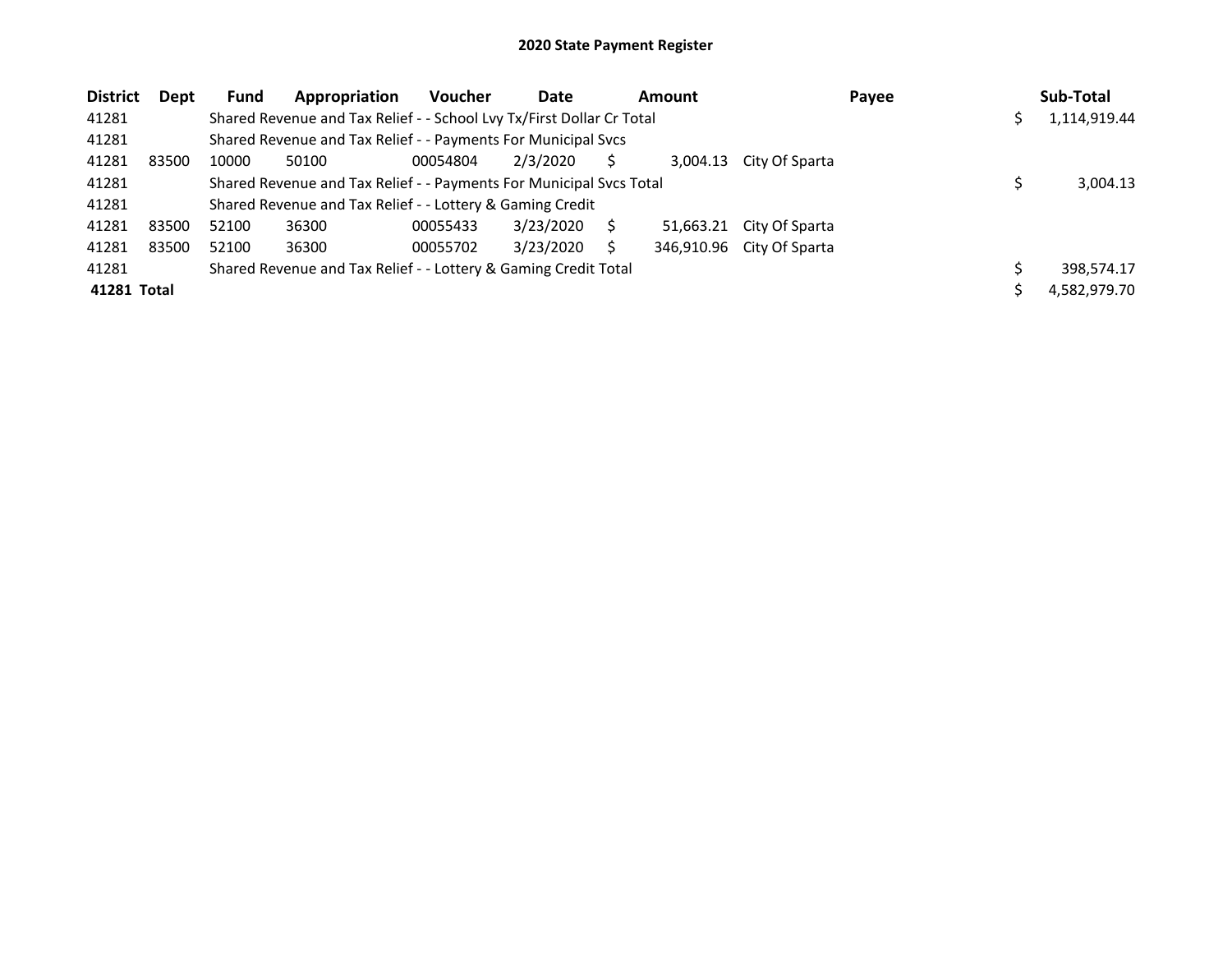## 2020 State Payment Register

| <b>District</b> | Dept  | <b>Fund</b> | Appropriation                                                     | Voucher  | <b>Date</b> |    | <b>Amount</b> |                          | Payee | Sub-Total       |
|-----------------|-------|-------------|-------------------------------------------------------------------|----------|-------------|----|---------------|--------------------------|-------|-----------------|
| 41286           |       |             | Dept of Safety & Prof Services - - Fire Dues Distribution         |          |             |    |               |                          |       |                 |
| 41286           | 16500 | 10000       | 22500                                                             | 00036604 | 7/20/2020   | \$ |               | 31,916.26 Tomah, City of |       |                 |
| 41286           |       |             | Dept of Safety & Prof Services - - Fire Dues Distribution Total   |          |             |    |               |                          |       | \$<br>31,916.26 |
| 41286           |       |             | Dept of Natural Resources - - Aids In Lieu Of Taxes - Gener       |          |             |    |               |                          |       |                 |
| 41286           | 37000 | 10000       | 50300                                                             | 00386523 | 1/30/2020   | \$ |               | 805.54 Tomah, City of    |       |                 |
| 41286           |       |             | Dept of Natural Resources - - Aids In Lieu Of Taxes - Gener Total |          |             |    |               |                          |       | \$<br>805.54    |
| 41286           |       |             | Dept of Natural Resources - - General Program Operations --       |          |             |    |               |                          |       |                 |
| 41286           | 37000 | 21200       | 25400                                                             | 00378688 | 1/9/2020    | \$ | 59.73         | Tomah, City of           |       |                 |
| 41286           | 37000 | 21200       | 25400                                                             | 00378689 | 1/8/2020    | \$ | 87.89         | Tomah, City of           |       |                 |
| 41286           | 37000 | 21200       | 25400                                                             | 00386325 | 1/31/2020   | \$ | 81.06         | Tomah, City of           |       |                 |
| 41286           | 37000 | 21200       | 25400                                                             | 00386326 | 1/31/2020   | \$ | 61.50         | Tomah, City of           |       |                 |
| 41286           | 37000 | 21200       | 25400                                                             | 00391618 | 2/25/2020   | \$ | 90.25         | Tomah, City of           |       |                 |
| 41286           | 37000 | 21200       | 25400                                                             | 00391619 | 2/25/2020   | \$ | 61.52         | Tomah, City of           |       |                 |
| 41286           | 37000 | 21200       | 25400                                                             | 00397105 | 3/19/2020   | \$ | 59.73         | Tomah, City of           |       |                 |
| 41286           | 37000 | 21200       | 25400                                                             | 00397107 | 3/19/2020   | \$ | 87.90         | Tomah, City of           |       |                 |
| 41286           | 37000 | 21200       | 25400                                                             | 00400709 | 4/21/2020   | \$ | 61.52         | Tomah, City of           |       |                 |
| 41286           | 37000 | 21200       | 25400                                                             | 00400711 | 4/10/2020   | \$ | 77.84         | Tomah, City of           |       |                 |
| 41286           | 37000 | 21200       | 25400                                                             | 00409976 | 5/15/2020   | \$ | 97.38         | Tomah, City of           |       |                 |
| 41286           | 37000 | 21200       | 25400                                                             | 00409978 | 5/15/2020   | \$ | 68.79         | Tomah, City of           |       |                 |
| 41286           | 37000 | 21200       | 25400                                                             | 00416284 | 6/16/2020   | \$ | 81.06         | Tomah, City of           |       |                 |
| 41286           | 37000 | 21200       | 25400                                                             | 00416291 | 6/15/2020   | \$ | 97.38         | Tomah, City of           |       |                 |
| 41286           | 37000 | 21200       | 25400                                                             | 00424466 | 7/16/2020   | \$ | 62.75         | Tomah, City of           |       |                 |
| 41286           | 37000 | 21200       | 25400                                                             | 00424514 | 7/15/2020   | \$ | 87.90         | Tomah, City of           |       |                 |
| 41286           | 37000 | 21200       | 25400                                                             | 00428997 | 8/17/2020   | \$ | 66.16         | Tomah, City of           |       |                 |
| 41286           | 37000 | 21200       | 25400                                                             | 00428998 | 8/17/2020   | \$ | 88.42         | Tomah, City of           |       |                 |
| 41286           | 37000 | 21200       | 25400                                                             | 00435574 | 9/17/2020   | \$ | 88.42         | Tomah, City of           |       |                 |
| 41286           | 37000 | 21200       | 25400                                                             | 00435596 | 9/16/2020   | \$ | 78.31         | Tomah, City of           |       |                 |
| 41286           | 37000 | 21200       | 25400                                                             | 00441433 | 10/15/2020  | \$ | 66.16         | Tomah, City of           |       |                 |
| 41286           | 37000 | 21200       | 25400                                                             | 00441435 | 10/15/2020  | \$ | 88.42         | Tomah, City of           |       |                 |
| 41286           | 37000 | 21200       | 25400                                                             | 00446732 | 11/16/2020  | \$ | 99.80         | Tomah, City of           |       |                 |
| 41286           | 37000 | 21200       | 25400                                                             | 00446733 | 11/16/2020  | \$ | 2.09          | Tomah, City of           |       |                 |
| 41286           | 37000 | 21200       | 25400                                                             | 00451807 | 12/15/2020  | -S | 118.45        | Tomah, City of           |       |                 |
| 41286           |       |             | Dept of Natural Resources - - General Program Operations -- Total |          |             |    |               |                          |       | \$<br>1,920.43  |
| 41286           |       |             | Dept of Natural Resources - - GPO--State Funds                    |          |             |    |               |                          |       |                 |
| 41286           | 37000 | 21200       | 36100                                                             | 00378688 | 1/9/2020    | \$ | 4.98          | Tomah, City of           |       |                 |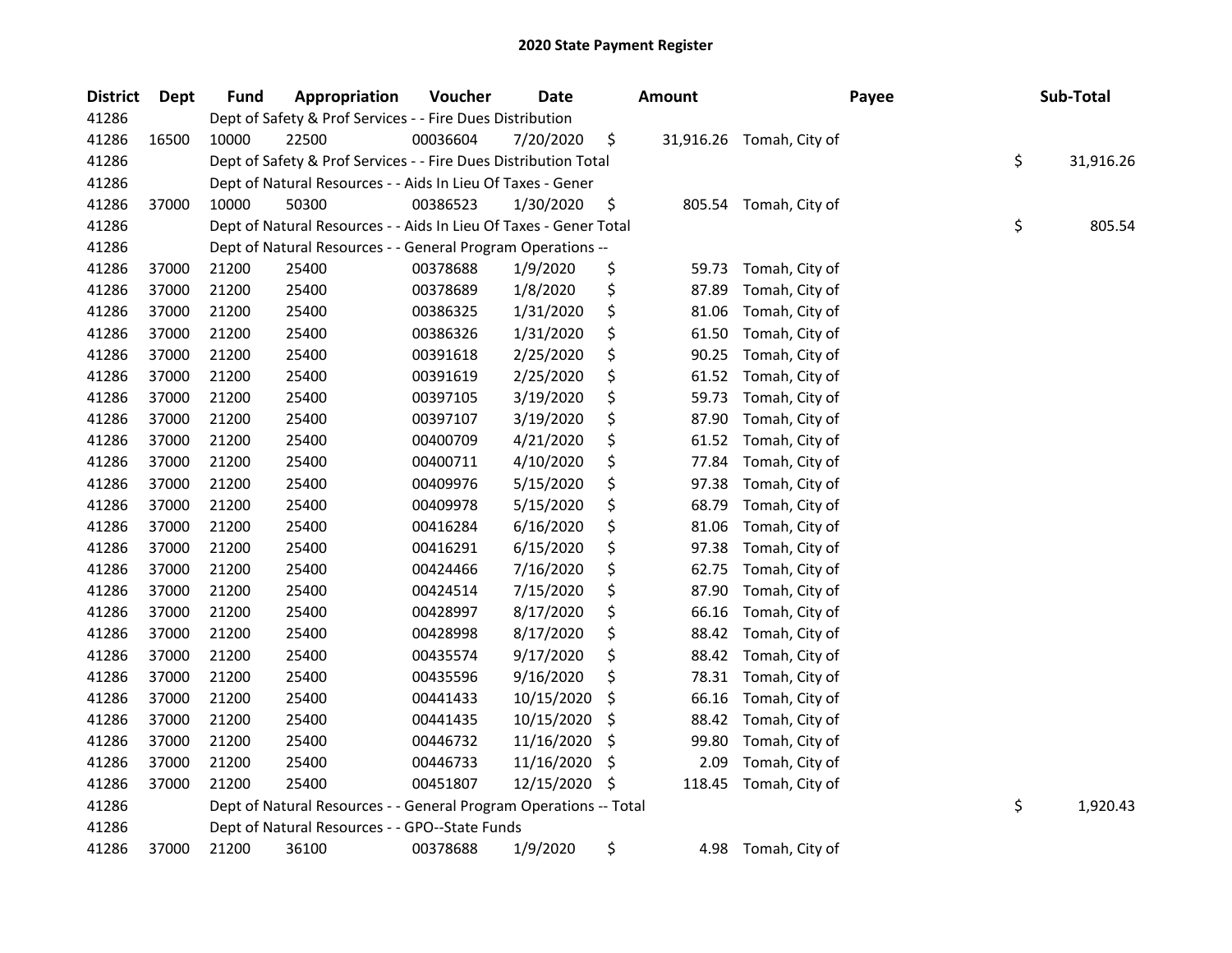## 2020 State Payment Register

| <b>District</b> | Dept  | <b>Fund</b> | Appropriation                                            | Voucher  | <b>Date</b> | <b>Amount</b>   |                          | Payee | Sub-Total       |
|-----------------|-------|-------------|----------------------------------------------------------|----------|-------------|-----------------|--------------------------|-------|-----------------|
| 41286           | 37000 | 21200       | 36100                                                    | 00378689 | 1/8/2020    | \$<br>7.33      | Tomah, City of           |       |                 |
| 41286           | 37000 | 21200       | 36100                                                    | 00386325 | 1/31/2020   | \$<br>6.75      | Tomah, City of           |       |                 |
| 41286           | 37000 | 21200       | 36100                                                    | 00386326 | 1/31/2020   | \$<br>5.15      | Tomah, City of           |       |                 |
| 41286           | 37000 | 21200       | 36100                                                    | 00391618 | 2/25/2020   | \$<br>7.52      | Tomah, City of           |       |                 |
| 41286           | 37000 | 21200       | 36100                                                    | 00391619 | 2/25/2020   | \$<br>5.13      | Tomah, City of           |       |                 |
| 41286           | 37000 | 21200       | 36100                                                    | 00397105 | 3/19/2020   | \$<br>4.98      | Tomah, City of           |       |                 |
| 41286           | 37000 | 21200       | 36100                                                    | 00397107 | 3/19/2020   | \$<br>7.32      | Tomah, City of           |       |                 |
| 41286           | 37000 | 21200       | 36100                                                    | 00400709 | 4/21/2020   | \$<br>23.43     | Tomah, City of           |       |                 |
| 41286           | 37000 | 21200       | 36100                                                    | 00400711 | 4/10/2020   | \$<br>6.49      | Tomah, City of           |       |                 |
| 41286           | 37000 | 21200       | 36100                                                    | 00409976 | 5/15/2020   | \$<br>8.11      | Tomah, City of           |       |                 |
| 41286           | 37000 | 21200       | 36100                                                    | 00409978 | 5/15/2020   | \$<br>5.73      | Tomah, City of           |       |                 |
| 41286           | 37000 | 21200       | 36100                                                    | 00416291 | 6/15/2020   | \$<br>8.11      | Tomah, City of           |       |                 |
| 41286           | 37000 | 21200       | 36100                                                    | 00424466 | 7/16/2020   | \$<br>5.23      | Tomah, City of           |       |                 |
| 41286           | 37000 | 21200       | 36100                                                    | 00424514 | 7/15/2020   | \$<br>7.32      | Tomah, City of           |       |                 |
| 41286           | 37000 | 21200       | 36100                                                    | 00428997 | 8/17/2020   | \$<br>5.09      | Tomah, City of           |       |                 |
| 41286           | 37000 | 21200       | 36100                                                    | 00428998 | 8/17/2020   | \$<br>6.80      | Tomah, City of           |       |                 |
| 41286           | 37000 | 21200       | 36100                                                    | 00435574 | 9/17/2020   | \$<br>6.80      | Tomah, City of           |       |                 |
| 41286           | 37000 | 21200       | 36100                                                    | 00435596 | 9/16/2020   | \$<br>6.02      | Tomah, City of           |       |                 |
| 41286           | 37000 | 21200       | 36100                                                    | 00441433 | 10/15/2020  | \$<br>5.09      | Tomah, City of           |       |                 |
| 41286           | 37000 | 21200       | 36100                                                    | 00441435 | 10/15/2020  | \$<br>6.80      | Tomah, City of           |       |                 |
| 41286           | 37000 | 21200       | 36100                                                    | 00446732 | 11/16/2020  | \$<br>7.68      | Tomah, City of           |       |                 |
| 41286           | 37000 | 21200       | 36100                                                    | 00451807 | 12/15/2020  | \$<br>9.11      | Tomah, City of           |       |                 |
| 41286           |       |             | Dept of Natural Resources - - GPO--State Funds Total     |          |             |                 |                          |       | \$<br>166.97    |
| 41286           |       |             | WI Dept of Transportation - - Conn Hwy Aids St Fds       |          |             |                 |                          |       |                 |
| 41286           | 39500 | 21100       | 16200                                                    | 00477413 | 1/6/2020    | \$<br>9,694.26  | Tomah, City of           |       |                 |
| 41286           | 39500 | 21100       | 16200                                                    | 00507268 | 4/6/2020    | \$<br>9,694.26  | Tomah, City of           |       |                 |
| 41286           | 39500 | 21100       | 16200                                                    | 00544260 | 7/6/2020    | \$<br>9,694.26  | Tomah, City of           |       |                 |
| 41286           | 39500 | 21100       | 16200                                                    | 00587086 | 10/5/2020   | \$              | 9,694.27 Tomah, City of  |       |                 |
| 41286           |       |             | WI Dept of Transportation - - Conn Hwy Aids St Fds Total |          |             |                 |                          |       | \$<br>38,777.05 |
| 41286           |       |             | WI Dept of Transportation - - Tc, Trns Oper Aid Sf       |          |             |                 |                          |       |                 |
| 41286           | 39500 | 21100       | 17700                                                    | 00525267 | 5/13/2020   | \$<br>20,044.00 | Tomah, City of           |       |                 |
| 41286           | 39500 | 21100       | 17700                                                    | 00574302 | 8/28/2020   | \$<br>60,131.00 | Tomah, City of           |       |                 |
| 41286           |       |             | WI Dept of Transportation - - Tc, Trns Oper Aid Sf Total |          |             |                 |                          |       | \$<br>80,175.00 |
| 41286           |       |             | WI Dept of Transportation - - Trnst/Trns-Rel Aid F       |          |             |                 |                          |       |                 |
| 41286           | 39500 | 21100       | 18200                                                    | 00537905 | 6/17/2020   | \$              | 50,020.31 Tomah, City of |       |                 |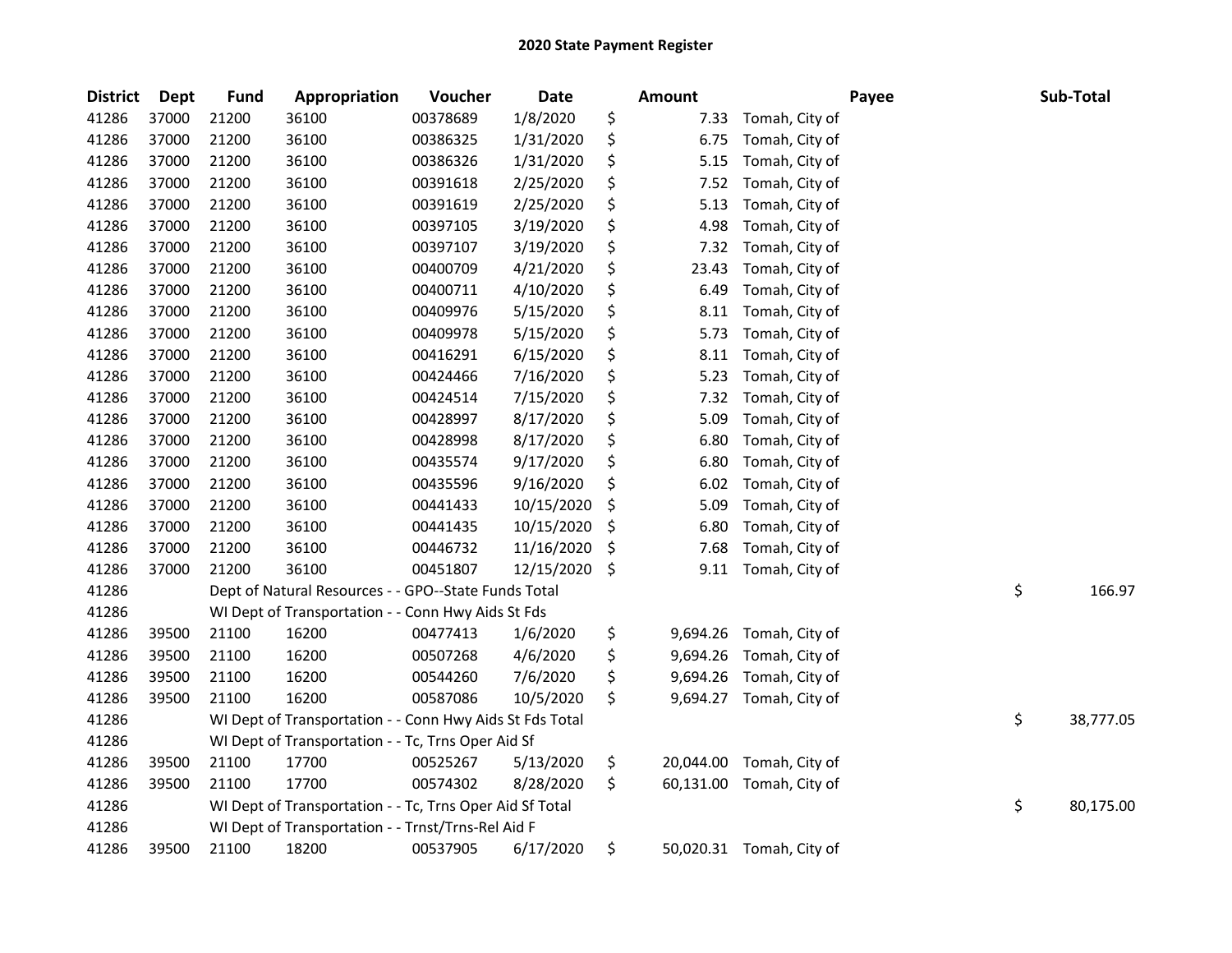| <b>District</b> | <b>Dept</b> | <b>Fund</b>                                    | Appropriation                                                                   | Voucher   | Date          |    | <b>Amount</b> |                           | Payee |    | Sub-Total  |
|-----------------|-------------|------------------------------------------------|---------------------------------------------------------------------------------|-----------|---------------|----|---------------|---------------------------|-------|----|------------|
| 41286           | 39500       | 21100                                          | 18200                                                                           | 00573744  | 8/28/2020     | \$ |               | 64,513.00 Tomah, City of  |       |    |            |
| 41286           | 39500       | 21100                                          | 18200                                                                           | 00578316  | 9/8/2020      | \$ |               | 75,639.16 Tomah, City of  |       |    |            |
| 41286           |             |                                                | WI Dept of Transportation - - Trnst/Trns-Rel Aid F Total                        |           |               |    |               |                           |       | \$ | 190,172.47 |
| 41286           |             |                                                | WI Dept of Transportation - - Trns Aids To Mnc.-Sf                              |           |               |    |               |                           |       |    |            |
| 41286           | 39500       | 21100                                          | 19100                                                                           | 00476551  | 1/6/2020      | \$ |               | 157,059.77 Tomah, City of |       |    |            |
| 41286           | 39500       | 21100                                          | 19100                                                                           | 00506406  | 4/6/2020      | \$ | 157,059.77    | Tomah, City of            |       |    |            |
| 41286           | 39500       | 21100                                          | 19100                                                                           | 00543398  | 7/6/2020      | \$ | 157,059.77    | Tomah, City of            |       |    |            |
| 41286           | 39500       | 21100                                          | 19100                                                                           | 00586224  | 10/5/2020     | \$ | 157,059.79    | Tomah, City of            |       |    |            |
| 41286           |             |                                                | WI Dept of Transportation - - Trns Aids To Mnc.-Sf Total                        |           |               |    |               |                           |       | \$ | 628,239.10 |
| 41286           |             |                                                | Department of Health Services - - Prepaid Medical Transport Reimbursement       |           |               |    |               |                           |       |    |            |
| 41286           | 43500       | 10000                                          | 16300                                                                           | AMBULANCE | 11/16/2020 \$ |    |               | 39,545.65 Tomah, City of  |       |    |            |
| 41286           |             |                                                | Department of Health Services - - Prepaid Medical Transport Reimbursement Total |           |               |    |               |                           |       | \$ | 39,545.65  |
| 41286           |             |                                                | Department of Justice - - Law Enforcement Train, Local                          |           |               |    |               |                           |       |    |            |
| 41286           | 45500       | 10000                                          | 23100                                                                           | 00092050  | 12/11/2020 \$ |    | 3,040.00      | Tomah, City of            |       |    |            |
| 41286           |             |                                                | Department of Justice - - Law Enforcement Train, Local Total                    |           |               |    |               |                           |       | \$ | 3,040.00   |
| 41286           |             |                                                | Department of Justice - - Internet Crimes Against Childr                        |           |               |    |               |                           |       |    |            |
| 41286           | 45500       | 10000                                          | 28400                                                                           | 00080328  | 2/21/2020     | \$ | 95.26         | Tomah, City of            |       |    |            |
| 41286           | 45500       | 10000                                          | 28400                                                                           | 00092415  | 12/29/2020    | S  | 744.09        | Tomah, City of            |       |    |            |
| 41286           |             |                                                | Department of Justice - - Internet Crimes Against Childr Total                  |           |               |    |               |                           |       | \$ | 839.35     |
| 41286           |             |                                                | Department of Administration - - Federal Aid                                    |           |               |    |               |                           |       |    |            |
| 41286           | 50500       | 10000                                          | 14200                                                                           | 00130041  | 10/2/2020     | \$ |               | 19,726.12 Tomah, City of  |       |    |            |
| 41286           | 50500       | 10000                                          | 14200                                                                           | 00134823  | 12/10/2020    | \$ |               | 133,354.88 Tomah, City of |       |    |            |
| 41286           | 50500       | 10000                                          | 14200                                                                           | 00136412  | 12/17/2020 \$ |    |               | 248.77 Tomah, City of     |       |    |            |
| 41286           |             |                                                | Department of Administration - - Federal Aid Total                              |           |               |    |               |                           |       | \$ | 153,329.77 |
| 41286           |             |                                                | Department of Administration - - Hv Trans Ln Annual Impact Fee                  |           |               |    |               |                           |       |    |            |
| 41286           | 50500       | 10000                                          | 17400                                                                           | 00121240  | 5/1/2020      | \$ |               | 7,573.00 Tomah, City of   |       |    |            |
| 41286           |             |                                                | Department of Administration - - Hv Trans Ln Annual Impact Fee Total            |           |               |    |               |                           |       | \$ | 7,573.00   |
| 41286           |             |                                                | Elections Commission - - 2018 Hava Election Security                            |           |               |    |               |                           |       |    |            |
| 41286           | 51000       | 22000                                          | 18200                                                                           | 00003837  | 7/13/2020     | \$ |               | 4,999.30 Tomah, City of   |       |    |            |
| 41286           |             |                                                | Elections Commission - - 2018 Hava Election Security Total                      |           |               |    |               |                           |       | \$ | 4,999.30   |
| 41286           |             | Public Defender Board - - Trial Representation |                                                                                 |           |               |    |               |                           |       |    |            |
| 41286           | 55000       | 10000                                          | 10300                                                                           | 00234414  | 2/13/2020     | \$ |               | 115.00 Tomah, City of     |       |    |            |
| 41286           |             |                                                | Public Defender Board - - Trial Representation Total                            |           |               |    |               |                           |       | \$ | 115.00     |
| 41286           |             |                                                | Shared Revenue and Tax Relief - - Expenditure Restraint Program                 |           |               |    |               |                           |       |    |            |
| 41286           | 83500       | 10000                                          | 10100                                                                           | 00068531  | 7/27/2020     | \$ |               | 132,595.54 Tomah, City of |       |    |            |